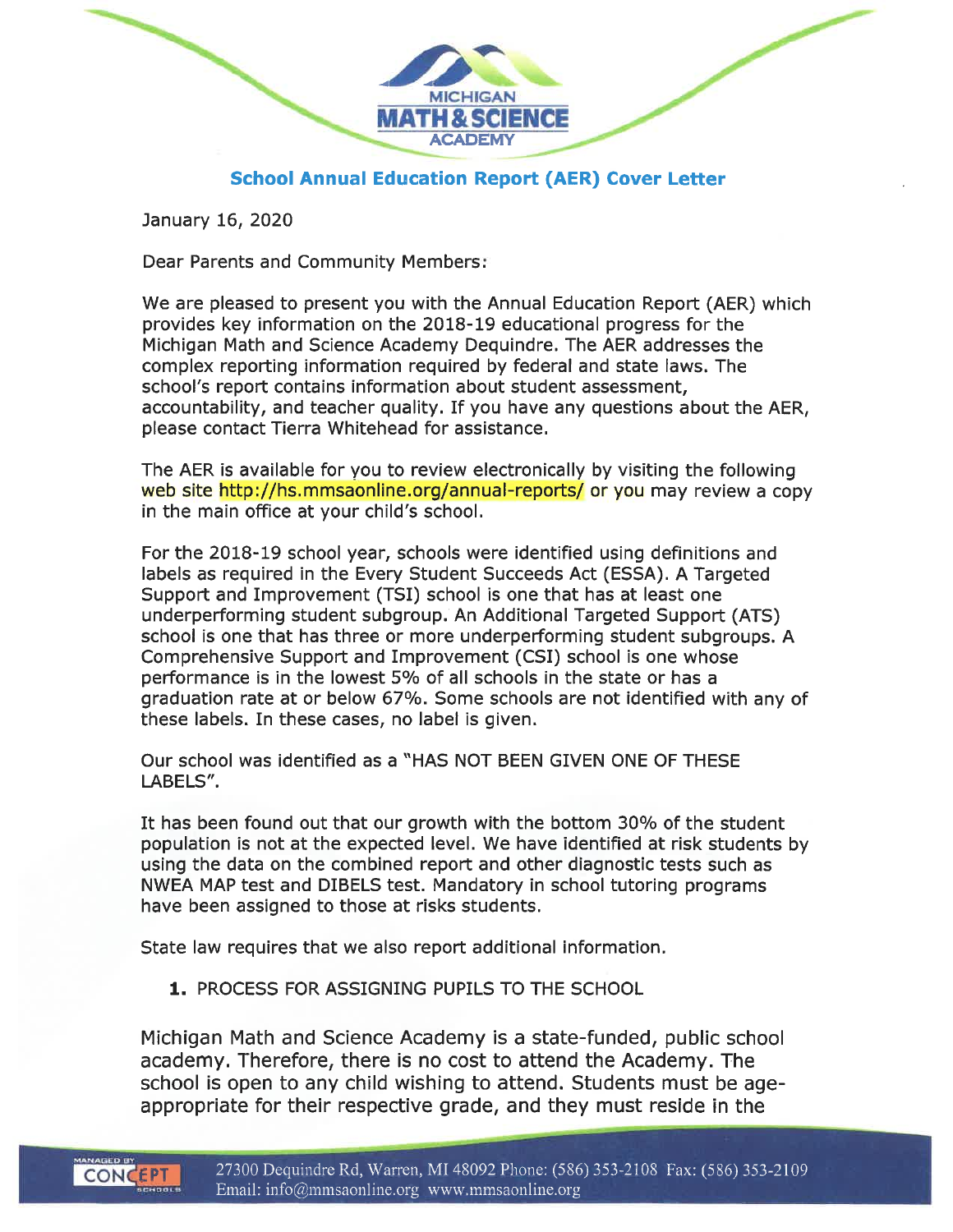state of Michigan. By law, the school cannot restrict enrollment based on selection criteria. The school can, however, limit the total number of students who may attend the school.

MATH & SCIENCE **ACADEMY** 

If the number of applications exceeds the number of offered seats, a random selection process will determine who attends the school. Following documents are required to be completed the enrollment of the student to Michigan Mathematics and Science Academy:

- a.) Birth Certificate
- b.) Immunization Record
- c.) Recent Report Card/Grade Level Verification
- d.) Transcript is required for HIGH SCHOOL Students
- e.) Application Form
- f.) Emergency Contact Information
- q.) Custodial Information
- h.) School Records Release Form
- i.) Student And Parent Commitment Form
- j.) Free or Reduced Lunch Application
- k.) Medical Report (To Be Completed By Physician)

Once all of the required documents are completed, the child is officially enrolled and placed in the appropriate homeroom class. (If space is available.)

- 2. THE STATUS OF THE 3-5 YEAR SCHOOL IMPROVEMENT PLAN
	- a. Michigan Math and Science Academy currently has a 3 to 5 Year School Improvement Plan in place. This plan serves as a quide for setting a direction and vision for the school.
	- b. Goals are established in each content area. Each year the plan is reviewed and amended by a committee comprised of teachers, administrators, support staff, and parents. You can locate a description of our plan by looking on our website or by picking up a copy in the principal's office.

#### 3. A BRIEF DESCRIPTION OF THE SCHOOL

Michigan Math & Science Academy (MMSA) is a college prep, tuition-free public school academy (charter school), which is authorized by Grand Valley State University, funded by public sources and managed by Concept Schools.

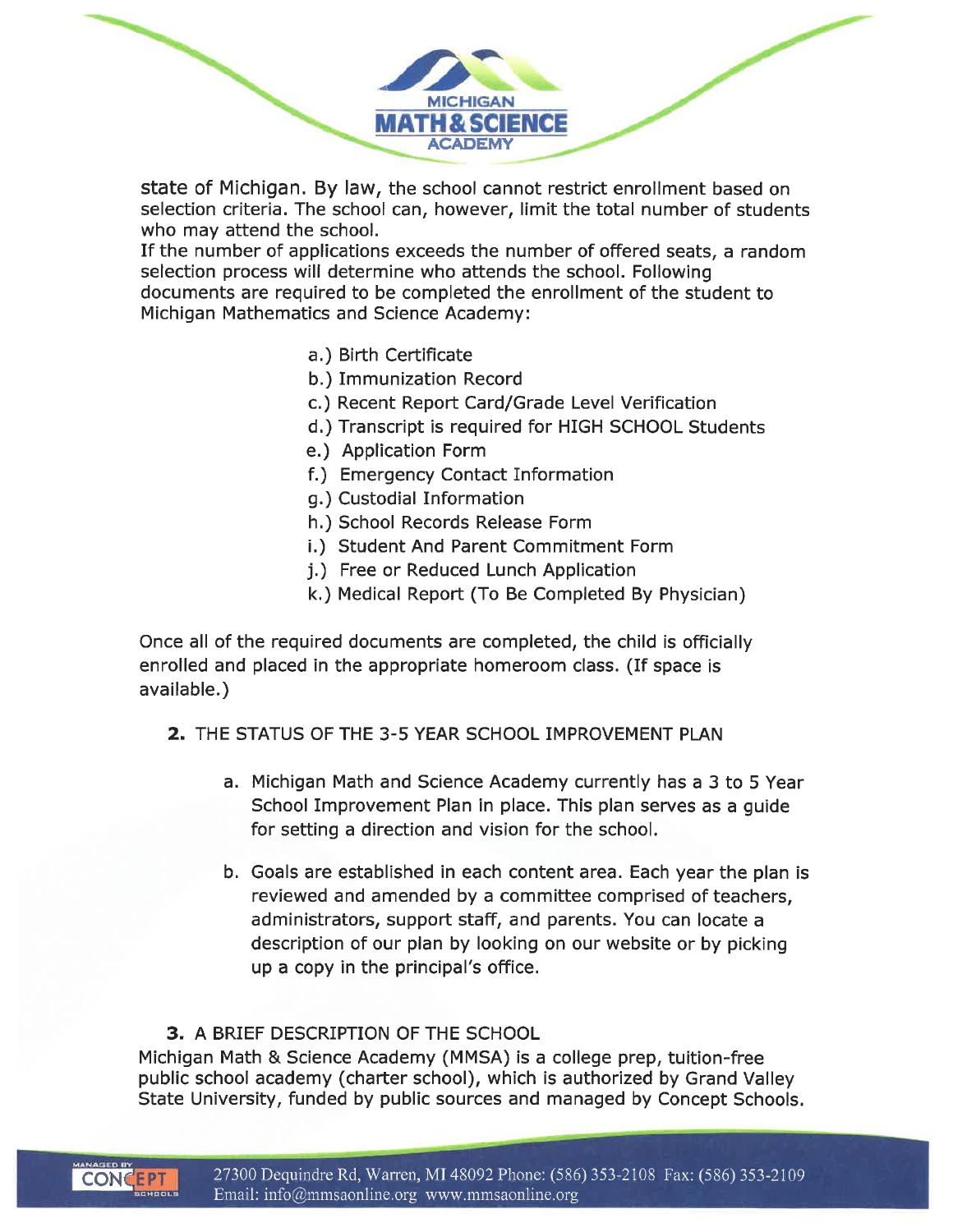MMSA was opened in September, 2009 and accepted 5th-8th grade students for the 2009-2010 school year. MMSA started serving students from K-12<sup>th</sup> grade during 2013-2014 school year. MMSA's 1<sup>st</sup> and 2<sup>nd</sup> graduating classes (Class of 2014 and Class of 2015) have both 100% College Acceptance with 93.3% and 93.9% graduation rates respectively. MMSA offers a unique, rigorous academic program to prepare its students for a quality college education. MMSA adapts the same educational model that is used by all Concept Schools. Pillars of this successful model are:

**MICHIGAN** MATH & SCIENCE

- A comprehensive college prep curriculum
- Small class size
- Positive relationship among the triad of students, teachers, and parents
- · High level of student participation
- Safe and encouraging learning environment

It is MMSA's vision to build an educational environment in which teachers. parents, and students work together to help students excel in a college preparatory curriculum in all four core subjects, as well as in elective courses. We will enhance student learning through after-school tutoring and an extended school year. In addition, our teachers will focus on the achievement of individual students through our advisory program. Through the increased involvement of parents and teachers, our students will develop their skills in all content areas with an emphasis on Math, Science, and Technology in order to become bold inquirers, analytical thinkers, and ethical leaders in the 21st Century.

#### 4. CORE CURRICULUM

The MMSA is dedicated to providing a diverse population of students with an outstanding education focused on Math, Science, and Technology. The curriculum is designed to ensure 100% student proficiency on State standards in Math, Science and English Language Arts as well as a 100% graduation rate and acceptance into college.

MMSA will implement a standards-based, college-preparatory curriculum giving the staff flexibility to adapt instructional strategies in order to meet the needs of the students. The curriculum is based on a model developed and successfully implemented by Concept Schools in 30 charter schools in 7 states (Ohio, Illinois, Indiana, Missouri, Minnesota, Wisconsin and Michigan). The curriculum for MMSA is fully aligned with Michigan State Grade Level Content Expectations and High School Content Expectations. All parts of the MMSA curriculum will be fully aligned with Michigan Merit Curriculum. In order to prepare every MMSA student to succeed in college, the curriculum is

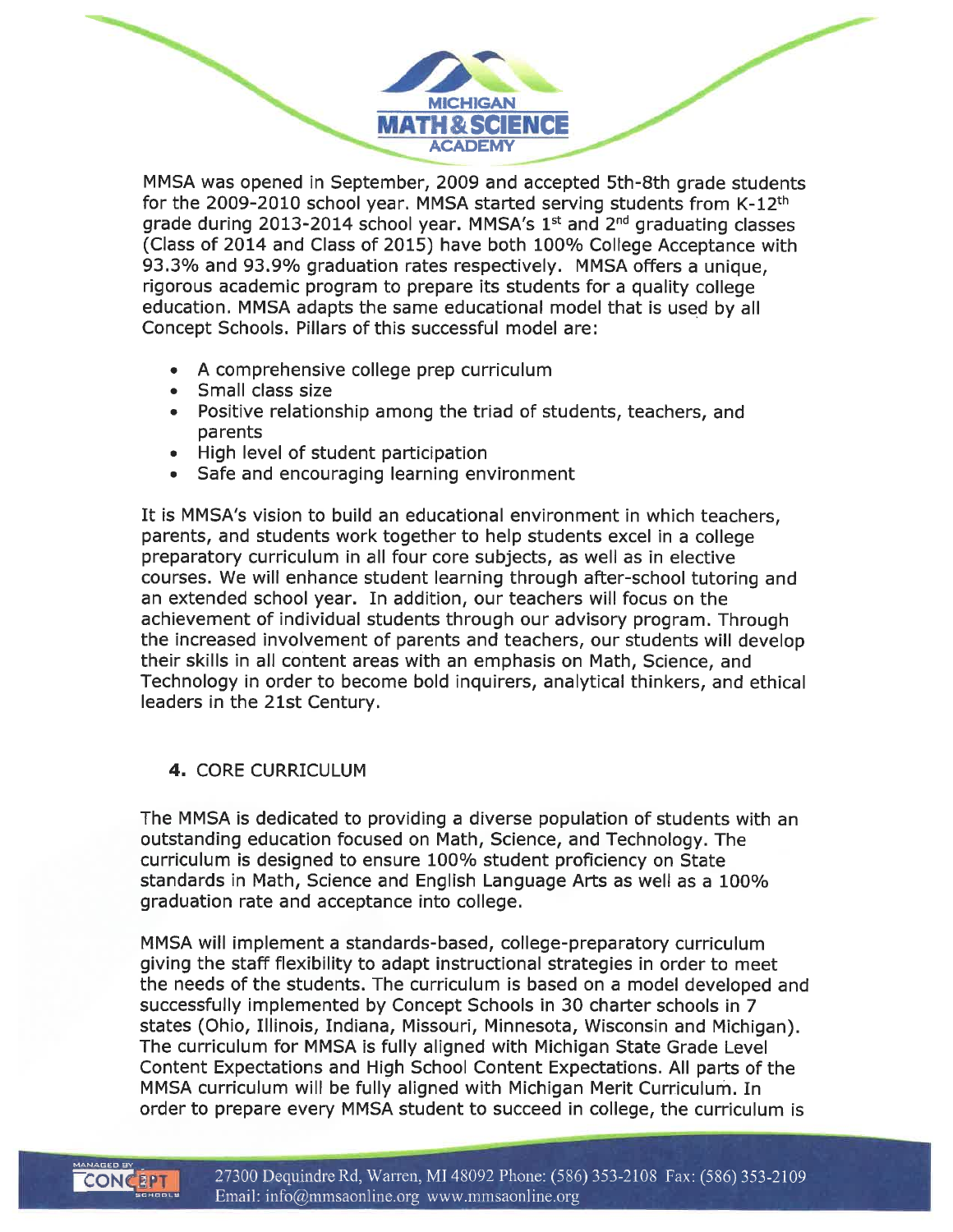"mapped backwards" from a clear set of college-readiness standards. The curriculum will be modified based on assessment results and the identified needs of the students. Students lacking grade level skills will be provided with the necessary academic support services. MMSA high school teachers will design semester final exams as direct assessments of the standards taught each semester. Departments will create blueprints for final exams and review them together to ensure that all standards are assessed at every grade level. Tests will be constructed so that teachers can determine on an individual student basis the skills that have been mastered and the skills needing to be reviewed and re-taught. Teachers will work in grade-level teams to craft curriculum maps and departments will review them to ensure that the department is providing an aligned, coherent, 5-12 scope and sequence leading to mastery of college-readiness standards.

**MICHIGAN** MATH & SCIENCE **ACADEMY** 

Curriculum maps and unit plans will provide the framework for the detailed weekly lesson plans that the teachers will complete with their grade-level partners. A shared drive will make plans accessible for reference by students and staff. These plans will specify the daily activities and assessments that teachers will use to teach and measure progress and to ensure that all homework and class work are aligned to standards.

In addition to mapping the curriculum to the Michigan Merit Curriculum, the high school curriculum will also be aligned with the SAT College Readiness Standards and the American Diploma Project. Also serving as a reference will be the National Common Core Standards

(http://www.corestandards.org/standards/index.htm), a set of standards developed across 49 states. Regularly scheduled meetings with Math. Science, English, and Social Studies teachers will be used to refine the curriculum to meet the needs of students.

Curriculum mapping will focus on skills, strategies, content, and testing to ensure that students are provided with a balanced and carefully sequenced curriculum designed to maximize student achievement across grade levels.

Students will practice critical skills years in advance of the need for mastery of them. In this manner a student will also begin to explore and internalize a skill in an earlier grade and then develop increased mastery over that skill in more sophisticated ways in each subsequent grade.

A copy of the MMSA curriculum can be obtained from the principal's office.

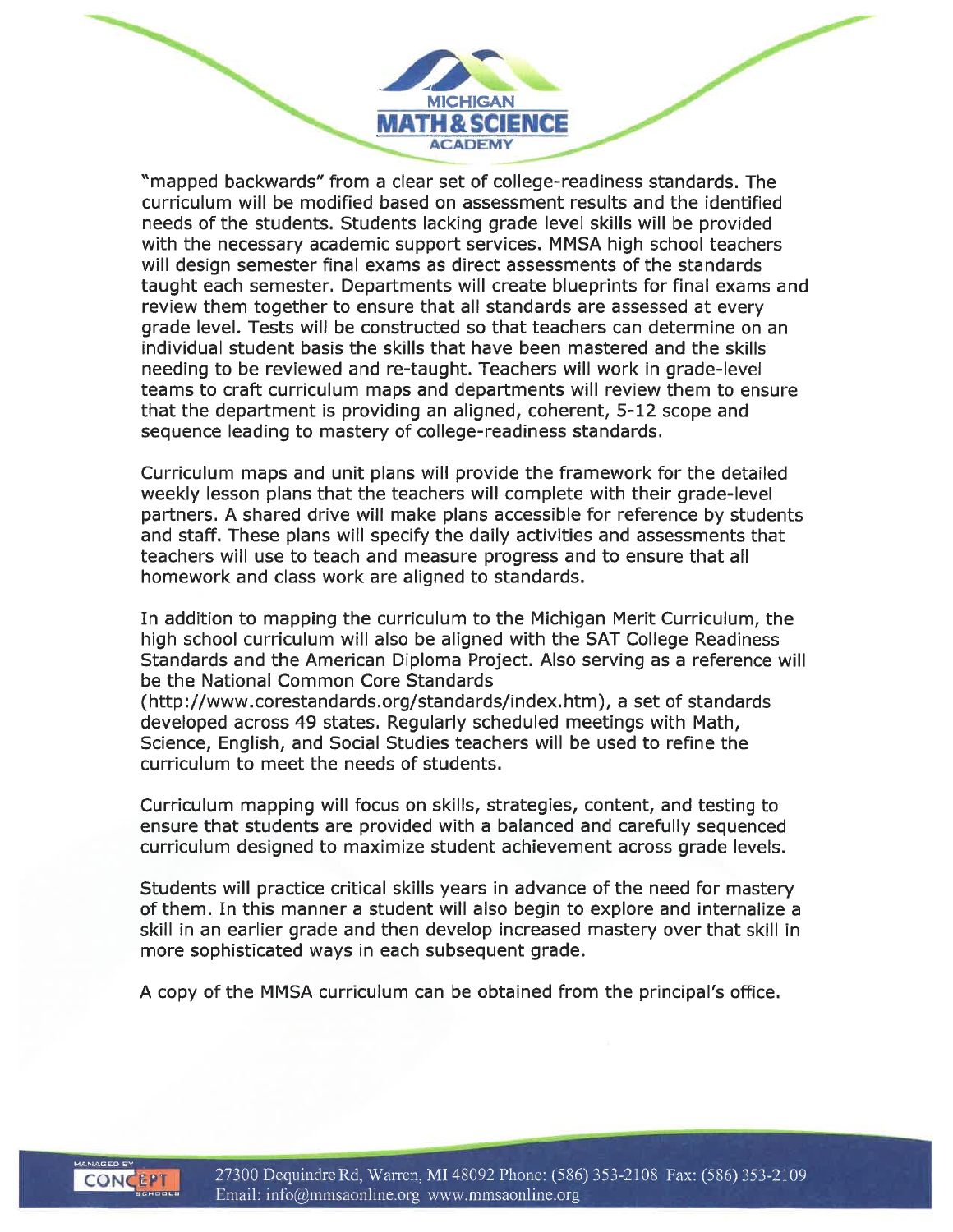

5. THE AGGREGATE STUDENT ACHIEVEMENT RESULTS FOR ANY LOCAL COMPETENCY TESTS OR NATIONALLY NORMED ACHIEVEMENT TESTS

#### **NWEA MAP TEST**

MMSA administers NWEA's MAP test as a nationally normed achievement test. The students take a pre-test in September, an Interim test in January, and post-test in May. Based on the students' September test score, they need to show a necessary improvement until the post test. This improvement level is decided by NWEA based on the national average. The percentage of MMSA's students who meet or exceed their goals was higher than the national average for 2016-2017, 2017-2018 and 2018-2019 school years. The tables below show the percentage of the students who meet or exceed their goals based on the grade level in different subject areas.

| <b>Subject</b>     | 3 <sup>rd</sup><br>Grade | 4 <sup>th</sup><br>Grade | 5 <sup>th</sup><br><b>Grade</b> | 6 <sup>th</sup><br>Grade | 7 <sup>th</sup><br>Grade | 8 <sup>th</sup><br>Grade | <u>All</u><br><b>Students</b> |
|--------------------|--------------------------|--------------------------|---------------------------------|--------------------------|--------------------------|--------------------------|-------------------------------|
| <b>Reading</b>     | 74%                      | 98%                      | 93%                             | 78%                      | 86%                      | 83%                      | 85%                           |
| <b>Mathematics</b> | 95%                      | 95%                      | 93%                             | 83%                      | 97%                      | 86%                      | 92%                           |
| <b>Science</b>     | 88%                      | 85%                      | 71%                             | 70%                      | 83%                      | 89%                      | 81%                           |

Table I - Percentage of Growth - 2016-2017 School Year

#### Table II - Percentage of Growth - 2017-2018 School Year

| <b>Subject</b>     | 3 <sub>rd</sub><br>Grade | 4 <sup>th</sup><br>Grade | 5 <sup>th</sup><br>Grade | 6 <sup>th</sup><br>Grade | 7 <sup>th</sup><br>Grade | $\underline{\mathbf{S}}^{\text{th}}$<br>Grade | <u>All</u><br><b>Students</b> |
|--------------------|--------------------------|--------------------------|--------------------------|--------------------------|--------------------------|-----------------------------------------------|-------------------------------|
| <b>Reading</b>     | N/A                      | N/A                      | N/A                      | 90%                      | 91%                      | 86%                                           | 89%                           |
| <b>Mathematics</b> | N/A<br>N/A               |                          | N/A                      | 97%                      | 97%                      | 76%                                           | 90%                           |
| <b>Science</b>     | N/A                      | N/A                      | N/A                      | 82%                      | 95%                      | 75%                                           | 84%                           |

#### Table III - Percentage of Growth - 2018-2019 School Year

| <b>Subject</b>     | 3 <sup>rd</sup><br>Grade | 4 <sup>th</sup><br>Grade | 5 <sup>th</sup><br>Grade | 6 <sup>th</sup><br>Grade | 7 <sup>th</sup><br>Grade | 8 <sup>th</sup><br>Grade | <u>Ail</u><br><b>Students</b> |
|--------------------|--------------------------|--------------------------|--------------------------|--------------------------|--------------------------|--------------------------|-------------------------------|
| Reading            | N/A                      | N/A                      | N/A                      | 68%                      | 72%                      | 77%                      | 72%                           |
| <b>Mathematics</b> | N/A                      | N/A                      | N/A                      | 83%                      | 75%                      | 84%                      | 81%                           |
| <b>Science</b>     | N/A                      | N/A                      | N/A                      | 76%                      | 64%                      | 80%                      | 73%                           |

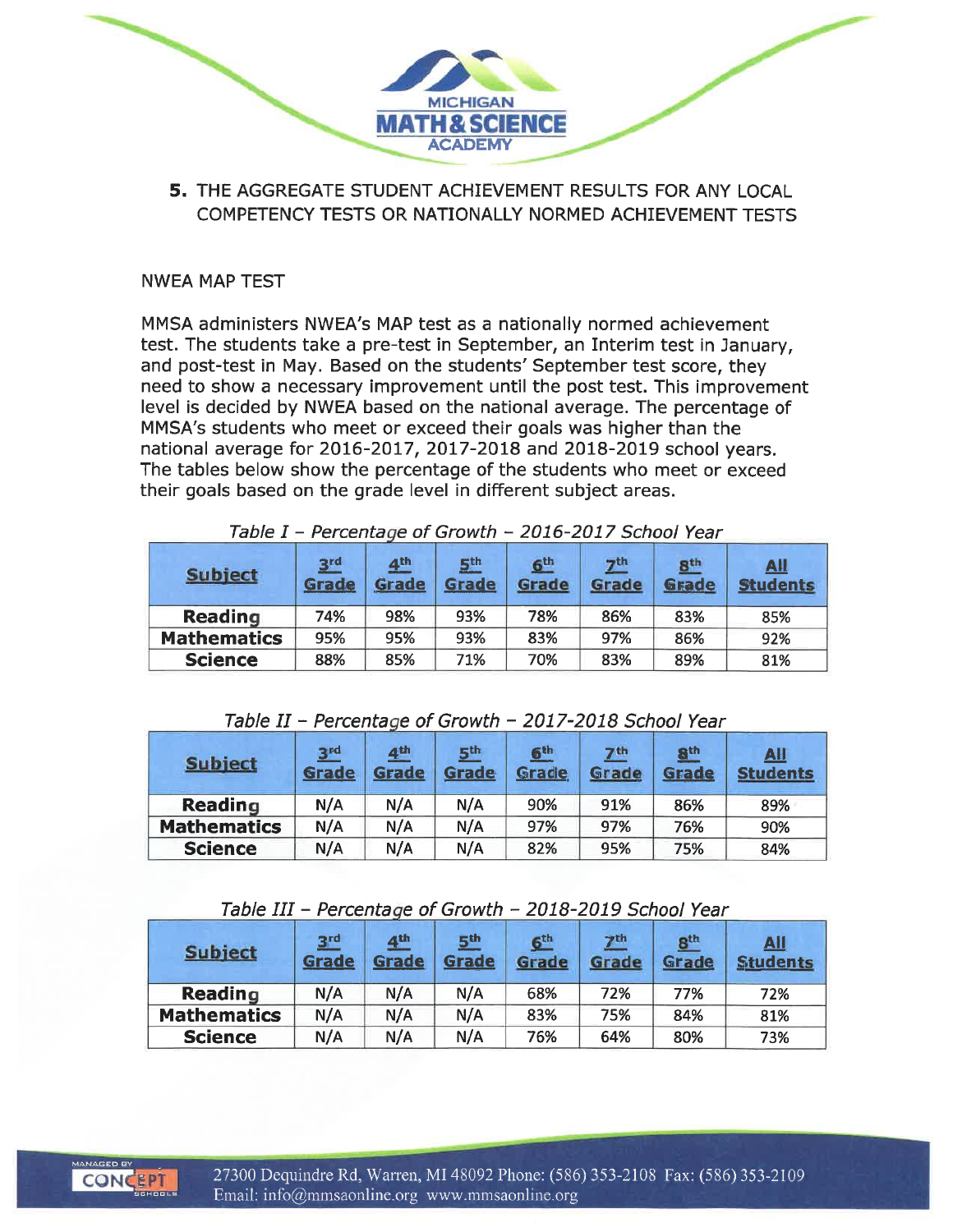

### **6. PARENT-TEACHER CONFERENCES**

MMSA holds four parent-teacher conferences throughout the school year. Each parent-teacher conference is held in the middle of the marking periods. Therefore, parents and teachers have a chance to discuss about the progress of the students and what the students can do to improve their grades by the end of marking period. The percentages of parent attendance to the parent-teacher conferences are as follows:

### Table I - The Percentage of Parents Who Attended Parent Teacher Conferences during 2017 - 2018 school year

| <b>Conferences</b>                                   | <b>Dates</b>        | <b>Number and</b><br><b>Percentage of</b><br><b>Parents</b><br>in Attendance |
|------------------------------------------------------|---------------------|------------------------------------------------------------------------------|
| 1st Parent-Teacher<br><b>Conferences</b>             | October 12th, 2017  | 193, 60%                                                                     |
| 2 <sup>nd</sup> Parent-Teacher<br><b>Conferences</b> | December 14th, 2017 | 24, 7%                                                                       |
| 3rd Parent-Teacher<br><b>Conferences</b>             | March 1st, 2018     | 89, 28%                                                                      |
| 4 <sup>th</sup> Parent Teacher<br><b>Conferences</b> | May 17th, 2018      | 67, 21%                                                                      |

#### Table II - The Percentage of Parents Who Attended Parent Teacher Conferences during 2018 - 2019 school vear

| <b>Conferences</b>                                   | <b>Dates</b>                    | <b>Number and</b><br><b>Percentage of</b><br><b>Parents</b><br>in Attendance |
|------------------------------------------------------|---------------------------------|------------------------------------------------------------------------------|
| 1st Parent-Teacher<br><b>Conferences</b>             | October 11 <sup>th</sup> , 2018 | 272, 54%                                                                     |
| 2 <sup>nd</sup> Parent-Teacher<br><b>Conferences</b> | December 13th, 2018             | 187, 37%                                                                     |
| 3rd Parent-Teacher<br><b>Conferences</b>             | February 28th, 2019             | 116, 23%                                                                     |
| 4th Parent Teacher<br><b>Conferences</b>             | May 16th, 2019                  | 123, 24%                                                                     |

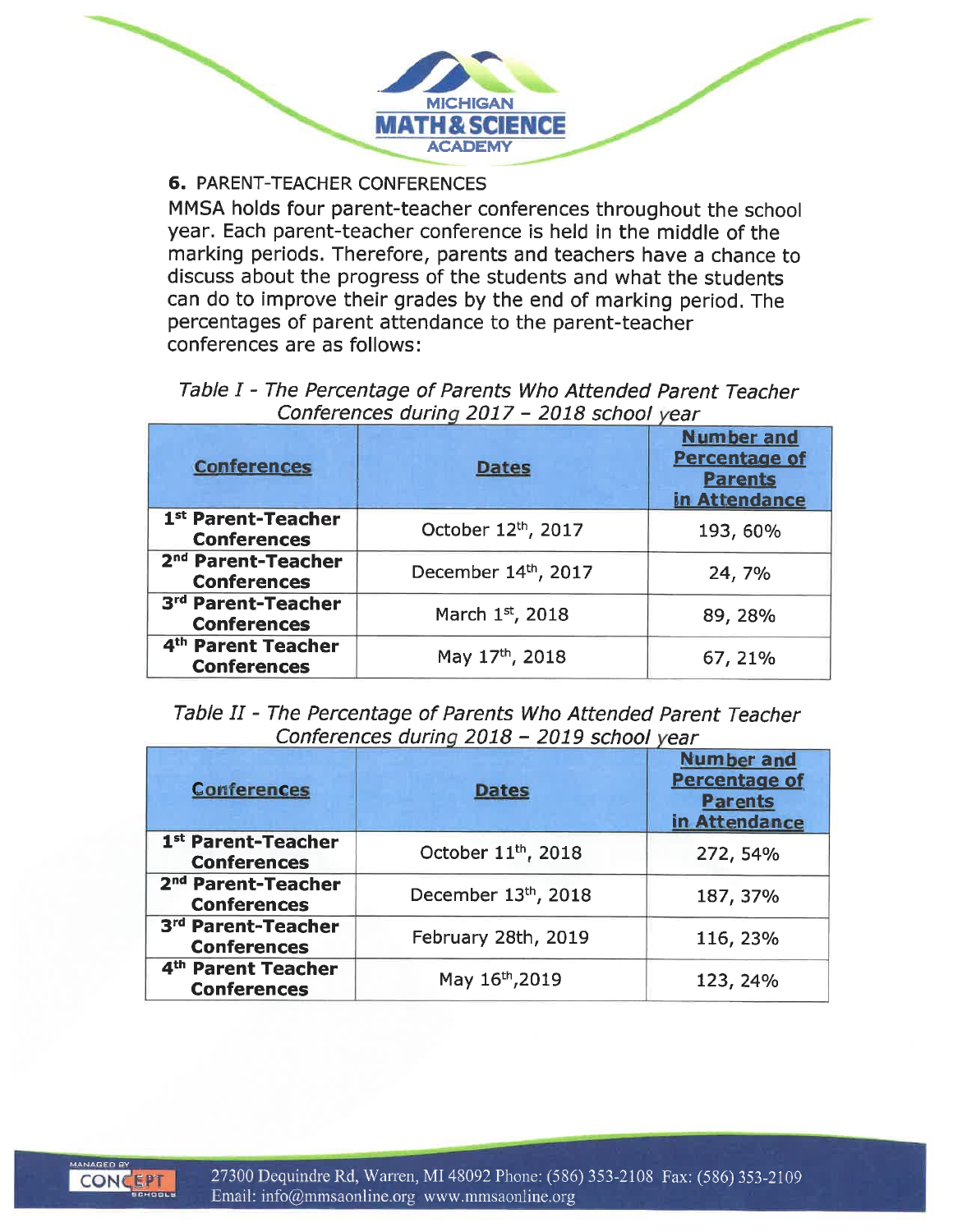**MICHIGAN MATH & SCIENCE ACADEMY** 

### 7. DUAL ENROLLMENT and COLLEGE EQUIVALENT COURSES

Dual Enrollment - Postsecondary enrollment is available to students who qualify. In 2018-19, two students exercised this option, attending classes at Colleges.

Advanced Placement (AP) Courses - Michigan Math and Science Academy offers Advanced Placement courses in the following subjects: Calculus, English, U.S. History, World History, Art, Computer Science Principles and Psychology.

Students can receive college credit with successful scoring on a written AP exam.

|                                                              | $2013-$<br>2014 | $2014-$<br>2015 | $2015 -$<br>2016 | $2016 -$<br>2017 | $2017 -$<br>2018 | 2018-<br>2019 |
|--------------------------------------------------------------|-----------------|-----------------|------------------|------------------|------------------|---------------|
| $#$ and % of<br>students<br>enrolled in<br>AP courses        | $33 -$<br>22%   | $32 -$<br>1.6%  | $29 -$<br>23%    | $20 -$<br>16%    | $34 -$<br>20%    | $25 -$<br>21% |
| $#$ of AP<br>exams<br>administered                           | 37              | 40              | 29               | 26               | 55               | 28            |
| $#$ and % of<br>students<br>qualifying for<br>college credit | $2 - 6%$        | $8 -$<br>20%    | $13 -$<br>45%    | $10 -$<br>50%    | $17 -$<br>50%    | $9-$<br>32%   |

**CONCEPT**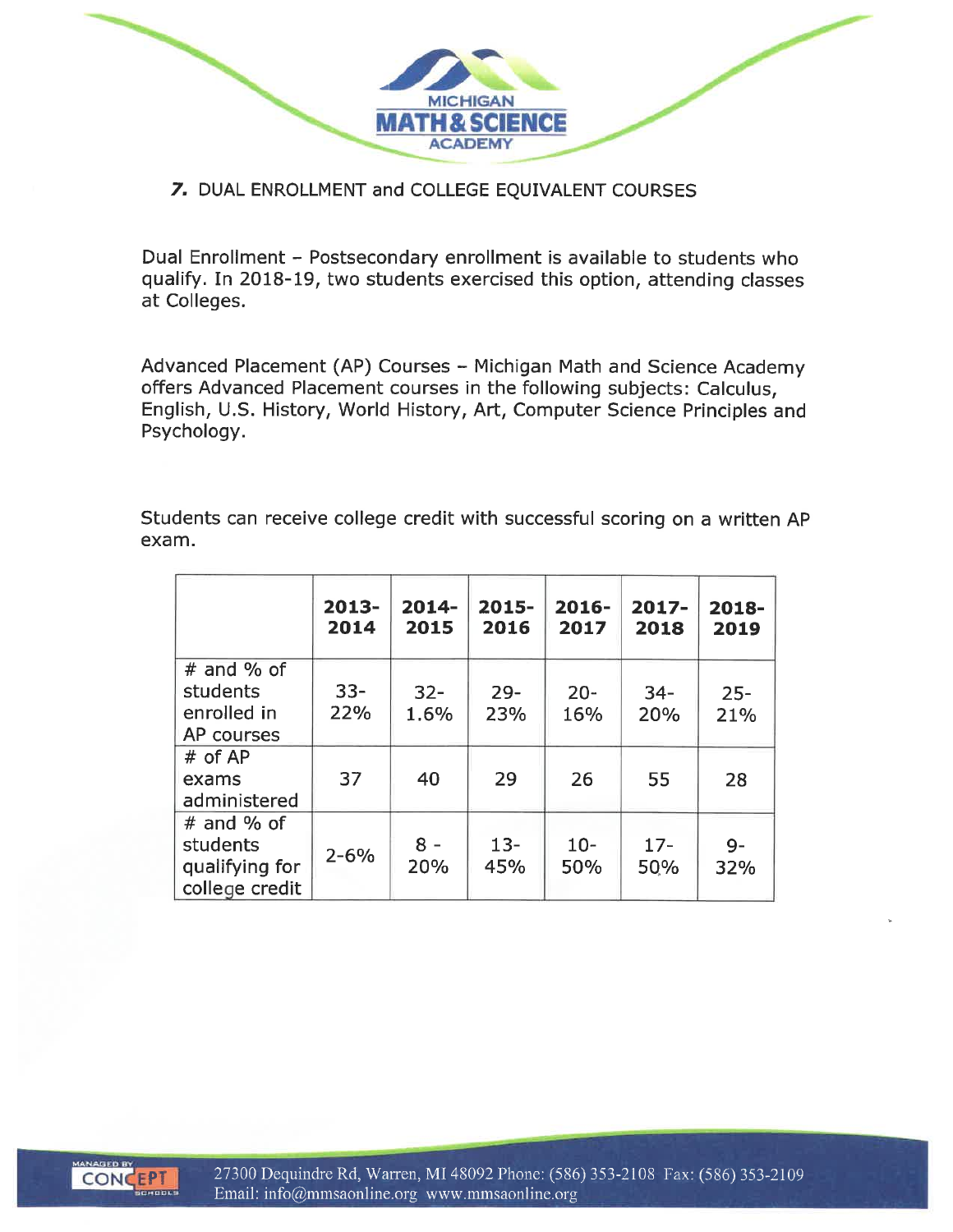

I would like to thank the students, the parents, the staff members, and the board members for their continuous support as well as the time and effort they have contributed to the school. Their involvement was the key to our success last year and we hope to make MMSA one of the best schools in the state together over the coming years.

Sincerely, thepard rick el Michelle Shepard **PRINCIPAL** 



27300 Dequindre Rd, Warren, MI 48092 Phone: (586) 353-2108 Fax: (586) 353-2109 Email: info@mmsaonline.org www.mmsaonline.org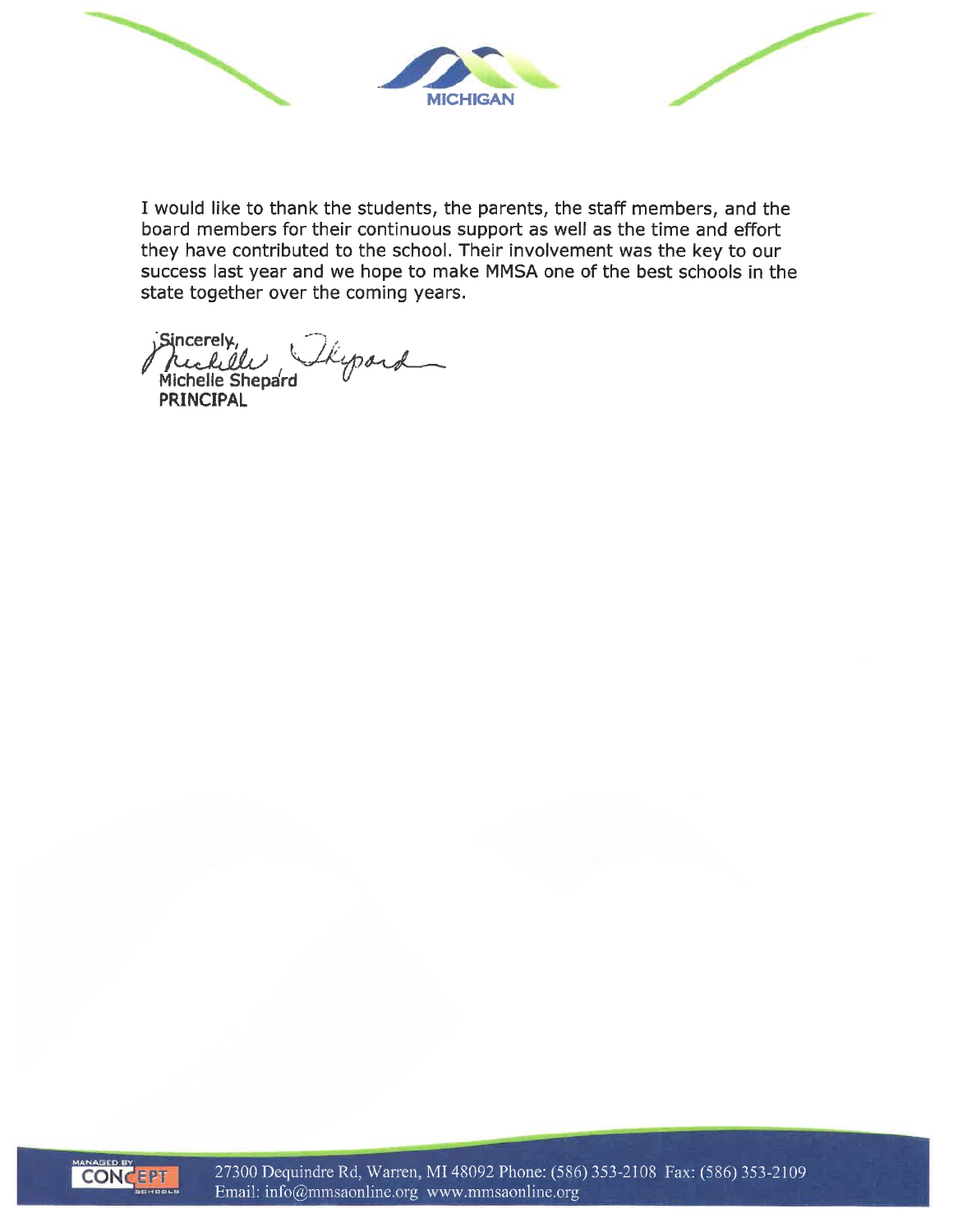

# **Annual Education Report Michigan Mathematics and Science Academy Dequindre (03302)**

| Subject Grade |                         | Student School<br>Group                             | Year          | State<br>S.<br>nt | <b>State</b><br>Percent Number Percent Number Percent Number Advanc Advanc Proficie Proficie Partiall<br>Student Student Student Student Student Student ed<br>S<br>Proficie Proficie Proficie Proficie Proficie Proficie<br>nt | S.<br>nt | <sub>S</sub><br>nt | District District School School Percent Number Percent Number Percent Number Percent Number<br>S.<br>nt | nt |         | ed      | nt  | nt      | nt      | Partiall<br>Proficie Proficie nt<br><b>nt</b> | <b>Not</b><br>Proficie Proficie | <b>Not</b><br>nt |
|---------------|-------------------------|-----------------------------------------------------|---------------|-------------------|---------------------------------------------------------------------------------------------------------------------------------------------------------------------------------------------------------------------------------|----------|--------------------|---------------------------------------------------------------------------------------------------------|----|---------|---------|-----|---------|---------|-----------------------------------------------|---------------------------------|------------------|
| <b>ELA</b>    | 3rd<br>Grade<br>Content | All<br>Students                                     | 2018-19 45.1% |                   | 45,457                                                                                                                                                                                                                          | 19.5%    | 15                 | 17.8%                                                                                                   | 8  | 10%     | $<$ 3   |     | $\star$ | 13.3%   | 6                                             | 68.9%                           | 31               |
| <b>ELA</b>    | 3rd<br>Grade<br>Content | Asian                                               | 2018-19 64.6% |                   | 2,273                                                                                                                                                                                                                           |          |                    |                                                                                                         |    | $\star$ |         |     |         | $\star$ |                                               |                                 |                  |
| <b>ELA</b>    | 3rd<br>Grade<br>Content | <b>Black or</b><br>African<br>America<br>n          | 2018-19 19.9% |                   | 3,772                                                                                                                                                                                                                           | 15.2%    | 10                 | 13.5%                                                                                                   | 5  | 10%     | $<$ 3   |     | $\star$ | 13.5%   | 5                                             | 73.0%                           | 27               |
| <b>ELA</b>    | 3rd<br>Grade<br>Content | Two or<br>More<br>Races                             | 2018-19 44.0% |                   | 2,157                                                                                                                                                                                                                           |          |                    |                                                                                                         |    |         |         |     |         |         |                                               |                                 |                  |
| <b>ELA</b>    | 3rd<br>Grade<br>Content | White                                               | 2018-19 53.1% |                   | 34,149                                                                                                                                                                                                                          |          | $\star$            |                                                                                                         | ÷. | $\star$ | $\star$ |     | $\star$ |         |                                               |                                 |                  |
| <b>ELA</b>    | 3rd<br>Grade<br>Content | Female                                              | 2018-19 48.3% |                   | 23,876                                                                                                                                                                                                                          | 23.1%    | 9                  | 27.8%                                                                                                   | 5  | 20%     | $<$ 3   |     |         | 20%     | 3                                             |                                 | 10               |
| <b>ELA</b>    | 3rd<br>Grade<br>Content | Male                                                | 2018-19 42.0% |                   | 21,581                                                                                                                                                                                                                          | 20%      | 6                  | 20%                                                                                                     | 3  | 20%     | $<$ 3   | 20% |         | 20%     |                                               |                                 | 21               |
| <b>ELA</b>    | 3rd<br>Grade<br>Content | Economi 2018-19 31.3%<br>cally<br>Disadva<br>ntaged |               |                   | 17,711                                                                                                                                                                                                                          | 19.7%    | 15                 | 18.2%                                                                                                   | 8  | 10%     | $<$ 3   |     |         | 13.6%   | 6                                             | 68.2%                           | 30               |
| <b>ELA</b>    | 3rd<br>Grade<br>Content | English<br>Learners                                 | 2018-19 33.3% |                   | 3,220                                                                                                                                                                                                                           |          |                    |                                                                                                         |    | $\star$ |         |     |         |         |                                               |                                 |                  |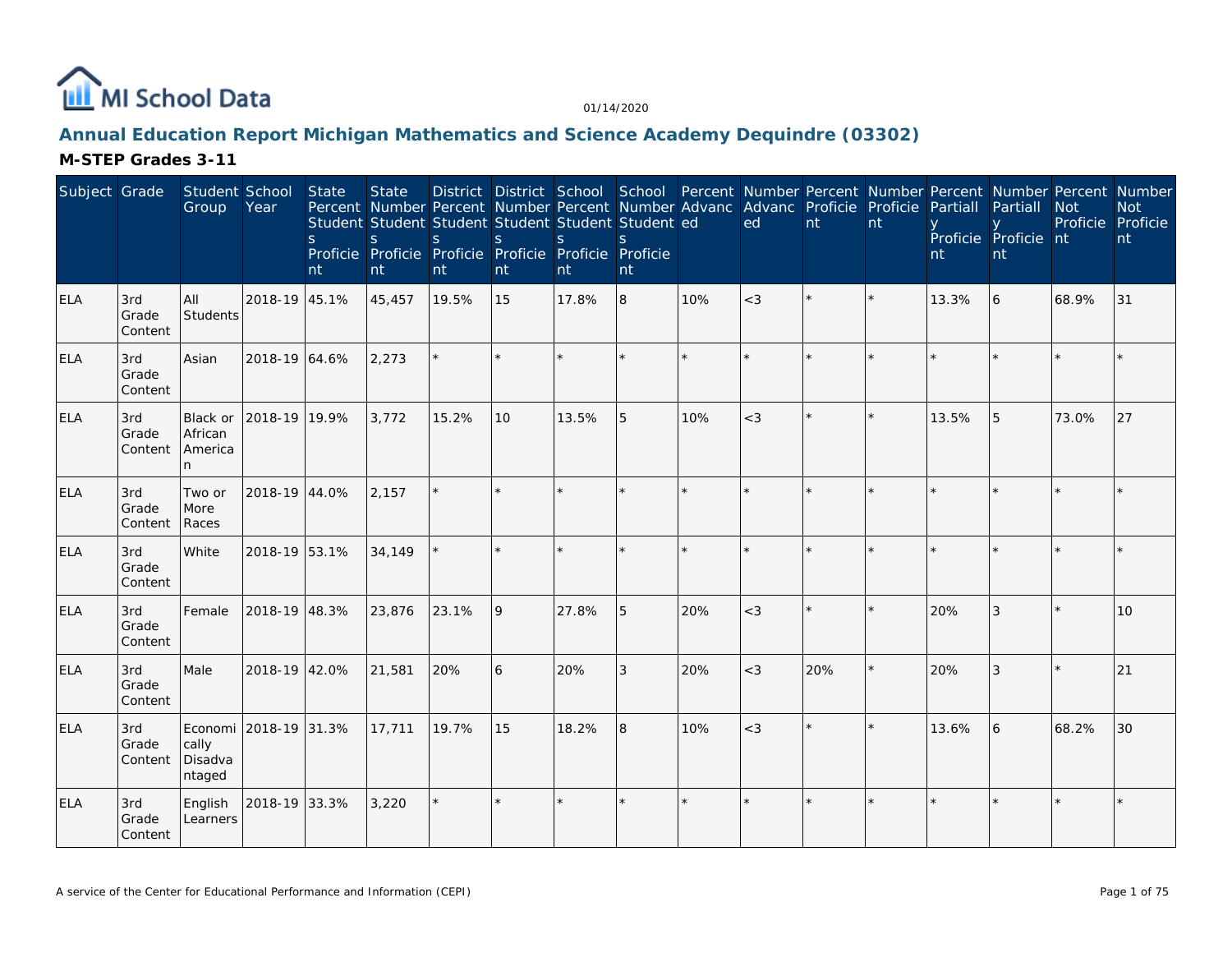

# **Annual Education Report Michigan Mathematics and Science Academy Dequindre (03302)**

| Subject Grade |                         | Student School<br>Group                     | Year                   | State<br><sub>S</sub><br>nt | <b>State</b><br>Percent Number Percent Number Percent Number Advanc Advanc Proficie Proficie Partiall<br>Student Student Student Student Student Student ed<br>S<br>Proficie Proficie Proficie Proficie Proficie Proficie<br>nt | S.<br>nt | S.<br>nt | District District School School Percent Number Percent Number Percent Number Percent Number<br><sub>S</sub><br>nt | S.<br>nt |         | ed             | nt | nt | nt    | Partiall<br>Proficie Proficie nt<br>nt | <b>Not</b><br>Proficie Proficie | <b>Not</b><br>nt |
|---------------|-------------------------|---------------------------------------------|------------------------|-----------------------------|---------------------------------------------------------------------------------------------------------------------------------------------------------------------------------------------------------------------------------|----------|----------|-------------------------------------------------------------------------------------------------------------------|----------|---------|----------------|----|----|-------|----------------------------------------|---------------------------------|------------------|
| <b>ELA</b>    | 3rd<br>Grade<br>Content | With<br>Disabiliti<br>es                    | Students 2018-19 19.5% |                             | 2,328                                                                                                                                                                                                                           | $\star$  |          |                                                                                                                   |          |         |                |    |    |       |                                        |                                 |                  |
| <b>ELA</b>    | 3rd<br>Grade<br>Content | Foster<br>Care                              | 2018-19 22.7%          |                             | 140                                                                                                                                                                                                                             |          |          |                                                                                                                   |          |         |                |    |    |       |                                        |                                 |                  |
| <b>ELA</b>    | 4th<br>Grade<br>Content | All<br>Students                             | 2018-19 45.8%          |                             | 46,892                                                                                                                                                                                                                          | 17.1%    | 13       | 20.0%                                                                                                             | 10       | 10%     | $\Delta$       |    | 6  | 20.0% | 10                                     | 60.0%                           | 30               |
| <b>ELA</b>    | 4th<br>Grade<br>Content | Asian                                       | 2018-19 68.3%          |                             | 2,399                                                                                                                                                                                                                           |          |          |                                                                                                                   |          | $\star$ |                |    |    |       |                                        |                                 |                  |
| ELA           | 4th<br>Grade<br>Content | <b>Black or</b><br>African<br>America<br>n. | 2018-19 20.9%          |                             | 3,961                                                                                                                                                                                                                           | 15.5%    | 9        | 16.7%                                                                                                             | 6        | 10%     | $<$ 3          |    |    | 11.1% | $\overline{4}$                         | 72.2%                           | 26               |
| <b>ELA</b>    | 4th<br>Grade<br>Content | Hispanic<br>of Any<br>Race                  | 2018-19 34.8%          |                             | 2,902                                                                                                                                                                                                                           |          |          |                                                                                                                   |          |         |                |    |    |       |                                        |                                 |                  |
| <b>ELA</b>    | 4th<br>Grade<br>Content | Two or<br>More<br>Races                     | 2018-19 43.4%          |                             | 2,046                                                                                                                                                                                                                           |          |          |                                                                                                                   |          |         | $\star$        |    |    |       |                                        |                                 |                  |
| <b>ELA</b>    | 4th<br>Grade<br>Content | White                                       | 2018-19 53.4%          |                             | 35,331                                                                                                                                                                                                                          |          |          |                                                                                                                   |          |         |                |    |    |       |                                        |                                 |                  |
| <b>ELA</b>    | 4th<br>Grade<br>Content | Female                                      | 2018-19 48.8%          |                             | 24,513                                                                                                                                                                                                                          | 34.3%    | 12       | 37.5%                                                                                                             | 9        | 20%     | $\overline{4}$ |    | 5  | 29.2% |                                        | 33.3%                           | 18               |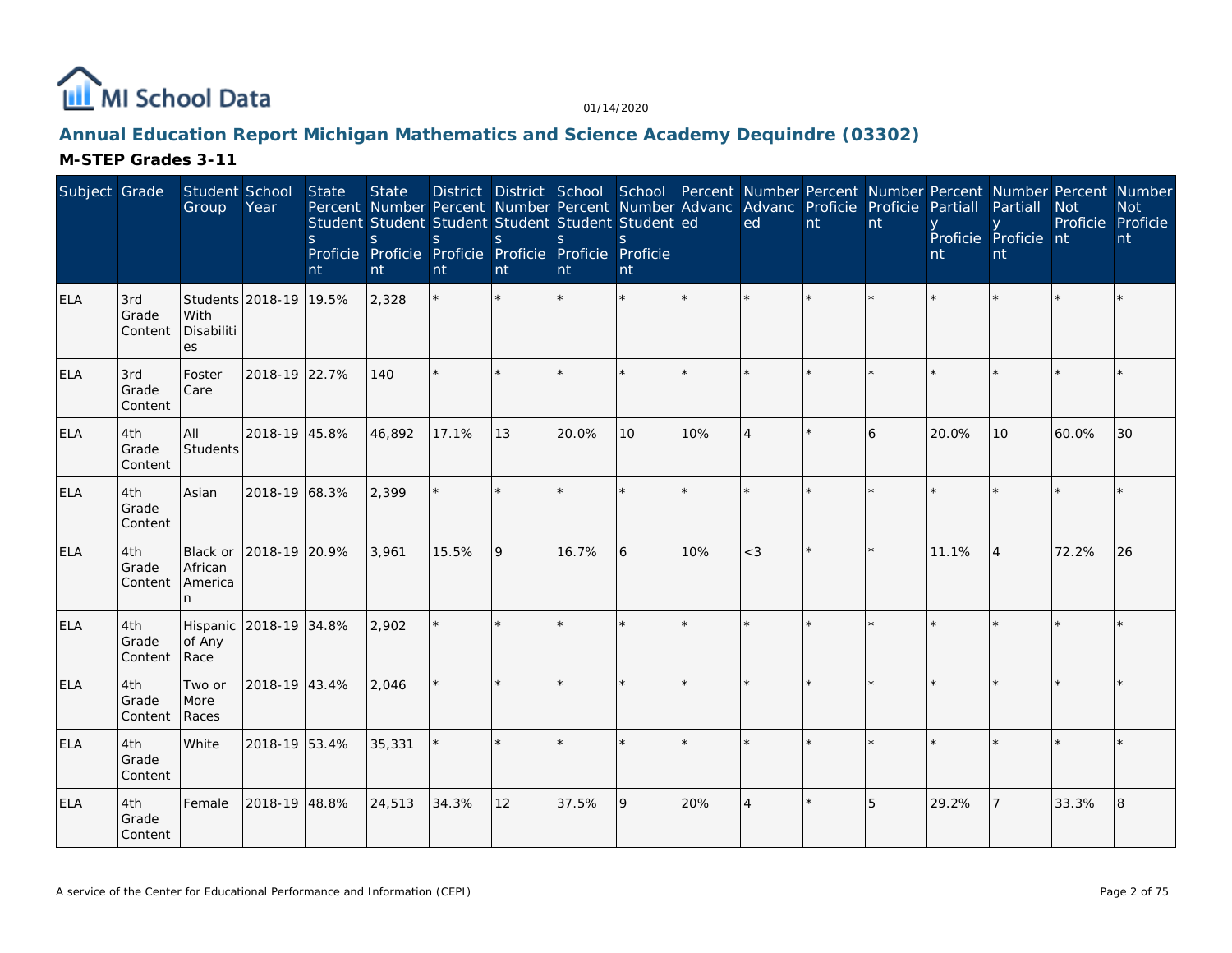

# **Annual Education Report Michigan Mathematics and Science Academy Dequindre (03302)**

| Subject Grade |                              | Student School<br>Group             | Year                   | State<br>S.<br>Int | <b>State</b><br>Percent Number Percent Number Percent Number Advanc Advanc Proficie Proficie Partiall<br>Student Student Student Student Student Student ed<br>S<br>Proficie Proficie<br>nt | <sub>S</sub><br>nt | S<br>nt | District District School School Percent Number Percent Number Percent Number Percent Number<br>S.<br>Proficie Proficie Proficie Proficie<br>nt | nt |     | ed       | nt  | Int     | nt    | Partiall<br>Proficie Proficie nt<br><b>nt</b> | <b>Not</b><br>Proficie Proficie | <b>Not</b><br>nt |
|---------------|------------------------------|-------------------------------------|------------------------|--------------------|---------------------------------------------------------------------------------------------------------------------------------------------------------------------------------------------|--------------------|---------|------------------------------------------------------------------------------------------------------------------------------------------------|----|-----|----------|-----|---------|-------|-----------------------------------------------|---------------------------------|------------------|
| <b>ELA</b>    | 4th<br>Grade<br>Content      | Male                                | 2018-19 42.9%          |                    | 22,379                                                                                                                                                                                      | 20%                | $<$ 3   | 20%                                                                                                                                            | ¥. | 20% | $<$ 3    | 20% | $<$ 3   |       | 3                                             |                                 | 22               |
| <b>ELA</b>    | 4th<br>Grade<br>Content      | cally<br>Disadva<br>ntaged          | Economi 2018-19 31.6%  |                    | 17,865                                                                                                                                                                                      | 17.1%              | 13      | 20.0%                                                                                                                                          | 10 | 10% | $\Delta$ |     | 6       | 20.0% | 10                                            | 60.0%                           | 30               |
| <b>ELA</b>    | 4th<br>Grade<br>Content      | English<br>Learners                 | 2018-19 29.1%          |                    | 2,630                                                                                                                                                                                       | $\star$            | $\star$ |                                                                                                                                                |    |     | $\star$  |     | $\star$ |       |                                               |                                 |                  |
| <b>ELA</b>    | 4th<br>Grade<br>Content      | With<br>Disabiliti<br>es            | Students 2018-19 17.5% |                    | 2,130                                                                                                                                                                                       |                    |         |                                                                                                                                                |    |     |          |     |         |       |                                               |                                 |                  |
| <b>ELA</b>    | 5th<br>Grade<br>Content      | All<br>Students                     | 2018-19 46.2%          |                    | 48,528                                                                                                                                                                                      | 19.0%              | 15      | 17.0%                                                                                                                                          | 9  | 10% | $<$ 3    |     |         | 26.4% | 14                                            | 56.6%                           | 30               |
| <b>ELA</b>    | 5th<br>Grade<br>Content      | Asian                               | 2018-19 70.2%          |                    | 2,470                                                                                                                                                                                       |                    |         |                                                                                                                                                |    |     |          |     |         |       |                                               |                                 |                  |
| <b>ELA</b>    | 5th<br>Grade<br>Content      | Black or<br>African<br>America<br>n | 2018-19 21.7%          |                    | 4,060                                                                                                                                                                                       | 12.7%              | 8       | 12.2%                                                                                                                                          | 5  | 10% | $<$ 3    | 10% |         | 26.8% | 11                                            | 61.0%                           | 25               |
| <b>ELA</b>    | 5th<br>Grade<br>Content Race | Hispanic<br>of Any                  | 2018-19 35.7%          |                    | 3,119                                                                                                                                                                                       | $\star$            |         |                                                                                                                                                |    |     | $\star$  |     |         |       |                                               |                                 |                  |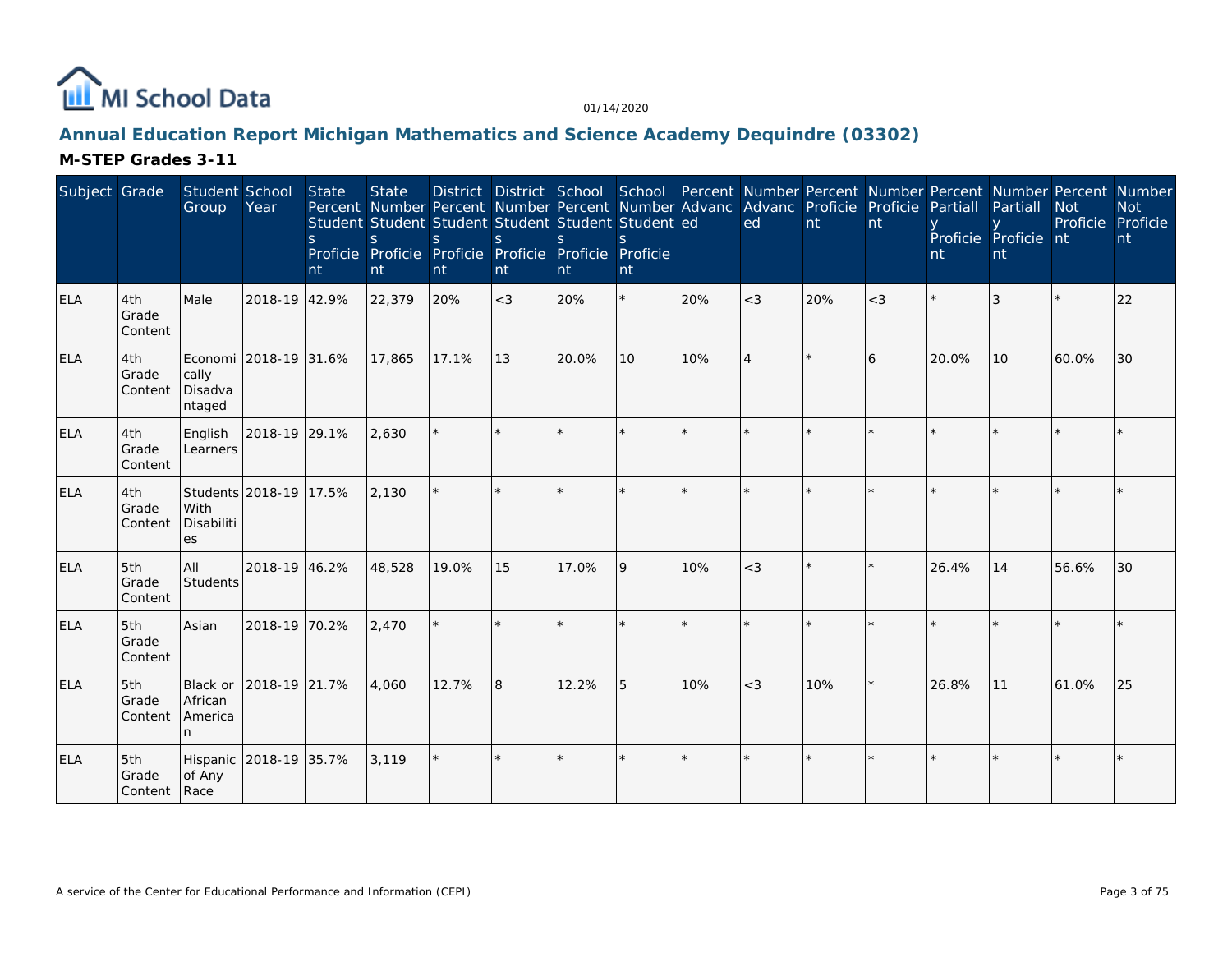

# Annual Education Report Michigan Mathematics and Science Academy Dequindre (03302)

| Subject Grade |                         | Student School<br>Group                                    | Year                   | State<br>S.<br>nt | <b>State</b><br>Percent Number Percent Number Percent Number Advanc Advanc Proficie Proficie<br>Student Student Student Student Student Student ed<br>S<br>Proficie Proficie Proficie Proficie Proficie Proficie<br>nt | S.<br>nt | <sub>S</sub><br>nt | District District School School Percent Number Percent Number Percent Number Percent Number<br>$\mathcal{S}$<br>Int | nt             |         | ed      | nt  | nt      | Partiall<br>nt | Partiall<br>Proficie Proficie nt<br>nt | <b>Not</b><br>Proficie Proficie | <b>Not</b><br>nt |
|---------------|-------------------------|------------------------------------------------------------|------------------------|-------------------|------------------------------------------------------------------------------------------------------------------------------------------------------------------------------------------------------------------------|----------|--------------------|---------------------------------------------------------------------------------------------------------------------|----------------|---------|---------|-----|---------|----------------|----------------------------------------|---------------------------------|------------------|
| ELA           | 5th<br>Grade<br>Content | Native<br>Hawaiia<br>In or<br>Other<br>Pacific<br>Islander | 2018-19 47.4%          |                   | 37                                                                                                                                                                                                                     | $\star$  |                    |                                                                                                                     | ÷.             | $\star$ | $\star$ |     |         |                |                                        |                                 |                  |
| <b>ELA</b>    | 5th<br>Grade<br>Content | Two or<br>More<br>Races                                    | 2018-19 43.5%          |                   | 2,088                                                                                                                                                                                                                  |          |                    |                                                                                                                     |                |         |         |     |         |                |                                        |                                 |                  |
| <b>ELA</b>    | 5th<br>Grade<br>Content | White                                                      | 2018-19 53.3%          |                   | 36,534                                                                                                                                                                                                                 |          |                    |                                                                                                                     |                |         | $\star$ |     |         | $\star$        |                                        |                                 |                  |
| <b>ELA</b>    | 5th<br>Grade<br>Content | Female                                                     | 2018-19 50.2%          |                   | 25,866                                                                                                                                                                                                                 | 20%      | 5                  | 20%                                                                                                                 | $\overline{4}$ | 20%     | $<$ 3   | 20% |         |                |                                        |                                 | 13               |
| <b>ELA</b>    | 5th<br>Grade<br>Content | Male                                                       | 2018-19 42.3%          |                   | 22,662                                                                                                                                                                                                                 | 21.7%    | 10 <sup>°</sup>    | 20%                                                                                                                 | 5              | 20%     | $<$ 3   | 20% | $\star$ |                |                                        |                                 | 17               |
| <b>ELA</b>    | 5th<br>Grade<br>Content | Economi<br>cally<br>Disadva<br>ntaged                      | 2018-19 31.6%          |                   | 17,978                                                                                                                                                                                                                 | 19.0%    | 15                 | 17.0%                                                                                                               | 9              | 10%     | $<$ 3   |     |         | 26.4%          | 14                                     | 56.6%                           | 30               |
| <b>ELA</b>    | 5th<br>Grade<br>Content | English<br>Learners                                        | 2018-19 21.9%          |                   | 1,708                                                                                                                                                                                                                  | $\star$  |                    |                                                                                                                     |                |         |         |     |         |                |                                        |                                 |                  |
| <b>ELA</b>    | 5th<br>Grade<br>Content | With<br>Disabiliti<br>les                                  | Students 2018-19 15.0% |                   | 1,885                                                                                                                                                                                                                  | $\star$  | $\star$            |                                                                                                                     |                |         |         |     |         |                |                                        |                                 |                  |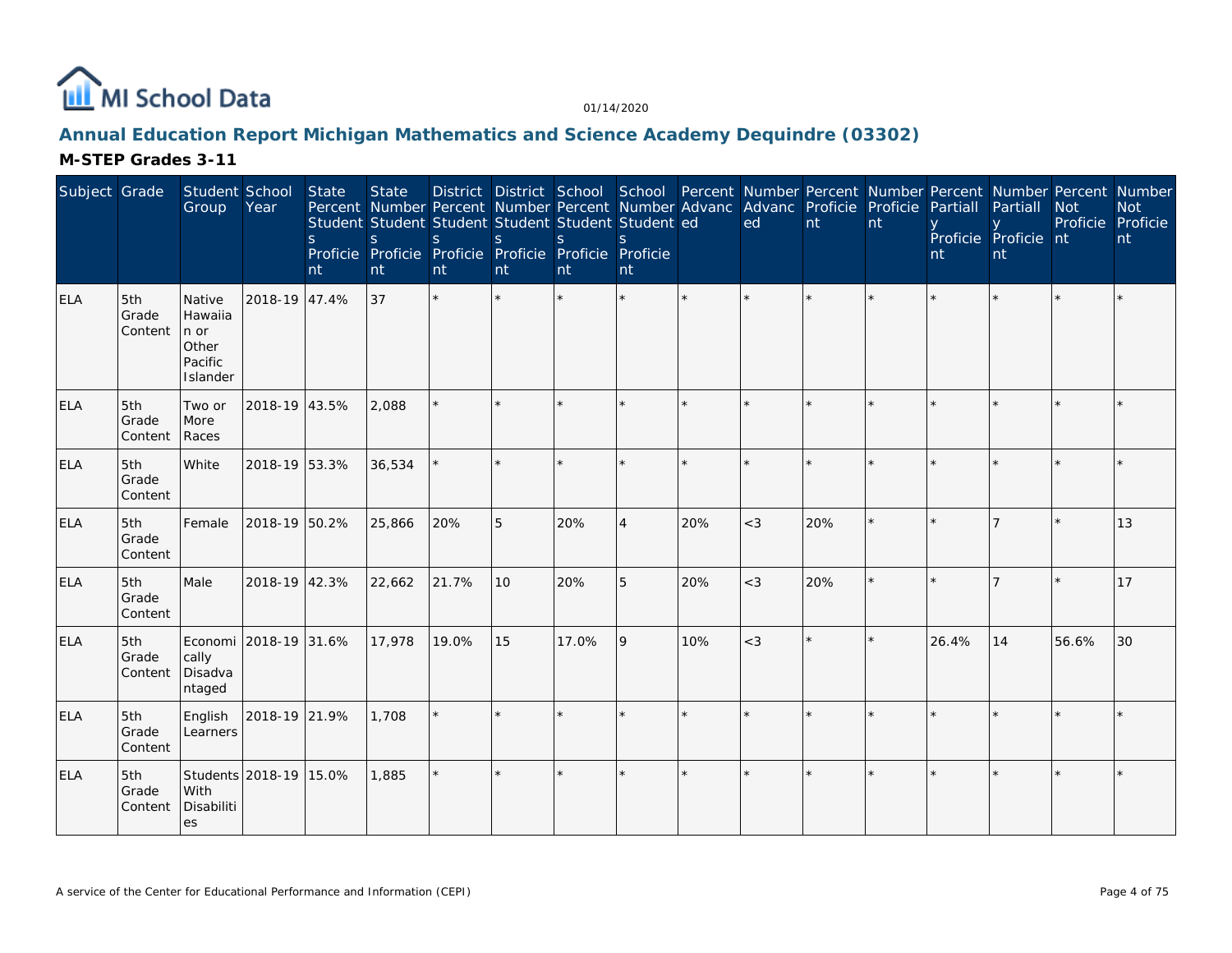

# **Annual Education Report Michigan Mathematics and Science Academy Dequindre (03302)**

| Subject Grade |                                | Student School<br>Group                     | Year                  | State<br><sub>S</sub><br>nt | <b>State</b><br>Student Student Student Student Student Student ed<br>S<br>Proficie Proficie Proficie Proficie Proficie Proficie<br>nt | S.<br>nt | <sub>S</sub><br>nt | <sub>S</sub><br>nt | S.<br>nt       |         | District District School School Percent Number Percent Number Percent Number Percent Number<br>Percent Number Percent Number Percent Number Advanc Advanc Proficie Proficie Partiall<br>ed | nt  | nt           | nt      | Partiall<br>Proficie Proficie nt<br>nt | <b>Not</b><br>Proficie Proficie | <b>Not</b><br>nt |
|---------------|--------------------------------|---------------------------------------------|-----------------------|-----------------------------|----------------------------------------------------------------------------------------------------------------------------------------|----------|--------------------|--------------------|----------------|---------|--------------------------------------------------------------------------------------------------------------------------------------------------------------------------------------------|-----|--------------|---------|----------------------------------------|---------------------------------|------------------|
| <b>ELA</b>    | 5th<br>Grade<br>Content        | S                                           | Homeles 2018-19 24.1% |                             | 480                                                                                                                                    | $\star$  | $\star$            |                    |                | $\star$ |                                                                                                                                                                                            |     |              |         |                                        |                                 |                  |
| <b>ELA</b>    | 5th<br>Grade<br>Content        | Foster<br>Care                              | 2018-19 20.8%         |                             | 106                                                                                                                                    |          |                    |                    | $\star$        |         |                                                                                                                                                                                            |     |              |         |                                        |                                 |                  |
| <b>ELA</b>    | 6th<br>Grade<br>Content        | All<br>Students                             | 2017-18 41.4%         |                             | 44,939                                                                                                                                 | 12.0%    | 9                  | 12.0%              | 9              | 5%      | $<$ 3                                                                                                                                                                                      |     |              | 30.7%   | 23                                     | 57.3%                           | 43               |
| <b>ELA</b>    | 6th<br>Grade<br>Content        | All<br>Students                             | 2018-19 41.7%         |                             | 45,474                                                                                                                                 | 18.8%    | 12                 | 18.8%              | 12             | 5%      | 3                                                                                                                                                                                          |     | $\mathsf{Q}$ | 28.1%   | 18                                     | 53.1%                           | 34               |
| <b>ELA</b>    | 6th<br>Grade<br>Content        | Asian                                       | 2017-18 66.2%         |                             | 2,388                                                                                                                                  |          |                    |                    |                | $\star$ |                                                                                                                                                                                            |     |              |         |                                        |                                 |                  |
| <b>ELA</b>    | 6th<br>Grade<br>Content        | Asian                                       | 2018-19 67.9%         |                             | 2,476                                                                                                                                  |          | $\star$            |                    | $\star$        |         |                                                                                                                                                                                            |     |              |         |                                        |                                 |                  |
| <b>ELA</b>    | l6th<br>Grade<br>Content       | <b>Black or</b><br>African<br>America<br>n. | 2017-18 17.7%         |                             | 3,379                                                                                                                                  | 10%      | $<$ 3              | 10%                | $\star$        | 10%     | $<$ 3                                                                                                                                                                                      | 10% | $<$ 3        |         | 14                                     |                                 | 38               |
| <b>ELA</b>    | 6th<br>Grade<br>Content        | Black or<br>African<br>America<br>n         | 2018-19 18.3%         |                             | 3,472                                                                                                                                  | 10%      | $\overline{4}$     | 10%                | $\overline{4}$ | 10%     | $<$ 3                                                                                                                                                                                      | 10% |              | $\star$ | 16                                     |                                 | 29               |
| <b>ELA</b>    | 6th<br>Grade<br>Content   Race | Hispanic<br>of Any                          | 2018-19 31.0%         |                             | 2,806                                                                                                                                  |          |                    |                    | $\star$        |         |                                                                                                                                                                                            |     |              |         |                                        |                                 |                  |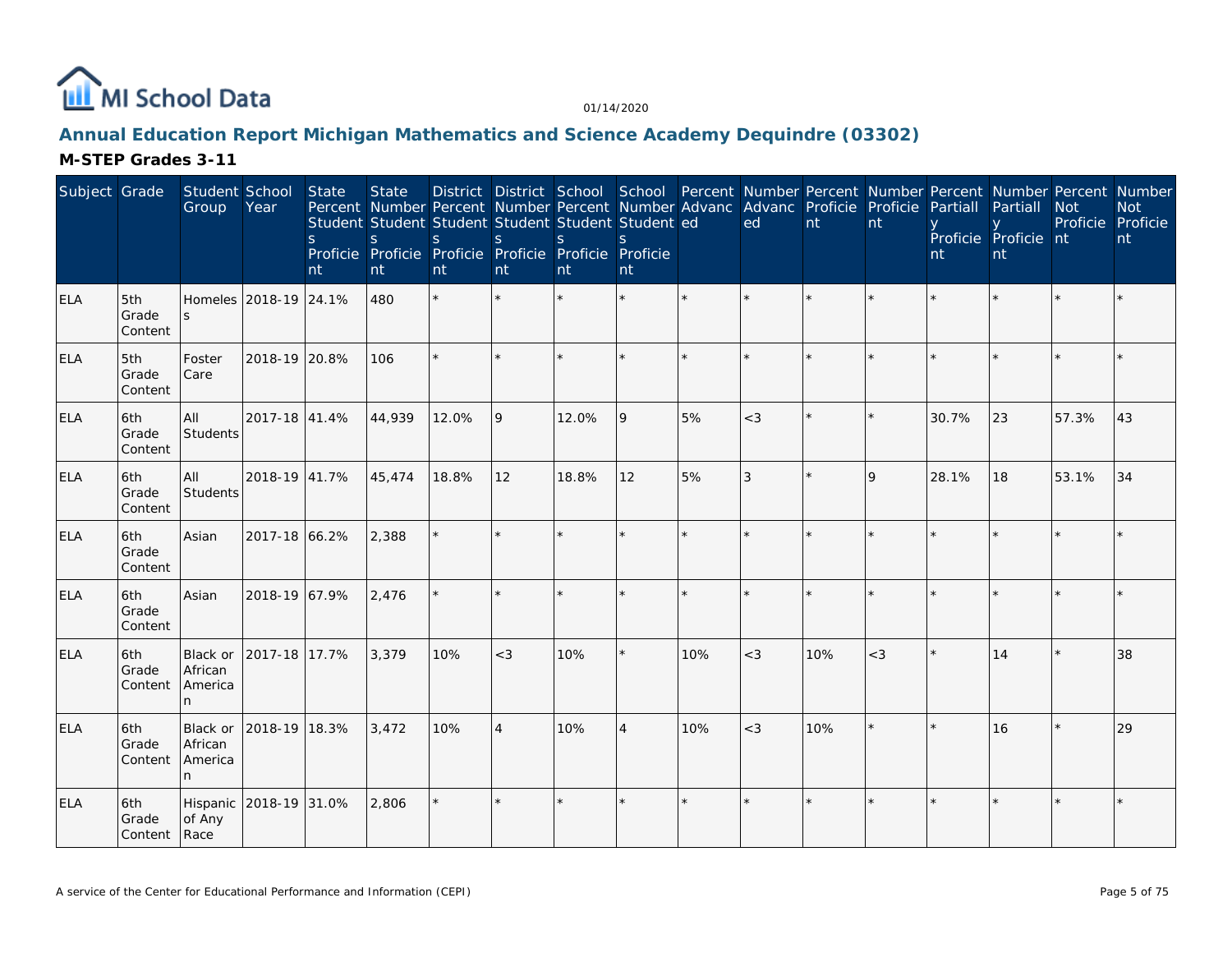

# **Annual Education Report Michigan Mathematics and Science Academy Dequindre (03302)**

| Subject Grade |                         | Student School<br>Group                                   | Year          | State<br>S<br>nt | <b>State</b><br>Percent Number Percent Number Percent Number Advanc<br>Student Student Student Student Student Student ed<br>S<br>Proficie Proficie Proficie Proficie Proficie Proficie<br>nt | S.<br>nt | S<br>nt | <sub>S</sub><br><b>nt</b> | <sub>S</sub><br>nt |     | Advanc Proficie<br>ed | nt      | Proficie<br>nt | Partiall<br>nt | Partiall<br>Proficie Proficie nt<br>nt | District District School School Percent Number Percent Number Percent Number Percent Number<br>Not<br>Proficie Proficie | <b>Not</b><br>nt |
|---------------|-------------------------|-----------------------------------------------------------|---------------|------------------|-----------------------------------------------------------------------------------------------------------------------------------------------------------------------------------------------|----------|---------|---------------------------|--------------------|-----|-----------------------|---------|----------------|----------------|----------------------------------------|-------------------------------------------------------------------------------------------------------------------------|------------------|
| <b>ELA</b>    | 6th<br>Grade<br>Content | Native<br>Hawaiia<br>n or<br>Other<br>Pacific<br>Islander | 2018-19 47.6% |                  | 39                                                                                                                                                                                            | $\star$  |         |                           |                    |     |                       |         |                |                |                                        |                                                                                                                         |                  |
| <b>ELA</b>    | 6th<br>Grade<br>Content | Two or<br>More<br>Races                                   | 2017-18 38.1% |                  | 1,689                                                                                                                                                                                         | $\star$  | $\star$ |                           |                    |     | $\star$               | $\star$ | $\star$        |                |                                        | $\star$                                                                                                                 |                  |
| <b>ELA</b>    | 6th<br>Grade<br>Content | Two or<br>More<br>Races                                   | 2018-19 38.5% |                  | 1,776                                                                                                                                                                                         |          |         |                           |                    |     |                       |         |                |                |                                        |                                                                                                                         |                  |
| <b>ELA</b>    | 6th<br>Grade<br>Content | White                                                     | 2017-18 48.0% |                  | 34,579                                                                                                                                                                                        | 50%      | 6       | 50%                       | 6                  | 50% | $<$ 3                 | 50%     | $\star$        | 50%            | $\overline{4}$                         | 50%                                                                                                                     | 3                |
| <b>ELA</b>    | 6th<br>Grade<br>Content | White                                                     | 2018-19 48.3% |                  | 34,676                                                                                                                                                                                        |          |         |                           |                    |     |                       | $\star$ | $\star$        |                |                                        |                                                                                                                         |                  |
| <b>ELA</b>    | 6th<br>Grade<br>Content | Female                                                    | 2017-18 45.7% |                  | 24,510                                                                                                                                                                                        | 21.1%    | 8       | 21.1%                     | 8                  | 10% | $<$ 3                 | $\star$ | $\star$        | 28.9%          | 11                                     | 50.0%                                                                                                                   | 19               |
| <b>ELA</b>    | 6th<br>Grade<br>Content | Female                                                    | 2018-19 45.8% |                  | 24,449                                                                                                                                                                                        | 22.6%    |         | 22.6%                     |                    | 10% | $<$ 3                 |         | $\star$        | 38.7%          | 12                                     | 38.7%                                                                                                                   | 12               |
| <b>ELA</b>    | 6th<br>Grade<br>Content | Male                                                      | 2017-18 37.2% |                  | 20,429                                                                                                                                                                                        | 10%      | $<$ 3   | 10%                       |                    | 10% | $<$ 3                 | 10%     | $<$ 3          |                | 12                                     | $\star$                                                                                                                 | 24               |
| <b>ELA</b>    | 6th<br>Grade<br>Content | Male                                                      | 2018-19 37.8% |                  | 21,025                                                                                                                                                                                        | 15.2%    | 5       | 15.2%                     | 5                  | 10% | $<$ 3                 | $\star$ | $\star$        | 18.2%          | 6                                      | 66.7%                                                                                                                   | 22               |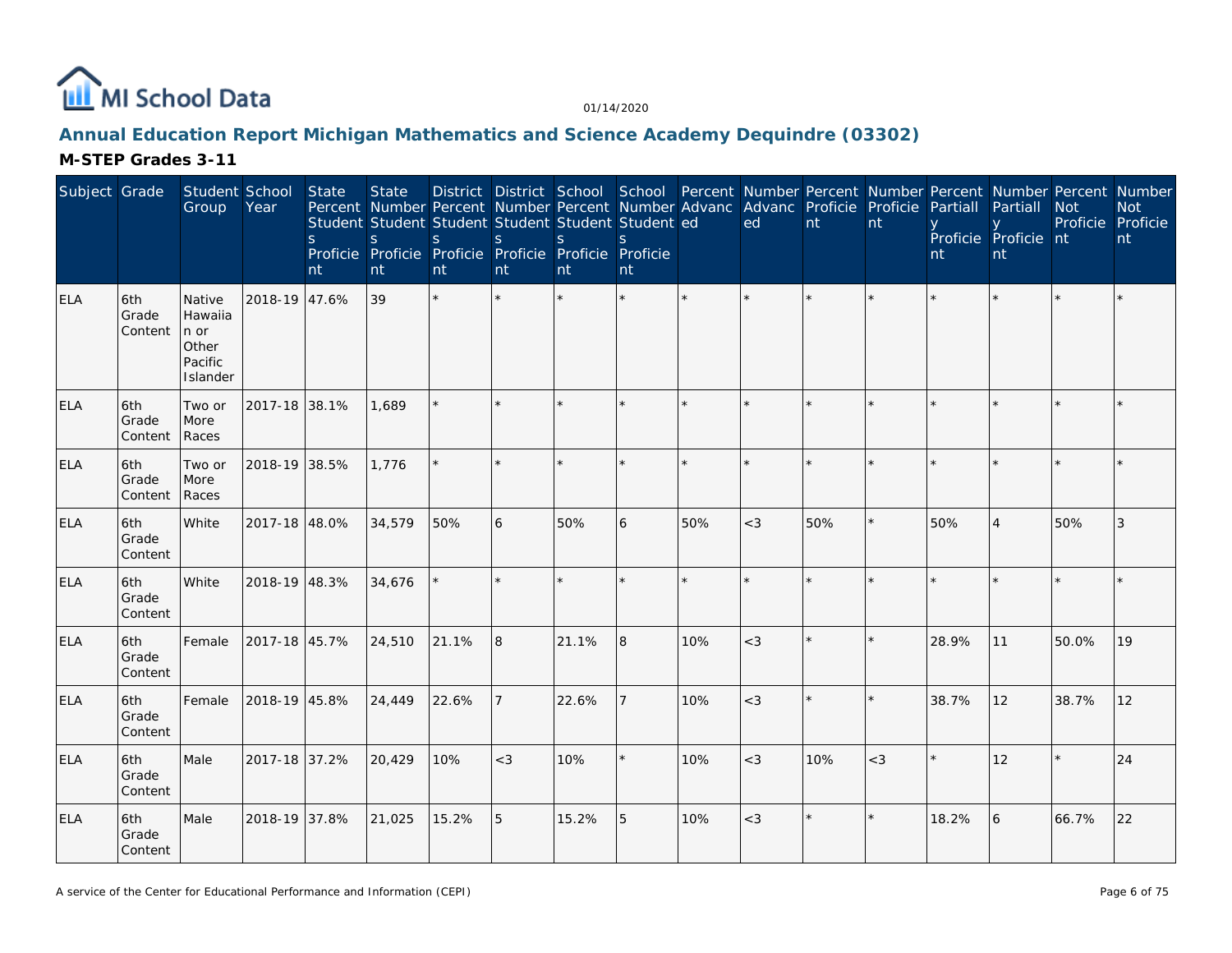

# **Annual Education Report Michigan Mathematics and Science Academy Dequindre (03302)**

| Subject Grade |                         | Student School<br>Group    | Year                   | <b>State</b><br>$\mathsf{S}$<br>nt | <b>State</b><br>$\mathsf{S}$<br>nt | Student Student Student Student Student Student ed<br><sub>S</sub><br>Proficie Proficie Proficie Proficie Proficie Proficie<br>nt | <sub>S</sub><br>nt | $\mathbf S$<br>nt | <sub>S</sub><br>nt |     | District District School School Percent Number Percent Number Percent Number Percent Number<br>Percent Number Percent Number Percent Number Advanc Advanc Proficie Proficie Partiall<br>ed | nt      | nt | nt    | Partiall<br>Proficie Proficie nt<br>nt | <b>Not</b><br>Proficie Proficie | <b>Not</b><br>nt |
|---------------|-------------------------|----------------------------|------------------------|------------------------------------|------------------------------------|-----------------------------------------------------------------------------------------------------------------------------------|--------------------|-------------------|--------------------|-----|--------------------------------------------------------------------------------------------------------------------------------------------------------------------------------------------|---------|----|-------|----------------------------------------|---------------------------------|------------------|
| <b>ELA</b>    | 6th<br>Grade<br>Content | cally<br>Disadva<br>ntaged | Economi 2017-18 26.8%  |                                    | 15,505                             | 12.0%                                                                                                                             | 9                  | 12.0%             | 9                  | 5%  | $<$ 3                                                                                                                                                                                      |         |    | 30.7% | 23                                     | 57.3%                           | 43               |
| <b>ELA</b>    | 6th<br>Grade<br>Content | cally<br>Disadva<br>ntaged | Economi 2018-19 27.6%  |                                    | 15,959                             | 18.8%                                                                                                                             | 12                 | 18.8%             | 12                 | 5%  | 3                                                                                                                                                                                          | $\star$ | 9  | 28.1% | 18                                     | 53.1%                           | 34               |
| <b>ELA</b>    | 6th<br>Grade<br>Content | English<br>Learners        | 2017-18 13.5%          |                                    | 917                                | ÷.                                                                                                                                |                    |                   |                    |     |                                                                                                                                                                                            |         |    |       |                                        |                                 |                  |
| <b>ELA</b>    | 6th<br>Grade<br>Content | English<br>Learners        | 2018-19 12.6%          |                                    | 820                                | ÷.                                                                                                                                |                    |                   |                    |     |                                                                                                                                                                                            | ÷.      |    |       |                                        |                                 |                  |
| <b>ELA</b>    | 6th<br>Grade<br>Content | With<br>Disabiliti<br>es   | Students 2017-18 11.0% |                                    | 1,310                              |                                                                                                                                   |                    |                   |                    |     |                                                                                                                                                                                            |         |    |       |                                        |                                 |                  |
| <b>ELA</b>    | 6th<br>Grade<br>Content | With<br>Disabiliti<br>es   | Students 2018-19 11.2% |                                    | 1,386                              |                                                                                                                                   |                    |                   |                    |     |                                                                                                                                                                                            |         |    |       |                                        |                                 |                  |
| <b>ELA</b>    | 6th<br>Grade<br>Content | Foster<br>Care             | 2017-18 17.1%          |                                    | 89                                 |                                                                                                                                   |                    |                   |                    |     |                                                                                                                                                                                            |         |    |       |                                        |                                 |                  |
| <b>ELA</b>    | 7th<br>Grade<br>Content | All<br>Students            | 2017-18 43.4%          |                                    | 46,837                             | 24.1%                                                                                                                             | 14                 | 24.1%             | 14                 | 10% | $<$ 3                                                                                                                                                                                      | $\star$ |    | 22.4% | 13                                     | 53.4%                           | 31               |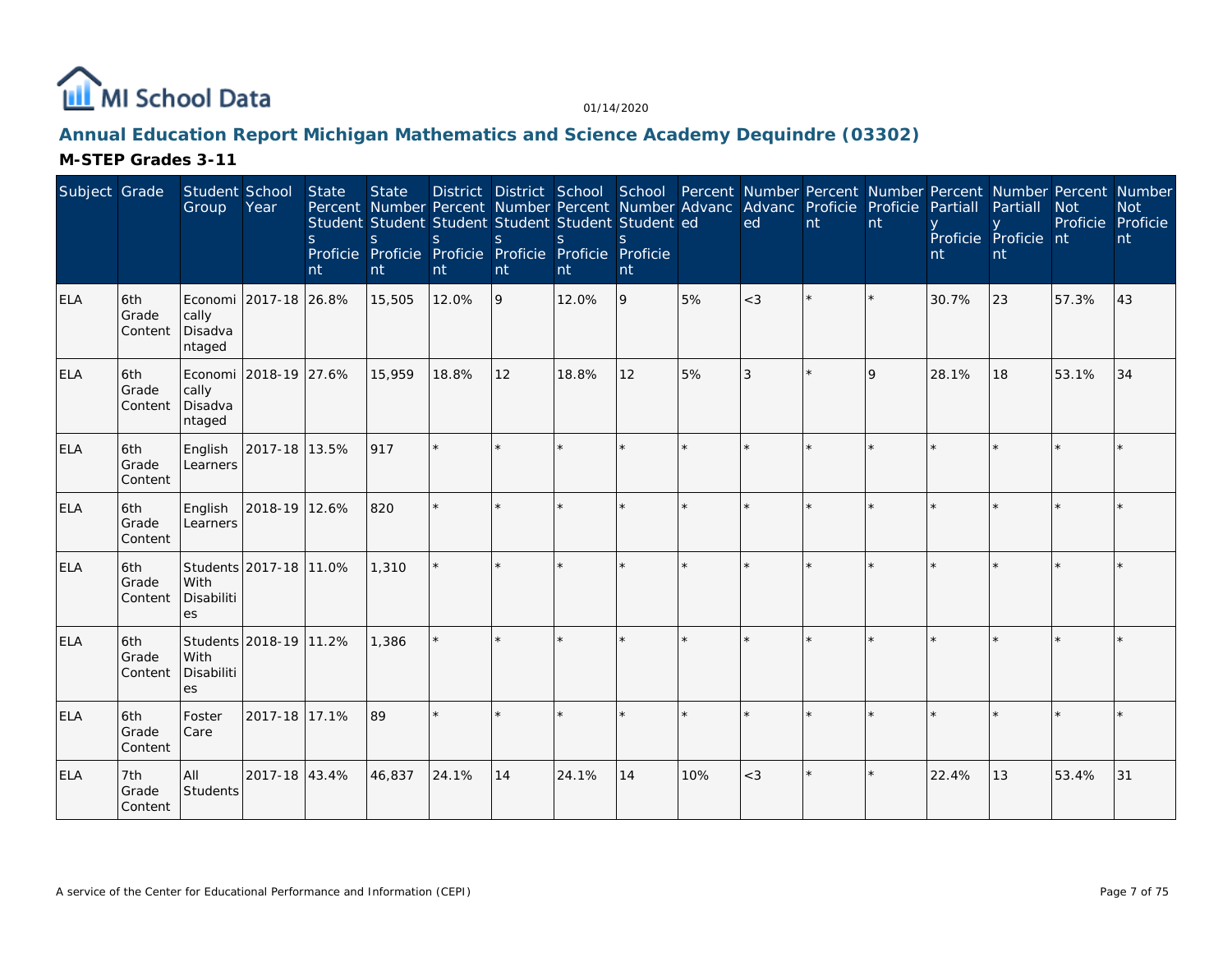

# **Annual Education Report Michigan Mathematics and Science Academy Dequindre (03302)**

| Subject Grade |                         | Student School<br>Group              | Year          | State<br>S.<br>nt | <b>State</b><br>Percent Number Percent Number Percent Number Advanc Advanc Proficie Proficie Partiall<br>Student Student Student Student Student Student ed<br>S<br>Proficie Proficie Proficie Proficie Proficie Proficie<br>nt | S.<br>nt | <sub>S</sub><br>nt | S.<br>nt | nt      |     | District District School School Percent Number Percent Number Percent Number Percent Number<br>ed | nt  | nt      | nt      | Partiall<br>Proficie Proficie nt<br><b>nt</b> | <b>Not</b><br>Proficie Proficie | <b>Not</b><br>nt |
|---------------|-------------------------|--------------------------------------|---------------|-------------------|---------------------------------------------------------------------------------------------------------------------------------------------------------------------------------------------------------------------------------|----------|--------------------|----------|---------|-----|---------------------------------------------------------------------------------------------------|-----|---------|---------|-----------------------------------------------|---------------------------------|------------------|
| <b>ELA</b>    | 7th<br>Grade<br>Content | All<br>Students                      | 2018-19 42.7% |                   | 46,586                                                                                                                                                                                                                          | 14.3%    | 9                  | 14.3%    | 9       | 5%  | $<$ 3                                                                                             |     | $\star$ | 25.4%   | 16                                            | 60.3%                           | 38               |
| ELA           | 7th<br>Grade<br>Content | Asian                                | 2017-18 71.0% |                   | 2,586                                                                                                                                                                                                                           |          |                    |          |         |     |                                                                                                   |     |         |         |                                               |                                 |                  |
| <b>ELA</b>    | 7th<br>Grade<br>Content | Asian                                | 2018-19 69.0% |                   | 2,531                                                                                                                                                                                                                           |          | $\star$            |          | $\star$ |     |                                                                                                   |     |         |         |                                               |                                 |                  |
| <b>ELA</b>    | 7th<br>Grade<br>Content | Black or<br>African<br>America<br>n. | 2017-18 19.2% |                   | 3,544                                                                                                                                                                                                                           | 20.9%    | 9                  | 20.9%    | 9       | 10% | $<$ 3                                                                                             |     |         | 16.3%   |                                               | 62.8%                           | 27               |
| <b>ELA</b>    | 7th<br>Grade<br>Content | Black or<br>African<br>America<br>n  | 2018-19 19.7% |                   | 3,706                                                                                                                                                                                                                           | 10%      | $<$ 3              | 10%      | $\star$ | 10% | $<$ 3                                                                                             | 10% | $<$ 3   | $\star$ | 11                                            |                                 | 31               |
| <b>ELA</b>    | 7th<br>Grade<br>Content | Hispanic<br>of Any<br>Race           | 2017-18 32.4% |                   | 2,867                                                                                                                                                                                                                           |          |                    |          | $\star$ |     |                                                                                                   |     |         |         |                                               |                                 |                  |
| <b>ELA</b>    | 7th<br>Grade<br>Content | Two or<br>More<br>Races              | 2017-18 40.7% |                   | 1,615                                                                                                                                                                                                                           |          |                    |          | $\star$ |     |                                                                                                   |     |         |         |                                               |                                 |                  |
| ELA           | 7th<br>Grade<br>Content | Two or<br>More<br>Races              | 2018-19 39.7% |                   | 1,815                                                                                                                                                                                                                           |          |                    |          |         |     |                                                                                                   |     |         |         |                                               |                                 |                  |
| <b>ELA</b>    | 7th<br>Grade<br>Content | White                                | 2017-18 49.8% |                   | 35,929                                                                                                                                                                                                                          |          |                    |          | $\star$ |     |                                                                                                   |     |         |         |                                               |                                 |                  |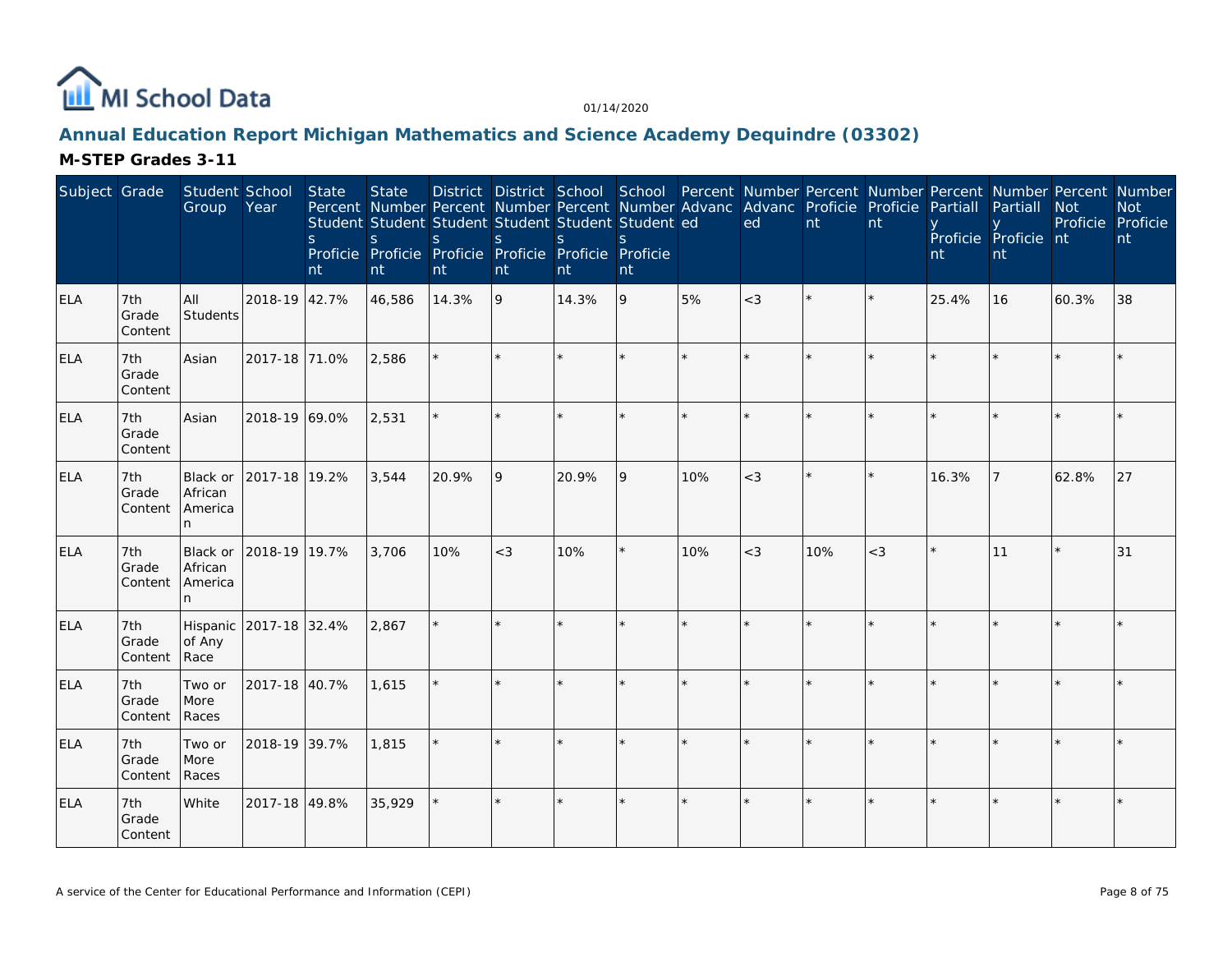

% |879 \* \* \* \* \* \* \* \* \* \* \* \* \* \* \* \* \*

 $\%$  856  $\left| \begin{array}{ccc} * & * & * \ * & * & * \end{array} \right|$  \*  $\left| \begin{array}{ccc} * & * & * \ * & * & * \end{array} \right|$  \*  $\left| \begin{array}{ccc} * & * & * \ * & * & * \end{array} \right|$  \*  $\left| \begin{array}{ccc} * & * & * \ * & * & * \end{array} \right|$ 

#### **Annual Education Report Michigan Mathematics and Science Academy Dequindre (03302)M-STEP Grades 3-11**

#### Subject Grade Student School**Group** Year**State** Percent Number Percent Number Percent Number Advanc Advanc Proficie Proficie Partiall Partiall Not Student Student Student Student Student ed s Proficie Proficie Proficie Proficie Proficie Proficient**State** sntDistrict District School sntsntsnt**School** sntPercent Number Percent Number Percent Number Percent Number edntntyProficie Proficie nt ntyntELA 7th Grade Content**White**  2018-19 49.0% $\%$  35,426 50% 5 50% 5 50% 50%  $\sim$  50% 50% 50% 5 ELA 7th Grade ContentFemale 2017-18 49.0%%  $25,945$  37.0% 10 37.0% 10 20% <3  $\vert$ \*  $\vert$ \* 20% 4  $\vert$ \* 13 ELA 7th Grade ContentFemale 2018-19 47.9% $\%$  25,754 23.5% 8 23.5% 8 10% <3 \* \* 29.4% 10 47.1% 16 ELA 7th Grade ContentMale 2017-18 38.0% $\%$  20,892 12.9% 4 12.9% 4 10% <3 \* \* 29.0% 9 58.1% 18 ELA 7th Grade ContentMale 2018-19 37.7%%  $20,832$   $20\%$   $\begin{vmatrix} 20 & 20\% & 20\% & 20\% & 20\% & 20\% & 20\% & 20\% & 20\% & 20\% & 20\% & 20\% & 20\% & 20\% & 20\% & 20\% & 20\% & 20\% & 20\% & 20\% & 20\% & 20\% & 20\% & 20\% & 20\% & 20\% & 20\% & 20\% & 20\% & 20\% & 20\% & 20\% & 20\% &$ ELA 7th Grade ContentEconomi |2017-18 |28.2%<br>... cally Disadva ntaged%  $|15,627$   $|24.1\%$   $|14$   $|24.1\%$   $|14$   $|10\%$   $|<3$   $|$  \*  $|$  \*  $|$   $|$   $|22.4\%$   $|13$   $|$   $|53.4\%$   $|31$ ELA 7th Grade ContentEconomically Disadva2018-19 28.1%%  $15,728$   $14.3\%$   $9$   $14.3\%$   $9$   $5\%$   $<$   $<$   $3$   $*$   $*$   $25.4\%$   $16$   $60.3\%$   $38$

2017-18 13.8%

2018-19 13.0%

ntaged

EnglishLearners

EnglishLearners

ELA

ELA

 7th GradeContent

 7th GradeContent  Proficie ProficieNot

nt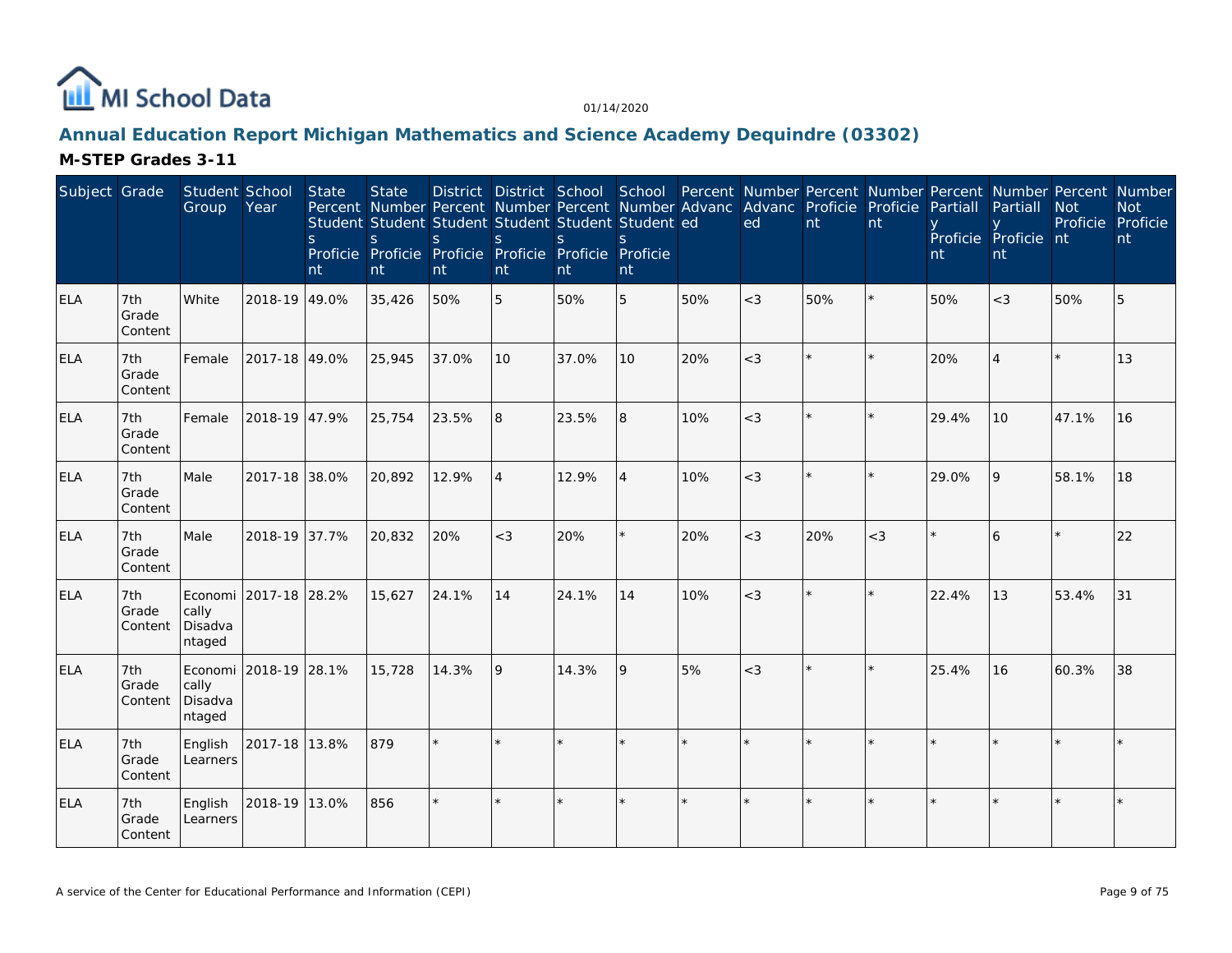

# **Annual Education Report Michigan Mathematics and Science Academy Dequindre (03302)**

| Subject Grade |                         | Student School<br>Group              | Year                   | State<br>S<br>nt | <b>State</b><br>Percent Number Percent Number Percent Number Advanc Advanc Proficie Proficie Partiall<br>Student Student Student Student Student Student ed<br>S<br>Proficie Proficie Proficie Proficie Proficie Proficie<br>nt | <sub>S</sub><br>nt | S.<br>nt | District District School School Percent Number Percent Number Percent Number Percent Number<br><sub>S</sub><br>nt | S.<br>nt |     | ed      | nt | nt | nt    | Partiall<br>Proficie Proficie nt<br>nt | <b>Not</b><br>Proficie Proficie | <b>Not</b><br>nt |
|---------------|-------------------------|--------------------------------------|------------------------|------------------|---------------------------------------------------------------------------------------------------------------------------------------------------------------------------------------------------------------------------------|--------------------|----------|-------------------------------------------------------------------------------------------------------------------|----------|-----|---------|----|----|-------|----------------------------------------|---------------------------------|------------------|
| <b>ELA</b>    | 7th<br>Grade<br>Content | With<br>Disabiliti<br>es             | Students 2017-18 11.0% |                  | 1,302                                                                                                                                                                                                                           |                    |          |                                                                                                                   |          |     |         |    |    |       |                                        |                                 |                  |
| <b>ELA</b>    | 7th<br>Grade<br>Content | With<br>Disabiliti<br>es             | Students 2018-19 10.9% |                  | 1,304                                                                                                                                                                                                                           |                    |          |                                                                                                                   |          |     |         |    |    |       |                                        |                                 |                  |
| <b>ELA</b>    | 7th<br>Grade<br>Content | Foster<br>Care                       | 2018-19 18.5%          |                  | 91                                                                                                                                                                                                                              |                    |          |                                                                                                                   |          |     |         |    |    |       |                                        |                                 |                  |
| <b>ELA</b>    | 8th<br>Grade<br>Content | All<br>Students                      | 2017-18 42.8%          |                  | 47,207                                                                                                                                                                                                                          | 20.0%              | 11       | 20.0%                                                                                                             | 11       | 10% | $<$ 3   |    |    | 18.2% | 10                                     | 61.8%                           | 34               |
| <b>ELA</b>    | 8th<br>Grade<br>Content | Asian                                | 2017-18 69.2%          |                  | 2,629                                                                                                                                                                                                                           | $\star$            |          |                                                                                                                   |          |     |         |    |    |       |                                        |                                 |                  |
| <b>ELA</b>    | 8th<br>Grade<br>Content | Black or<br>African<br>America<br>n. | 2017-18 20.1%          |                  | 3,676                                                                                                                                                                                                                           | 20.0%              | 9        | 20.0%                                                                                                             | 9        | 10% | $<$ 3   |    |    | 13.3% | 6                                      | 66.7%                           | 30               |
| <b>ELA</b>    | 8th<br>Grade<br>Content | Hispanic<br>of Any<br>Race           | 2017-18 31.3%          |                  | 2,612                                                                                                                                                                                                                           |                    |          |                                                                                                                   |          |     |         |    |    |       |                                        |                                 |                  |
| <b>ELA</b>    | 8th<br>Grade<br>Content | Two or<br>More<br>Races              | 2017-18 40.4%          |                  | 1,583                                                                                                                                                                                                                           |                    | $\star$  |                                                                                                                   | ÷.       |     | $\star$ |    |    |       |                                        |                                 |                  |
| <b>ELA</b>    | 8th<br>Grade<br>Content | White                                | 2017-18 48.4%          |                  | 36,424                                                                                                                                                                                                                          |                    |          |                                                                                                                   |          |     | $\star$ |    |    |       |                                        |                                 |                  |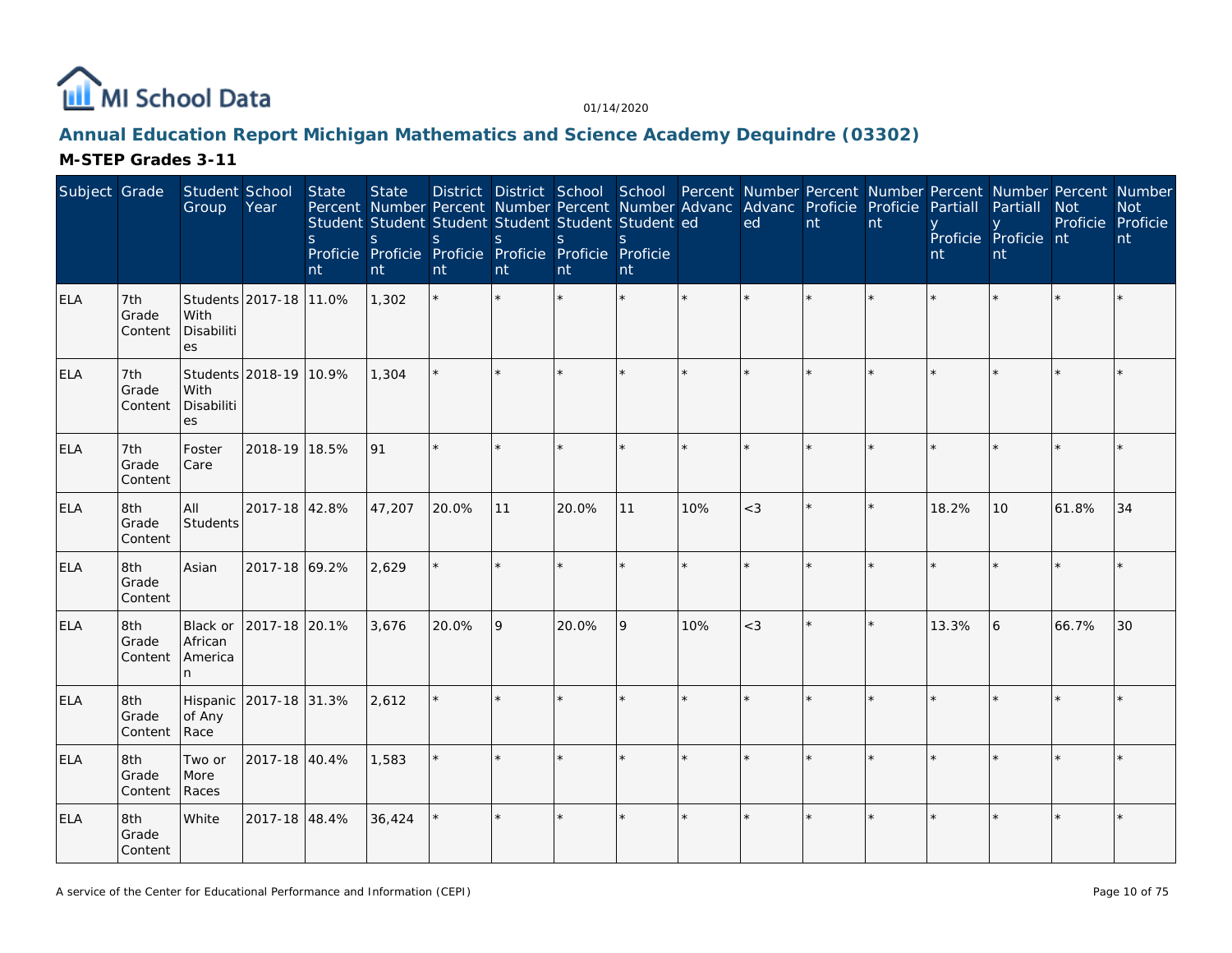

# **Annual Education Report Michigan Mathematics and Science Academy Dequindre (03302)**

| Subject Grade   |                               | Student School<br>Group             | Year                  | State<br>S.<br>nt | <b>State</b><br>Percent Number Percent Number Percent Number Advanc Advanc Proficie Proficie<br>Student Student Student Student Student Student ed<br>S<br>Proficie Proficie Proficie Proficie Proficie Proficie<br>nt | S.<br>nt | S<br>nt | S.<br>nt | S.<br>nt |     | ed    | nt | nt | Partiall<br>nt | Partiall<br>Proficie Proficie nt<br>nt | District District School School Percent Number Percent Number Percent Number Percent Number<br><b>Not</b><br>Proficie Proficie | <b>Not</b><br>nt |
|-----------------|-------------------------------|-------------------------------------|-----------------------|-------------------|------------------------------------------------------------------------------------------------------------------------------------------------------------------------------------------------------------------------|----------|---------|----------|----------|-----|-------|----|----|----------------|----------------------------------------|--------------------------------------------------------------------------------------------------------------------------------|------------------|
| <b>ELA</b>      | 8th<br>Grade<br>Content       | Female                              | 2017-18 49.0%         |                   | 26,422                                                                                                                                                                                                                 | 26.1%    | 6       | 26.1%    | 6        | 20% | $<$ 3 |    |    | 20%            | 3                                      |                                                                                                                                | 14               |
| <b>ELA</b>      | 8th<br>Grade<br>Content       | Male                                | 2017-18 36.8%         |                   | 20,785                                                                                                                                                                                                                 | 15.6%    | 5       | 15.6%    | 5        | 10% | $<$ 3 |    |    | 21.9%          |                                        | 62.5%                                                                                                                          | 20               |
| <b>ELA</b>      | 8th<br>Grade<br>Content       | cally<br>Disadva<br>ntaged          | Economi 2017-18 27.5% |                   | 15,044                                                                                                                                                                                                                 | 20.0%    | 11      | 20.0%    | 11       | 10% | $<$ 3 |    |    | 18.2%          | 10                                     | 61.8%                                                                                                                          | 34               |
| <b>ELA</b>      | 8th<br>Grade<br>Content       | English<br>Learners                 | 2017-18 13.5%         |                   | 846                                                                                                                                                                                                                    |          |         |          |          |     |       |    |    |                |                                        |                                                                                                                                |                  |
| <b>ELA</b>      | 8th<br>Grade<br>Content       | With<br>Disabiliti<br>es            | Students 2017-18 9.5% |                   | 1,120                                                                                                                                                                                                                  |          |         |          | ÷.       |     |       |    |    |                |                                        |                                                                                                                                |                  |
| Mathem<br>atics | 3rd<br>Grade<br>Content       | All<br>Students                     | 2018-19 46.7%         |                   | 47,210                                                                                                                                                                                                                 | 26.0%    | 20      | 28.9%    | 13       | 10% | $<$ 3 |    |    | 35.6%          | 16                                     | 35.6%                                                                                                                          | 16               |
| Mathem<br>atics | 3rd<br>Grade<br>Content       | Asian                               | 2018-19 73.4%         |                   | 2.661                                                                                                                                                                                                                  |          |         |          |          |     |       |    |    |                |                                        |                                                                                                                                |                  |
| Mathem<br>atics | 3rd<br>Grade<br>Content       | Black or<br>African<br>America<br>n | 2018-19 20.5%         |                   | 3,884                                                                                                                                                                                                                  | 22.7%    | 15      | 24.3%    | 9        | 10% | $<$ 3 |    |    | 37.8%          | 14                                     | 37.8%                                                                                                                          | 14               |
| Mathem<br>atics | 3rd<br>Grade<br>Content Races | Two or<br>More                      | 2018-19 43.7%         |                   | 2,140                                                                                                                                                                                                                  |          | $\star$ |          | $\star$  |     |       |    |    |                |                                        |                                                                                                                                |                  |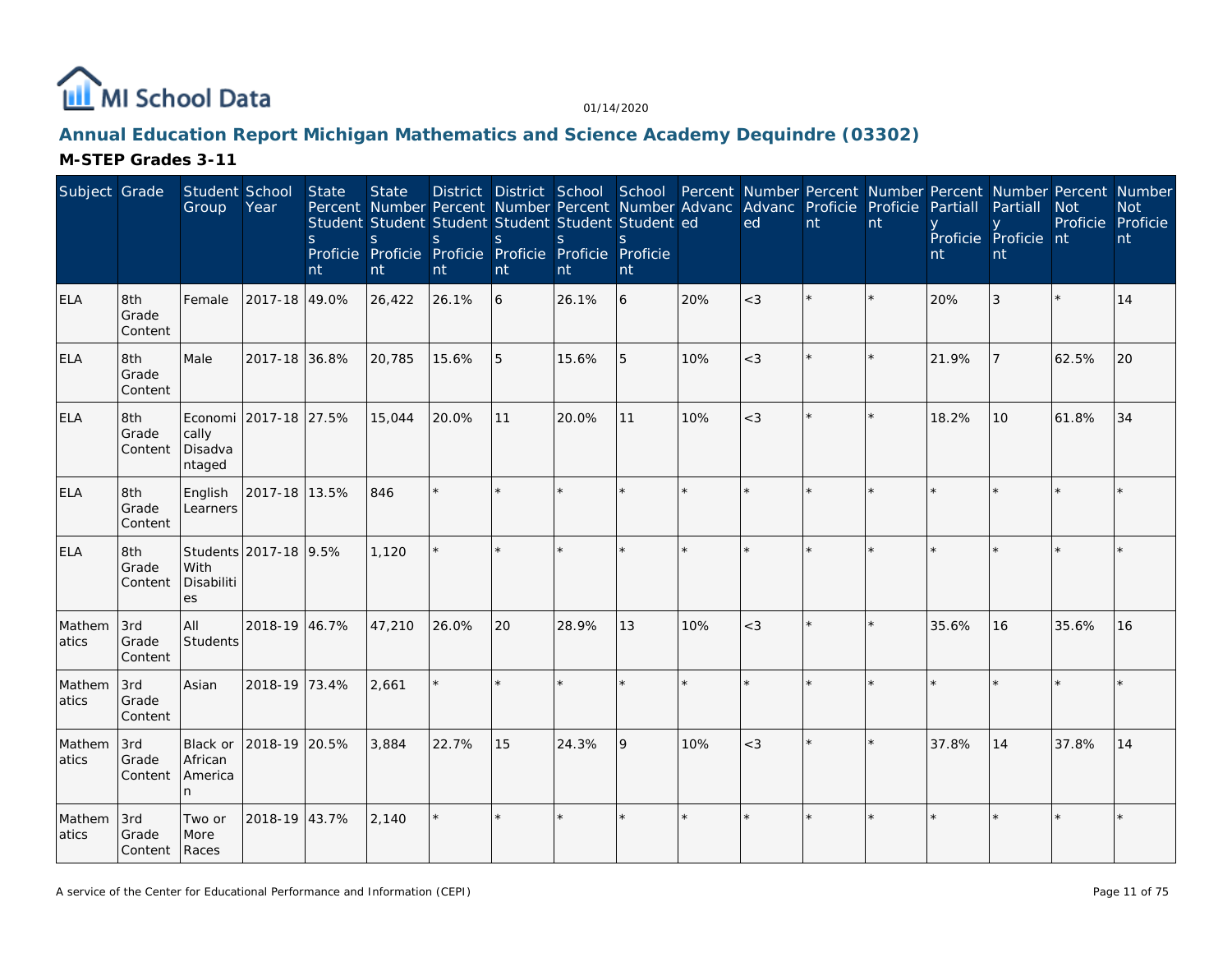

### **Annual Education Report Michigan Mathematics and Science Academy Dequindre (03302)**

| Subject Grade   |                         | Student School<br>Group    | Year                   | State<br>S.<br>nt | <b>State</b><br>Student Student Student Student Student Student ed<br>S.<br>Proficie Proficie Proficie Proficie Proficie Proficie<br>nt | S.<br>nt | <sub>S</sub><br>nt | S.<br>nt | <sup>S</sup><br>nt |         | Percent Number Percent Number Percent Number Advanc Advanc Proficie Proficie<br>ed | nt      | nt      | Partiall<br>nt | Partiall<br>Proficie Proficie nt<br>nt | District District School School Percent Number Percent Number Percent Number Percent Number<br><b>Not</b><br>Proficie Proficie | <b>Not</b><br>nt |
|-----------------|-------------------------|----------------------------|------------------------|-------------------|-----------------------------------------------------------------------------------------------------------------------------------------|----------|--------------------|----------|--------------------|---------|------------------------------------------------------------------------------------|---------|---------|----------------|----------------------------------------|--------------------------------------------------------------------------------------------------------------------------------|------------------|
| Mathem<br>atics | 3rd<br>Grade<br>Content | <b>White</b>               | 2018-19 54.8%          |                   | 35,297                                                                                                                                  |          |                    | $\star$  | ÷.                 | $\star$ |                                                                                    | ×.      |         |                |                                        |                                                                                                                                |                  |
| Mathem<br>atics | 3rd<br>Grade<br>Content | Female                     | 2018-19 44.3%          |                   | 21,930                                                                                                                                  | 20.5%    | 8                  | 33.3%    | 6                  | 20%     | $<$ 3                                                                              | $\star$ |         | 33.3%          | 6                                      | 33.3%                                                                                                                          | 6                |
| Mathem<br>atics | 3rd<br>Grade<br>Content | Male                       | 2018-19 49.1%          |                   | 25,280                                                                                                                                  | 31.6%    | 12                 | 25.9%    | $\overline{7}$     | 20%     | $<$ 3                                                                              | $\star$ | $\star$ | 37.0%          | 10                                     | 37.0%                                                                                                                          | 10               |
| Mathem<br>atics | 3rd<br>Grade<br>Content | cally<br>Disadva<br>ntaged | Economi 2018-19 32.6%  |                   | 18,495                                                                                                                                  | 26.3%    | 20                 | 29.5%    | 13                 | 10%     | $<$ 3                                                                              | ÷.      |         | 34.1%          | 15                                     | 36.4%                                                                                                                          | 16               |
| Mathem<br>atics | 3rd<br>Grade<br>Content | English<br>Learners        | 2018-19 41.3%          |                   | 4.076                                                                                                                                   |          |                    |          | $\star$            | $\star$ |                                                                                    | $\star$ |         |                |                                        |                                                                                                                                |                  |
| Mathem<br>atics | 3rd<br>Grade<br>Content | With<br>Disabiliti<br>es   | Students 2018-19 20.9% |                   | 2.504                                                                                                                                   |          |                    | $\star$  | ÷.                 | ÷       |                                                                                    | ×       |         |                |                                        |                                                                                                                                |                  |
| Mathem<br>atics | 3rd<br>Grade<br>Content | Foster<br>Care             | 2018-19 24.5%          |                   | 152                                                                                                                                     | $\star$  |                    | $\star$  |                    |         |                                                                                    | $\star$ |         |                |                                        |                                                                                                                                |                  |
| Mathem<br>atics | 4th<br>Grade<br>Content | laii<br><b>Students</b>    | 2018-19 41.8%          |                   | 42,898                                                                                                                                  | 21.3%    | 16                 | 18.0%    | 9                  | 10%     | $<$ 3                                                                              | ×.      |         | 32.0%          | 16                                     | 50.0%                                                                                                                          | 25               |
| Mathem<br>atics | 4th<br>Grade<br>Content | Asian                      | 2018-19 70.7%          |                   | 2,554                                                                                                                                   |          |                    | $\star$  | $\star$            |         |                                                                                    | $\star$ |         |                |                                        |                                                                                                                                |                  |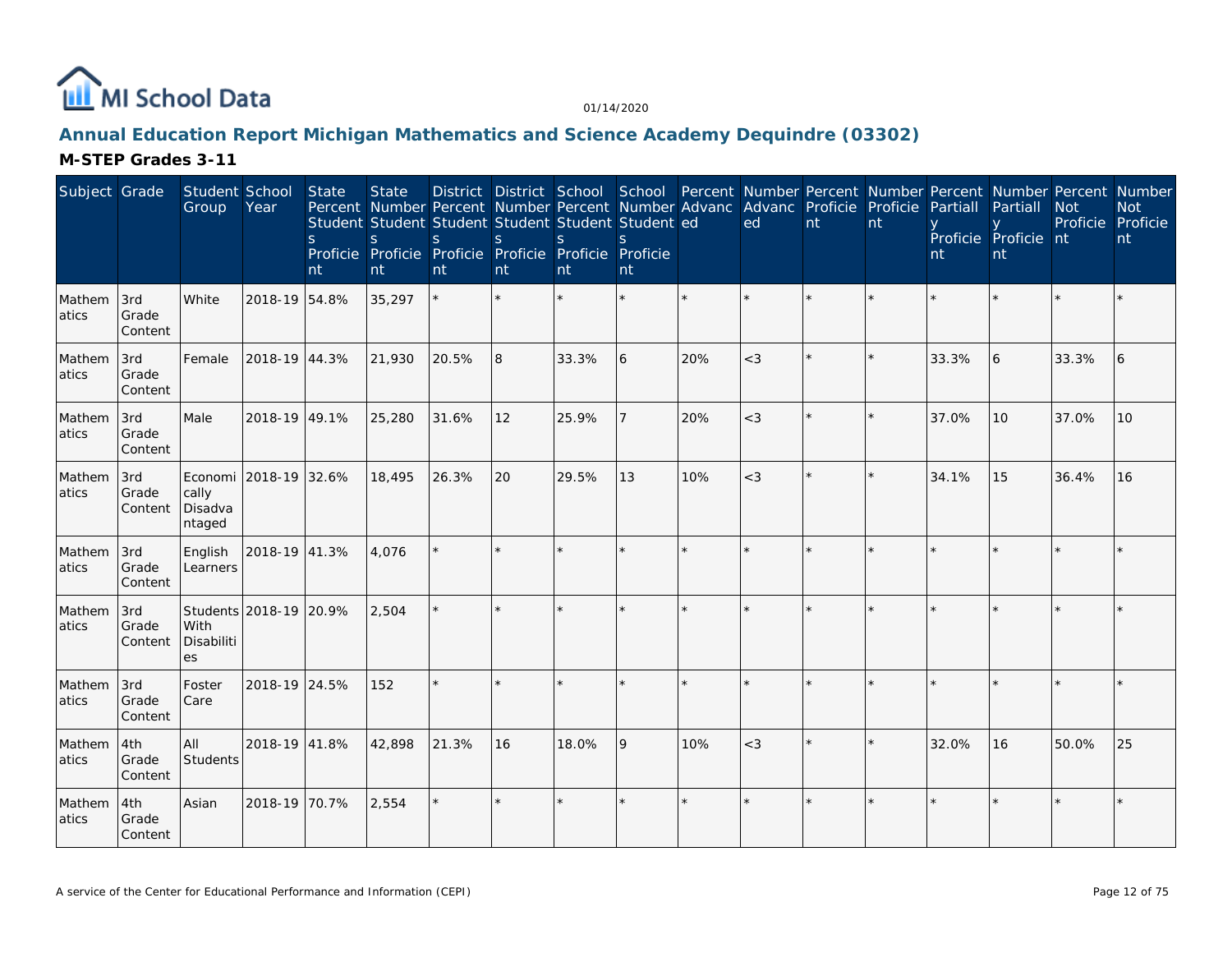

# **Annual Education Report Michigan Mathematics and Science Academy Dequindre (03302)**

| Subject Grade   |                         | Student School<br>Group              | Year                   | State<br>S<br>nt | <b>State</b><br>Percent Number Percent Number Percent Number Advanc Advanc Proficie Proficie<br>Student Student Student Student Student Student ed<br>S<br>Proficie Proficie Proficie Proficie Proficie Proficie<br>nt | S.<br>nt | S<br>nt        | S.<br>nt | nt             |         | ed    | nt  | District District School School Percent Number Percent Number Percent Number Percent Number<br>nt | Partiall<br>nt | Partiall<br>Proficie Proficie nt<br>nt | <b>Not</b><br>Proficie Proficie | <b>Not</b><br>nt |
|-----------------|-------------------------|--------------------------------------|------------------------|------------------|------------------------------------------------------------------------------------------------------------------------------------------------------------------------------------------------------------------------|----------|----------------|----------|----------------|---------|-------|-----|---------------------------------------------------------------------------------------------------|----------------|----------------------------------------|---------------------------------|------------------|
| Mathem<br>atics | 4th<br>Grade<br>Content | Black or<br>African<br>America<br>n. | 2018-19 15.8%          |                  | 3,007                                                                                                                                                                                                                  | 19.3%    | 11             | 11.1%    | $\overline{4}$ | 10%     | $<$ 3 |     |                                                                                                   | 33.3%          | 12                                     | 55.6%                           | 20               |
| Mathem<br>atics | 4th<br>Grade<br>Content | of Any<br>Race                       | Hispanic 2018-19 29.4% |                  | 2,469                                                                                                                                                                                                                  |          |                |          |                |         |       |     |                                                                                                   |                |                                        |                                 |                  |
| Mathem<br>atics | 4th<br>Grade<br>Content | Two or<br>More<br>Races              | 2018-19 38.1%          |                  | 1,795                                                                                                                                                                                                                  |          | $\star$        |          | $\star$        |         |       |     |                                                                                                   |                |                                        |                                 |                  |
| Mathem<br>atics | 4th<br>Grade<br>Content | White                                | 2018-19 49.6%          |                  | 32,851                                                                                                                                                                                                                 |          | $\star$        |          |                | $\star$ |       |     |                                                                                                   |                |                                        |                                 |                  |
| Mathem<br>atics | 4th<br>Grade<br>Content | Female                               | 2018-19 39.0%          |                  | 19,618                                                                                                                                                                                                                 | 26.5%    | 9              | 25.0%    | 6              | 20%     | $<$ 3 |     |                                                                                                   | 37.5%          | <b>9</b>                               | 37.5%                           | 9                |
| Mathem<br>atics | 4th<br>Grade<br>Content | Male                                 | 2018-19 44.5%          |                  | 23,280                                                                                                                                                                                                                 | 20%      | $\overline{7}$ | 20%      | 3              | 20%     | $<$ 3 | 20% |                                                                                                   |                |                                        |                                 | 16               |
| Mathem<br>atics | 4th<br>Grade<br>Content | cally<br>Disadva<br>ntaged           | Economi 2018-19 27.0%  |                  | 15,316                                                                                                                                                                                                                 | 21.3%    | 16             | 18.0%    | 9              | 10%     | $<$ 3 |     |                                                                                                   | 32.0%          | 16                                     | 50.0%                           | 25               |
| Mathem<br>atics | 4th<br>Grade<br>Content | English<br>Learners                  | 2018-19 29.9%          |                  | 2,776                                                                                                                                                                                                                  |          |                |          | $\star$        |         |       |     |                                                                                                   |                |                                        |                                 |                  |
| Mathem<br>atics | 4th<br>Grade<br>Content | With<br>Disabiliti<br>es             | Students 2018-19 16.0% |                  | 1,955                                                                                                                                                                                                                  |          | $\star$        |          |                |         |       |     |                                                                                                   |                |                                        |                                 |                  |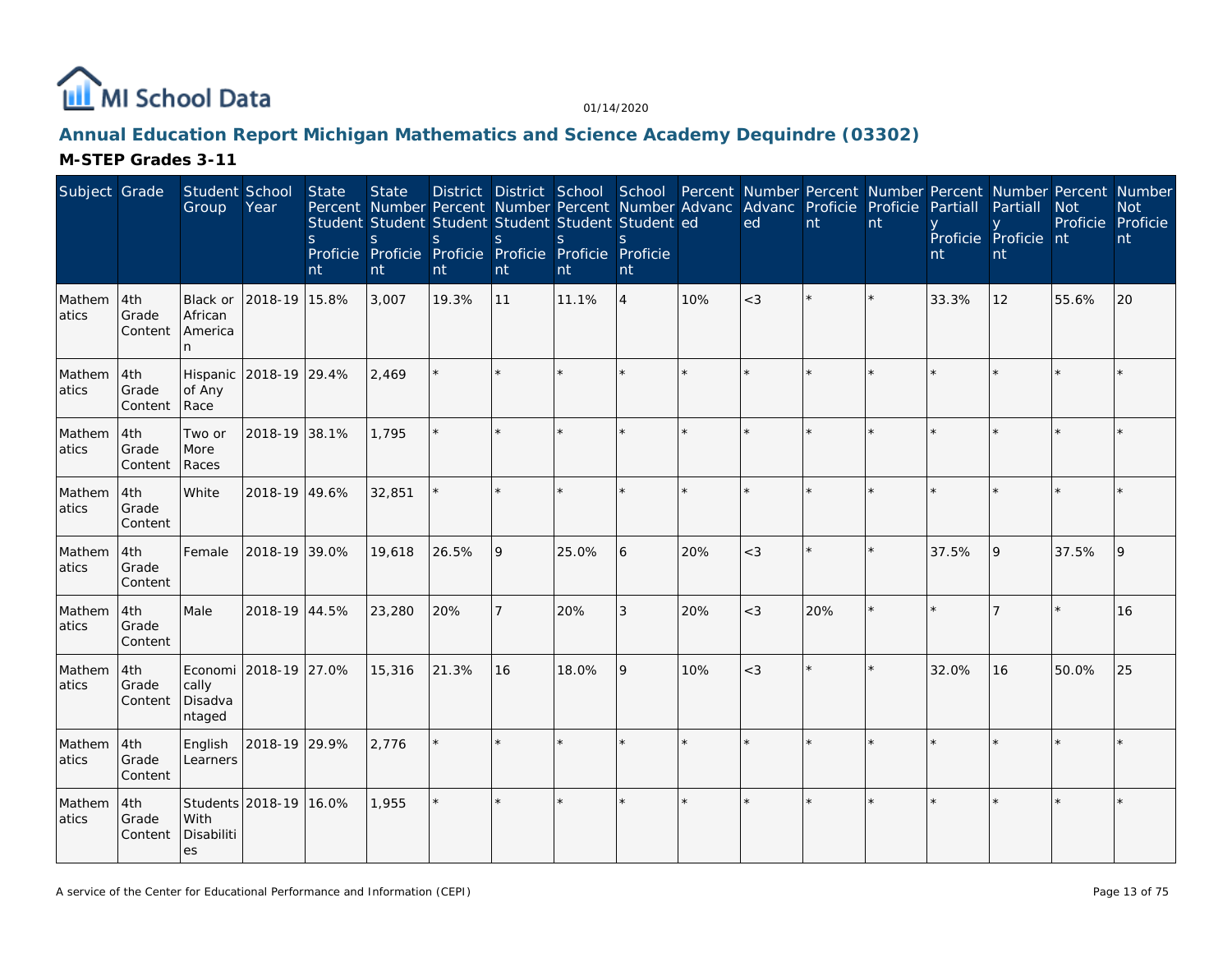

### **Annual Education Report Michigan Mathematics and Science Academy Dequindre (03302)**

| Subject Grade    |                         | Student School<br>Group                                   | Year                   | State<br>S.<br>nt | <b>State</b><br>Student Student Student Student Student Student ed<br>S<br>Proficie Proficie Proficie Proficie Proficie Proficie<br>nt | S.<br>nt | <sub>S</sub><br>nt | $\mathcal{S}$<br>nt | nt      |     | District District School School Percent Number Percent Number Percent Number Percent Number<br>Percent Number Percent Number Percent Number Advanc Advanc Proficie Proficie Partiall<br>ed | nt  | Int   | nt | Partiall<br>Proficie Proficie nt<br>nt | <b>Not</b><br>Proficie Proficie | <b>Not</b><br>nt |
|------------------|-------------------------|-----------------------------------------------------------|------------------------|-------------------|----------------------------------------------------------------------------------------------------------------------------------------|----------|--------------------|---------------------|---------|-----|--------------------------------------------------------------------------------------------------------------------------------------------------------------------------------------------|-----|-------|----|----------------------------------------|---------------------------------|------------------|
| Mathem<br>atics  | 5th<br>Grade<br>Content | All<br>Students                                           | 2018-19 34.8%          |                   | 36,649                                                                                                                                 | 10%      |                    | 10%                 | $\star$ | 10% | $<$ 3                                                                                                                                                                                      | 10% | $<$ 3 |    | 13                                     |                                 | 38               |
| Mathem<br>latics | 5th<br>Grade<br>Content | Asian                                                     | 2018-19 67.2%          |                   | 2,430                                                                                                                                  |          |                    |                     |         |     |                                                                                                                                                                                            |     |       |    |                                        |                                 |                  |
| Mathem<br>atics  | 5th<br>Grade<br>Content | Black or<br>African<br><b>America</b>                     | 2018-19 10.7%          |                   | 1.998                                                                                                                                  | 10%      | $<$ 3              | 10%                 | $\star$ | 10% | $<$ 3                                                                                                                                                                                      | 10% | $<$ 3 |    | 8                                      |                                 | 32               |
| Mathem<br>atics  | 5th<br>Grade<br>Content | of Any<br>Race                                            | Hispanic 2018-19 22.6% |                   | 1,992                                                                                                                                  |          |                    |                     |         |     |                                                                                                                                                                                            |     |       |    |                                        |                                 |                  |
| Mathem<br>atics  | 5th<br>Grade<br>Content | Native<br>Hawaiia<br>n or<br>Other<br>Pacific<br>Islander | 2018-19 33.3%          |                   | 26                                                                                                                                     |          |                    |                     |         |     |                                                                                                                                                                                            |     |       |    |                                        |                                 |                  |
| Mathem<br>atics  | 5th<br>Grade<br>Content | Two or<br>More<br>Races                                   | 2018-19 30.7%          |                   | 1,473                                                                                                                                  |          |                    |                     | $\star$ |     |                                                                                                                                                                                            |     |       |    |                                        |                                 |                  |
| Mathem<br>atics  | 5th<br>Grade<br>Content | White                                                     | 2018-19 41.6%          |                   | 28,567                                                                                                                                 |          |                    |                     | ÷       |     |                                                                                                                                                                                            |     |       |    |                                        |                                 |                  |
| Mathem<br>atics  | 5th<br>Grade<br>Content | Female                                                    | 2018-19 31.7%          |                   | 16,346                                                                                                                                 | 20%      | $<$ 3              | 20%                 | $\star$ | 20% | $<$ 3                                                                                                                                                                                      | 20% | $<$ 3 |    |                                        |                                 | 19               |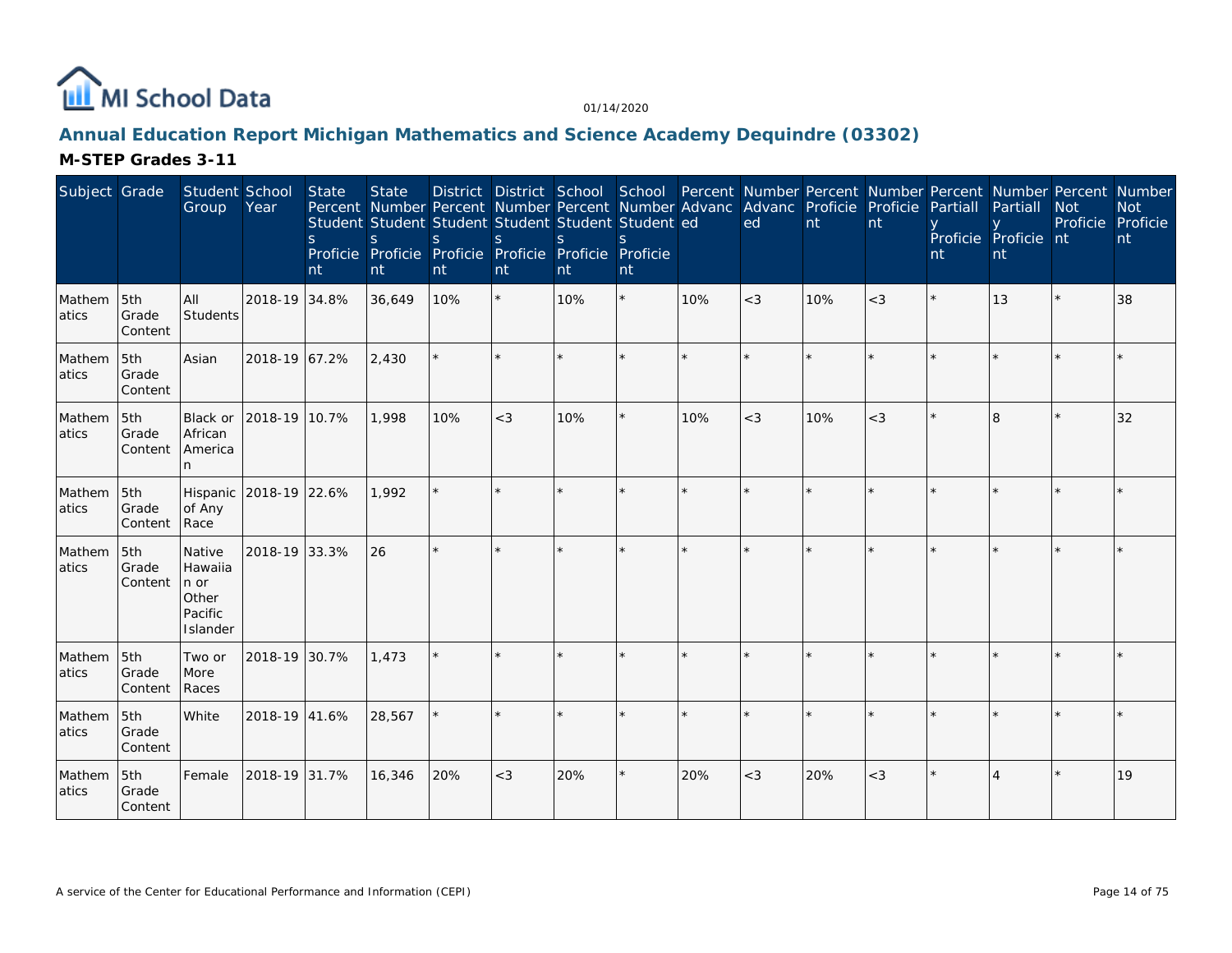

### **Annual Education Report Michigan Mathematics and Science Academy Dequindre (03302)**

| Subject Grade   |                         | Student School<br>Group    | Year                   | State<br><sub>S</sub><br>nt | <b>State</b><br>S.<br>nt | Student Student Student Student Student Student ed<br>S.<br>Proficie Proficie Proficie Proficie Proficie Proficie<br>nt | <sup>S</sup><br>nt | S.<br>nt | $\mathcal{S}$<br>nt |      | District District School School Percent Number Percent Number Percent Number Percent Number<br>Percent Number Percent Number Percent Number Advanc Advanc Proficie Proficie Partiall<br>ed | nt      | nt             | nt    | Partiall<br>Proficie Proficie nt<br>nt | <b>Not</b><br>Proficie Proficie | <b>Not</b><br>nt |
|-----------------|-------------------------|----------------------------|------------------------|-----------------------------|--------------------------|-------------------------------------------------------------------------------------------------------------------------|--------------------|----------|---------------------|------|--------------------------------------------------------------------------------------------------------------------------------------------------------------------------------------------|---------|----------------|-------|----------------------------------------|---------------------------------|------------------|
| Mathem<br>atics | 5th<br>Grade<br>Content | Male                       | 2018-19 37.8%          |                             | 20,303                   | 20%                                                                                                                     | $\star$            | 20%      | $\star$             | 20%  | $<$ 3                                                                                                                                                                                      | 20%     | $<$ 3          |       | $\overline{Q}$                         |                                 | 19               |
| Mathem<br>atics | 5th<br>Grade<br>Content | cally<br>Disadva<br>ntaged | Economi 2018-19 20.2%  |                             | 11,502                   | 10%                                                                                                                     |                    | 10%      | $\star$             | 10%  | $<$ 3                                                                                                                                                                                      | 10%     | $<$ 3          |       | 13                                     |                                 | 38               |
| Mathem<br>atics | 5th<br>Grade<br>Content | English<br>Learners        | 2018-19 18.1%          |                             | 1.448                    |                                                                                                                         |                    | $\star$  | $\star$             |      |                                                                                                                                                                                            | $\star$ |                |       |                                        |                                 |                  |
| Mathem<br>atics | 5th<br>Grade<br>Content | With<br>Disabiliti<br>es   | Students 2018-19 10.3% |                             | 1,300                    |                                                                                                                         |                    |          |                     |      |                                                                                                                                                                                            | ×.      |                |       |                                        |                                 |                  |
| Mathem<br>atics | 5th<br>Grade<br>Content | <sub>S</sub>               | Homeles 2018-19 12.4%  |                             | 248                      |                                                                                                                         |                    |          | $\star$             |      |                                                                                                                                                                                            | ÷       |                |       |                                        |                                 |                  |
| Mathem<br>atics | 5th<br>Grade<br>Content | Foster<br>Care             | 2018-19 11.1%          |                             | 57                       |                                                                                                                         |                    | $\star$  |                     |      |                                                                                                                                                                                            | $\star$ |                |       |                                        |                                 |                  |
| Mathem<br>atics | 6th<br>Grade<br>Content | All<br>Students            | 2017-18 34.6%          |                             | 37,588                   | 8.0%                                                                                                                    | 6                  | 8.0%     | 6                   | 5%   | 3                                                                                                                                                                                          | 5%      | 3              | 32.0% | 24                                     | 60.0%                           | 45               |
| Mathem<br>atics | 6th<br>Grade<br>Content | All<br>Students            | 2018-19 35.1%          |                             | 38,321                   | 17.2%                                                                                                                   | 11                 | 17.2%    | 11                  | 6.3% | $\overline{4}$                                                                                                                                                                             | 10.9%   | $\overline{7}$ | 31.3% | 20                                     | 51.6%                           | 33               |
| Mathem<br>atics | 6th<br>Grade<br>Content | Asian                      | 2017-18 66.4%          |                             | 2,442                    |                                                                                                                         |                    | $\star$  | $\star$             |      |                                                                                                                                                                                            | $\star$ |                |       |                                        |                                 |                  |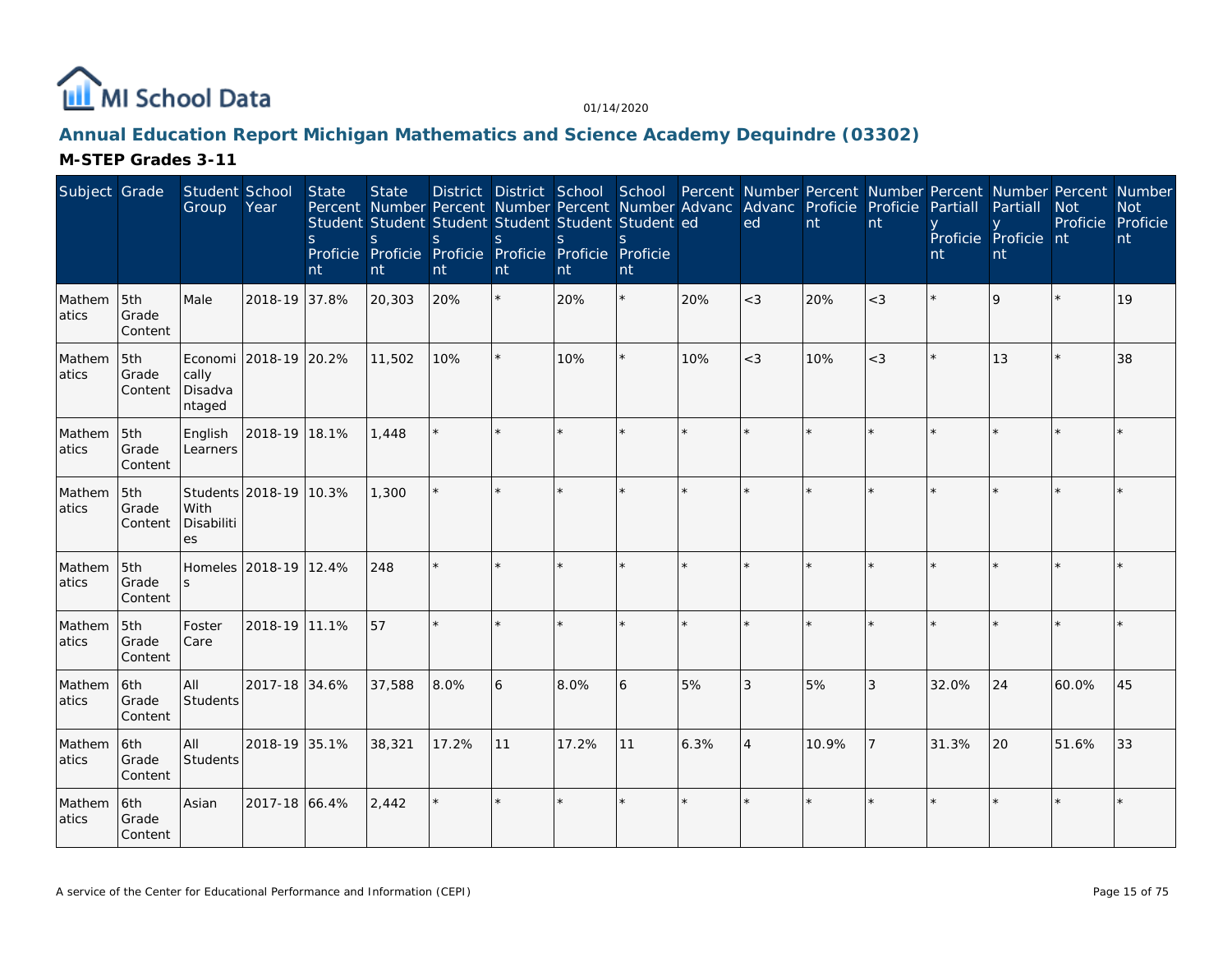

### **Annual Education Report Michigan Mathematics and Science Academy Dequindre (03302)**

| Subject Grade    |                          | Student School<br>Group                                   | Year                   | State<br><sub>S</sub><br>nt | <b>State</b><br>Percent Number Percent Number Percent Number Advanc Advanc Proficie Proficie Partiall<br>Student Student Student Student Student Student ed<br>S<br>Proficie Proficie Proficie Proficie Proficie Proficie<br>nt | S.<br>nt | S<br>nt        | $\mathbf S$<br>nt | nt             |     | ed    | nt  | Int   | nt  | Partiall<br>Proficie Proficie nt<br>nt | District District School School Percent Number Percent Number Percent Number Percent Number<br><b>Not</b><br>Proficie Proficie | <b>Not</b><br>nt |
|------------------|--------------------------|-----------------------------------------------------------|------------------------|-----------------------------|---------------------------------------------------------------------------------------------------------------------------------------------------------------------------------------------------------------------------------|----------|----------------|-------------------|----------------|-----|-------|-----|-------|-----|----------------------------------------|--------------------------------------------------------------------------------------------------------------------------------|------------------|
| Mathem<br>atics  | 6th<br>Grade<br>Content  | Asian                                                     | 2018-19 68.3%          |                             | 2,539                                                                                                                                                                                                                           |          |                |                   |                |     |       |     |       |     |                                        |                                                                                                                                |                  |
| Mathem<br>latics | l6th<br>Grade<br>Content | Black or<br>African<br>America<br>n.                      | 2017-18 9.7%           |                             | 1.856                                                                                                                                                                                                                           | 10%      | $<$ 3          | 10%               | $<$ 3          | 10% | $<$ 3 | 10% | $<$ 3 |     | 15                                     |                                                                                                                                | 39               |
| Mathem<br>atics  | 6th<br>Grade<br>Content  | Black or<br>African<br>America                            | 2018-19 9.8%           |                             | 1,854                                                                                                                                                                                                                           | 10%      | $\overline{A}$ | 10%               | $\overline{4}$ | 10% | $<$ 3 | 10% |       |     | 15                                     |                                                                                                                                | 30               |
| Mathem<br>atics  | 6th<br>Grade<br>Content  | of Any<br>Race                                            | Hispanic 2018-19 22.3% |                             | 2,028                                                                                                                                                                                                                           |          |                |                   |                |     |       |     |       |     |                                        |                                                                                                                                |                  |
| Mathem<br>atics  | 6th<br>Grade<br>Content  | Native<br>Hawaiia<br>n or<br>Other<br>Pacific<br>Islander | 2018-19 42.7%          |                             | 35                                                                                                                                                                                                                              |          | $\mathbf{d}_0$ |                   | ÷.             |     |       |     |       |     |                                        |                                                                                                                                |                  |
| Mathem<br>atics  | 6th<br>Grade<br>Content  | Two or<br>More<br>Races                                   | 2017-18 29.6%          |                             | 1,309                                                                                                                                                                                                                           |          |                |                   |                |     |       |     |       |     |                                        |                                                                                                                                |                  |
| Mathem<br>atics  | 6th<br>Grade<br>Content  | Two or<br>More<br>Races                                   | 2018-19 30.2%          |                             | 1,392                                                                                                                                                                                                                           |          |                |                   |                |     |       |     |       |     |                                        |                                                                                                                                |                  |
| Mathem<br>atics  | 6th<br>Grade<br>Content  | White                                                     | 2017-18 41.4%          |                             | 29,843                                                                                                                                                                                                                          | 50%      | 3              | 50%               | 3              | 50% | $<$ 3 | 50% | $<$ 3 | 50% |                                        | 50%                                                                                                                            | 3                |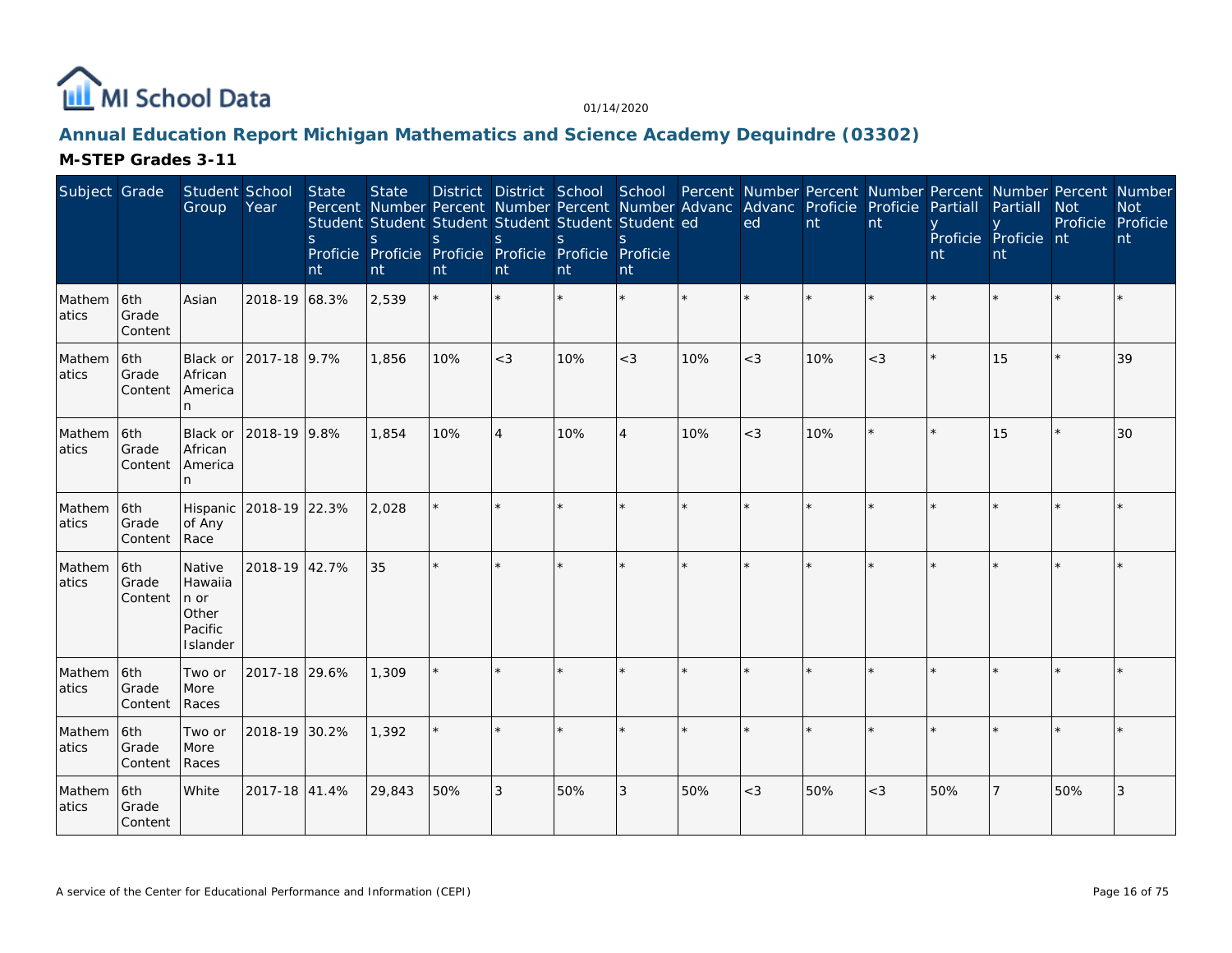

# **Annual Education Report Michigan Mathematics and Science Academy Dequindre (03302)**

| Subject Grade   |                         | Student School<br>Group               | Year                  | State<br><sub>S</sub><br>nt | <b>State</b><br>S.<br>nt | Percent Number Percent Number Percent Number Advanc Advanc Proficie Proficie<br>Student Student Student Student Student Student ed<br>S.<br>Proficie Proficie Proficie Proficie Proficie Proficie<br>nt | <sup>S</sup><br>nt | S.<br>nt | $\mathcal{S}$<br>nt |         | ed             | nt      | nt      | Partiall<br>nt | District District School School Percent Number Percent Number Percent Number Percent Number<br>Partiall<br>Proficie Proficie nt<br>nt | <b>Not</b><br>Proficie Proficie | <b>Not</b><br>nt |
|-----------------|-------------------------|---------------------------------------|-----------------------|-----------------------------|--------------------------|---------------------------------------------------------------------------------------------------------------------------------------------------------------------------------------------------------|--------------------|----------|---------------------|---------|----------------|---------|---------|----------------|---------------------------------------------------------------------------------------------------------------------------------------|---------------------------------|------------------|
| Mathem<br>atics | 6th<br>Grade<br>Content | White                                 | 2018-19 42.1%         |                             | 30,300                   |                                                                                                                                                                                                         |                    |          |                     | $\star$ |                | ×.      |         |                |                                                                                                                                       |                                 |                  |
| Mathem<br>atics | 6th<br>Grade<br>Content | Female                                | 2017-18 33.4%         |                             | 17.949                   | 13.2%                                                                                                                                                                                                   | 5                  | 13.2%    | 5                   | 10%     | $<$ 3          | 10%     |         | 34.2%          | 13                                                                                                                                    | 52.6%                           | 20               |
| Mathem<br>atics | 6th<br>Grade<br>Content | Female                                | 2018-19 33.4%         |                             | 17,856                   | 16.1%                                                                                                                                                                                                   | 5                  | 16.1%    | 5                   | 10%     | $<$ 3          | 10%     | $\star$ | 29.0%          | <b>9</b>                                                                                                                              | 54.8%                           | 17               |
| Mathem<br>atics | 6th<br>Grade<br>Content | Male                                  | 2017-18 35.7%         |                             | 19,639                   | 10%                                                                                                                                                                                                     | $<$ 3              | 10%      | $\star$             | 10%     | $<$ 3          | 10%     | $<$ 3   | $\star$        | 11                                                                                                                                    |                                 | 25               |
| Mathem<br>atics | 6th<br>Grade<br>Content | Male                                  | 2018-19 36.7%         |                             | 20,465                   | 18.2%                                                                                                                                                                                                   | 6                  | 18.2%    | 6                   | 10%     | $<$ 3          | $\star$ |         | 33.3%          | 11                                                                                                                                    | 48.5%                           | 16               |
| Mathem<br>atics | 6th<br>Grade<br>Content | cally<br>Disadva<br>ntaged            | Economi 2017-18 19.3% |                             | 11,173                   | 8.0%                                                                                                                                                                                                    | 6                  | 8.0%     | 6                   | 5%      | 3              | 5%      | 3       | 32.0%          | 24                                                                                                                                    | 60.0%                           | 45               |
| Mathem<br>atics | 6th<br>Grade<br>Content | Economi<br>cally<br>Disadva<br>ntaged | 2018-19 20.1%         |                             | 11,622                   | 17.2%                                                                                                                                                                                                   | 11                 | 17.2%    | 11                  | 6.3%    | $\overline{4}$ | 10.9%   | 7       | 31.3%          | 20                                                                                                                                    | 51.6%                           | 33               |
| Mathem<br>atics | 6th<br>Grade<br>Content | English<br>Learners                   | 2017-18 13.5%         |                             | 937                      |                                                                                                                                                                                                         |                    |          |                     |         |                | $\star$ |         |                |                                                                                                                                       |                                 |                  |
| Mathem<br>atics | 6th<br>Grade<br>Content | English<br>Learners                   | 2018-19 12.9%         |                             | 865                      |                                                                                                                                                                                                         |                    | $\star$  | $\star$             |         |                | $\star$ |         |                |                                                                                                                                       |                                 |                  |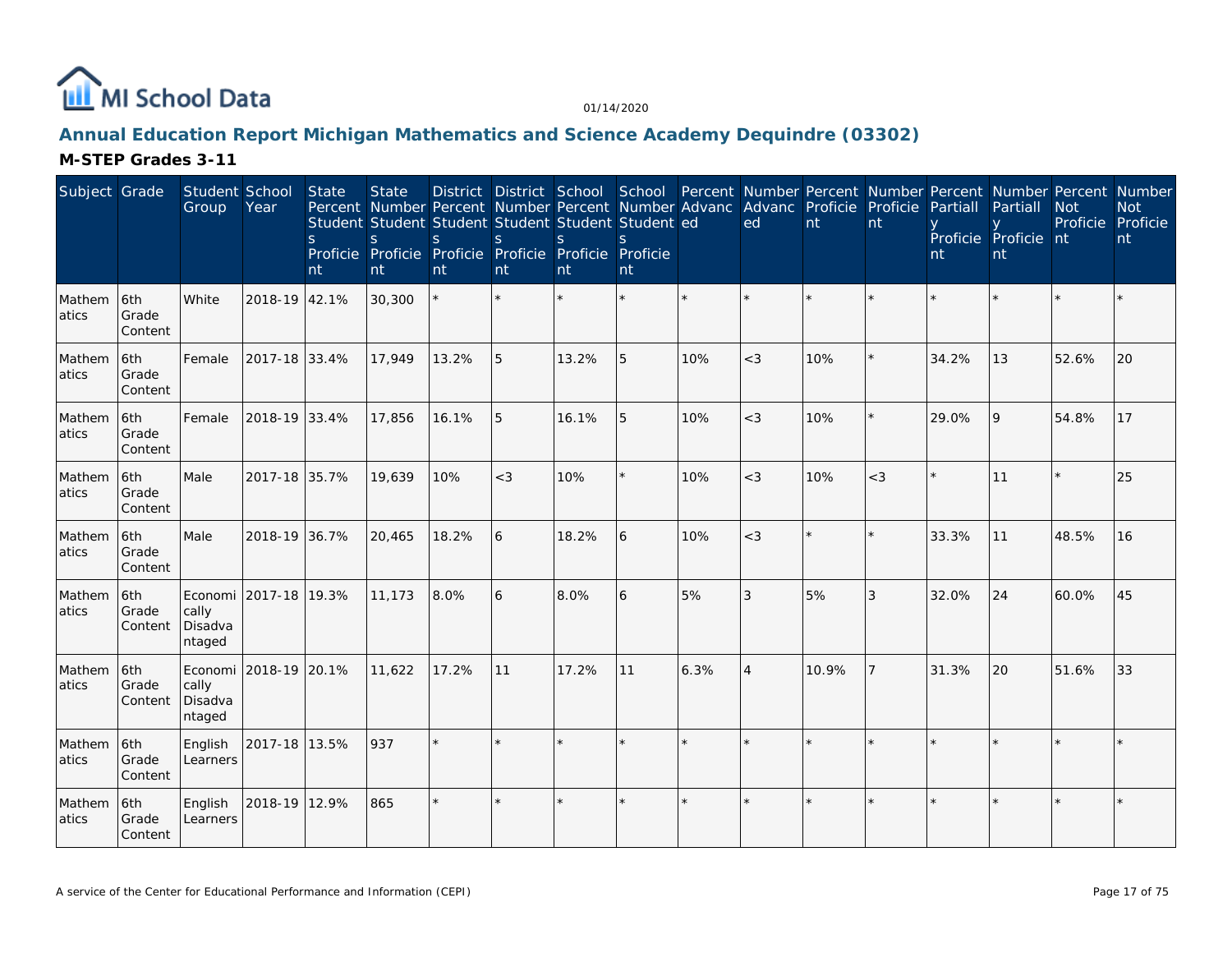

### **Annual Education Report Michigan Mathematics and Science Academy Dequindre (03302)**

| Subject Grade    |                         | Student School<br>Group                           | Year                  | State<br>nt | <b>State</b><br>Percent Number Percent Number Percent Number Advanc Advanc Proficie Proficie Partiall<br>Student Student Student Student Student Student ed<br>S<br>Proficie Proficie<br>nt | <sub>S</sub><br>nt | S<br>nt | $\mathcal{S}$<br>Proficie Proficie Proficie Proficie<br>Int | nt      |     | District District School School Percent Number Percent Number Percent Number Percent Number<br>ed | nt  | Int     | nt    | Partiall<br>Proficie Proficie nt<br>nt | <b>Not</b><br>Proficie Proficie | <b>Not</b><br>nt |
|------------------|-------------------------|---------------------------------------------------|-----------------------|-------------|---------------------------------------------------------------------------------------------------------------------------------------------------------------------------------------------|--------------------|---------|-------------------------------------------------------------|---------|-----|---------------------------------------------------------------------------------------------------|-----|---------|-------|----------------------------------------|---------------------------------|------------------|
| Mathem<br>latics | 6th<br>Grade<br>Content | Students 2017-18 8.2%<br>With<br>Disabiliti<br>es |                       |             | 977                                                                                                                                                                                         | $\star$            | $\star$ |                                                             |         |     |                                                                                                   |     |         |       |                                        |                                 |                  |
| Mathem<br>atics  | 6th<br>Grade<br>Content | With<br>Disabiliti<br>es                          | Students 2018-19 8.3% |             | 1,028                                                                                                                                                                                       |                    |         |                                                             |         |     |                                                                                                   |     |         |       |                                        |                                 |                  |
| Mathem<br>atics  | 6th<br>Grade<br>Content | Foster<br>Care                                    | 2017-18 11.7%         |             | 61                                                                                                                                                                                          | $\star$            | $\star$ |                                                             |         |     | ÷                                                                                                 |     | ÷       |       |                                        |                                 |                  |
| Mathem<br>atics  | 7th<br>Grade<br>Content | All<br>Students                                   | 2017-18 35.7%         |             | 38,560                                                                                                                                                                                      | 10.3%              | 16      | 10.3%                                                       | 16      | 10% | $<$ 3                                                                                             |     |         | 25.9% | 15                                     | 63.8%                           | 37               |
| Mathem<br>atics  | 7th<br>Grade<br>Content | All<br>Students                                   | 2018-19 35.7%         |             | 38,988                                                                                                                                                                                      | 7.9%               | 5       | 7.9%                                                        | 5       | 5%  | $<$ 3                                                                                             | 5%  | $\star$ | 30.2% | 19                                     | 61.9%                           | 39               |
| Mathem<br>atics  | 7th<br>Grade<br>Content | Asian                                             | 2017-18 68.9%         |             | 2,547                                                                                                                                                                                       |                    |         |                                                             |         |     |                                                                                                   |     |         |       |                                        |                                 |                  |
| Mathem<br>atics  | 7th<br>Grade<br>Content | Asian                                             | 2018-19 67.8%         |             | 2,524                                                                                                                                                                                       |                    |         |                                                             |         |     |                                                                                                   |     |         |       |                                        |                                 |                  |
| Mathem<br>atics  | 7th<br>Grade<br>Content | Black or<br>African<br>America<br>n               | 2017-18 10.1%         |             | 1,850                                                                                                                                                                                       | 10%                | $<$ 3   | 10%                                                         | $\star$ | 10% | $<$ 3                                                                                             | 10% | $<$ 3   |       | 10                                     |                                 | 31               |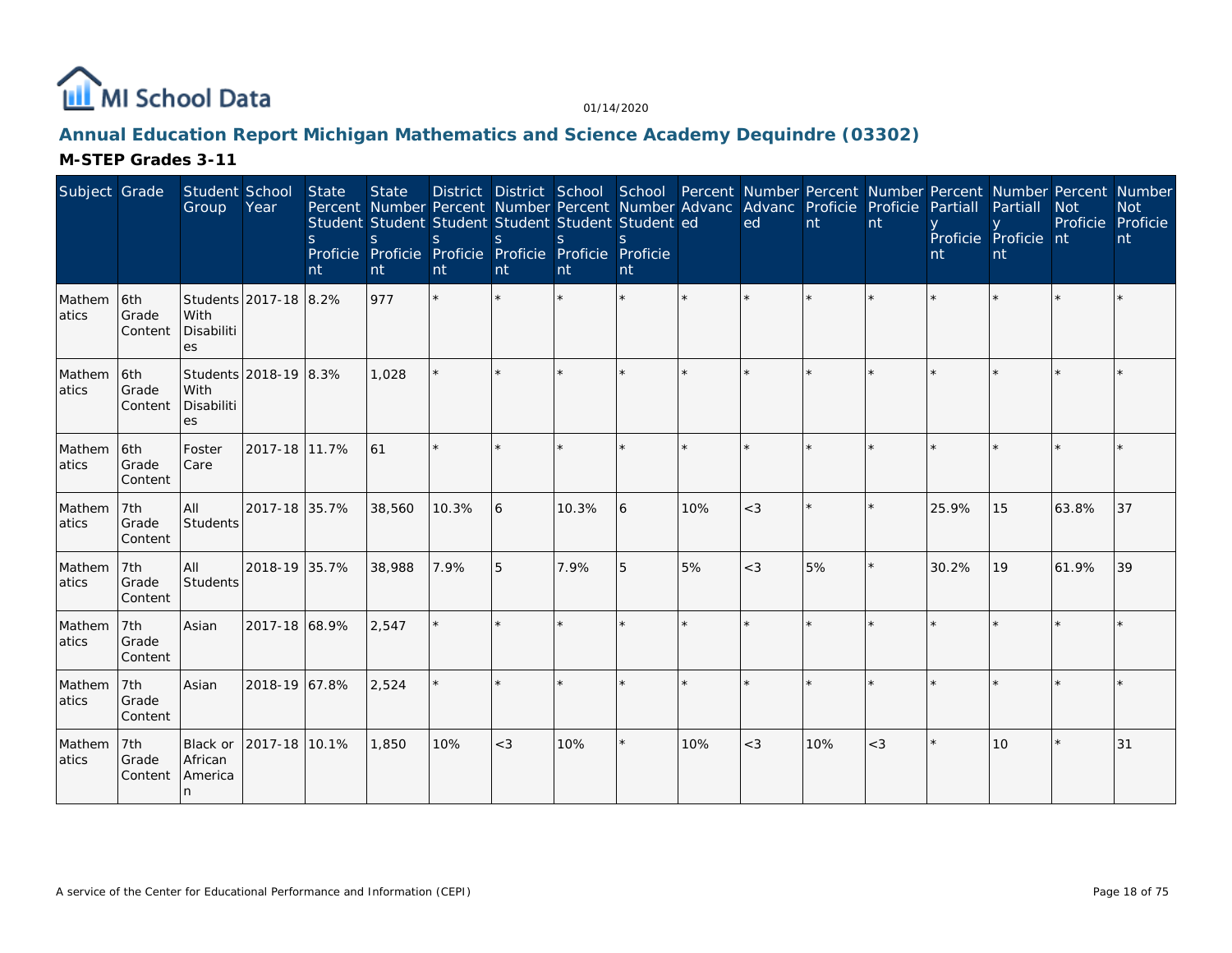

# **Annual Education Report Michigan Mathematics and Science Academy Dequindre (03302)**

| Subject Grade    |                           | Student School<br>Group                    | Year                   | State<br><sub>S</sub><br>nt | <b>State</b><br>Percent Number Percent Number Percent Number Advanc Advanc Proficie Proficie Partiall<br>Student Student Student Student Student Student ed<br>S<br>Proficie Proficie Proficie Proficie Proficie Proficie<br>nt | S.<br>nt | <sub>S</sub><br>nt | $\mathbf{S}$<br>nt | $\mathcal{S}_{\mathcal{S}}$<br>nt |     | District District School School Percent Number Percent Number Percent Number Percent Number<br>ed | nt  | nt    | nt      | Partiall<br>Proficie Proficie nt<br>nt | <b>Not</b><br>Proficie Proficie | <b>Not</b><br>nt |
|------------------|---------------------------|--------------------------------------------|------------------------|-----------------------------|---------------------------------------------------------------------------------------------------------------------------------------------------------------------------------------------------------------------------------|----------|--------------------|--------------------|-----------------------------------|-----|---------------------------------------------------------------------------------------------------|-----|-------|---------|----------------------------------------|---------------------------------|------------------|
| Mathem<br>atics  | 7th<br>Grade<br>Content   | <b>Black or</b><br>African<br>America<br>n | 2018-19 10.8%          |                             | 2,044                                                                                                                                                                                                                           | 10%      | $<$ 3              | 10%                | $<$ 3                             | 10% | $<$ 3                                                                                             | 10% | $<$ 3 | $\star$ | 12                                     |                                 | 32               |
| Mathem<br>atics  | 7th<br>Grade<br>Content   | of Any<br>Race                             | Hispanic 2017-18 22.0% |                             | 1,960                                                                                                                                                                                                                           |          |                    |                    |                                   |     |                                                                                                   |     |       |         |                                        |                                 |                  |
| Mathem<br>atics  | 7th<br>Grade<br>Content   | Two or<br>More<br>Races                    | 2017-18 31.2%          |                             | 1,236                                                                                                                                                                                                                           |          |                    |                    |                                   |     |                                                                                                   |     |       |         |                                        |                                 |                  |
| Mathem<br>atics  | l 7th<br>Grade<br>Content | Two or<br>More<br>Races                    | 2018-19 30.0%          |                             | 1,373                                                                                                                                                                                                                           |          |                    |                    |                                   |     |                                                                                                   |     |       |         |                                        |                                 |                  |
| Mathem<br>atics  | 7th<br>Grade<br>Content   | White                                      | 2017-18 42.6%          |                             | 30,743                                                                                                                                                                                                                          |          |                    |                    | ÷.                                |     |                                                                                                   |     |       |         |                                        |                                 |                  |
| Mathem<br>latics | 7th<br>Grade<br>Content   | White                                      | 2018-19 42.5%          |                             | 30.741                                                                                                                                                                                                                          | 50%      | $<$ 3              | 50%                | $\star$                           | 50% | $<$ 3                                                                                             | 50% | $<$ 3 |         | 16                                     |                                 |                  |
| Mathem<br>atics  | 7th<br>Grade<br>Content   | Female                                     | 2017-18 34.6%          |                             | 18,352                                                                                                                                                                                                                          | 20%      | $\overline{4}$     | 20%                | $\overline{4}$                    | 20% | $<$ 3                                                                                             | 20% |       |         |                                        |                                 | 16               |
| Mathem<br>atics  | 7th<br>Grade<br>Content   | Female                                     | 2018-19 34.2%          |                             | 18,415                                                                                                                                                                                                                          | 11.8%    | $\overline{4}$     | 11.8%              | $\overline{4}$                    | 10% | $<$ 3                                                                                             | 10% |       | 38.2%   | 13                                     | 50.0%                           | 17               |
| Mathem<br>atics  | 7th<br>Grade<br>Content   | Male                                       | 2017-18 36.7%          |                             | 20,208                                                                                                                                                                                                                          | 10%      | $<$ 3              | 10%                | $\star$                           | 10% | $<$ 3                                                                                             | 10% | $<$ 3 |         | 8                                      |                                 | 21               |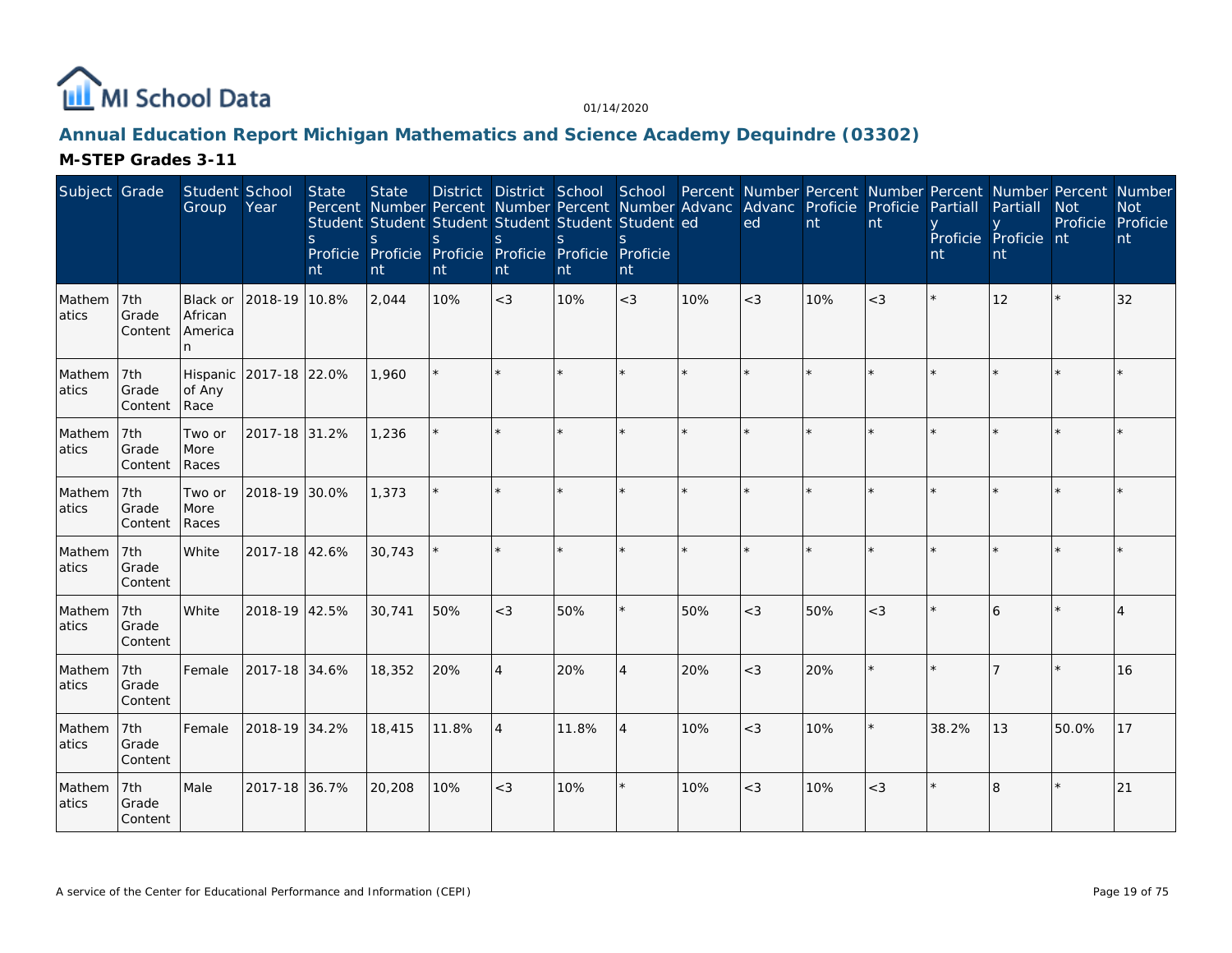

### **Annual Education Report Michigan Mathematics and Science Academy Dequindre (03302)**

| Subject Grade    |                         | Student School<br>Group    | Year                      | State<br>S.<br>nt | <b>State</b><br>S<br>nt | Student Student Student Student Student Student ed<br><sub>S</sub><br>Proficie Proficie Proficie Proficie Proficie Proficie<br>nt | <sub>S</sub><br>nt | $\mathcal{S}$<br>nt | nt      |         | Percent Number Percent Number Percent Number Advanc Advanc Proficie Proficie Partiall<br>ed | nt      | nt    | nt    | Partiall<br>Proficie Proficie nt<br>nt | <b>Not</b><br>Proficie | District District School School Percent Number Percent Number Percent Number Percent Number<br><b>Not</b><br>Proficie<br>nt |
|------------------|-------------------------|----------------------------|---------------------------|-------------------|-------------------------|-----------------------------------------------------------------------------------------------------------------------------------|--------------------|---------------------|---------|---------|---------------------------------------------------------------------------------------------|---------|-------|-------|----------------------------------------|------------------------|-----------------------------------------------------------------------------------------------------------------------------|
| Mathem<br>atics  | 7th<br>Grade<br>Content | Male                       | 2018-19 37.2%             |                   | 20,573                  | 20%                                                                                                                               | $<$ 3              | 20%                 | $\star$ | 20%     | $<$ 3                                                                                       | 20%     | $<$ 3 |       | 6                                      |                        | 22                                                                                                                          |
| Mathem<br>latics | 7th<br>Grade<br>Content | cally<br>Disadva<br>ntaged | Economi   2017-18   19.9% |                   | 11,060                  | 10.3%                                                                                                                             | 6                  | 10.3%               | 6       | 10%     | $<$ 3                                                                                       |         |       | 25.9% | 15                                     | 63.8%                  | 37                                                                                                                          |
| Mathem<br>latics | 7th<br>Grade<br>Content | cally<br>Disadva<br>ntaged | Economi 2018-19 20.3%     |                   | 11,374                  | 7.9%                                                                                                                              | 5                  | 7.9%                | 5       | 5%      | $<$ 3                                                                                       | 5%      |       | 30.2% | 19                                     | 61.9%                  | 39                                                                                                                          |
| Mathem<br>atics  | 7th<br>Grade<br>Content | English<br>Learners        | 2017-18 12.9%             |                   | 847                     |                                                                                                                                   |                    |                     | $\star$ | ÷       |                                                                                             | ×.      |       |       |                                        |                        |                                                                                                                             |
| Mathem<br>atics  | 7th<br>Grade<br>Content | English<br>Learners        | 2018-19 13.5%             |                   | 916                     |                                                                                                                                   |                    |                     |         |         |                                                                                             |         |       |       |                                        |                        |                                                                                                                             |
| Mathem<br>atics  | 7th<br>Grade<br>Content | With<br>Disabiliti<br>es   | Students 2017-18 7.7%     |                   | 903                     |                                                                                                                                   |                    | $\star$             | $\star$ | $\star$ |                                                                                             | $\star$ |       |       |                                        |                        |                                                                                                                             |
| Mathem<br>atics  | 7th<br>Grade<br>Content | With<br>Disabiliti<br>es   | Students 2018-19 7.9%     |                   | 938                     |                                                                                                                                   |                    |                     |         |         |                                                                                             |         |       |       |                                        |                        |                                                                                                                             |
| Mathem<br>atics  | 7th<br>Grade<br>Content | Foster<br>Care             | 2018-19 9.6%              |                   | 47                      |                                                                                                                                   |                    | $\star$             | $\star$ |         |                                                                                             | ÷       |       |       |                                        |                        |                                                                                                                             |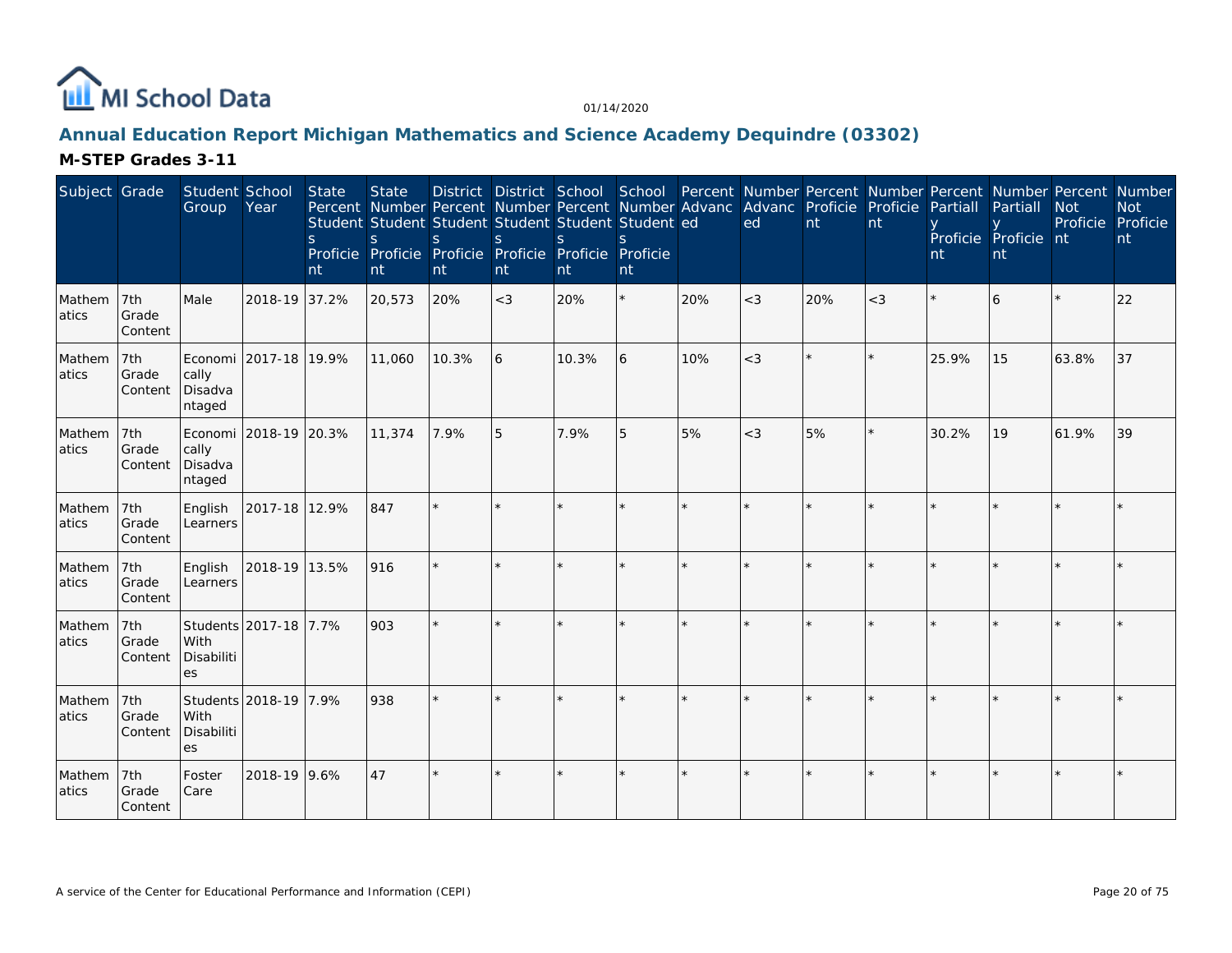

### **Annual Education Report Michigan Mathematics and Science Academy Dequindre (03302)**

| Subject Grade   |                         | Student School<br>Group              | Year                   | State<br>S.<br>nt | <b>State</b><br>S.<br>nt | Student Student Student Student Student Student ed<br>S.<br>Proficie Proficie Proficie Proficie Proficie Proficie<br>nt | <sup>S</sup><br>nt | S.<br>nt | $\mathcal{S}_{\mathcal{S}}$<br>nt |         | District District School School Percent Number Percent Number Percent Number Percent Number<br>Percent Number Percent Number Percent Number Advanc Advanc Proficie Proficie<br>ed | nt      | nt      | Partiall<br>nt | Partiall<br>Proficie Proficie nt<br>nt | <b>Not</b><br>Proficie Proficie | <b>Not</b><br>nt |
|-----------------|-------------------------|--------------------------------------|------------------------|-------------------|--------------------------|-------------------------------------------------------------------------------------------------------------------------|--------------------|----------|-----------------------------------|---------|-----------------------------------------------------------------------------------------------------------------------------------------------------------------------------------|---------|---------|----------------|----------------------------------------|---------------------------------|------------------|
| Mathem<br>atics | 8th<br>Grade<br>Content | All<br>Students                      | 2017-18 33.6%          |                   | 37,102                   | 10.9%                                                                                                                   | 6                  | 10.9%    | 6                                 | 10%     | $<$ 3                                                                                                                                                                             | 10%     | $\star$ | 21.8%          | 12                                     | 67.3%                           | 37               |
| Mathem<br>atics | 8th<br>Grade<br>Content | Asian                                | 2017-18 68.0%          |                   | 2,606                    |                                                                                                                         |                    | $\star$  | $\star$                           | $\star$ |                                                                                                                                                                                   | $\star$ |         |                |                                        |                                 |                  |
| Mathem<br>atics | 8th<br>Grade<br>Content | Black or<br>African<br>America<br>n. | 2017-18 10.8%          |                   | 1,978                    | 11.1%                                                                                                                   | 5                  | 11.1%    | 5                                 | 10%     | $<$ 3                                                                                                                                                                             | 10%     |         | 15.6%          | 17                                     | 73.3%                           | 33               |
| Mathem<br>atics | 8th<br>Grade<br>Content | of Any<br>Race                       | Hispanic 2017-18 20.4% |                   | 1,707                    |                                                                                                                         |                    |          |                                   |         |                                                                                                                                                                                   | $\star$ |         |                |                                        |                                 |                  |
| Mathem<br>atics | 8th<br>Grade<br>Content | Two or<br>More<br>Races              | 2017-18 29.4%          |                   | 1,147                    |                                                                                                                         | $\star$            | $\star$  | $\star$                           |         |                                                                                                                                                                                   | $\star$ |         |                |                                        |                                 |                  |
| Mathem<br>atics | 8th<br>Grade<br>Content | White                                | 2017-18 39.2%          |                   | 29,464                   |                                                                                                                         |                    |          |                                   |         |                                                                                                                                                                                   | ×.      |         |                |                                        |                                 |                  |
| Mathem<br>atics | 8th<br>Grade<br>Content | Female                               | 2017-18 35.5%          |                   | 19,135                   | 20%                                                                                                                     | $<$ 3              | 20%      |                                   | 20%     | $<$ 3                                                                                                                                                                             | 20%     | $<$ 3   |                |                                        |                                 | 14               |
| Mathem<br>atics | 8th<br>Grade<br>Content | Male                                 | 2017-18 31.8%          |                   | 17,967                   | 12.5%                                                                                                                   | $\overline{4}$     | 12.5%    | $\overline{4}$                    | 10%     | $<$ 3                                                                                                                                                                             | 10%     |         | 15.6%          | 5                                      | 71.9%                           | 23               |
| Mathem<br>atics | 8th<br>Grade<br>Content | cally<br>Disadva<br>ntaged           | Economi 2017-18 17.9%  |                   | 9,793                    | 10.9%                                                                                                                   | 6                  | 10.9%    | 6                                 | 10%     | $<$ 3                                                                                                                                                                             | 10%     | $\star$ | 21.8%          | 12                                     | 67.3%                           | 37               |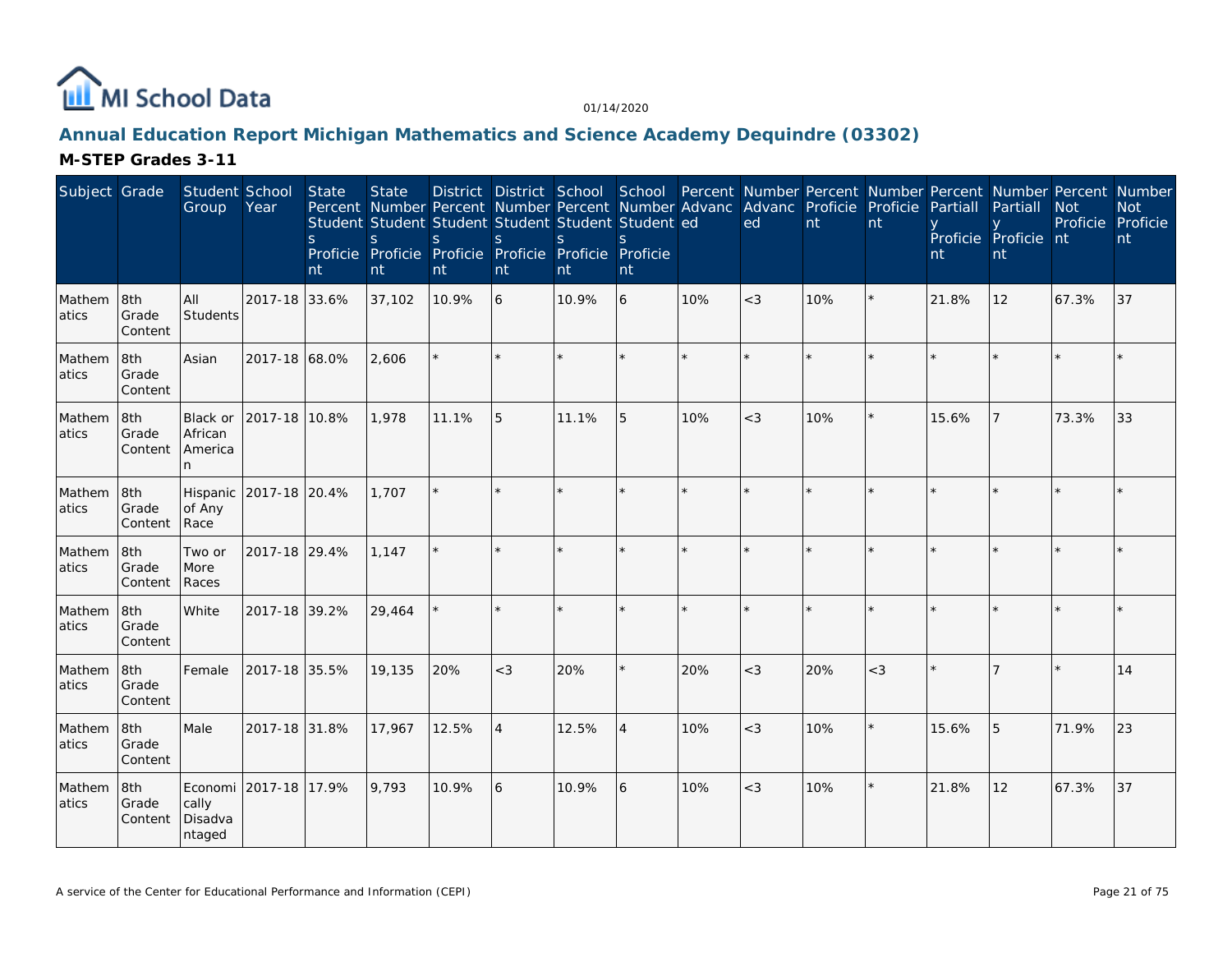

### **Annual Education Report Michigan Mathematics and Science Academy Dequindre (03302)**

| Subject Grade     |                                 | Student School<br>Group                                    | Year                  | State<br><sub>S</sub><br>nt | <b>State</b><br>Student Student Student Student Student Student ed<br><sub>S</sub><br>Proficie Proficie Proficie Proficie Proficie Proficie<br>nt | <sub>S</sub><br>nt | <sub>S</sub><br>nt | <sub>S</sub><br>nt | <sup>S</sup><br>nt |     | Percent Number Percent Number Percent Number Advanc Advanc Proficie Proficie Partiall<br>ed | nt      | nt      | nt | Partiall<br>Proficie Proficie nt<br>nt | District District School School Percent Number Percent Number Percent Number Percent Number<br><b>Not</b><br>Proficie Proficie | <b>Not</b><br>nt |
|-------------------|---------------------------------|------------------------------------------------------------|-----------------------|-----------------------------|---------------------------------------------------------------------------------------------------------------------------------------------------|--------------------|--------------------|--------------------|--------------------|-----|---------------------------------------------------------------------------------------------|---------|---------|----|----------------------------------------|--------------------------------------------------------------------------------------------------------------------------------|------------------|
| Mathem<br>atics   | 8th<br>Grade<br>Content         | English<br>Learners                                        | 2017-18 12.4%         |                             | 796                                                                                                                                               | $\star$            |                    |                    |                    |     |                                                                                             |         |         |    |                                        |                                                                                                                                |                  |
| Mathem<br>atics   | 8th<br>Grade<br>Content         | With<br>Disabiliti<br>es                                   | Students 2017-18 5.7% |                             | 670                                                                                                                                               | $\star$            | $\star$            |                    |                    |     |                                                                                             | $\star$ |         |    |                                        |                                                                                                                                |                  |
| Social<br>Studies | 5th<br>Grade<br>Content         | All<br>Students                                            | 2018-19 17.4%         |                             | 18,265                                                                                                                                            | 10%                | 6                  | 10%                | 3                  | 10% | $<$ 3                                                                                       | 10%     |         |    | 33                                     |                                                                                                                                | 17               |
| Social<br>Studies | 5th<br>Grade<br>Content         | Asian                                                      | 2018-19 32.6%         |                             | 1,176                                                                                                                                             |                    | $\star$            |                    |                    |     |                                                                                             | $\star$ | $\star$ |    |                                        |                                                                                                                                |                  |
| Social<br>Studies | 5th<br>Grade<br>Content         | Black or<br>African<br>America<br>n                        | 2018-19 4.4%          |                             | 812                                                                                                                                               | 10%                | $<$ 3              | 10%                |                    | 10% | $<$ 3                                                                                       | 10%     | $<$ 3   |    | 24                                     | $\star$                                                                                                                        | 16               |
| Social<br>Studies | 5th<br>Grade<br>Content         | Hispanic<br>of Any<br>Race                                 | 2018-19 8.8%          |                             | 776                                                                                                                                               | $\star$            |                    |                    |                    |     |                                                                                             |         |         |    |                                        |                                                                                                                                |                  |
| Social<br>Studies | 5th<br>Grade<br>Content         | Native<br>Hawaiia<br>∣n or<br>Other<br>Pacific<br>Islander | 2018-19 10.1%         |                             | < 10                                                                                                                                              | $\star$            |                    |                    |                    |     |                                                                                             | $\star$ |         |    |                                        |                                                                                                                                |                  |
| Social<br>Studies | 5th<br>Grade<br>Content   Races | Two or<br>More                                             | 2018-19 14.6%         |                             | 698                                                                                                                                               | $\star$            |                    |                    |                    |     |                                                                                             | $\star$ | $\star$ |    |                                        | k                                                                                                                              |                  |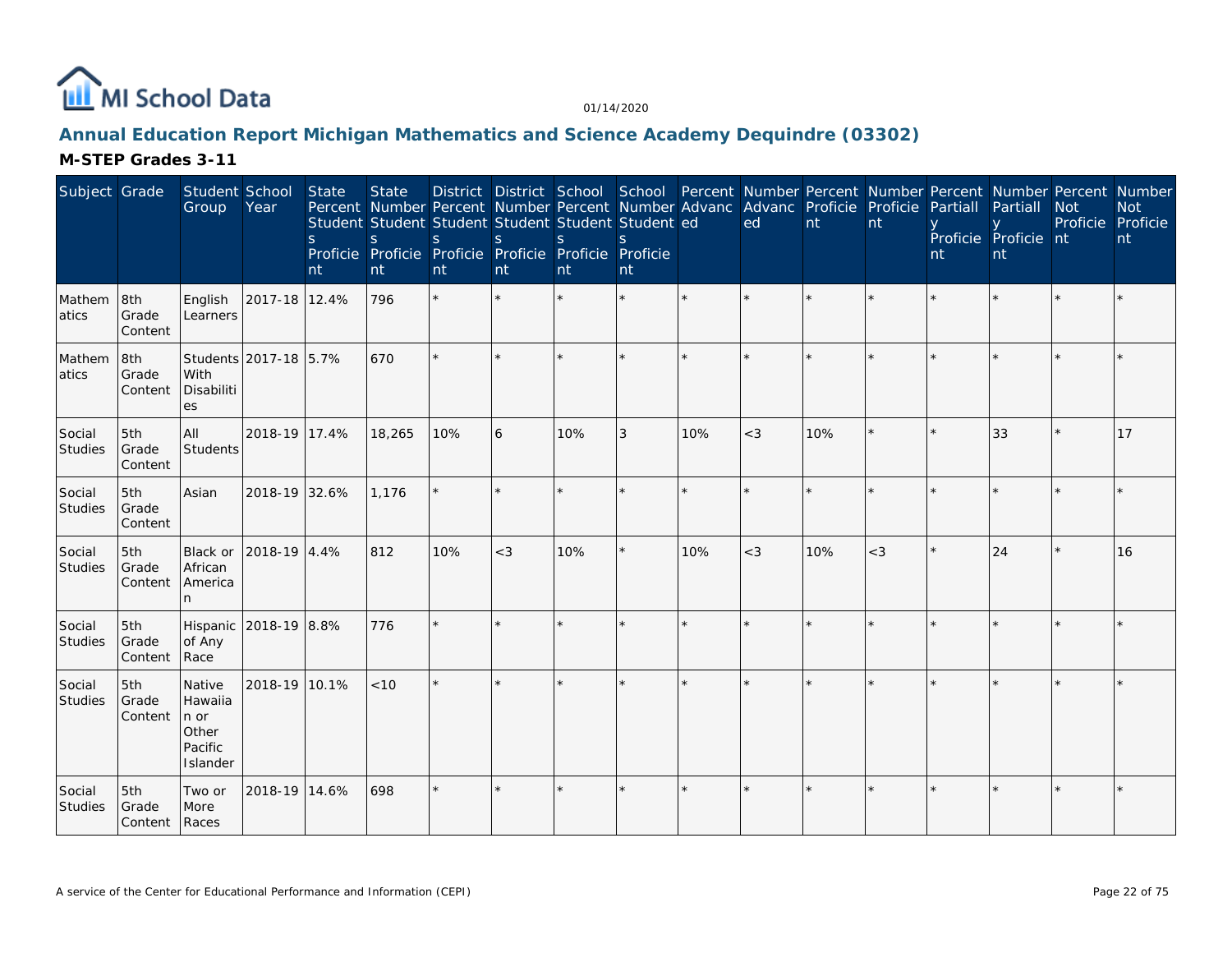

# **Annual Education Report Michigan Mathematics and Science Academy Dequindre (03302)**

| Subject Grade     |                         | Student School<br>Group    | Year                  | State<br>S.<br>nt | <b>State</b><br>Percent Number Percent Number Percent Number Advanc Advanc Proficie Proficie<br>Student Student Student Student Student Student ed<br>S<br>Proficie Proficie Proficie Proficie Proficie Proficie<br>nt | S.<br>nt | <sub>S</sub><br>nt | S.<br>nt | $\mathcal{S}_{\mathcal{S}}$<br>nt |         | ed      | nt  | nt    | Partiall<br>nt | Partiall<br>Proficie Proficie nt<br><b>nt</b> | District District School School Percent Number Percent Number Percent Number Percent Number<br><b>Not</b><br>Proficie Proficie | <b>Not</b><br>nt |
|-------------------|-------------------------|----------------------------|-----------------------|-------------------|------------------------------------------------------------------------------------------------------------------------------------------------------------------------------------------------------------------------|----------|--------------------|----------|-----------------------------------|---------|---------|-----|-------|----------------|-----------------------------------------------|--------------------------------------------------------------------------------------------------------------------------------|------------------|
| Social<br>Studies | 5th<br>Grade<br>Content | White                      | 2018-19 21.5%         |                   | 14,719                                                                                                                                                                                                                 |          | $\star$            |          |                                   | $\star$ |         |     |       |                |                                               |                                                                                                                                |                  |
| Social<br>Studies | 5th<br>Grade<br>Content | Female                     | 2018-19 15.3%         |                   | 7,868                                                                                                                                                                                                                  | 20%      | $<$ 3              | 20%      | ¥.                                | 20%     | $<$ 3   | 20% | $<$ 3 |                | 17                                            |                                                                                                                                | 6                |
| Social<br>Studies | 5th<br>Grade<br>Content | Male                       | 2018-19 19.4%         |                   | 10,397                                                                                                                                                                                                                 | 20%      | $\star$            | 20%      | ×.                                | 20%     | $<$ 3   | 20% | $<$ 3 | $\star$        | 16                                            |                                                                                                                                | 11               |
| Social<br>Studies | 5th<br>Grade<br>Content | cally<br>Disadva<br>ntaged | Economi 2018-19 8.1%  |                   | 4.614                                                                                                                                                                                                                  | 10%      | 6                  | 10%      | 3                                 | 10%     | $<$ 3   | 10% |       |                | 33                                            |                                                                                                                                | 17               |
| Social<br>Studies | 5th<br>Grade<br>Content | English<br>Learners        | 2018-19 4.3%          |                   | 344                                                                                                                                                                                                                    |          | $\star$            |          | $\star$                           |         |         |     |       |                |                                               |                                                                                                                                |                  |
| Social<br>Studies | 5th<br>Grade<br>Content | With<br>Disabiliti<br>es   | Students 2018-19 5.0% |                   | 632                                                                                                                                                                                                                    |          |                    |          |                                   |         |         |     |       |                |                                               |                                                                                                                                |                  |
| Social<br>Studies | 5th<br>Grade<br>Content |                            | Homeles 2018-19 4.5%  |                   | 89                                                                                                                                                                                                                     |          | $\star$            |          | $\star$                           | $\star$ | $\star$ |     |       | $\star$        |                                               |                                                                                                                                |                  |
| Social<br>Studies | 5th<br>Grade<br>Content | Foster<br>Care             | 2018-19 4.9%          |                   | 25                                                                                                                                                                                                                     |          |                    |          |                                   |         |         |     |       |                |                                               |                                                                                                                                |                  |
| Social<br>Studies | 8th<br>Grade<br>Content | All<br>Students            | 2017-18 29.3%         |                   | 32,248                                                                                                                                                                                                                 | 10.9%    | 6                  | 10.9%    | 6                                 | 10%     | $<$ 3   |     |       | 30.9%          | 17                                            | 58.2%                                                                                                                          | 32               |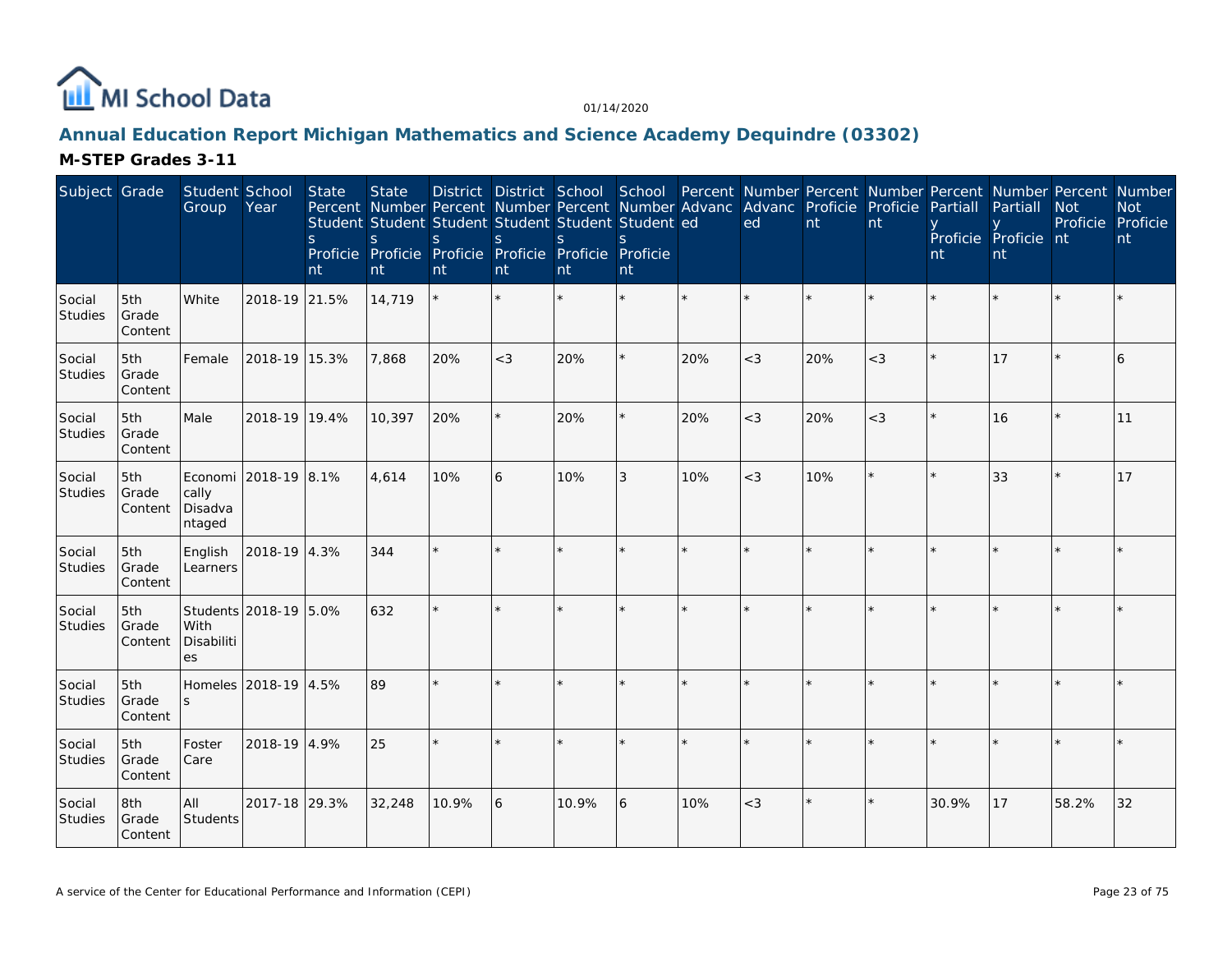

### **Annual Education Report Michigan Mathematics and Science Academy Dequindre (03302)**

| Subject Grade            |                         | Student School<br>Group              | Year          | State<br>S.<br>nt | <b>State</b><br>Student Student Student Student Student Student ed<br>S<br>Proficie Proficie Proficie Proficie Proficie Proficie<br>nt | S<br>nt | <sub>S</sub><br>nt | S.<br>nt | nt             |     | District District School School Percent Number Percent Number Percent Number Percent Number<br>Percent Number Percent Number Percent Number Advanc Advanc Proficie Proficie Partiall<br>ed | nt      | nt    | nt | Partiall<br>Proficie Proficie nt<br>nt | <b>Not</b> | <b>Not</b><br>Proficie Proficie<br>nt |
|--------------------------|-------------------------|--------------------------------------|---------------|-------------------|----------------------------------------------------------------------------------------------------------------------------------------|---------|--------------------|----------|----------------|-----|--------------------------------------------------------------------------------------------------------------------------------------------------------------------------------------------|---------|-------|----|----------------------------------------|------------|---------------------------------------|
| Social<br>Studies        | 8th<br>Grade<br>Content | All<br>Students                      | 2018-19 28.0% |                   | 30,225                                                                                                                                 | 10%     | $\overline{4}$     | 10%      | $\overline{4}$ | 10% | $<$ 3                                                                                                                                                                                      | 10%     |       |    | 24                                     | $\star$    | 26                                    |
| Social<br>Studies        | 8th<br>Grade<br>Content | Asian                                | 2017-18 49.9% |                   | 1.907                                                                                                                                  |         |                    |          |                |     |                                                                                                                                                                                            | $\star$ |       |    |                                        |            |                                       |
| Social<br>Studies        | 8th<br>Grade<br>Content | Asian                                | 2018-19 50.6% |                   | 1,901                                                                                                                                  |         | $\star$            |          |                |     | $\star$                                                                                                                                                                                    | $\star$ |       |    |                                        |            |                                       |
| Social<br>Studies        | 8th<br>Grade<br>Content | Black or<br>African<br>America<br>n. | 2017-18 7.8%  |                   | 1,418                                                                                                                                  | 10%     | 3                  | 10%      | 3              | 10% | $<$ 3                                                                                                                                                                                      | 10%     |       |    | 13                                     |            | 29                                    |
| Social<br>Studies        | 8th<br>Grade<br>Content | Black or<br>African<br>America<br>n  | 2018-19 7.3%  |                   | 1,330                                                                                                                                  | 10%     | $<$ 3              | 10%      | $\star$        | 10% | $<$ 3                                                                                                                                                                                      | 10%     | $<$ 3 |    | 16                                     | $\star$    | 22                                    |
| Social<br>Studies        | 8th<br>Grade<br>Content | Hispanic<br>of Any<br>Race           | 2017-18 18.0% |                   | 1,504                                                                                                                                  |         |                    |          |                |     |                                                                                                                                                                                            | $\star$ |       |    |                                        |            |                                       |
| Social<br>Studies        | 8th<br>Grade<br>Content | Hispanic<br>of Any<br>Race           | 2018-19 17.1% |                   | 1,538                                                                                                                                  |         |                    |          |                |     | $\star$                                                                                                                                                                                    | $\star$ |       |    |                                        |            |                                       |
| Social<br>Studies        | 8th<br>Grade<br>Content | Two or<br>More<br>Races              | 2017-18 27.2% |                   | 1,061                                                                                                                                  |         |                    |          |                |     |                                                                                                                                                                                            |         |       |    |                                        |            |                                       |
| Social<br><b>Studies</b> | 8th<br>Grade<br>Content | Two or<br>More<br>Races              | 2018-19 25.2% |                   | 1,015                                                                                                                                  |         |                    |          | $\star$        |     |                                                                                                                                                                                            | $\star$ |       |    |                                        |            |                                       |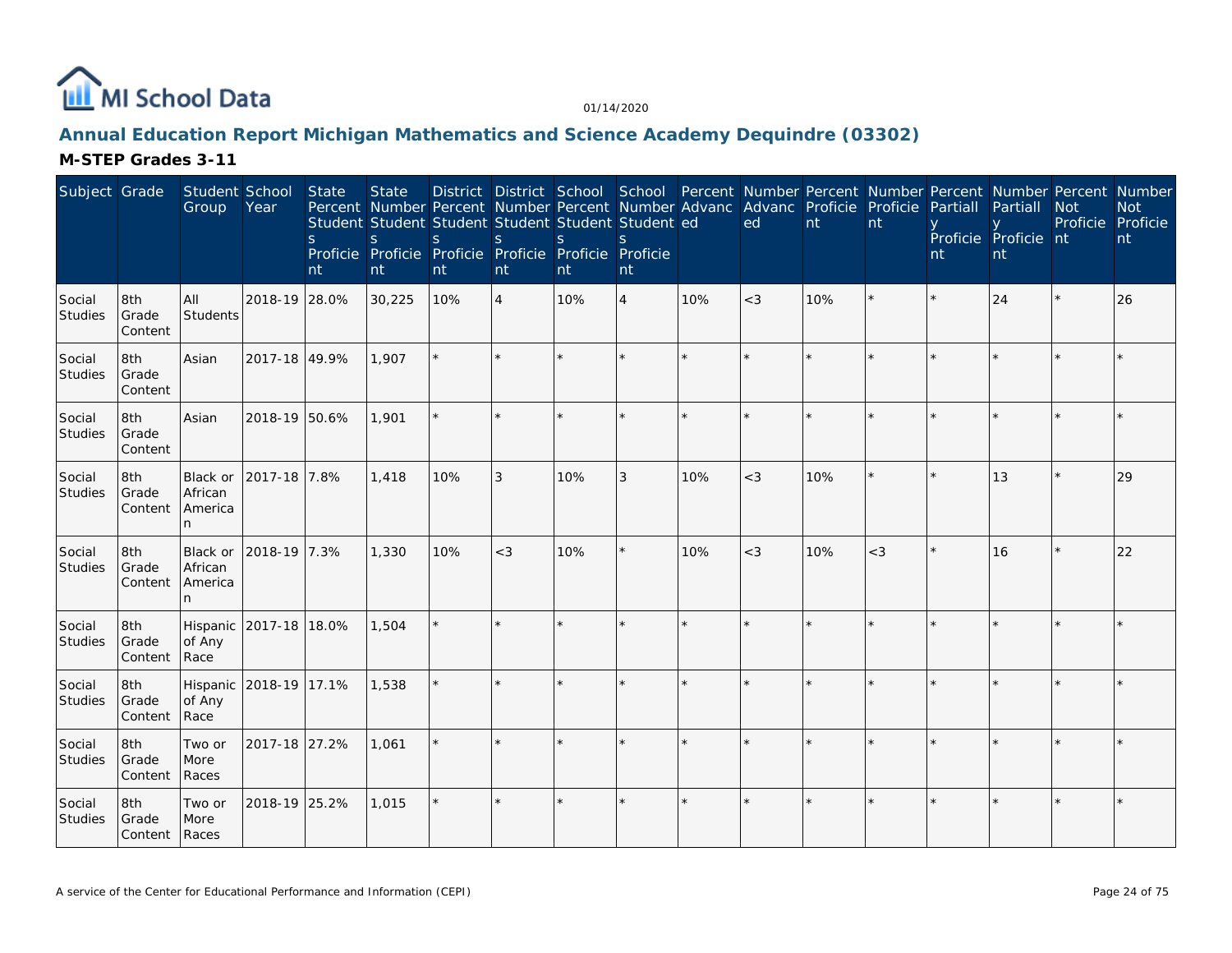

# **Annual Education Report Michigan Mathematics and Science Academy Dequindre (03302)**

| Subject Grade            |                         | Student School<br>Group    | Year                  | State<br><sub>S</sub><br>nt | <b>State</b><br>Student Student Student Student Student Student ed<br>S.<br>Proficie Proficie Proficie Proficie Proficie Proficie<br>nt | S.<br>nt | S.<br>nt       | <sub>S</sub><br>nt | $\mathcal{S}_{\mathcal{S}}$<br>nt |         | District District School School Percent Number Percent Number Percent Number Percent Number<br>Percent Number Percent Number Percent Number Advanc Advanc Proficie<br>ed | nt  | Proficie<br>nt | Partiall<br>nt | Partiall<br>Proficie Proficie nt<br>nt | <b>Not</b><br>Proficie Proficie | <b>Not</b><br>nt |
|--------------------------|-------------------------|----------------------------|-----------------------|-----------------------------|-----------------------------------------------------------------------------------------------------------------------------------------|----------|----------------|--------------------|-----------------------------------|---------|--------------------------------------------------------------------------------------------------------------------------------------------------------------------------|-----|----------------|----------------|----------------------------------------|---------------------------------|------------------|
| Social<br>Studies        | 8th<br>Grade<br>Content | White                      | 2017-18 34.8%         |                             | 26,174                                                                                                                                  |          | $\star$        |                    |                                   | $\star$ |                                                                                                                                                                          |     |                |                |                                        |                                 |                  |
| Social<br>Studies        | 8th<br>Grade<br>Content | White                      | 2018-19 33.6%         |                             | 24,258                                                                                                                                  |          |                |                    |                                   |         |                                                                                                                                                                          |     |                |                |                                        |                                 |                  |
| Social<br>Studies        | 8th<br>Grade<br>Content | Female                     | 2017-18 26.5%         |                             | 14,287                                                                                                                                  | 20%      | 3              | 20%                | 3                                 | 20%     | $<$ 3                                                                                                                                                                    | 20% | $\star$        | $\star$        | $5\overline{5}$                        |                                 | 15               |
| Social<br>Studies        | 8th<br>Grade<br>Content | Female                     | 2018-19 25.4%         |                             | 13,449                                                                                                                                  | 20%      | $<$ 3          | 20%                | $\star$                           | 20%     | $<$ 3                                                                                                                                                                    | 20% | $<$ 3          |                | 11                                     |                                 | 17               |
| Social<br><b>Studies</b> | 8th<br>Grade<br>Content | Male                       | 2017-18 31.9%         |                             | 17,961                                                                                                                                  | 10%      | 3              | 10%                | 3                                 | 10%     | $<$ 3                                                                                                                                                                    | 10% |                |                | 12                                     |                                 | <b>17</b>        |
| Social<br>Studies        | 8th<br>Grade<br>Content | Male                       | 2018-19 30.6%         |                             | 16,776                                                                                                                                  | 20%      | $<$ 3          | 20%                | $\star$                           | 20%     | $<$ 3                                                                                                                                                                    | 20% | $<$ 3          | $\star$        | 13                                     |                                 | $\mathsf Q$      |
| Social<br>Studies        | 8th<br>Grade<br>Content | cally<br>Disadva<br>ntaged | Economi 2017-18 15.4% |                             | 8,366                                                                                                                                   | 10.9%    | 6              | 10.9%              | 6                                 | 10%     | $<$ 3                                                                                                                                                                    |     |                | 30.9%          | 17                                     | 58.2%                           | 32               |
| Social<br>Studies        | 8th<br>Grade<br>Content | cally<br>Disadva<br>ntaged | Economi 2018-19 14.7% |                             | 7,829                                                                                                                                   | 10%      | $\overline{4}$ | 10%                | $\overline{4}$                    | 10%     | $<$ 3                                                                                                                                                                    | 10% |                | $\star$        | 24                                     |                                 | 25               |
| Social<br>Studies        | 8th<br>Grade<br>Content | English<br>Learners        | 2017-18 6.0%          |                             | 386                                                                                                                                     |          |                |                    | $\star$                           |         |                                                                                                                                                                          |     |                |                |                                        |                                 |                  |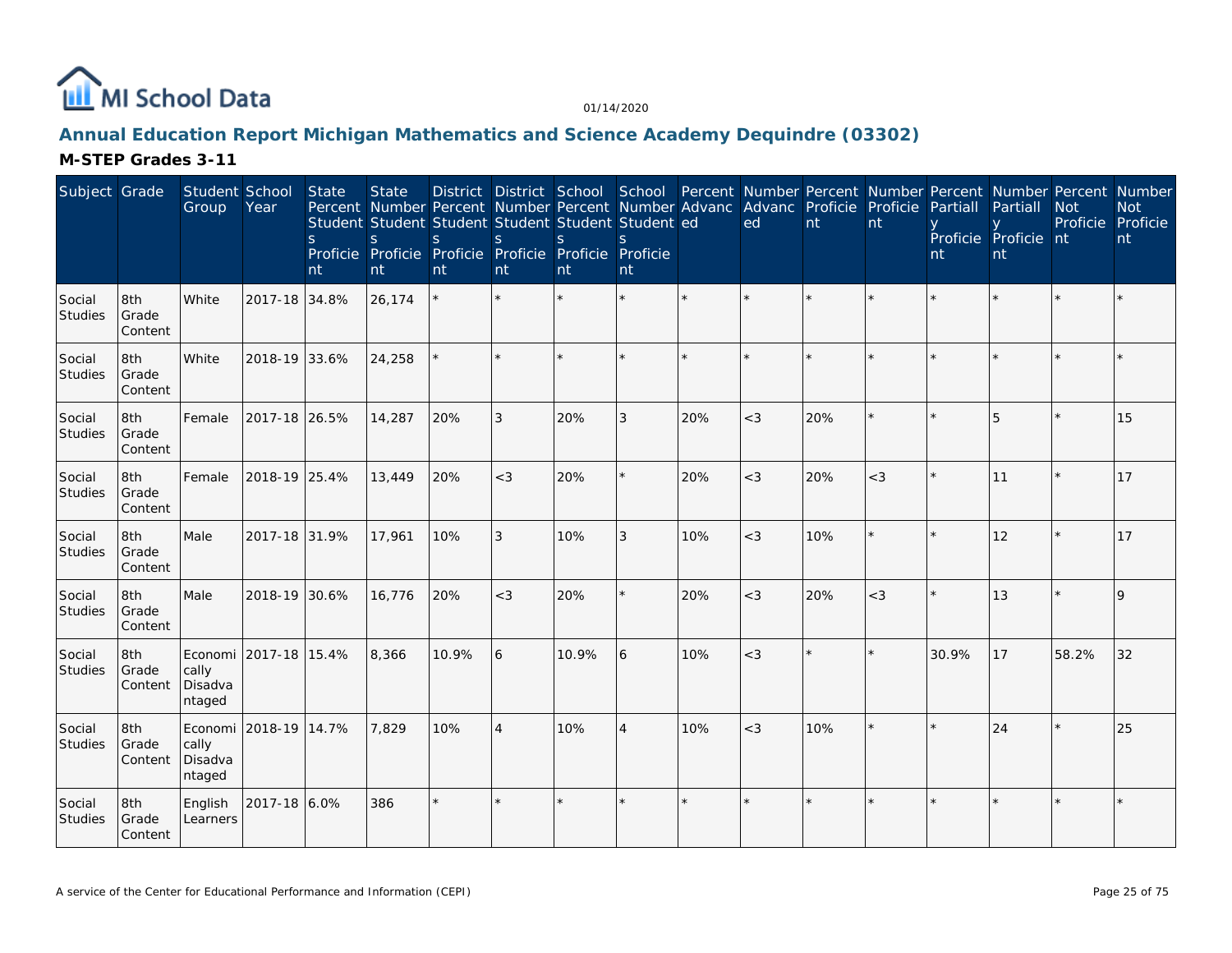

### **Annual Education Report Michigan Mathematics and Science Academy Dequindre (03302)**

| Subject Grade     |                          | Student School<br>Group                           | Year                  | State<br>S.<br>Int | <b>State</b><br>Percent Number Percent Number Percent Number Advanc Advanc Proficie Proficie<br>Student Student Student Student Student Student ed<br>S<br>Proficie Proficie<br>nt | <sub>S</sub><br>nt | S<br>nt | $\mathcal{S}$<br>Proficie Proficie Proficie Proficie<br><sup>nt</sup> | nt |       | District District School School Percent Number Percent Number Percent Number Percent Number<br>ed | nt    | Int | Partiall<br>nt | Partiall<br>Proficie Proficie nt<br>nt | <b>Not</b><br>Proficie Proficie | <b>Not</b><br>nt |
|-------------------|--------------------------|---------------------------------------------------|-----------------------|--------------------|------------------------------------------------------------------------------------------------------------------------------------------------------------------------------------|--------------------|---------|-----------------------------------------------------------------------|----|-------|---------------------------------------------------------------------------------------------------|-------|-----|----------------|----------------------------------------|---------------------------------|------------------|
| Social<br>Studies | 8th<br>Grade<br>Content  | English<br>Learners                               | 2018-19 4.7%          |                    | 300                                                                                                                                                                                | $\star$            | $\star$ |                                                                       |    |       |                                                                                                   |       |     |                |                                        |                                 |                  |
| Social<br>Studies | 8th<br>Grade<br>Content  | With<br>Disabiliti<br>es                          | Students 2017-18 7.0% |                    | 818                                                                                                                                                                                |                    |         |                                                                       |    |       |                                                                                                   |       |     |                |                                        |                                 |                  |
| Social<br>Studies | 8th<br>Grade<br>Content  | Students 2018-19 7.0%<br>With<br>Disabiliti<br>es |                       |                    | 829                                                                                                                                                                                | $\star$            |         |                                                                       |    |       |                                                                                                   |       |     |                |                                        |                                 |                  |
| Social<br>Studies | 11th<br>Grade<br>Content | All<br>Students                                   | 2017-18 48.5%         |                    | 50,865                                                                                                                                                                             | 52.4%              | 22      | 52.4%                                                                 | 22 | 14.3% | 6                                                                                                 | 38.1% | 16  | 35.7%          | 15                                     | 11.9%                           | 15               |
| Social<br>Studies | 11th<br>Grade<br>Content | All<br>Students                                   | 2018-19 46.6%         |                    | 47,628                                                                                                                                                                             | 31.4%              | 11      | 31.4%                                                                 | 11 | 10%   | $<$ 3                                                                                             |       |     | 57.1%          | 20                                     | 11.4%                           | 14               |
| Social<br>Studies | 11th<br>Grade<br>Content | Asian                                             | 2017-18 65.3%         |                    | 2,493                                                                                                                                                                              |                    |         |                                                                       |    |       |                                                                                                   |       |     |                |                                        |                                 |                  |
| Social<br>Studies | 11th<br>Grade<br>Content | Asian                                             | 2018-19 64.6%         |                    | 2,559                                                                                                                                                                              |                    |         |                                                                       |    |       | $\star$                                                                                           |       |     |                |                                        |                                 |                  |
| Social<br>Studies | 11th<br>Grade<br>Content | Black or<br>African<br>America<br>n               | 2017-18 21.1%         |                    | 3,335                                                                                                                                                                              | 53.1%              | 17      | 53.1%                                                                 | 17 | 12.5% | $\overline{4}$                                                                                    | 40.6% | 13  | 34.4%          | 11                                     | 12.5%                           | <b>4</b>         |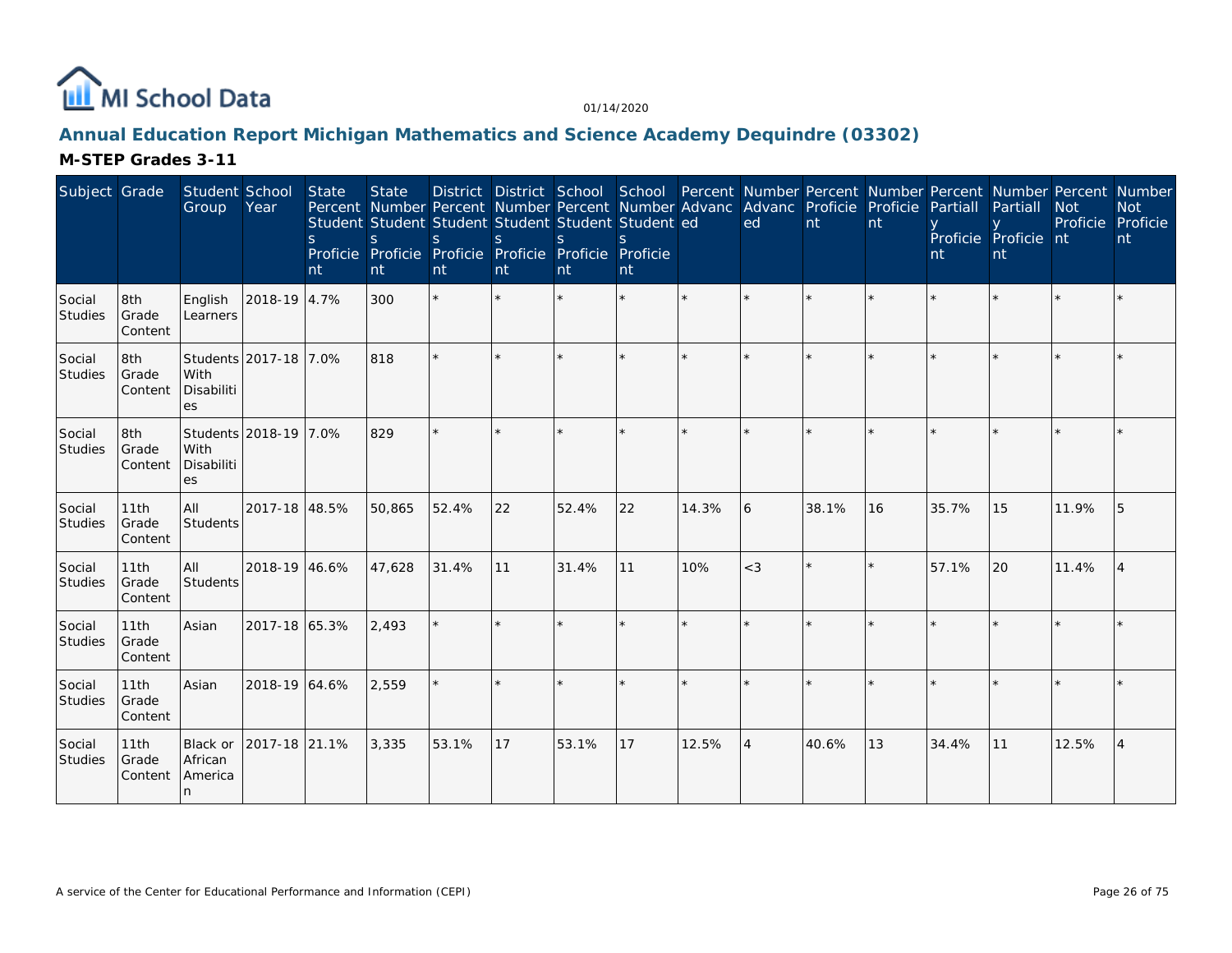

### **Annual Education Report Michigan Mathematics and Science Academy Dequindre (03302)**

| Subject Grade            |                          | Student School<br>Group                                   | Year                   | State<br>S.<br>nt | <b>State</b><br>Percent Number Percent Number Percent Number Advanc Advanc Proficie Proficie Partiall<br>Student Student Student Student Student Student ed<br>S<br>Proficie Proficie Proficie Proficie Proficie Proficie<br>nt | S<br>nt | $\mathbf S$<br>nt | $\mathbf{S}$<br>nt | $\mathcal{S}$<br>nt |     | ed    | nt | nt | nt | District District School School Percent Number Percent Number Percent Number Percent Number<br>Partiall<br>Proficie Proficie nt<br>nt | <b>Not</b><br>Proficie Proficie | <b>Not</b><br>nt |
|--------------------------|--------------------------|-----------------------------------------------------------|------------------------|-------------------|---------------------------------------------------------------------------------------------------------------------------------------------------------------------------------------------------------------------------------|---------|-------------------|--------------------|---------------------|-----|-------|----|----|----|---------------------------------------------------------------------------------------------------------------------------------------|---------------------------------|------------------|
| Social<br><b>Studies</b> | 11th<br>Grade<br>Content | Black or<br>African<br>America                            | 2018-19 20.1%          |                   | 3,081                                                                                                                                                                                                                           | 33.3%   | 9                 | 33.3%              | 9                   | 20% | $<$ 3 |    |    |    |                                                                                                                                       | 20%                             | $\overline{2}$   |
| Social<br>Studies        | 11th<br>Grade<br>Content | of Any<br>Race                                            | Hispanic 2017-18 36.2% |                   | 2,582                                                                                                                                                                                                                           |         |                   |                    |                     |     |       |    |    |    |                                                                                                                                       |                                 |                  |
| Social<br>Studies        | 11th<br>Grade<br>Content | Native<br>Hawaiia<br>n or<br>Other<br>Pacific<br>Islander | 2018-19 33.3%          |                   | 30                                                                                                                                                                                                                              |         |                   |                    | $\star$             |     |       |    |    |    |                                                                                                                                       |                                 |                  |
| Social<br>Studies        | 11th<br>Grade<br>Content | Two or<br>More<br>Races                                   | 2017-18 46.3%          |                   | 1,368                                                                                                                                                                                                                           |         |                   |                    |                     |     |       |    |    |    |                                                                                                                                       |                                 |                  |
| Social<br>Studies        | 11th<br>Grade<br>Content | White                                                     | 2017-18 54.8%          |                   | 40,773                                                                                                                                                                                                                          |         |                   |                    |                     |     |       |    |    |    |                                                                                                                                       |                                 |                  |
| Social<br>Studies        | 11th<br>Grade<br>Content | White                                                     | 2018-19 52.6%          |                   | 37,949                                                                                                                                                                                                                          |         |                   |                    | $\star$             |     |       |    |    |    |                                                                                                                                       |                                 |                  |
| Social<br>Studies        | 11th<br>Grade<br>Content | Female                                                    | 2017-18 45.4%          |                   | 23,703                                                                                                                                                                                                                          | 50.0%   | 9                 | 50.0%              | 9                   | 20% | $<$ 3 |    |    |    |                                                                                                                                       | 20%                             |                  |
| Social<br>Studies        | 11th<br>Grade<br>Content | Female                                                    | 2018-19 44.1%          |                   | 22,547                                                                                                                                                                                                                          | 25.0%   | 6                 | 25.0%              | l 6                 | 20% | $<$ 3 |    |    |    | 14                                                                                                                                    | 20%                             | 4                |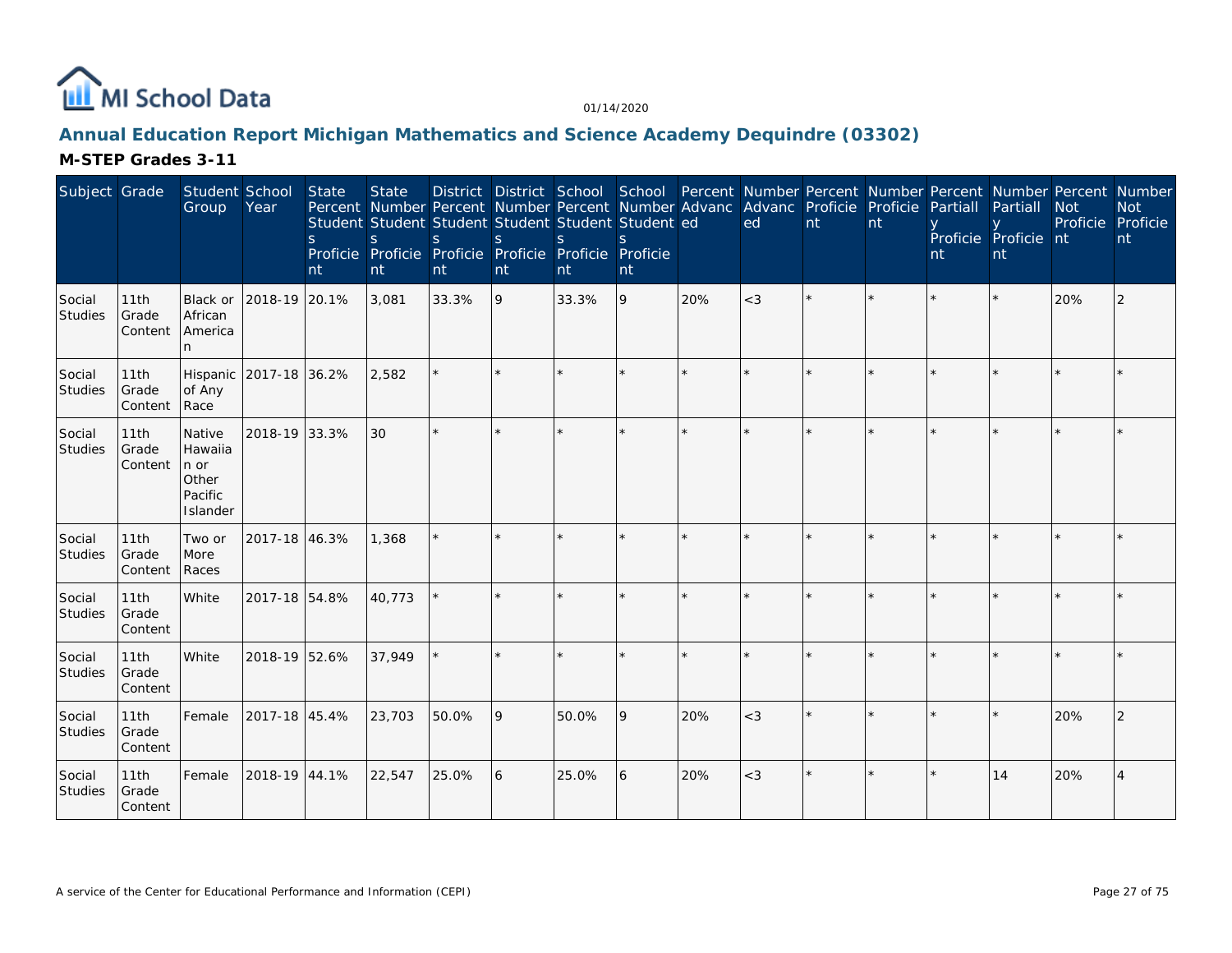

# **Annual Education Report Michigan Mathematics and Science Academy Dequindre (03302)**

| Subject Grade     |                          | Student School<br>Group    | Year                    | State<br>S.<br>nt | <b>State</b><br>$\mathbf{S}$<br>nt | <sub>S</sub><br>Proficie Proficie Proficie Proficie Proficie Proficie<br>nt | $\mathcal{S}$<br>nt | $\mathcal{S}$<br>nt | Percent Number Percent Number Percent Number Advanc Advanc Proficie Proficie Partiall<br>Student Student Student Student Student Student ed<br>$\mathcal{S}$<br>nt |       | ed             | nt      | nt | nt    | Partiall<br>Proficie Proficie nt<br>nt | <b>Not</b><br>Proficie | District District School School Percent Number Percent Number Percent Number Percent Number<br><b>Not</b><br>Proficie<br>nt |
|-------------------|--------------------------|----------------------------|-------------------------|-------------------|------------------------------------|-----------------------------------------------------------------------------|---------------------|---------------------|--------------------------------------------------------------------------------------------------------------------------------------------------------------------|-------|----------------|---------|----|-------|----------------------------------------|------------------------|-----------------------------------------------------------------------------------------------------------------------------|
| Social<br>Studies | 11th<br>Grade<br>Content | Male                       | 2017-18 51.6%           |                   | 27,162                             | 54.2%                                                                       | 13                  | 54.2%               | 13                                                                                                                                                                 | 20%   | $\overline{4}$ |         | 9  |       | 8                                      | 20%                    | 3                                                                                                                           |
| Social<br>Studies | 11th<br>Grade<br>Content | Male                       | 2018-19 49.1%           |                   | 25,081                             | 50%                                                                         | 5                   | 50%                 | 5                                                                                                                                                                  | 50%   | $<$ 3          | 50%     |    | 50%   |                                        | 50%                    | $\Omega$                                                                                                                    |
| Social<br>Studies | 11th<br>Grade<br>Content | cally<br>Disadva<br>ntaged | Economi 12017-18 132.5% |                   | 14,489                             | 52.4%                                                                       | 22                  | 52.4%               | 22                                                                                                                                                                 | 14.3% | 16             | 38.1%   | 16 | 35.7% | 15                                     | 11.9%                  | 5                                                                                                                           |
| Social<br>Studies | 11th<br>Grade<br>Content | cally<br>Disadva<br>ntaged | Economi 2018-19 30.6%   |                   | 13,131                             | 31.4%                                                                       | 11                  | 31.4%               | 11                                                                                                                                                                 | 10%   | $<$ 3          | $\star$ |    | 57.1% | 20                                     | 11.4%                  |                                                                                                                             |
| Social<br>Studies | 11th<br>Grade<br>Content | English<br>Learners        | 2017-18 11.1%           |                   | 491                                |                                                                             |                     |                     | ÷.                                                                                                                                                                 | ×.    |                |         |    |       |                                        |                        |                                                                                                                             |
| Social<br>Studies | 11th<br>Grade<br>Content | English<br>Learners        | 2018-19 10.3%           |                   | 516                                |                                                                             |                     |                     | $\star$                                                                                                                                                            | ×.    |                | ×.      |    |       |                                        |                        |                                                                                                                             |
| Social<br>Studies | 11th<br>Grade<br>Content | With<br>Disabiliti<br>es   | Students 2017-18 16.2%  |                   | 1,531                              |                                                                             |                     |                     |                                                                                                                                                                    |       |                |         |    |       |                                        |                        |                                                                                                                             |
| Social<br>Studies | 11th<br>Grade<br>Content | l With<br>Disabiliti<br>es | Students 2018-19 16.1%  |                   | 1,512                              |                                                                             |                     | $\star$             |                                                                                                                                                                    |       |                |         |    |       |                                        |                        |                                                                                                                             |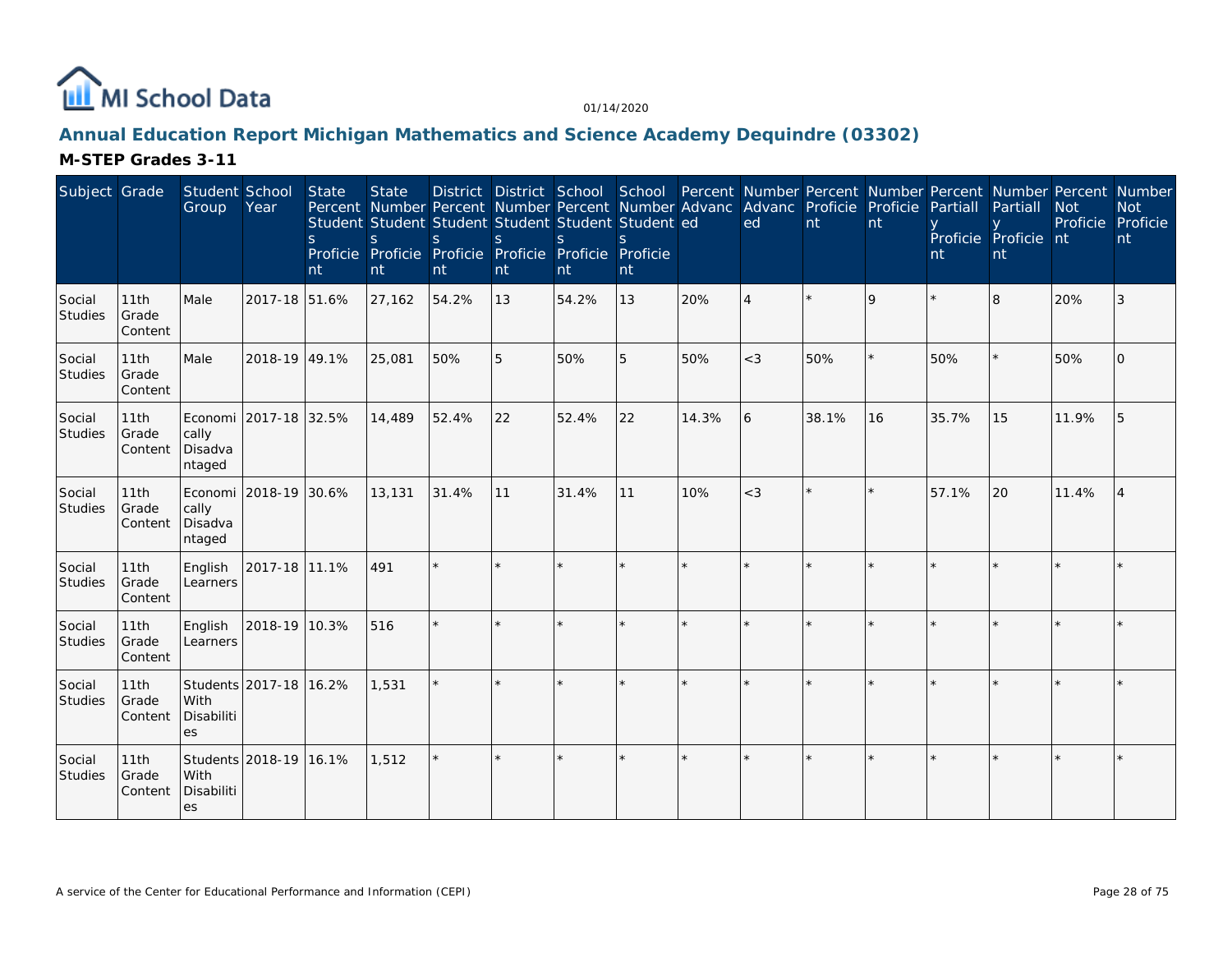

## **Annual Education Report Michigan Mathematics and Science Academy Dequindre (03302)**

| Location<br>Name                                               | School Year | Subject            | Student<br>Group                | Mean SAT<br>Score | <b>Benchmark</b> | Met or<br>Exceeded | % Met or<br>Exceeded | Did Not Meet % Did Not | Meet    | Number<br>Assessed |
|----------------------------------------------------------------|-------------|--------------------|---------------------------------|-------------------|------------------|--------------------|----------------------|------------------------|---------|--------------------|
| Michigan<br>Mathematics<br>and Science<br>Academy<br>Dequindre | 2017-18     | <b>Total Score</b> | <b>All Students</b>             | 909.5             | N/A              | 8                  | 19.0%                | 34                     | 81.0%   | 42                 |
| Michigan<br>Mathematics<br>and Science<br>Academy<br>Dequindre | 2018-19     | <b>Total Score</b> | <b>All Students</b>             | 832.6             | N/A              | $\overline{4}$     | 11.8%                | 30                     | 88.2%   | 34                 |
| Michigan<br>Mathematics<br>and Science<br>Academy<br>Dequindre | 2017-18     | <b>Total Score</b> | Asian                           |                   | N/A              |                    |                      | $\star$                | ×.      | $<10$              |
| Michigan<br>Mathematics<br>and Science<br>Academy<br>Dequindre | 2018-19     | <b>Total Score</b> | Asian                           | $\star$           | N/A              |                    |                      | $\star$                | $\star$ | < 10               |
| Michigan<br>Mathematics<br>and Science<br>Academy<br>Dequindre | 2017-18     | <b>Total Score</b> | Black or<br>African<br>American | 913.1             | N/A              | 6                  | 18.8%                | 26                     | 81.3%   | 32                 |
| Michigan<br>Mathematics<br>and Science<br>Academy<br>Dequindre | 2018-19     | <b>Total Score</b> | Black or<br>African<br>American | 828.9             | N/A              | 3                  | 20%                  | 24                     | 80%     | 27                 |
| Michigan<br>Mathematics<br>and Science<br>Academy<br>Dequindre | 2017-18     | <b>Total Score</b> | Hispanic of<br>Any Race         | $\star$           | N/A              | $\star$            |                      | $\star$                | $\star$ | < 10               |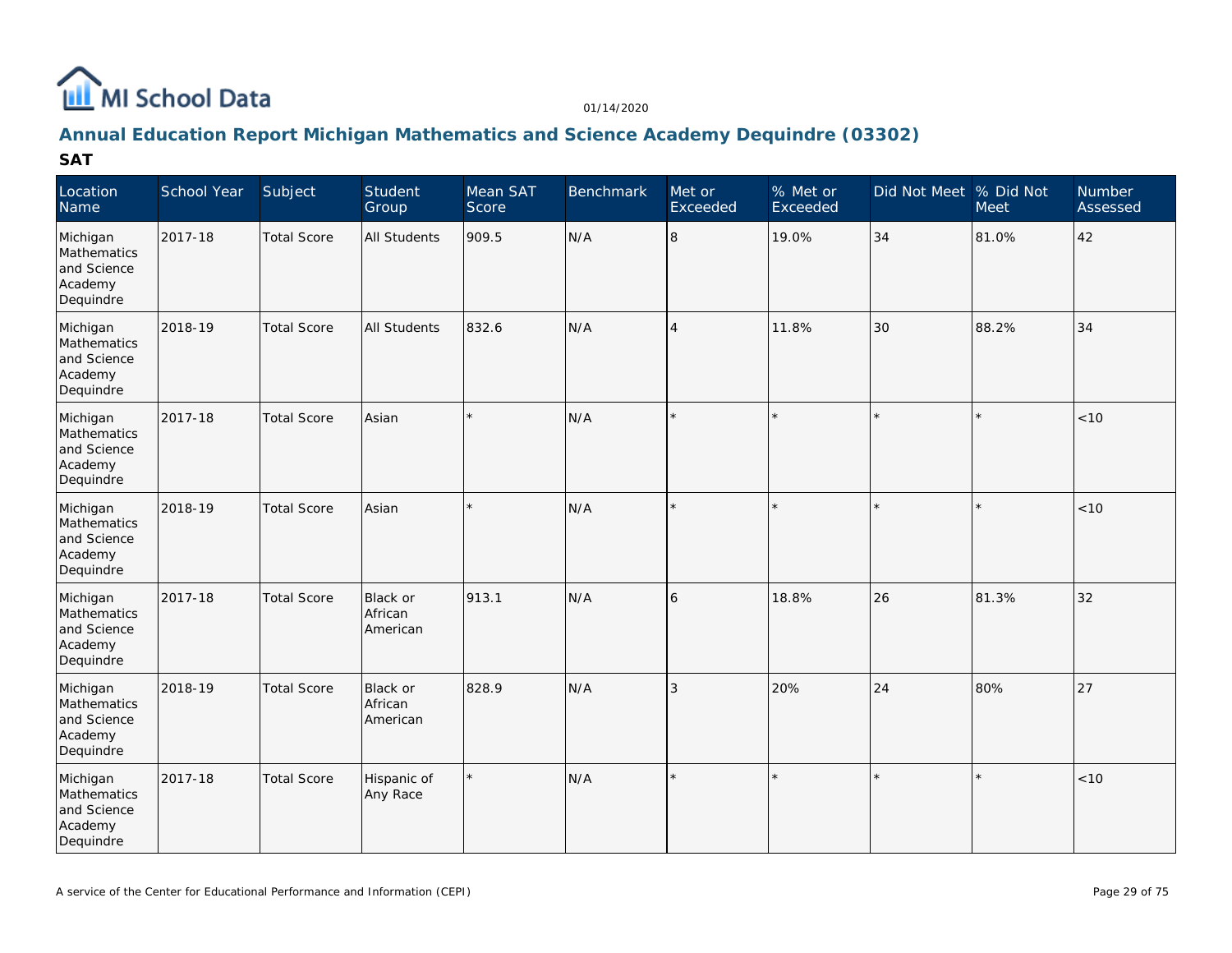

## **Annual Education Report Michigan Mathematics and Science Academy Dequindre (03302)**

| Location<br>Name                                               | School Year | Subject            | Student<br>Group                                   | Mean SAT<br>Score | Benchmark | Met or<br>Exceeded | % Met or<br>Exceeded | Did Not Meet % Did Not | Meet  | <b>Number</b><br>Assessed |
|----------------------------------------------------------------|-------------|--------------------|----------------------------------------------------|-------------------|-----------|--------------------|----------------------|------------------------|-------|---------------------------|
| Michigan<br>Mathematics<br>and Science<br>Academy<br>Dequindre | 2018-19     | <b>Total Score</b> | Native<br>Hawaiian or<br>Other Pacific<br>Islander | $\star$           | N/A       | $\star$            | $\star$              | $\star$                |       | $ $ < 10                  |
| Michigan<br>Mathematics<br>and Science<br>Academy<br>Dequindre | 2017-18     | <b>Total Score</b> | Two or More<br>Races                               |                   | N/A       |                    |                      |                        |       | < 10                      |
| Michigan<br>Mathematics<br>and Science<br>Academy<br>Dequindre | 2017-18     | <b>Total Score</b> | White                                              |                   | N/A       |                    |                      |                        |       | < 10                      |
| Michigan<br>Mathematics<br>and Science<br>Academy<br>Dequindre | 2018-19     | <b>Total Score</b> | White                                              |                   | N/A       |                    |                      |                        |       | < 10                      |
| Michigan<br>Mathematics<br>and Science<br>Academy<br>Dequindre | 2017-18     | <b>Total Score</b> | Female                                             | 947.2             | N/A       | $\overline{4}$     | 22.2%                | 14                     | 77.8% | 18                        |
| Michigan<br>Mathematics<br>and Science<br>Academy<br>Dequindre | 2018-19     | <b>Total Score</b> | Female                                             | 817.4             | N/A       | $<$ 3              | 20%                  |                        | 80%   | 23                        |
| Michigan<br>Mathematics<br>and Science<br>Academy<br>Dequindre | 2017-18     | <b>Total Score</b> | Male                                               | 881.3             | N/A       | $\overline{A}$     | 20%                  | 20                     | 80%   | 24                        |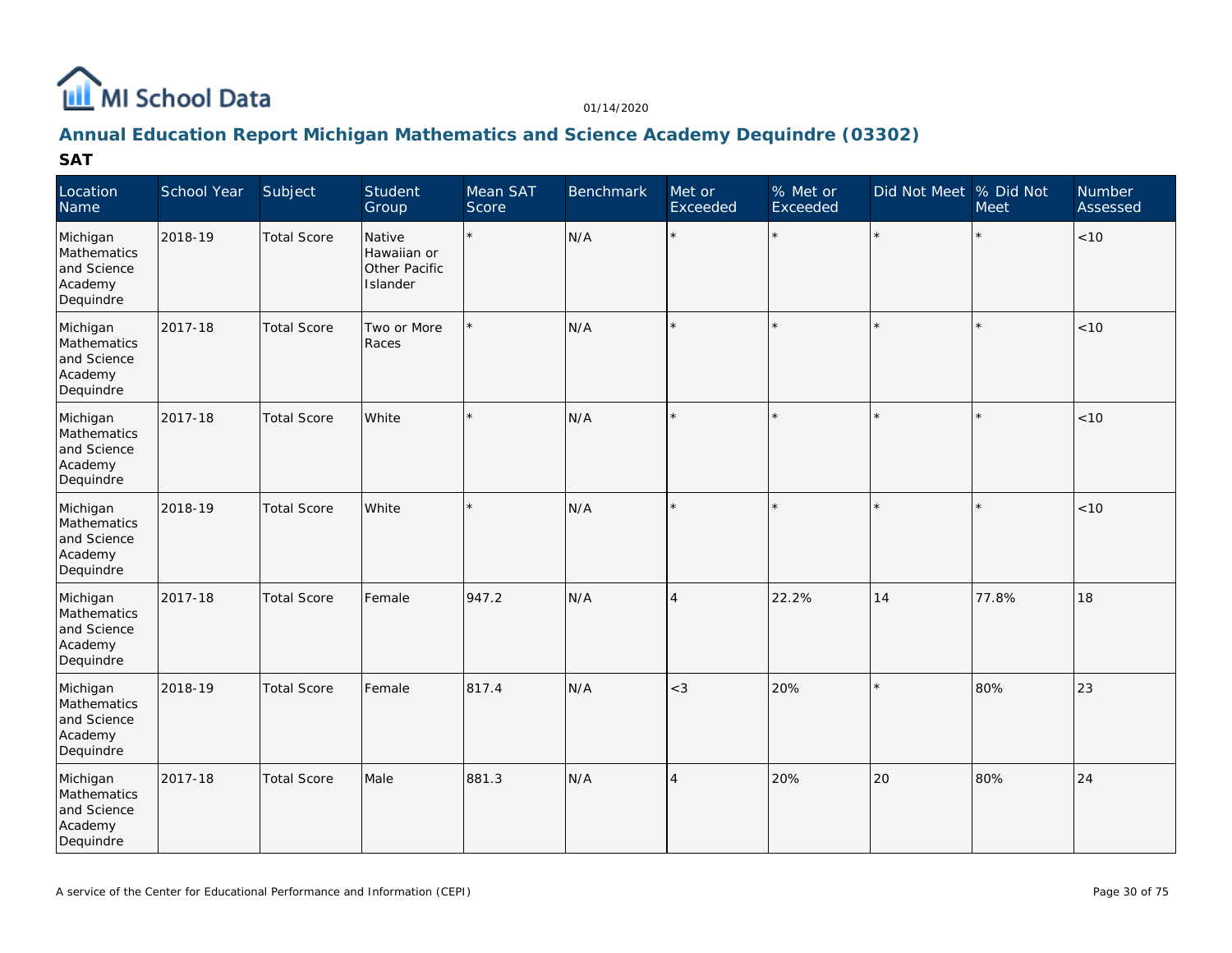

## **Annual Education Report Michigan Mathematics and Science Academy Dequindre (03302)**

| Location<br>Name                                               | School Year | Subject            | Student<br>Group              | Mean SAT<br>Score | <b>Benchmark</b> | Met or<br>Exceeded | % Met or<br>Exceeded | Did Not Meet % Did Not | Meet    | Number<br>Assessed |
|----------------------------------------------------------------|-------------|--------------------|-------------------------------|-------------------|------------------|--------------------|----------------------|------------------------|---------|--------------------|
| Michigan<br>Mathematics<br>and Science<br>Academy<br>Dequindre | 2018-19     | <b>Total Score</b> | Male                          | 864.5             | N/A              | 3                  | 50%                  | 8                      | 50%     | 11                 |
| Michigan<br>Mathematics<br>and Science<br>Academy<br>Dequindre | 2017-18     | <b>Total Score</b> | Economically<br>Disadvantaged | 909.5             | N/A              | 8                  | 19.0%                | 34                     | 81.0%   | 42                 |
| Michigan<br>Mathematics<br>and Science<br>Academy<br>Dequindre | 2018-19     | <b>Total Score</b> | Economically<br>Disadvantaged | 832.6             | N/A              | $\overline{4}$     | 11.8%                | 30                     | 88.2%   | 34                 |
| Michigan<br>Mathematics<br>and Science<br>Academy<br>Dequindre | 2017-18     | <b>Total Score</b> | English<br>Learners           |                   | N/A              |                    |                      | $\star$                | $\star$ | < 10               |
| Michigan<br>Mathematics<br>and Science<br>Academy<br>Dequindre | 2018-19     | <b>Total Score</b> | English<br>Learners           | $\star$           | N/A              |                    |                      | $\star$                | $\star$ | < 10               |
| Michigan<br>Mathematics<br>and Science<br>Academy<br>Dequindre | 2017-18     | <b>Total Score</b> | Not English<br>Learners       | 916.3             | N/A              | 8                  | 20.0%                | 32                     | 80.0%   | 40                 |
| Michigan<br>Mathematics<br>and Science<br>Academy<br>Dequindre | 2018-19     | <b>Total Score</b> | Not English<br>Learners       | 835.0             | N/A              | $\overline{4}$     | 12.5%                | 28                     | 87.5%   | 32                 |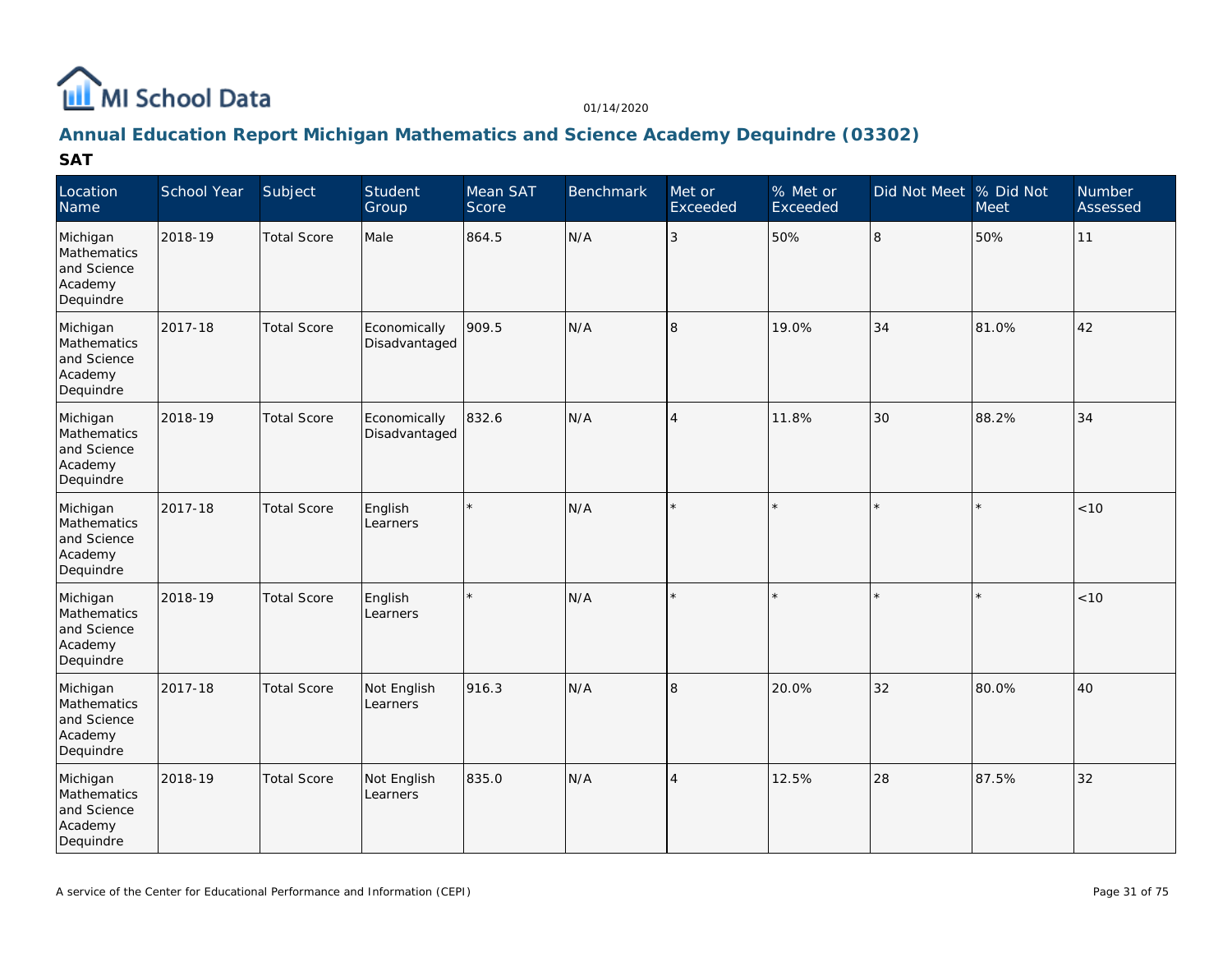

## **Annual Education Report Michigan Mathematics and Science Academy Dequindre (03302)**

| Location<br>Name                                               | School Year | Subject            | Student<br>Group                            | Mean SAT<br>Score | <b>Benchmark</b> | Met or<br>Exceeded | % Met or<br>Exceeded | Did Not Meet % Did Not | <b>Meet</b> | Number<br>Assessed |
|----------------------------------------------------------------|-------------|--------------------|---------------------------------------------|-------------------|------------------|--------------------|----------------------|------------------------|-------------|--------------------|
| Michigan<br>Mathematics<br>and Science<br>Academy<br>Dequindre | 2017-18     | <b>Total Score</b> | Not Migrant                                 | 909.5             | N/A              | 8                  | 19.0%                | 34                     | 81.0%       | 42                 |
| Michigan<br>Mathematics<br>and Science<br>Academy<br>Dequindre | 2018-19     | <b>Total Score</b> | Not Migrant                                 | 832.6             | N/A              | $\overline{4}$     | 11.8%                | 30                     | 88.2%       | 34                 |
| Michigan<br>Mathematics<br>and Science<br>Academy<br>Dequindre | 2017-18     | <b>Total Score</b> | <b>Students With</b><br><b>Disabilities</b> |                   | N/A              |                    |                      | $\star$                | ×.          | $<10$              |
| Michigan<br>Mathematics<br>and Science<br>Academy<br>Dequindre | 2018-19     | <b>Total Score</b> | Students With<br><b>Disabilities</b>        |                   | N/A              |                    |                      | $\star$                | $\star$     | < 10               |
| Michigan<br>Mathematics<br>and Science<br>Academy<br>Dequindre | 2017-18     | <b>Total Score</b> | Students<br>Without<br><b>Disabilities</b>  | 929.5             | N/A              | 8                  | 21.1%                | 30                     | 78.9%       | 38                 |
| Michigan<br>Mathematics<br>and Science<br>Academy<br>Dequindre | 2018-19     | <b>Total Score</b> | Students<br>Without<br><b>Disabilities</b>  | 841.3             | N/A              | $\overline{4}$     | 12.5%                | 28                     | 87.5%       | 32                 |
| Michigan<br>Mathematics<br>and Science<br>Academy<br>Dequindre | 2017-18     | <b>Total Score</b> | Not Homeless                                | 909.5             | N/A              | 8                  | 19.0%                | 34                     | 81.0%       | 42                 |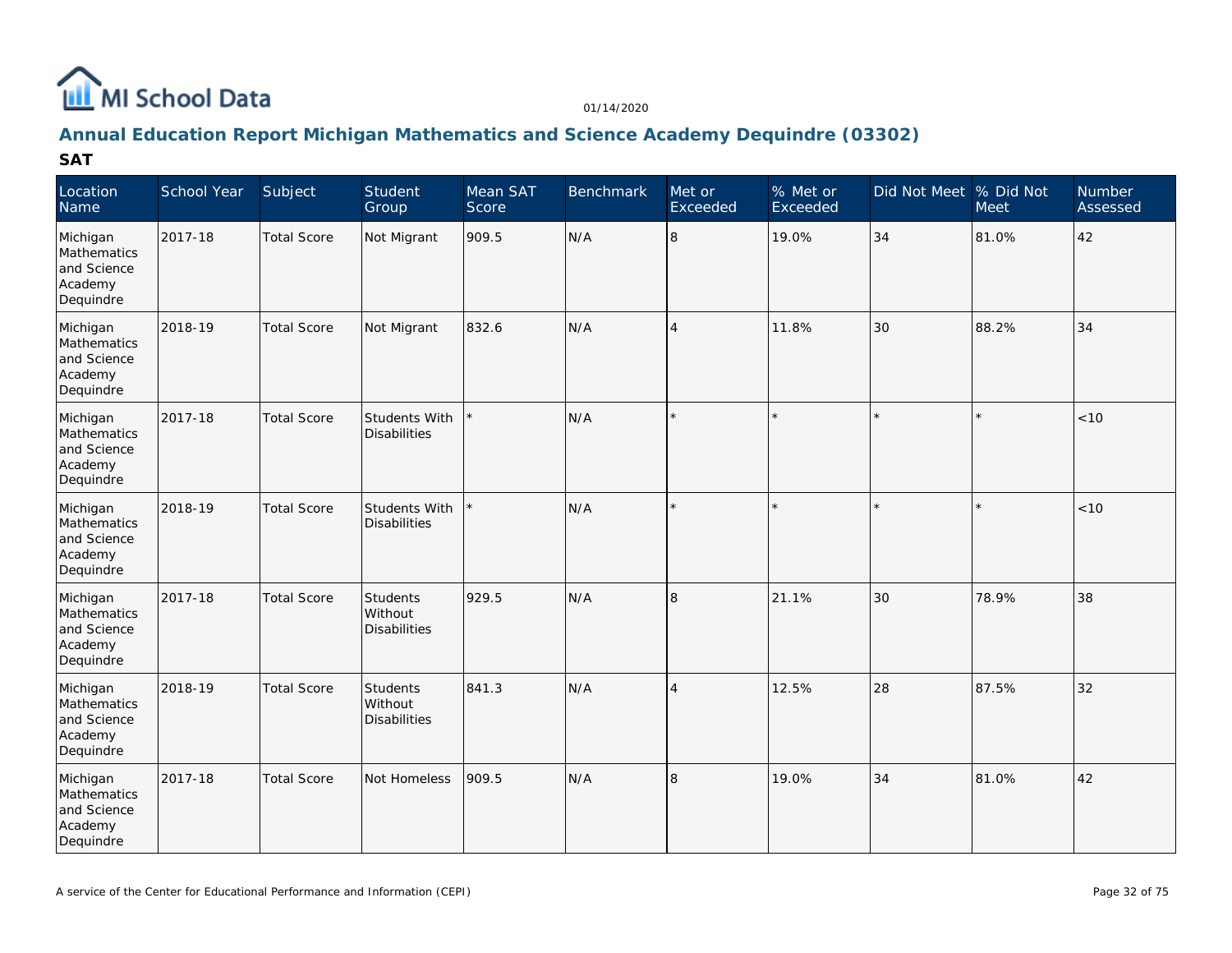

## **Annual Education Report Michigan Mathematics and Science Academy Dequindre (03302)**

| Location<br>Name                                               | School Year | Subject                                          | Student<br>Group          | Mean SAT<br>Score | <b>Benchmark</b> | Met or<br>Exceeded | % Met or<br>Exceeded | Did Not Meet % Did Not | <b>Meet</b> | <b>Number</b><br>Assessed |
|----------------------------------------------------------------|-------------|--------------------------------------------------|---------------------------|-------------------|------------------|--------------------|----------------------|------------------------|-------------|---------------------------|
| Michigan<br>Mathematics<br>and Science<br>Academy<br>Dequindre | 2018-19     | <b>Total Score</b>                               | Not Homeless              | 832.6             | N/A              | $\overline{4}$     | 11.8%                | 30                     | 88.2%       | 34                        |
| Michigan<br>Mathematics<br>and Science<br>Academy<br>Dequindre | 2017-18     | <b>Total Score</b>                               | Not Foster<br>Care        | 909.5             | N/A              | 8                  | 19.0%                | 34                     | 81.0%       | 42                        |
| Michigan<br>Mathematics<br>and Science<br>Academy<br>Dequindre | 2018-19     | <b>Total Score</b>                               | Not Foster<br>Care        | 832.6             | N/A              | $\overline{4}$     | 11.8%                | 30                     | 88.2%       | 34                        |
| Michigan<br>Mathematics<br>and Science<br>Academy<br>Dequindre | 2017-18     | <b>Total Score</b>                               | Not Military<br>Connected | 909.5             | N/A              | 8                  | 19.0%                | 34                     | 81.0%       | 42                        |
| Michigan<br>Mathematics<br>and Science<br>Academy<br>Dequindre | 2018-19     | <b>Total Score</b>                               | Not Military<br>Connected | 832.6             | N/A              | $\overline{4}$     | 11.8%                | 30                     | 88.2%       | 34                        |
| Michigan<br>Mathematics<br>and Science<br>Academy<br>Dequindre | 2017-18     | Evidence-<br><b>Based Reading</b><br>and Writing | All Students              | 471.9             | 480              | 22                 | 52.4%                | 20                     | 47.6%       | 42                        |
| Michigan<br>Mathematics<br>and Science<br>Academy<br>Dequindre | 2018-19     | Evidence-<br><b>Based Reading</b><br>and Writing | All Students              | 429.1             | 480              | 8                  | 23.5%                | 26                     | 76.5%       | 34                        |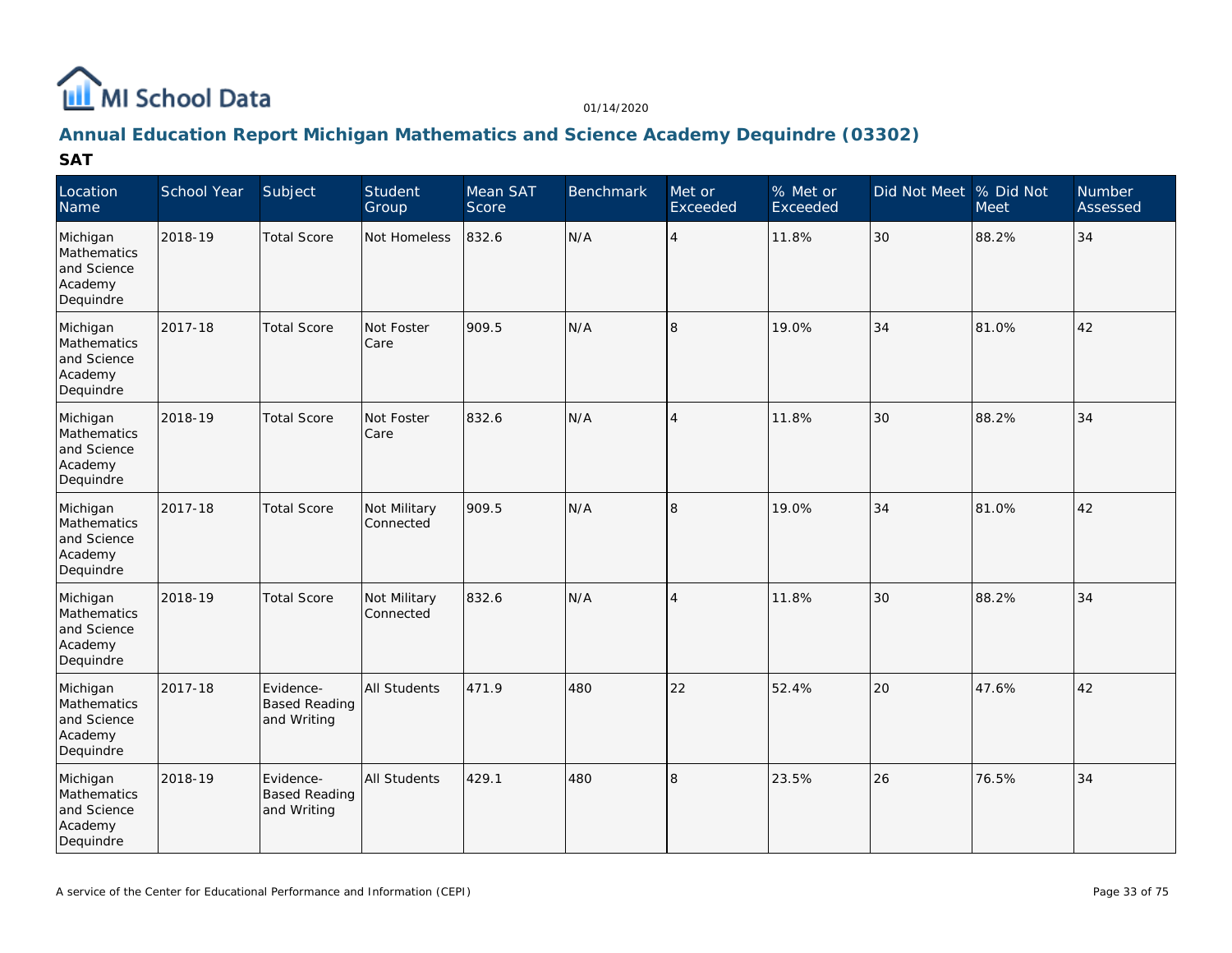

# **Annual Education Report Michigan Mathematics and Science Academy Dequindre (03302)**

| Location<br>Name                                               | School Year | Subject                                            | Student<br>Group                                   | Mean SAT<br>Score | <b>Benchmark</b> | Met or<br>Exceeded | % Met or<br>Exceeded | Did Not Meet  % Did Not | Meet    | Number<br>Assessed |
|----------------------------------------------------------------|-------------|----------------------------------------------------|----------------------------------------------------|-------------------|------------------|--------------------|----------------------|-------------------------|---------|--------------------|
| Michigan<br>Mathematics<br>and Science<br>Academy<br>Dequindre | 2017-18     | Evidence-<br><b>Based Reading</b><br>and Writing   | Asian                                              |                   | 480              | $\star$            | $\star$              | $\star$                 |         | $<10$              |
| Michigan<br>Mathematics<br>and Science<br>Academy<br>Dequindre | 2018-19     | Evidence-<br><b>Based Reading</b><br>and Writing   | Asian                                              |                   | 480              |                    |                      | $\star$                 | $\star$ | < 10               |
| Michigan<br>Mathematics<br>and Science<br>Academy<br>Dequindre | 2017-18     | Evidence-<br><b>Based Reading</b><br>and Writing   | Black or<br>African<br>American                    | 476.6             | 480              | 17                 | 53.1%                | 15                      | 46.9%   | 32                 |
| Michigan<br>Mathematics<br>and Science<br>Academy<br>Dequindre | 2018-19     | Evidence-<br><b>Based Reading</b><br>and Writing   | Black or<br>African<br>American                    | 430.4             | 480              | 7                  | 25.9%                | 20                      | 74.1%   | 27                 |
| Michigan<br>Mathematics<br>and Science<br>Academy<br>Dequindre | 2017-18     | Evidence-<br>Based Reading Any Race<br>and Writing | Hispanic of                                        |                   | 480              |                    |                      | $\star$                 |         | < 10               |
| Michigan<br>Mathematics<br>and Science<br>Academy<br>Dequindre | 2018-19     | Evidence-<br><b>Based Reading</b><br>and Writing   | Native<br>Hawaiian or<br>Other Pacific<br>Islander |                   | 480              |                    |                      | ×.                      | k       | < 10               |
| Michigan<br>Mathematics<br>and Science<br>Academy<br>Dequindre | 2017-18     | Evidence-<br>Based Reading   Races<br>and Writing  | Two or More                                        |                   | 480              |                    |                      | $\star$                 | $\star$ | < 10               |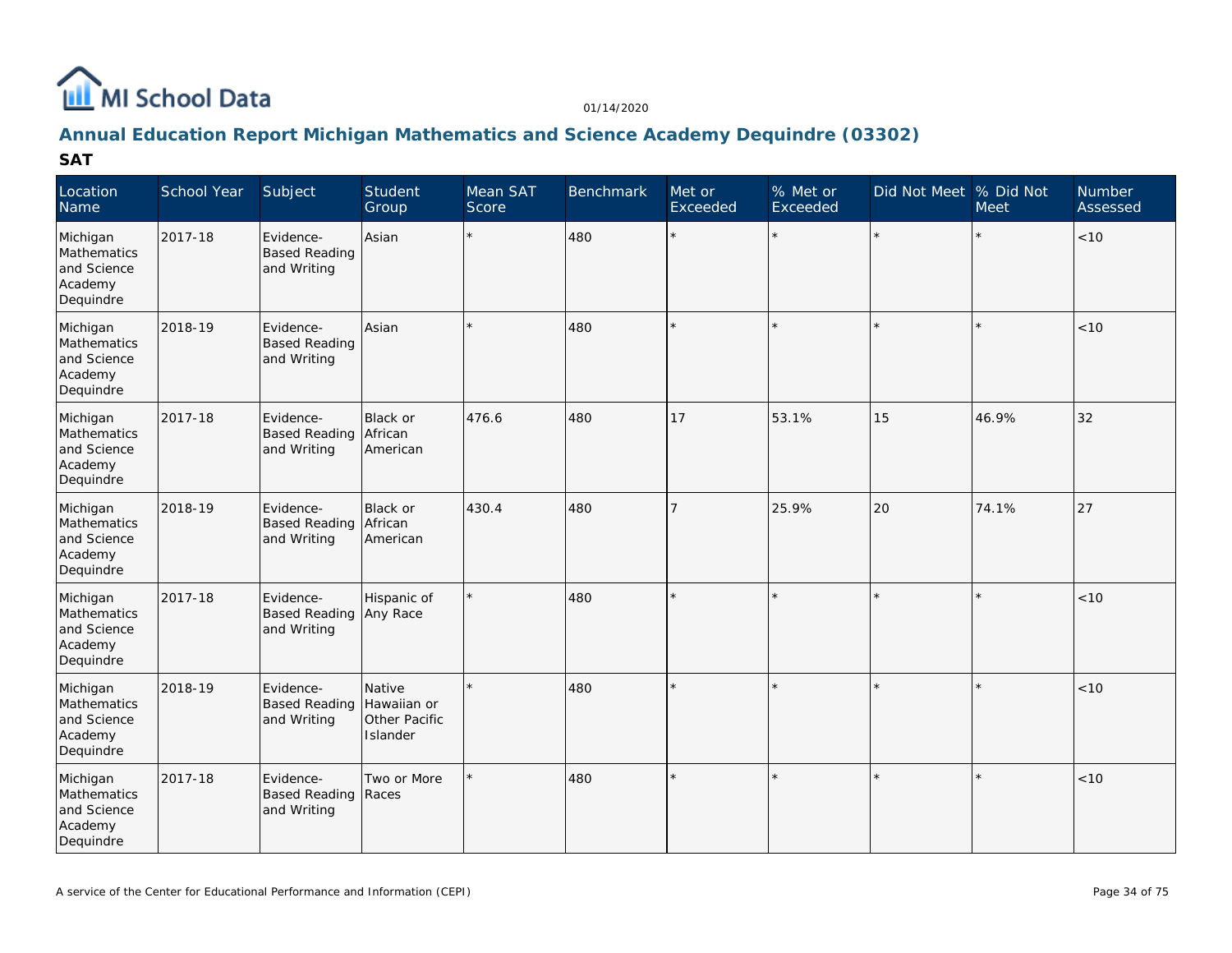

## **Annual Education Report Michigan Mathematics and Science Academy Dequindre (03302)**

| Location<br>Name                                               | School Year | Subject                                          | Student<br>Group              | Mean SAT<br>Score | Benchmark | Met or<br>Exceeded | % Met or<br>Exceeded | Did Not Meet  % Did Not | Meet  | Number<br>Assessed |
|----------------------------------------------------------------|-------------|--------------------------------------------------|-------------------------------|-------------------|-----------|--------------------|----------------------|-------------------------|-------|--------------------|
| Michigan<br>Mathematics<br>and Science<br>Academy<br>Dequindre | 2017-18     | Evidence-<br><b>Based Reading</b><br>and Writing | White                         | $\star$           | 480       | $\star$            | $\star$              |                         |       | < 10               |
| Michigan<br>Mathematics<br>and Science<br>Academy<br>Dequindre | 2018-19     | Evidence-<br><b>Based Reading</b><br>and Writing | White                         |                   | 480       |                    |                      |                         |       | $<10$              |
| Michigan<br>Mathematics<br>and Science<br>Academy<br>Dequindre | 2017-18     | Evidence-<br><b>Based Reading</b><br>and Writing | Female                        | 497.8             | 480       | 12                 | 66.7%                | 16                      | 33.3% | 18                 |
| Michigan<br>Mathematics<br>and Science<br>Academy<br>Dequindre | 2018-19     | Evidence-<br><b>Based Reading</b><br>and Writing | Female                        | 424.3             | 480       | 5                  | 21.7%                | 18                      | 78.3% | 23                 |
| Michigan<br>Mathematics<br>and Science<br>Academy<br>Dequindre | 2017-18     | Evidence-<br><b>Based Reading</b><br>and Writing | Male                          | 452.5             | 480       | 10                 | 41.7%                | 14                      | 58.3% | 24                 |
| Michigan<br>Mathematics<br>and Science<br>Academy<br>Dequindre | 2018-19     | Evidence-<br><b>Based Reading</b><br>and Writing | Male                          | 439.1             | 480       | 3                  | 50%                  | 8                       | 50%   | 11                 |
| Michigan<br>Mathematics<br>and Science<br>Academy<br>Dequindre | 2017-18     | Evidence-<br><b>Based Reading</b><br>and Writing | Economically<br>Disadvantaged | 471.9             | 480       | 22                 | 52.4%                | 20                      | 47.6% | 42                 |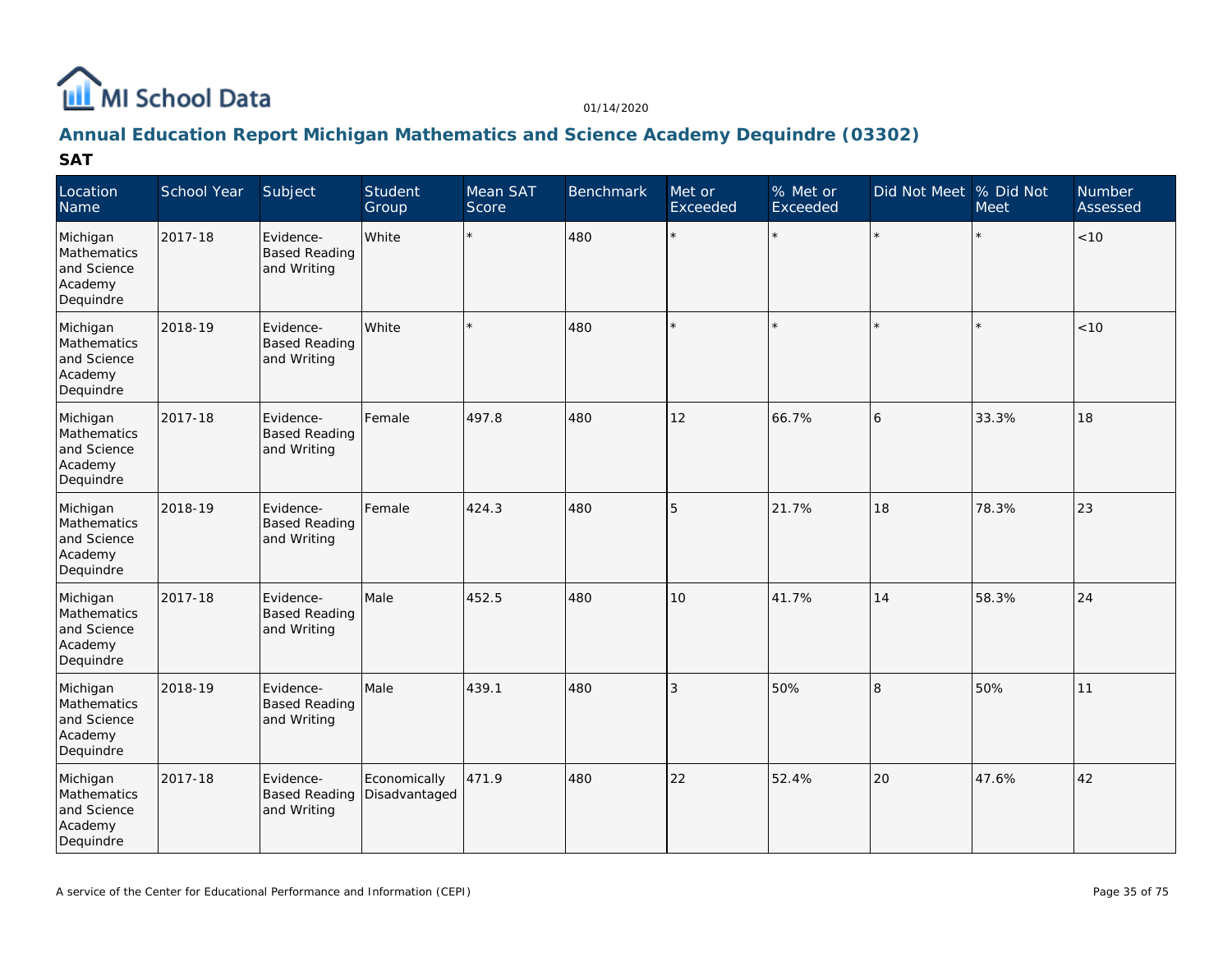

## **Annual Education Report Michigan Mathematics and Science Academy Dequindre (03302)**

| Location<br>Name                                               | School Year | Subject                                          | Student<br>Group              | Mean SAT<br>Score | <b>Benchmark</b> | Met or<br>Exceeded | % Met or<br>Exceeded | Did Not Meet  % Did Not | Meet    | Number<br>Assessed |
|----------------------------------------------------------------|-------------|--------------------------------------------------|-------------------------------|-------------------|------------------|--------------------|----------------------|-------------------------|---------|--------------------|
| Michigan<br>Mathematics<br>and Science<br>Academy<br>Dequindre | 2018-19     | Evidence-<br><b>Based Reading</b><br>and Writing | Economically<br>Disadvantaged | 429.1             | 480              | 8                  | 23.5%                | 26                      | 76.5%   | 34                 |
| Michigan<br>Mathematics<br>and Science<br>Academy<br>Dequindre | 2017-18     | Evidence-<br><b>Based Reading</b><br>and Writing | English<br>Learners           |                   | 480              |                    |                      | $\star$                 | $\star$ | < 10               |
| Michigan<br>Mathematics<br>and Science<br>Academy<br>Dequindre | 2018-19     | Evidence-<br><b>Based Reading</b><br>and Writing | English<br>Learners           |                   | 480              |                    |                      | $\star$                 | ×.      | < 10               |
| Michigan<br>Mathematics<br>and Science<br>Academy<br>Dequindre | 2017-18     | Evidence-<br><b>Based Reading</b><br>and Writing | Not English<br>Learners       | 477.5             | 480              | 22                 | 55.0%                | 18                      | 45.0%   | 40                 |
| Michigan<br>Mathematics<br>and Science<br>Academy<br>Dequindre | 2018-19     | Evidence-<br><b>Based Reading</b><br>and Writing | Not English<br>Learners       | 430.3             | 480              | 8                  | 25.0%                | 24                      | 75.0%   | 32                 |
| Michigan<br>Mathematics<br>and Science<br>Academy<br>Dequindre | 2017-18     | Evidence-<br><b>Based Reading</b><br>and Writing | Not Migrant                   | 471.9             | 480              | 22                 | 52.4%                | 20                      | 47.6%   | 42                 |
| Michigan<br>Mathematics<br>and Science<br>Academy<br>Dequindre | 2018-19     | Evidence-<br><b>Based Reading</b><br>and Writing | Not Migrant                   | 429.1             | 480              | R.                 | 23.5%                | 26                      | 76.5%   | 34                 |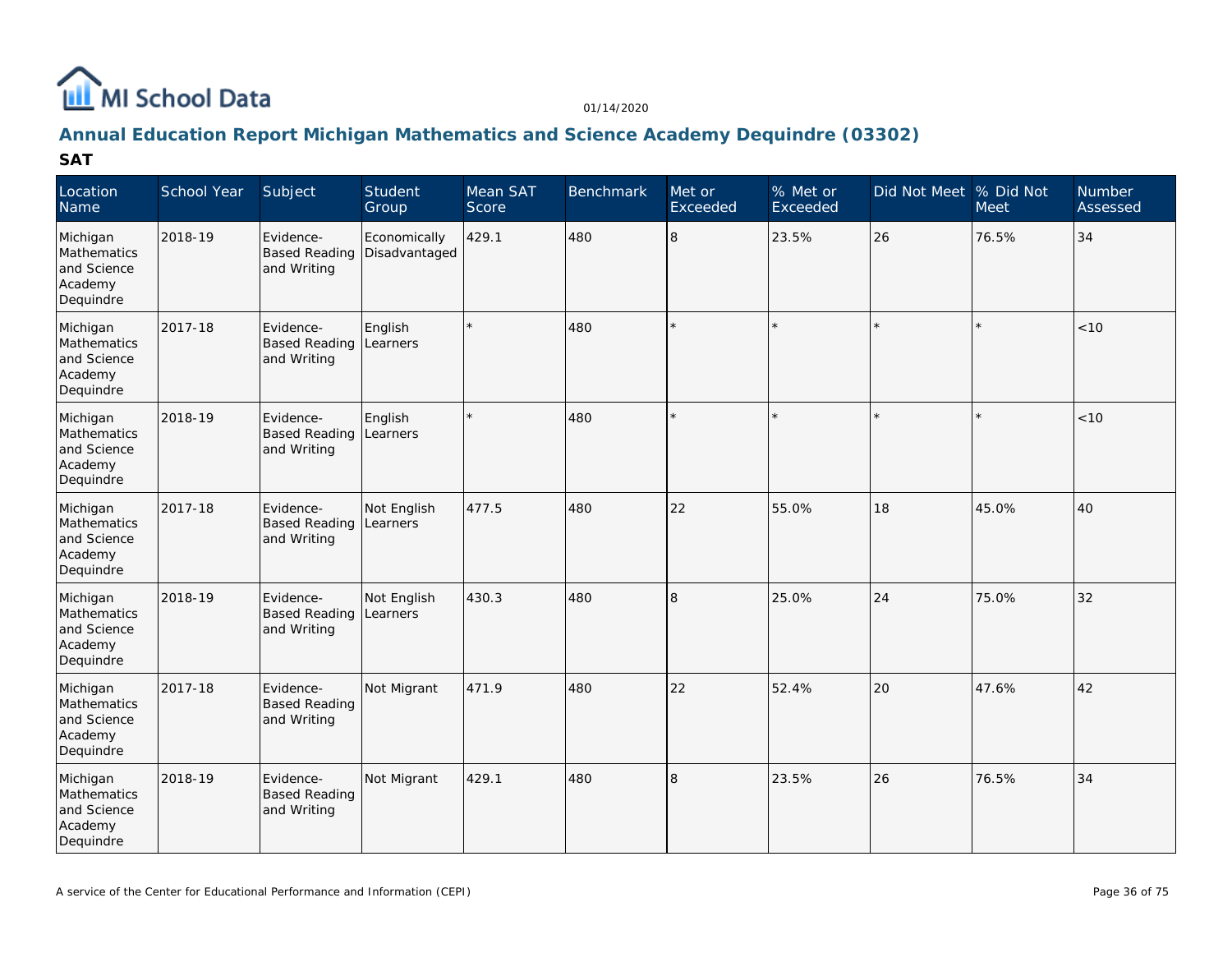

## **Annual Education Report Michigan Mathematics and Science Academy Dequindre (03302)**

| Location<br>Name                                               | School Year | Subject                                          | Student<br>Group                           | Mean SAT<br>Score | Benchmark | Met or<br>Exceeded | % Met or<br>Exceeded | Did Not Meet  % Did Not | <b>Meet</b> | <b>Number</b><br>Assessed |
|----------------------------------------------------------------|-------------|--------------------------------------------------|--------------------------------------------|-------------------|-----------|--------------------|----------------------|-------------------------|-------------|---------------------------|
| Michigan<br>Mathematics<br>and Science<br>Academy<br>Dequindre | 2017-18     | Evidence-<br><b>Based Reading</b><br>and Writing | Students With<br><b>Disabilities</b>       |                   | 480       | $\star$            |                      |                         |             | $<10$                     |
| Michigan<br>Mathematics<br>and Science<br>Academy<br>Dequindre | 2018-19     | Evidence-<br><b>Based Reading</b><br>and Writing | Students With<br>Disabilities              |                   | 480       |                    |                      |                         |             | < 10                      |
| Michigan<br>Mathematics<br>and Science<br>Academy<br>Dequindre | 2017-18     | Evidence-<br><b>Based Reading</b><br>and Writing | Students<br>Without<br><b>Disabilities</b> | 481.8             | 480       | 22                 | 57.9%                | 16                      | 42.1%       | 38                        |
| Michigan<br>Mathematics<br>and Science<br>Academy<br>Dequindre | 2018-19     | Evidence-<br><b>Based Reading</b><br>and Writing | Students<br>Without<br><b>Disabilities</b> | 433.4             | 480       | 8                  | 25.0%                | 24                      | 75.0%       | 32                        |
| Michigan<br>Mathematics<br>and Science<br>Academy<br>Dequindre | 2017-18     | Evidence-<br><b>Based Reading</b><br>and Writing | Not Homeless                               | 471.9             | 480       | 22                 | 52.4%                | 20                      | 47.6%       | 42                        |
| Michigan<br>Mathematics<br>and Science<br>Academy<br>Dequindre | 2018-19     | Evidence-<br><b>Based Reading</b><br>and Writing | Not Homeless                               | 429.1             | 480       | 8                  | 23.5%                | 26                      | 76.5%       | 34                        |
| Michigan<br>Mathematics<br>and Science<br>Academy<br>Dequindre | 2017-18     | Evidence-<br><b>Based Reading</b><br>and Writing | Not Foster<br>Care                         | 471.9             | 480       | 22                 | 52.4%                | 20                      | 47.6%       | 42                        |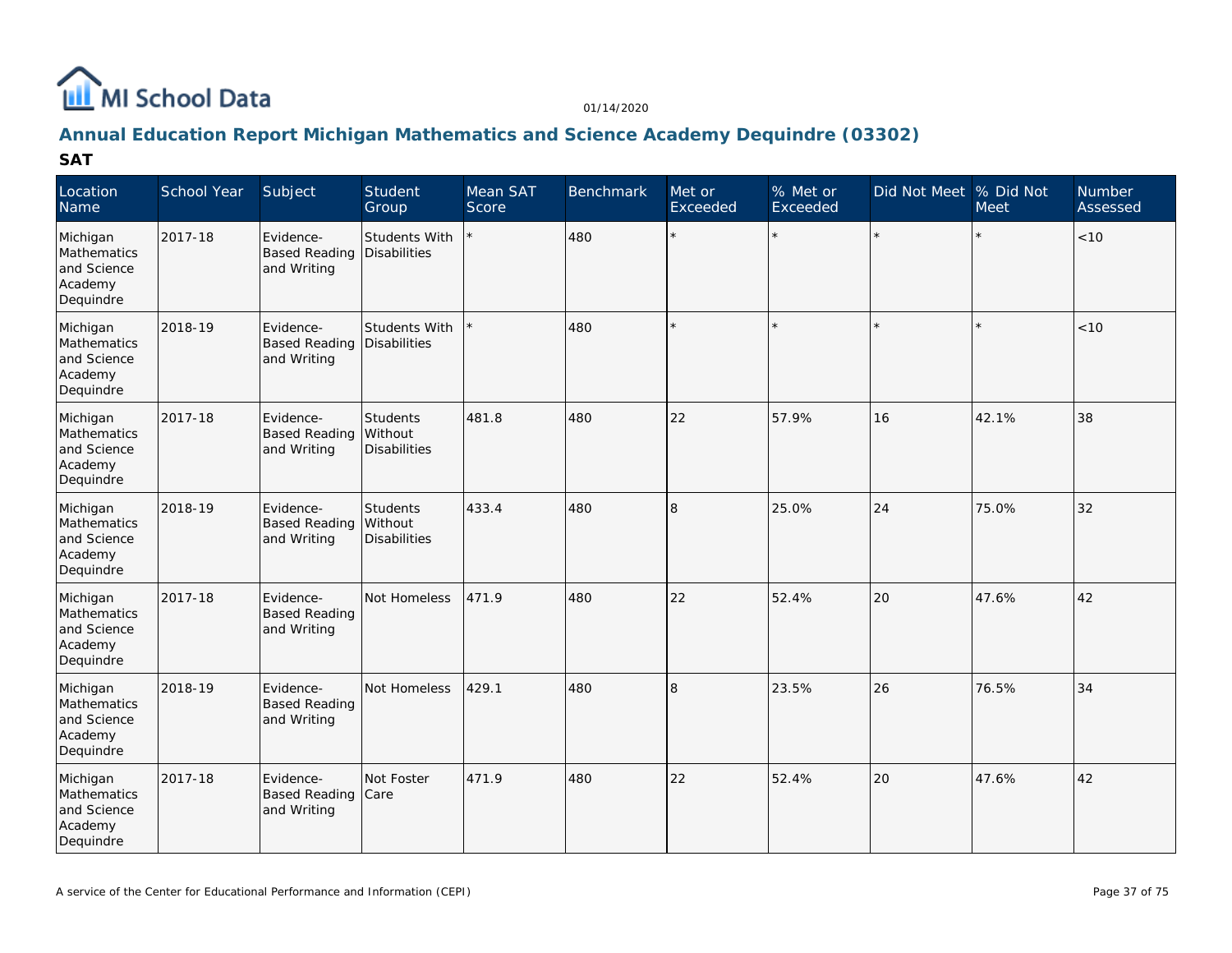

## **Annual Education Report Michigan Mathematics and Science Academy Dequindre (03302)**

| Location<br>Name                                               | School Year | Subject                                          | Student<br>Group          | Mean SAT<br>Score | <b>Benchmark</b> | Met or<br>Exceeded | % Met or<br>Exceeded | Did Not Meet % Did Not | Meet    | Number<br>Assessed |
|----------------------------------------------------------------|-------------|--------------------------------------------------|---------------------------|-------------------|------------------|--------------------|----------------------|------------------------|---------|--------------------|
| Michigan<br>Mathematics<br>and Science<br>Academy<br>Dequindre | 2018-19     | Evidence-<br><b>Based Reading</b><br>and Writing | Not Foster<br>Care        | 429.1             | 480              | 8                  | 23.5%                | 26                     | 76.5%   | 34                 |
| Michigan<br>Mathematics<br>and Science<br>Academy<br>Dequindre | 2017-18     | Evidence-<br><b>Based Reading</b><br>and Writing | Not Military<br>Connected | 471.9             | 480              | 22                 | 52.4%                | 20                     | 47.6%   | 42                 |
| Michigan<br>Mathematics<br>and Science<br>Academy<br>Dequindre | 2018-19     | Evidence-<br><b>Based Reading</b><br>and Writing | Not Military<br>Connected | 429.1             | 480              | 8                  | 23.5%                | 26                     | 76.5%   | 34                 |
| Michigan<br>Mathematics<br>and Science<br>Academy<br>Dequindre | 2017-18     | Mathematics                                      | <b>All Students</b>       | 437.6             | 530              | 8                  | 19.0%                | 34                     | 81.0%   | 42                 |
| Michigan<br>Mathematics<br>and Science<br>Academy<br>Dequindre | 2018-19     | Mathematics                                      | All Students              | 403.5             | 530              | 5                  | 14.7%                | 29                     | 85.3%   | 34                 |
| Michigan<br>Mathematics<br>and Science<br>Academy<br>Dequindre | 2017-18     | <b>Mathematics</b>                               | Asian                     |                   | 530              |                    |                      | $\star$                | ×.      | <10                |
| Michigan<br>Mathematics<br>and Science<br>Academy<br>Dequindre | 2018-19     | Mathematics                                      | Asian                     | $\star$           | 530              | $\star$            |                      | $\star$                | $\star$ | < 10               |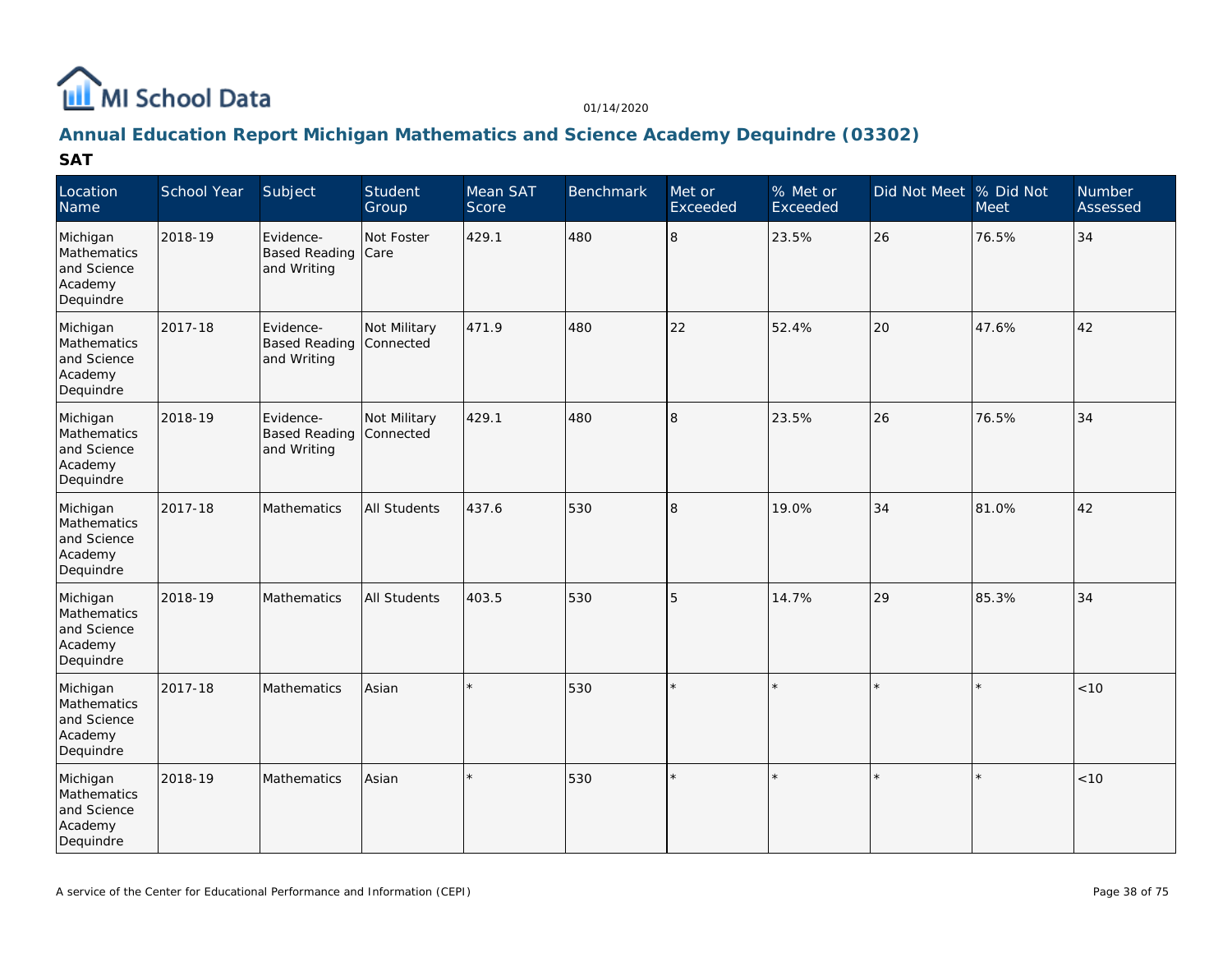

## **Annual Education Report Michigan Mathematics and Science Academy Dequindre (03302)**

| Location<br>Name                                               | School Year | Subject            | Student<br>Group                                   | Mean SAT<br>Score | <b>Benchmark</b> | Met or<br>Exceeded | % Met or<br>Exceeded | Did Not Meet % Did Not | Meet    | Number<br>Assessed |
|----------------------------------------------------------------|-------------|--------------------|----------------------------------------------------|-------------------|------------------|--------------------|----------------------|------------------------|---------|--------------------|
| Michigan<br>Mathematics<br>and Science<br>Academy<br>Dequindre | 2017-18     | Mathematics        | Black or<br>African<br>American                    | 436.6             | 530              | 6                  | 18.8%                | 26                     | 81.3%   | 32                 |
| Michigan<br>Mathematics<br>and Science<br>Academy<br>Dequindre | 2018-19     | Mathematics        | Black or<br>African<br>American                    | 398.5             | 530              | $\overline{4}$     | 20%                  | 23                     | 80%     | 27                 |
| Michigan<br>Mathematics<br>and Science<br>Academy<br>Dequindre | 2017-18     | Mathematics        | Hispanic of<br>Any Race                            |                   | 530              |                    |                      | $\star$                | $\star$ | < 10               |
| Michigan<br>Mathematics<br>and Science<br>Academy<br>Dequindre | 2018-19     | Mathematics        | Native<br>Hawaiian or<br>Other Pacific<br>Islander |                   | 530              |                    |                      | $\star$                | $\star$ | < 10               |
| Michigan<br>Mathematics<br>and Science<br>Academy<br>Dequindre | 2017-18     | <b>Mathematics</b> | Two or More<br>Races                               |                   | 530              |                    |                      | $\star$                | $\star$ | < 10               |
| Michigan<br>Mathematics<br>and Science<br>Academy<br>Dequindre | 2017-18     | Mathematics        | White                                              |                   | 530              |                    |                      | $\star$                | ×.      | $<10$              |
| Michigan<br>Mathematics<br>and Science<br>Academy<br>Dequindre | 2018-19     | Mathematics        | White                                              | $\star$           | 530              |                    |                      | $\star$                | $\star$ | < 10               |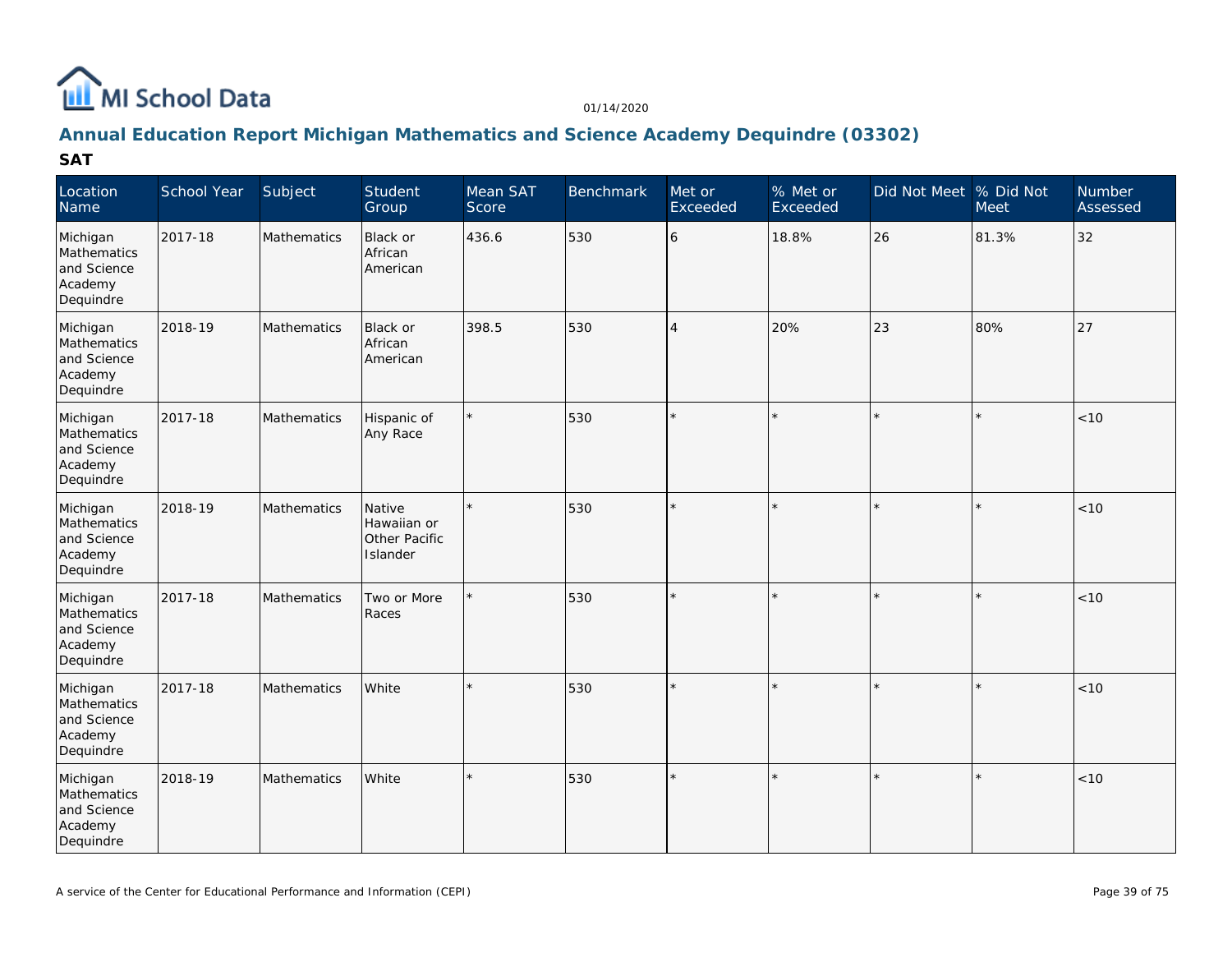

## **Annual Education Report Michigan Mathematics and Science Academy Dequindre (03302)**

| Location<br>Name                                               | School Year | Subject            | Student<br>Group              | Mean SAT<br>Score | Benchmark | Met or<br>Exceeded       | % Met or<br>Exceeded | Did Not Meet % Did Not | Meet    | <b>Number</b><br>Assessed |
|----------------------------------------------------------------|-------------|--------------------|-------------------------------|-------------------|-----------|--------------------------|----------------------|------------------------|---------|---------------------------|
| Michigan<br>Mathematics<br>and Science<br>Academy<br>Dequindre | 2017-18     | Mathematics        | Female                        | 449.4             | 530       | $\overline{4}$           | 22.2%                | 14                     | 77.8%   | 18                        |
| Michigan<br>Mathematics<br>and Science<br>Academy<br>Dequindre | 2018-19     | <b>Mathematics</b> | Female                        | 393.0             | 530       | $<$ 3                    | 20%                  | $\star$                | 80%     | 23                        |
| Michigan<br>Mathematics<br>and Science<br>Academy<br>Dequindre | 2017-18     | Mathematics        | Male                          | 428.8             | 530       | $\overline{\mathcal{A}}$ | 20%                  | 20                     | 80%     | 24                        |
| Michigan<br>Mathematics<br>and Science<br>Academy<br>Dequindre | 2018-19     | Mathematics        | Male                          | 425.5             | 530       | 3                        | 50%                  | 8                      | 50%     | 11                        |
| Michigan<br>Mathematics<br>and Science<br>Academy<br>Dequindre | 2017-18     | Mathematics        | Economically<br>Disadvantaged | 437.6             | 530       | 8                        | 19.0%                | 34                     | 81.0%   | 42                        |
| Michigan<br>Mathematics<br>and Science<br>Academy<br>Dequindre | 2018-19     | Mathematics        | Economically<br>Disadvantaged | 403.5             | 530       | 5                        | 14.7%                | 29                     | 85.3%   | 34                        |
| Michigan<br>Mathematics<br>and Science<br>Academy<br>Dequindre | 2017-18     | <b>Mathematics</b> | English<br>Learners           | $\star$           | 530       | $\star$                  |                      | $\star$                | $\star$ | < 10                      |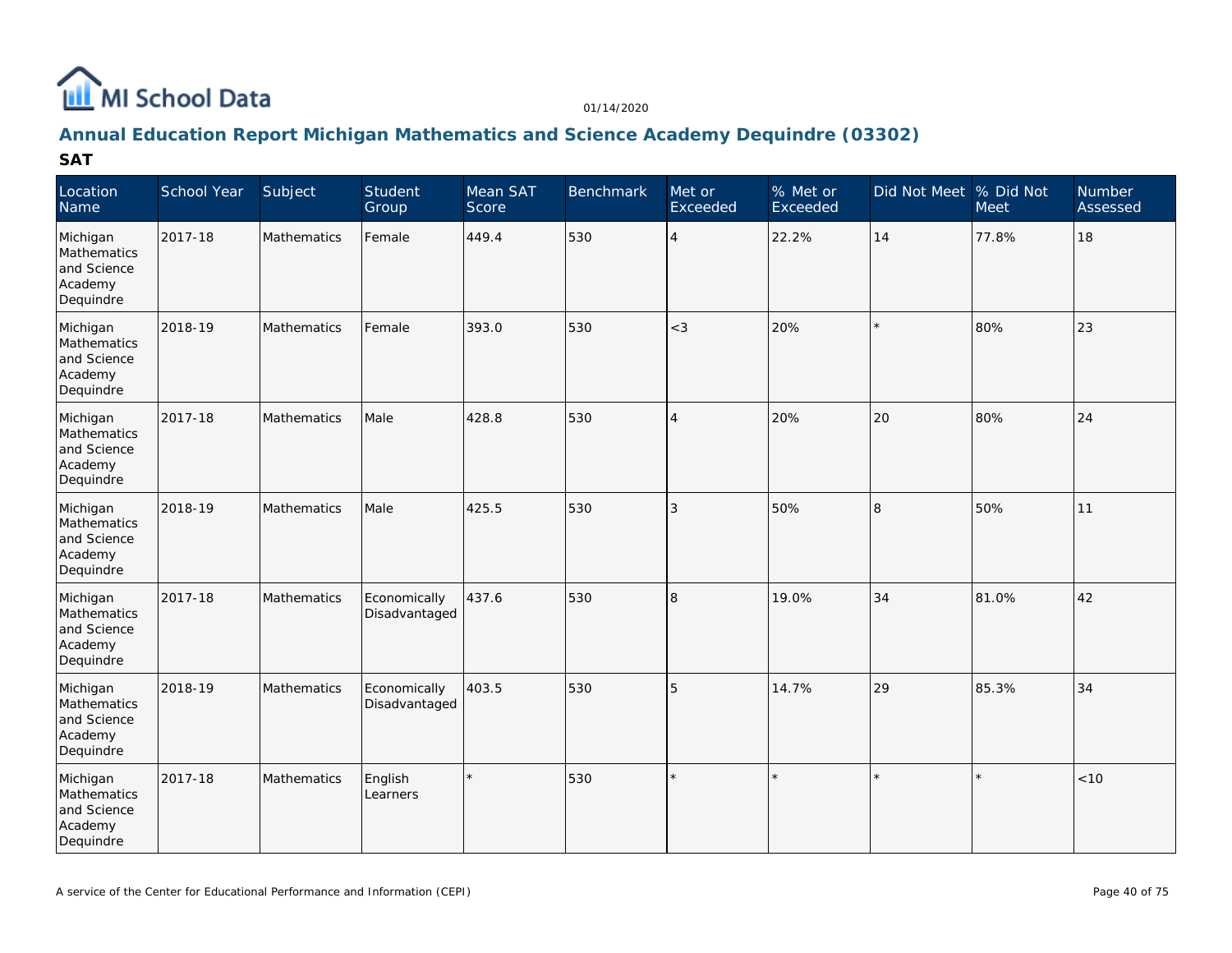

## **Annual Education Report Michigan Mathematics and Science Academy Dequindre (03302)**

| Location<br>Name                                               | School Year | Subject            | Student<br>Group                            | Mean SAT<br>Score | <b>Benchmark</b> | Met or<br>Exceeded | % Met or<br>Exceeded | Did Not Meet % Did Not | Meet    | Number<br>Assessed |
|----------------------------------------------------------------|-------------|--------------------|---------------------------------------------|-------------------|------------------|--------------------|----------------------|------------------------|---------|--------------------|
| Michigan<br>Mathematics<br>and Science<br>Academy<br>Dequindre | 2018-19     | Mathematics        | English<br>Learners                         | $\star$           | 530              | $\star$            | $\star$              | $\star$                | $\star$ | $<10$              |
| Michigan<br>Mathematics<br>and Science<br>Academy<br>Dequindre | 2017-18     | Mathematics        | Not English<br>Learners                     | 438.8             | 530              | 8                  | 20.0%                | 32                     | 80.0%   | 40                 |
| Michigan<br>Mathematics<br>and Science<br>Academy<br>Dequindre | 2018-19     | <b>Mathematics</b> | Not English<br>Learners                     | 404.7             | 530              | 5                  | 15.6%                | 27                     | 84.4%   | 32                 |
| Michigan<br>Mathematics<br>and Science<br>Academy<br>Dequindre | 2017-18     | <b>Mathematics</b> | Not Migrant                                 | 437.6             | 530              | 8                  | 19.0%                | 34                     | 81.0%   | 42                 |
| Michigan<br>Mathematics<br>and Science<br>Academy<br>Dequindre | 2018-19     | Mathematics        | Not Migrant                                 | 403.5             | 530              | 5                  | 14.7%                | 29                     | 85.3%   | 34                 |
| Michigan<br>Mathematics<br>and Science<br>Academy<br>Dequindre | 2017-18     | Mathematics        | Students With<br><b>Disabilities</b>        |                   | 530              | $\star$            |                      | $\star$                | $\star$ | < 10               |
| Michigan<br>Mathematics<br>and Science<br>Academy<br>Dequindre | 2018-19     | Mathematics        | <b>Students With</b><br><b>Disabilities</b> |                   | 530              |                    |                      | $\star$                | $\star$ | < 10               |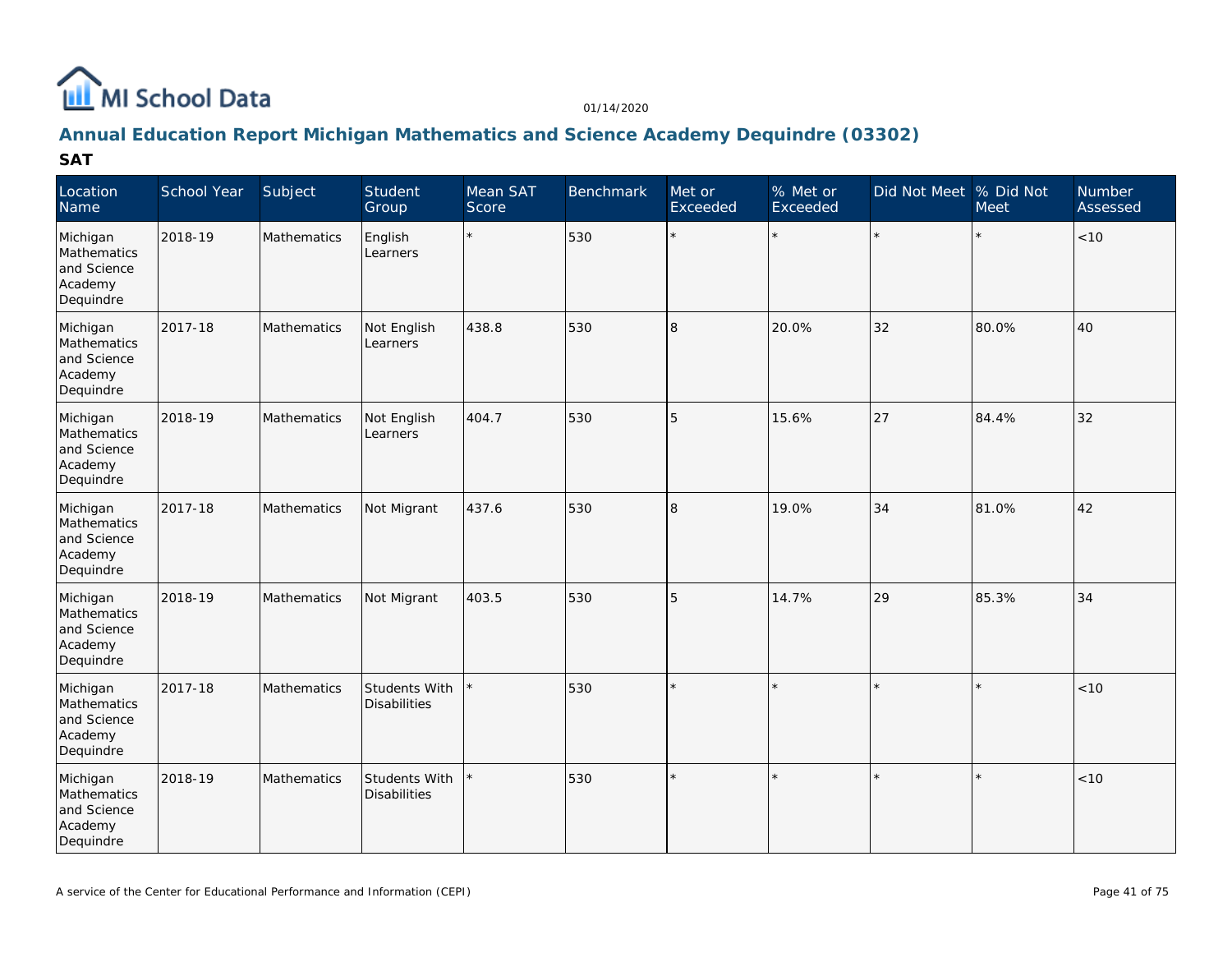

## **Annual Education Report Michigan Mathematics and Science Academy Dequindre (03302)**

| Location<br>Name                                               | School Year | Subject            | Student<br>Group                    | Mean SAT<br>Score | <b>Benchmark</b> | Met or<br>Exceeded | % Met or<br>Exceeded | Did Not Meet % Did Not | Meet  | Number<br>Assessed |
|----------------------------------------------------------------|-------------|--------------------|-------------------------------------|-------------------|------------------|--------------------|----------------------|------------------------|-------|--------------------|
| Michigan<br>Mathematics<br>and Science<br>Academy<br>Dequindre | 2017-18     | Mathematics        | Students<br>Without<br>Disabilities | 447.6             | 530              | 8                  | 21.1%                | 30                     | 78.9% | 38                 |
| Michigan<br>Mathematics<br>and Science<br>Academy<br>Dequindre | 2018-19     | <b>Mathematics</b> | Students<br>Without<br>Disabilities | 407.8             | 530              | 5                  | 15.6%                | 27                     | 84.4% | 32                 |
| Michigan<br>Mathematics<br>and Science<br>Academy<br>Dequindre | 2017-18     | Mathematics        | Not Homeless                        | 437.6             | 530              | l8                 | 19.0%                | 34                     | 81.0% | 42                 |
| Michigan<br>Mathematics<br>and Science<br>Academy<br>Dequindre | 2018-19     | <b>Mathematics</b> | Not Homeless                        | 403.5             | 530              | 5                  | 14.7%                | 29                     | 85.3% | 34                 |
| Michigan<br>Mathematics<br>and Science<br>Academy<br>Dequindre | 2017-18     | Mathematics        | Not Foster<br>Care                  | 437.6             | 530              | 8                  | 19.0%                | 34                     | 81.0% | 42                 |
| Michigan<br>Mathematics<br>and Science<br>Academy<br>Dequindre | 2018-19     | Mathematics        | Not Foster<br>Care                  | 403.5             | 530              | 5                  | 14.7%                | 29                     | 85.3% | 34                 |
| Michigan<br>Mathematics<br>and Science<br>Academy<br>Dequindre | 2017-18     | Mathematics        | Not Military<br>Connected           | 437.6             | 530              | $\overline{8}$     | 19.0%                | 34                     | 81.0% | 42                 |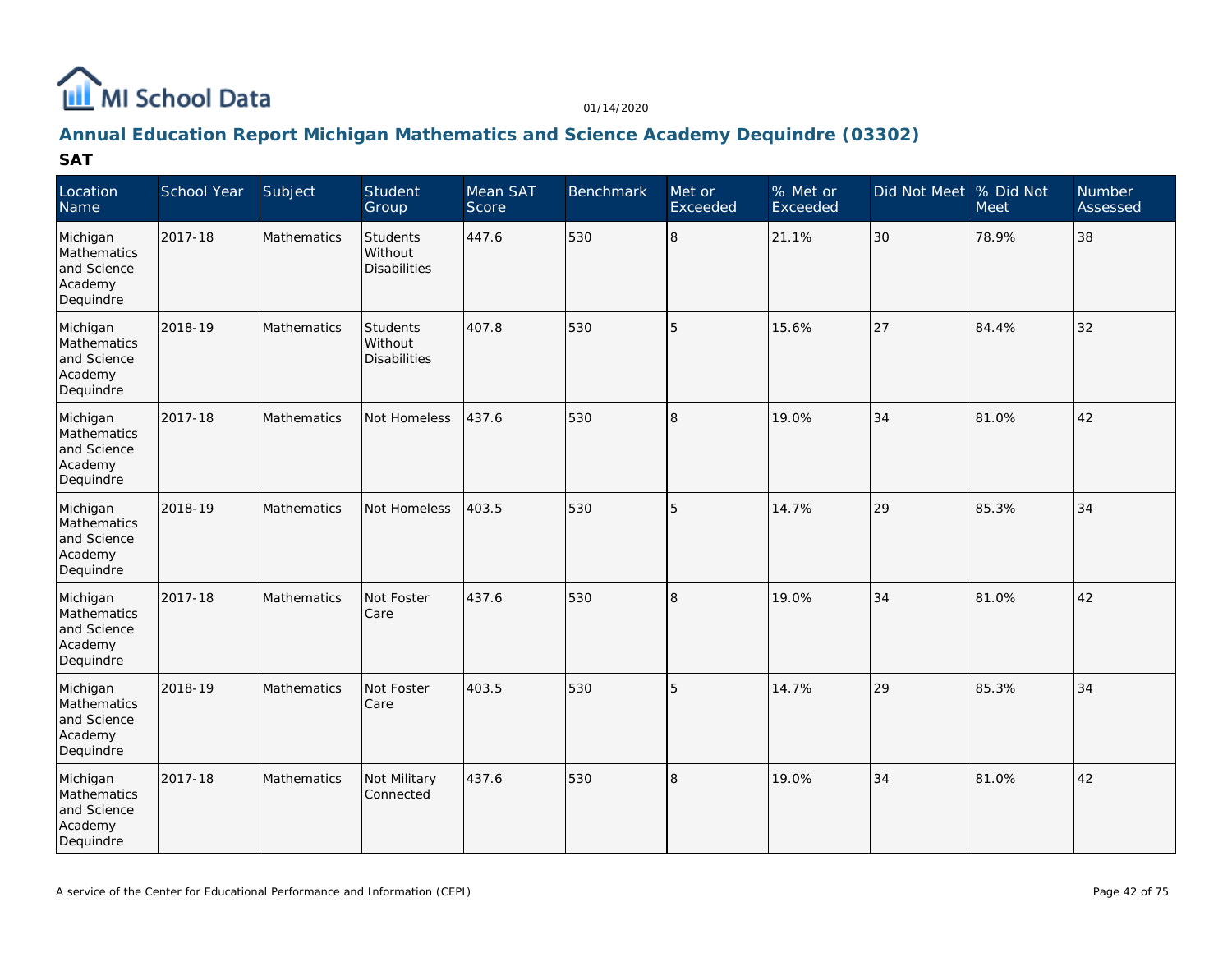

## **Annual Education Report Michigan Mathematics and Science Academy Dequindre (03302)**

| Location<br><b>Name</b>                                        | School Year | Subject            | Student<br>Group                   | Mean SAT<br>Score | <b>Benchmark</b> | Met or<br>Exceeded | % Met or<br>Exceeded | Did Not Meet  % Did Not | <b>Meet</b> | <b>Number</b><br>Assessed |
|----------------------------------------------------------------|-------------|--------------------|------------------------------------|-------------------|------------------|--------------------|----------------------|-------------------------|-------------|---------------------------|
| Michigan<br>Mathematics<br>and Science<br>Academy<br>Dequindre | 2018-19     | <b>Mathematics</b> | <b>Not Military</b><br>l Connected | 403.5             | 530              |                    | 14.7%                | <b>29</b>               | 85.3%       | 134                       |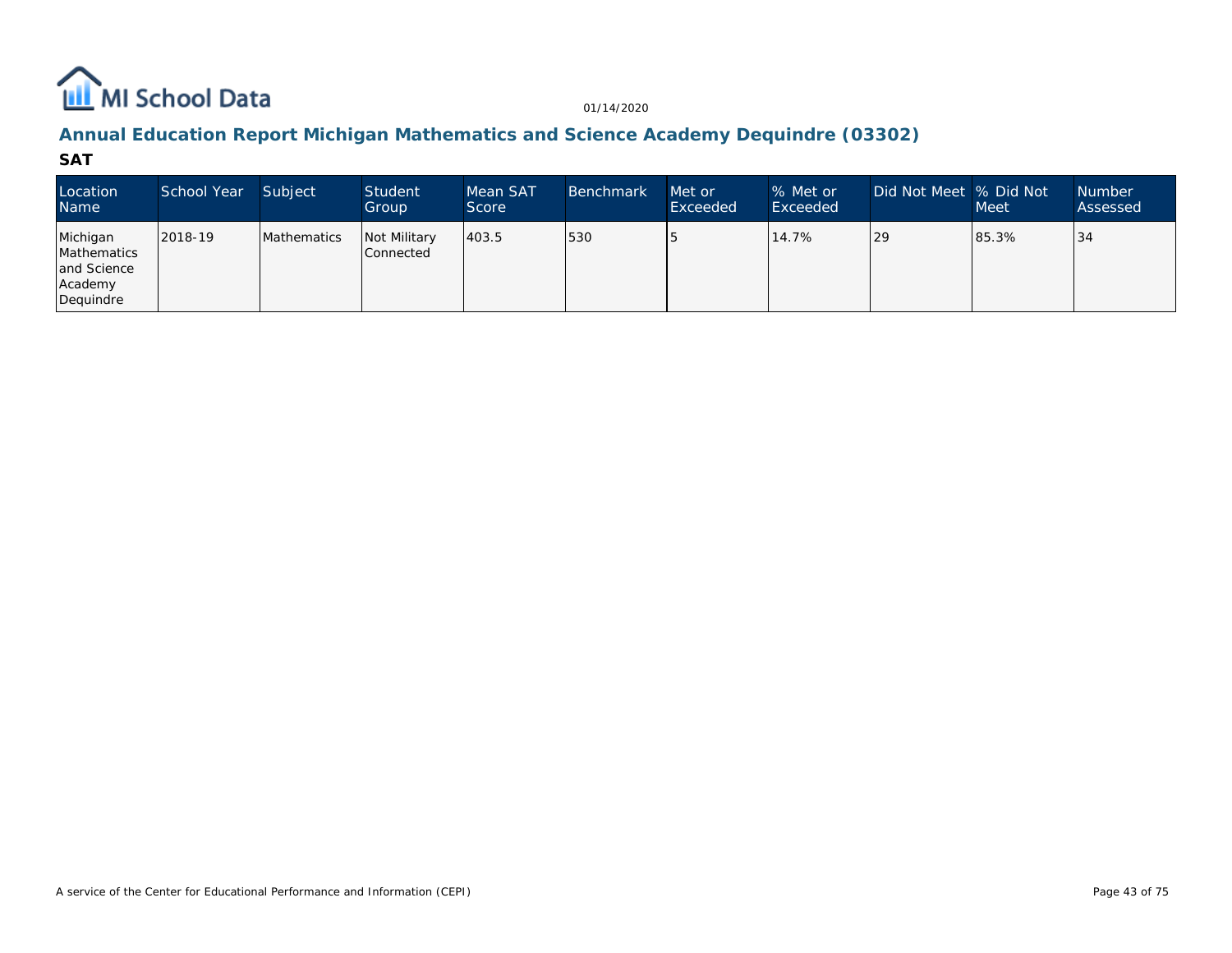

# **Annual Education Report Michigan Mathematics and Science Academy Dequindre (03302)**

## **MI-Access Functional Independence**

| Subject     | Grade                | Student Group School Year     |         | <b>State Percent</b><br><b>Students</b><br>Proficient | <b>District</b><br>Percent<br><b>Students</b><br>Proficient | <b>School Percent Percent</b><br><b>Students</b><br>Proficient | Surpassed | Percent<br>Attained | Percent<br>Emerging |
|-------------|----------------------|-------------------------------|---------|-------------------------------------------------------|-------------------------------------------------------------|----------------------------------------------------------------|-----------|---------------------|---------------------|
| <b>ELA</b>  | 6th Grade<br>Content | All Students                  | 2017-18 | 75.5%                                                 |                                                             | $\star$                                                        | $\star$   |                     | $\star$             |
| <b>ELA</b>  | 6th Grade<br>Content | All Students                  | 2018-19 | 74.9%                                                 | $\star$                                                     | $\star$                                                        | $\star$   | $\star$             | $\star$             |
| Mathematics | 6th Grade<br>Content | All Students                  | 2017-18 | 50.6%                                                 |                                                             | $\star$                                                        | $\star$   |                     | $\star$             |
| Mathematics | 6th Grade<br>Content | <b>All Students</b>           | 2018-19 | 48.5%                                                 |                                                             | $\star$                                                        | $\star$   |                     | $\star$             |
| <b>ELA</b>  | 6th Grade<br>Content | Black or African<br>American  | 2017-18 | 76.2%                                                 | ÷                                                           | $\star$                                                        | $\star$   |                     | $\star$             |
| <b>ELA</b>  | 6th Grade<br>Content | Black or African<br>American  | 2018-19 | 68.7%                                                 |                                                             | $\star$                                                        | ÷.        |                     | $\star$             |
| Mathematics | 6th Grade<br>Content | Black or African<br>American  | 2017-18 | 46.3%                                                 |                                                             | $\star$                                                        | $\star$   |                     | $\star$             |
| Mathematics | 6th Grade<br>Content | Black or African<br>American  | 2018-19 | 45.3%                                                 |                                                             | $\star$                                                        | $\star$   |                     | $\star$             |
| <b>ELA</b>  | 6th Grade<br>Content | Male                          | 2017-18 | 73.8%                                                 | ÷.                                                          | $\star$                                                        | ÷.        | $\star$             | $\star$             |
| ELA         | 6th Grade<br>Content | Male                          | 2018-19 | 73.6%                                                 | $\star$                                                     | $\star$                                                        | $\star$   | $\star$             | $\star$             |
| Mathematics | 6th Grade<br>Content | Male                          | 2017-18 | 53.4%                                                 |                                                             | $\star$                                                        | $\star$   |                     |                     |
| Mathematics | 6th Grade<br>Content | Male                          | 2018-19 | 50.7%                                                 | $\star$                                                     | $\star$                                                        | $\star$   | $\star$             | $\star$             |
| <b>ELA</b>  | 6th Grade<br>Content | Economically<br>Disadvantaged | 2017-18 | 77.2%                                                 | $\star$                                                     | $\star$                                                        | $\star$   | $\star$             | $\star$             |
| <b>ELA</b>  | 6th Grade<br>Content | Economically<br>Disadvantaged | 2018-19 | 76.7%                                                 | $\star$                                                     | $\star$                                                        | $\star$   | $\star$             | $\star$             |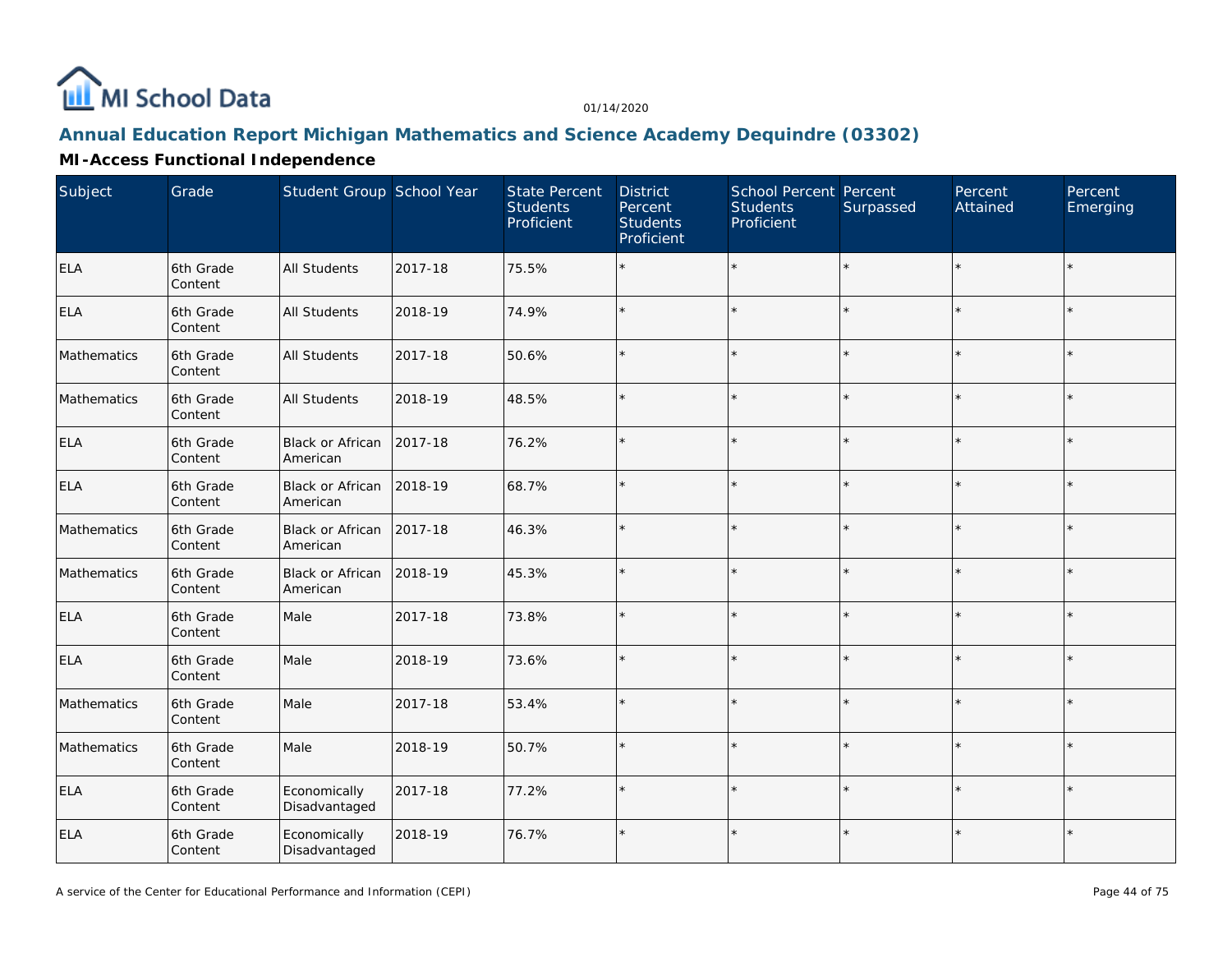

# **Annual Education Report Michigan Mathematics and Science Academy Dequindre (03302)**

#### **MI-Access Functional Independence**

| Subject     | Grade                | Student Group School Year           |         | <b>State Percent</b><br><b>Students</b><br>Proficient | <b>District</b><br>Percent<br><b>Students</b><br>Proficient | School Percent Percent<br><b>Students</b><br>Proficient | Surpassed | Percent<br>Attained | Percent<br>Emerging |
|-------------|----------------------|-------------------------------------|---------|-------------------------------------------------------|-------------------------------------------------------------|---------------------------------------------------------|-----------|---------------------|---------------------|
| Mathematics | 6th Grade<br>Content | Economically<br>Disadvantaged       | 2017-18 | 50.8%                                                 |                                                             | $\star$                                                 |           | $\star$             |                     |
| Mathematics | 6th Grade<br>Content | Economically<br>Disadvantaged       | 2018-19 | 50.0%                                                 | $\star$                                                     | $\star$                                                 |           | $\star$             |                     |
| ELA         | 7th Grade<br>Content | All Students                        | 2018-19 | 84.8%                                                 |                                                             |                                                         |           |                     |                     |
| Mathematics | 7th Grade<br>Content | <b>All Students</b>                 | 2018-19 | 52.8%                                                 | $\star$                                                     |                                                         |           | ÷                   |                     |
| Science     | 7th Grade<br>Content | <b>All Students</b>                 | 2018-19 | 45.9%                                                 | $\star$                                                     |                                                         |           | $\star$             | $\star$             |
| ELA         | 7th Grade<br>Content | Black or African<br>American        | 2018-19 | 86.9%                                                 | $\star$                                                     |                                                         |           |                     |                     |
| Mathematics | 7th Grade<br>Content | <b>Black or African</b><br>American | 2018-19 | 48.0%                                                 | $\star$                                                     | $\star$                                                 |           | $\star$             |                     |
| Science     | 7th Grade<br>Content | Black or African<br>American        | 2018-19 | 35.5%                                                 | $\star$                                                     |                                                         |           |                     |                     |
| ELA         | 7th Grade<br>Content | Male                                | 2018-19 | 83.7%                                                 | $\star$                                                     | ×                                                       |           | ÷.                  |                     |
| Mathematics | 7th Grade<br>Content | Male                                | 2018-19 | 55.3%                                                 | $\star$                                                     | $\star$                                                 |           | $\star$             | $\star$             |
| Science     | 7th Grade<br>Content | Male                                | 2018-19 | 49.6%                                                 | $\star$                                                     |                                                         |           |                     |                     |
| <b>ELA</b>  | 7th Grade<br>Content | Economically<br>Disadvantaged       | 2018-19 | 86.6%                                                 | $\star$                                                     | $\star$                                                 |           | $\star$             | $\star$             |
| Mathematics | 7th Grade<br>Content | Economically<br>Disadvantaged       | 2018-19 | 53.6%                                                 | $\star$                                                     |                                                         |           | $\star$             |                     |
| Science     | 7th Grade<br>Content | Economically<br>Disadvantaged       | 2018-19 | 46.9%                                                 | $\star$                                                     | $\star$                                                 |           | ÷.                  | $\star$             |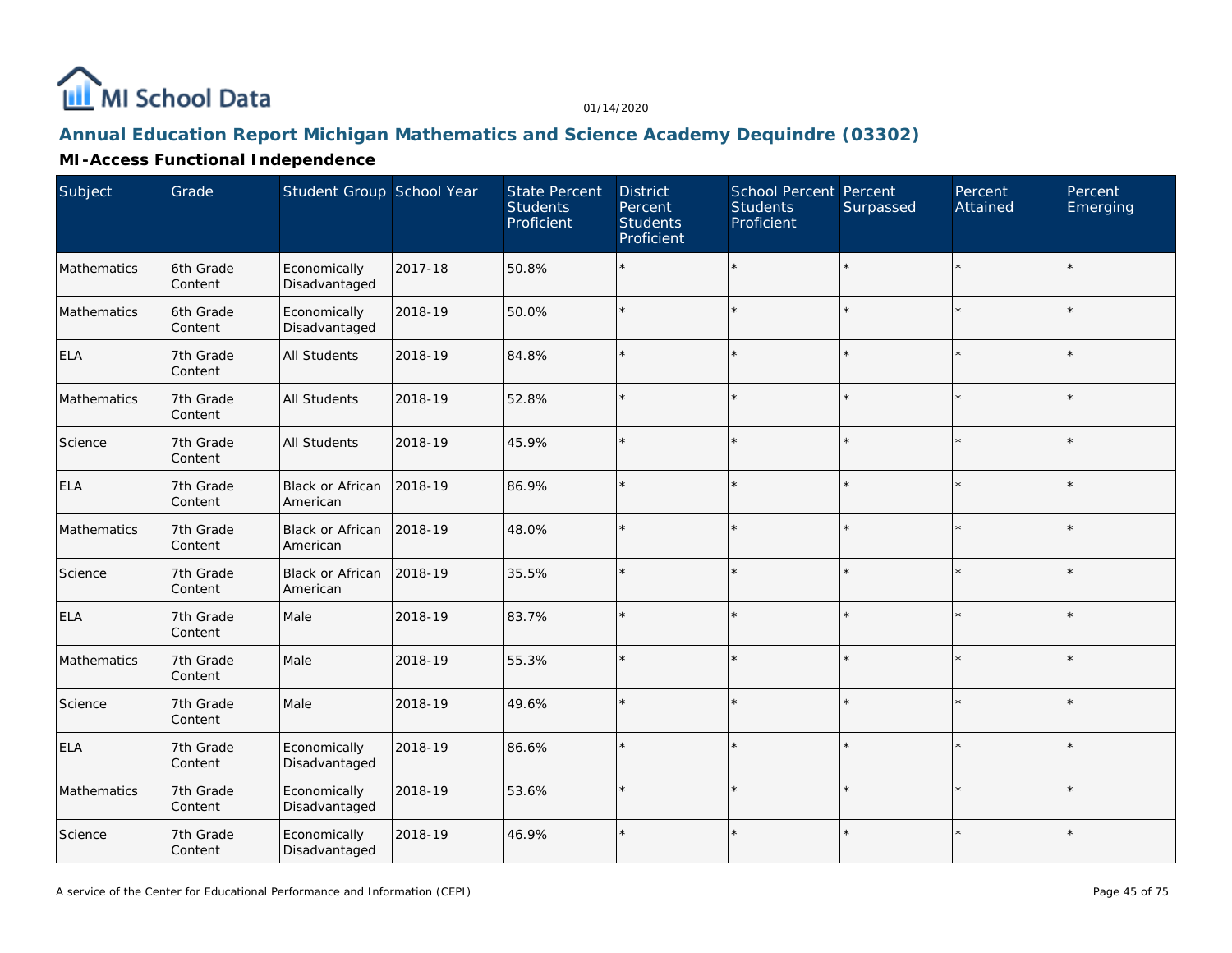

## **Annual Education Report Michigan Mathematics and Science Academy Dequindre (03302)**

**MI-Access Supported Independence**

| Subject | Grade | Student Group School Year |  | State Percent District<br><b>Students</b><br>Proficient | Percent<br><b>Students</b><br>Proficient | School Percent Percent<br><b>Students</b><br>Proficient | Surpassed | Percent<br>Attained | Percent<br>Emerging |
|---------|-------|---------------------------|--|---------------------------------------------------------|------------------------------------------|---------------------------------------------------------|-----------|---------------------|---------------------|
|---------|-------|---------------------------|--|---------------------------------------------------------|------------------------------------------|---------------------------------------------------------|-----------|---------------------|---------------------|

No Data to Display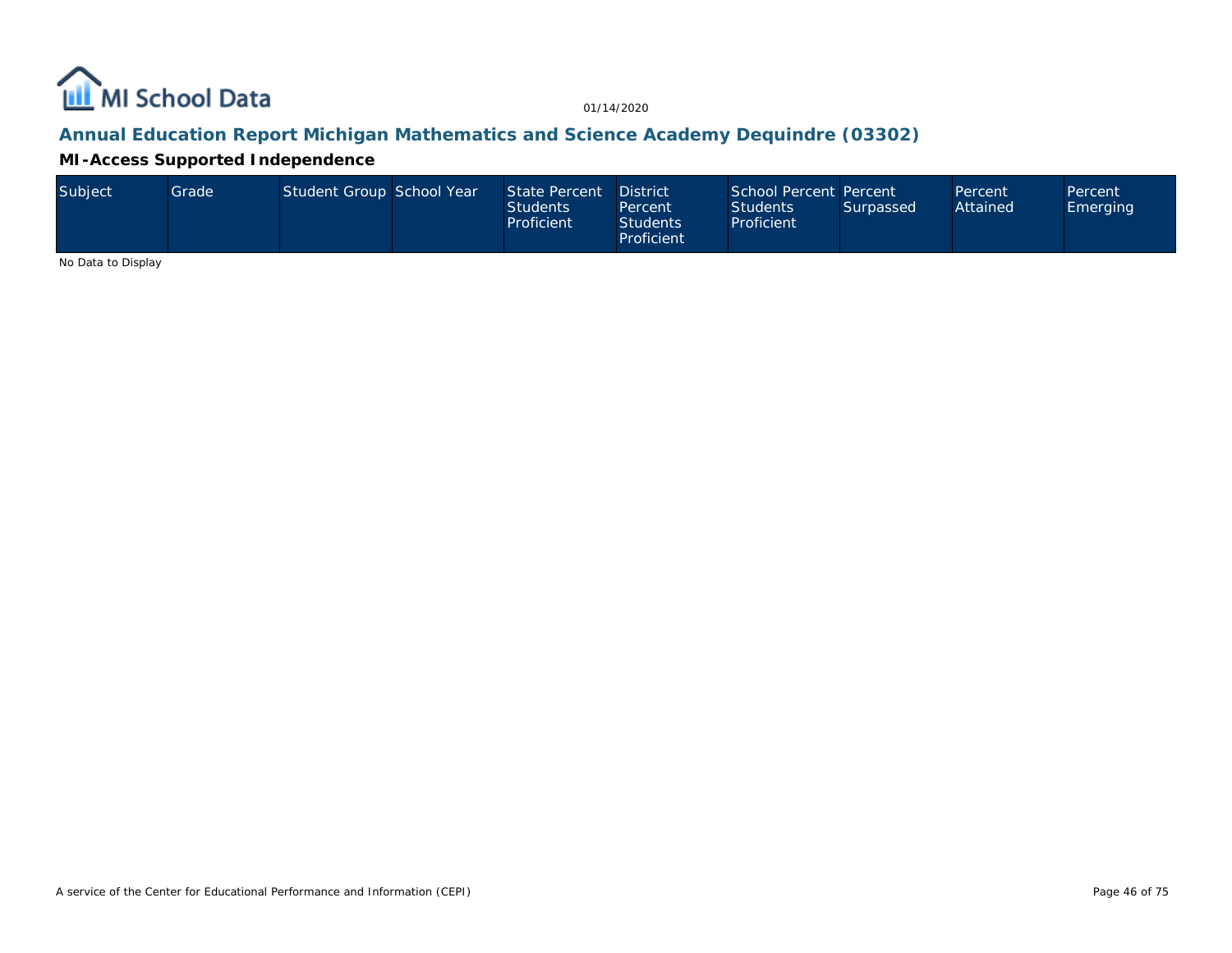

## **Annual Education Report Michigan Mathematics and Science Academy Dequindre (03302)**

**MI-Access Participation**

| Subiect | Grade | Student Group School Year |  | State Percent District<br><b>Students</b><br>Proficient | Percent<br><b>Students</b><br>Proficient | School Percent Percent<br><b>Students</b><br>Proficient | Surpassed | Percent<br>Attained | Percent<br><b>Emerging</b> |
|---------|-------|---------------------------|--|---------------------------------------------------------|------------------------------------------|---------------------------------------------------------|-----------|---------------------|----------------------------|
|---------|-------|---------------------------|--|---------------------------------------------------------|------------------------------------------|---------------------------------------------------------|-----------|---------------------|----------------------------|

No Data to Display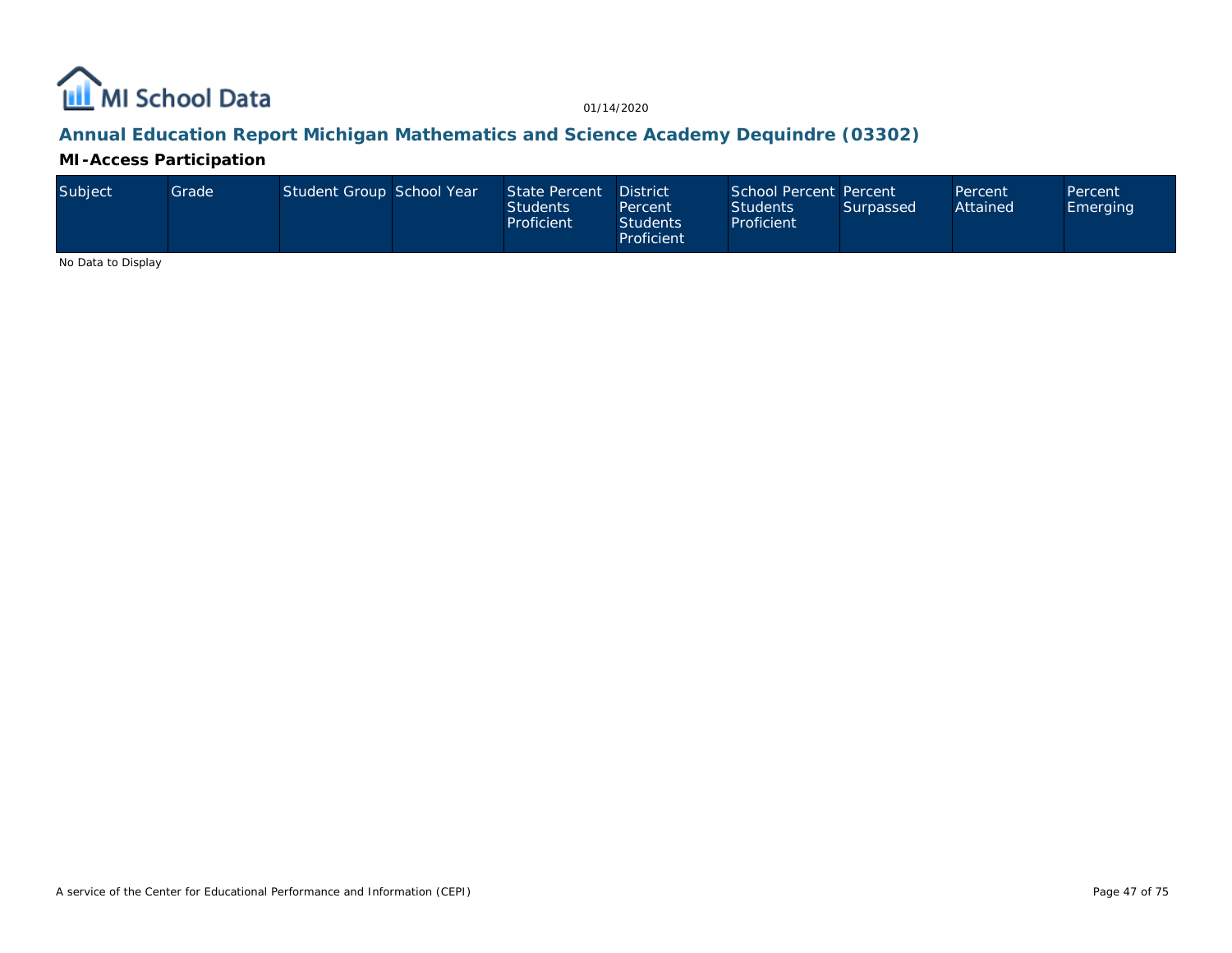

#### **Annual Education Report Michigan Mathematics and Science Academy Dequindre (03302)**

| Subject    | Grade                           | Student<br>Group                                   | School<br>Year | Number<br>Tested -<br>M-STEP,<br>SAT or MI-<br><b>Access</b> | Number<br>Tested -<br>Any MI-<br>Access | Percent<br>Tested -<br>Any MI-<br>Access | Number<br>Tested -<br>Functional<br>Independe<br>nce | Percent<br>Tested -<br>Functional<br>Independe<br>nce | Number<br>Tested -<br>Supported<br>Independe<br>nce | Percent<br>Tested -<br>Supported<br>Independe n<br>nce | Number<br>Tested -<br>Participatio Participatio | Percent<br>Tested -<br>n |
|------------|---------------------------------|----------------------------------------------------|----------------|--------------------------------------------------------------|-----------------------------------------|------------------------------------------|------------------------------------------------------|-------------------------------------------------------|-----------------------------------------------------|--------------------------------------------------------|-------------------------------------------------|--------------------------|
| <b>ELA</b> | <b>All Grades</b><br>(Combined) | All Students                                       | 2017-18        | 232                                                          | <10                                     | $\star$                                  |                                                      | $\star$                                               | ÷.                                                  |                                                        |                                                 | $\star$                  |
| <b>ELA</b> | All Grades<br>(Combined)        | All Students                                       | 2018-19        | 368                                                          | < 10                                    | $\star$                                  |                                                      | $\star$                                               | $\star$                                             |                                                        |                                                 | $\star$                  |
| <b>ELA</b> | <b>All Grades</b><br>(Combined) | Asian                                              | 2017-18        | 15                                                           | < 10                                    |                                          |                                                      | $\star$                                               | ý,                                                  |                                                        |                                                 | $\star$                  |
| <b>ELA</b> | All Grades<br>(Combined)        | Asian                                              | 2018-19        | 24                                                           | < 10                                    | $\star$                                  |                                                      | $\star$                                               |                                                     |                                                        |                                                 | $\star$                  |
| <b>ELA</b> | All Grades<br>(Combined)        | Black or<br>African<br>American                    | 2018-19        | 279                                                          | < 10                                    |                                          |                                                      | $\star$                                               | ų.                                                  |                                                        | ÷                                               | ÷.                       |
| <b>ELA</b> | All Grades<br>(Combined)        | Black or<br>African<br>American                    | 2017-18        | 175                                                          | < 10                                    | $\star$                                  |                                                      | $\star$                                               |                                                     |                                                        |                                                 | $\star$                  |
| <b>ELA</b> | All Grades<br>(Combined)        | Hispanic of<br>Any Race                            | 2017-18        | < 10                                                         |                                         | $\star$                                  |                                                      | $\star$                                               |                                                     |                                                        |                                                 | $\star$                  |
| <b>ELA</b> | All Grades<br>(Combined)        | Hispanic of<br>Any Race                            | 2018-19        | < 10                                                         |                                         |                                          |                                                      | $\star$                                               | ÷                                                   |                                                        |                                                 | $\star$                  |
| <b>ELA</b> | All Grades<br>(Combined)        | Native<br>Hawaiian or<br>Other Pacific<br>Islander | 2018-19        | < 10                                                         |                                         |                                          |                                                      | $\star$                                               |                                                     |                                                        |                                                 | $\star$                  |
| <b>ELA</b> | All Grades<br>(Combined)        | Two or More<br>Races                               | 2017-18        | < 10                                                         | $\star$                                 | ÷                                        | ų.                                                   | $\star$                                               | ÷                                                   |                                                        | $\star$                                         | $\star$                  |
| <b>ELA</b> | All Grades<br>(Combined)        | Two or More 2018-19<br>Races                       |                | 19                                                           | < 10                                    |                                          |                                                      | $\star$                                               | $\star$                                             | ×                                                      |                                                 | $\star$                  |
| <b>ELA</b> | All Grades<br>(Combined)        | White                                              | 2018-19        | 38                                                           | < 10                                    | $\star$                                  |                                                      | $\star$                                               |                                                     |                                                        |                                                 | $\star$                  |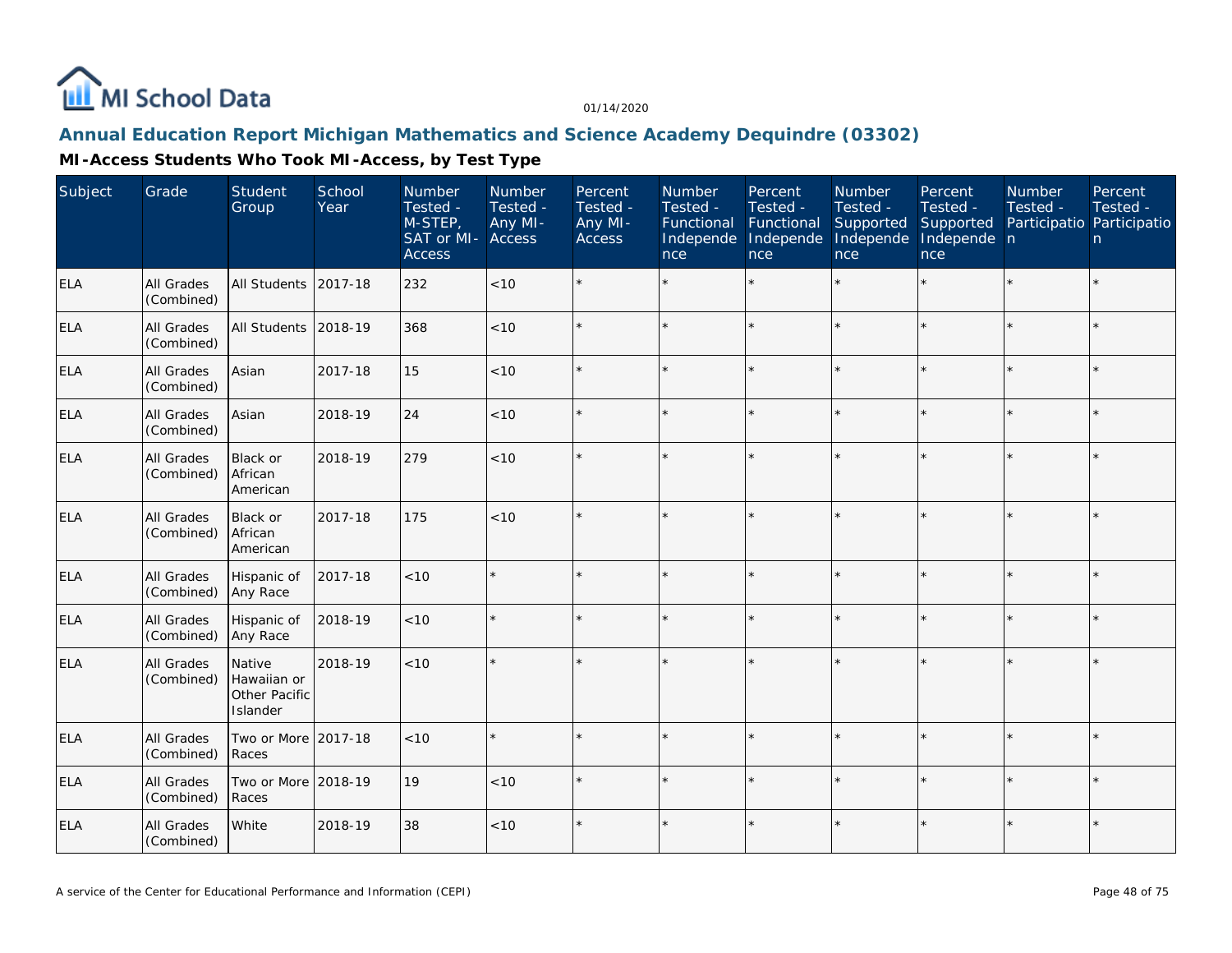

#### **Annual Education Report Michigan Mathematics and Science Academy Dequindre (03302)**

| Subject    | Grade                    | Student<br>Group                                  | School<br>Year | Number<br>Tested -<br>M-STEP,<br>SAT or MI-<br><b>Access</b> | Number<br>Tested -<br>Any MI-<br>Access | Percent<br>Tested -<br>Any MI-<br>Access | Number<br>Tested -<br>Functional<br>Independe<br>nce | Percent<br>Tested -<br>Functional<br>Independe<br>nce | Number<br>Tested -<br>Supported<br>Independe<br>nce | Percent<br>Tested -<br>Supported<br>Independe n<br>nce | <b>Number</b><br>Tested -<br>Participatio Participatio | Percent<br>Tested -<br>n |
|------------|--------------------------|---------------------------------------------------|----------------|--------------------------------------------------------------|-----------------------------------------|------------------------------------------|------------------------------------------------------|-------------------------------------------------------|-----------------------------------------------------|--------------------------------------------------------|--------------------------------------------------------|--------------------------|
| <b>ELA</b> | All Grades<br>(Combined) | White                                             | 2017-18        | 30                                                           | <10                                     | $\star$                                  |                                                      | $\star$                                               | $\star$                                             |                                                        |                                                        | $\star$                  |
| <b>ELA</b> | All Grades<br>(Combined) | Female                                            | 2017-18        | 106                                                          | < 10                                    | $\star$                                  |                                                      | $\star$                                               | ÷                                                   |                                                        |                                                        | $\star$                  |
| <b>ELA</b> | All Grades<br>(Combined) | Female                                            | 2018-19        | 186                                                          | <10                                     |                                          |                                                      | $\star$                                               |                                                     | $\star$                                                |                                                        | $\star$                  |
| <b>ELA</b> | All Grades<br>(Combined) | Male                                              | 2017-18        | 126                                                          | < 10                                    | $\star$                                  |                                                      | $\star$                                               |                                                     |                                                        |                                                        | $\star$                  |
| <b>ELA</b> | All Grades<br>(Combined) | Male                                              | 2018-19        | 182                                                          | < 10                                    |                                          |                                                      | $\star$                                               | ÷                                                   | ×.                                                     |                                                        | $\star$                  |
| <b>ELA</b> | All Grades<br>(Combined) | Economicall<br>$\vee$<br>Disadvantag<br>ed        | 2017-18        | 232                                                          | < 10                                    |                                          |                                                      | $\star$                                               |                                                     |                                                        |                                                        | $\star$                  |
| <b>ELA</b> | All Grades<br>(Combined) | Economicall<br>y<br>Disadvantag<br>ed             | 2018-19        | 365                                                          | < 10                                    | $\star$                                  |                                                      | $\star$                                               |                                                     |                                                        |                                                        | $\star$                  |
| <b>ELA</b> | All Grades<br>(Combined) | Not<br>Economicall<br>$\vee$<br>Disadvantag<br>ed | 2018-19        | $<10$                                                        |                                         | $\star$                                  |                                                      | $\star$                                               |                                                     |                                                        |                                                        | $\star$                  |
| <b>ELA</b> | All Grades<br>(Combined) | English<br>Learners                               | 2017-18        | 12                                                           | < 10                                    | $\star$                                  |                                                      | $\star$                                               |                                                     |                                                        |                                                        | $\star$                  |
| <b>ELA</b> | All Grades<br>(Combined) | English<br>Learners                               | 2018-19        | 24                                                           | < 10                                    |                                          |                                                      | $\star$                                               | $\star$                                             |                                                        |                                                        | $\star$                  |
| <b>ELA</b> | All Grades<br>(Combined) | Not English<br>Learners                           | 2018-19        | 344                                                          | < 10                                    | $\star$                                  |                                                      | $\star$                                               |                                                     |                                                        |                                                        | $\star$                  |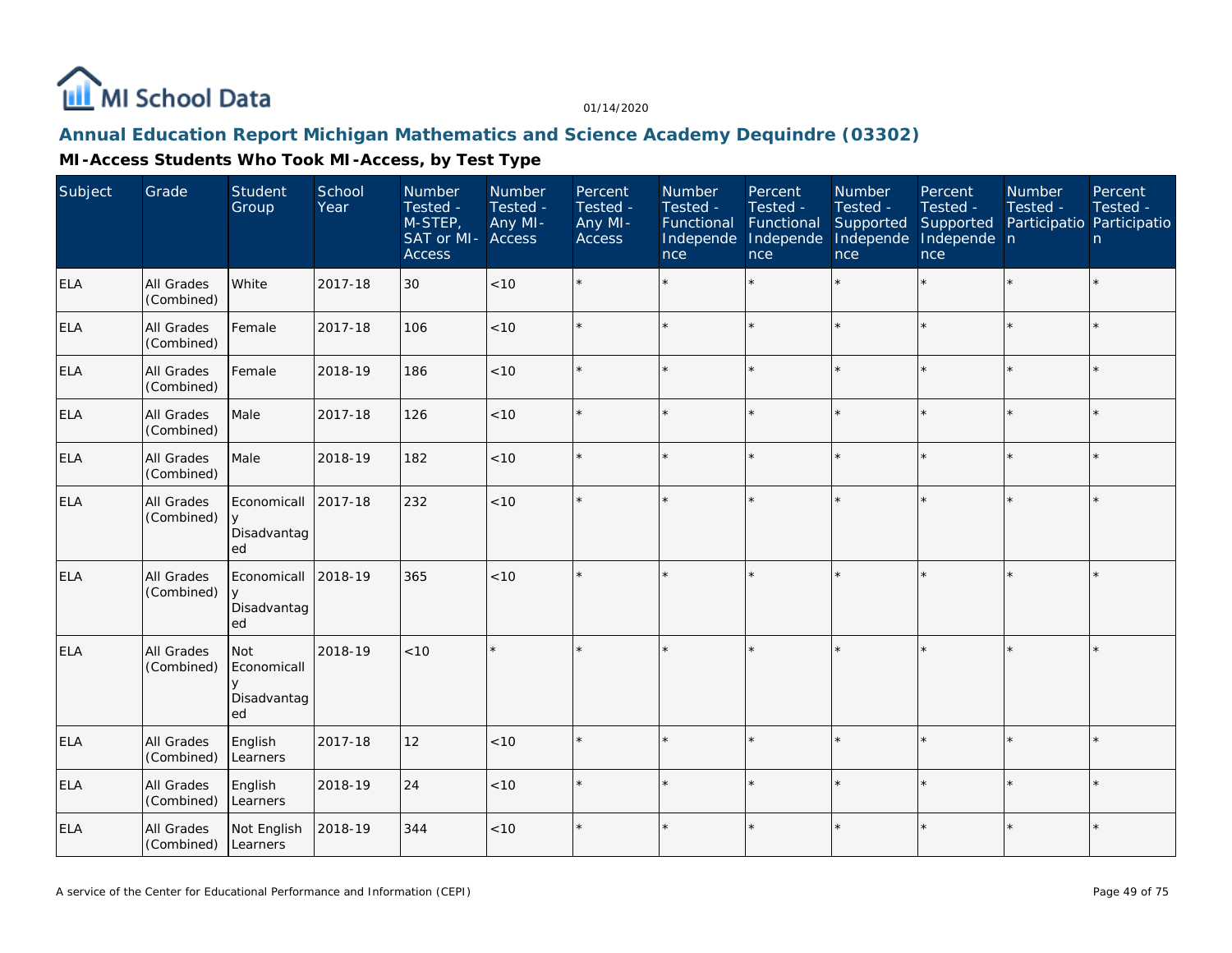

#### **Annual Education Report Michigan Mathematics and Science Academy Dequindre (03302)**

| Subject    | Grade                           | Student<br>Group                                  | School<br>Year | Number<br>Tested -<br>M-STEP,<br>SAT or MI- Access<br><b>Access</b> | Number<br>Tested -<br>Any MI- | Percent<br>Tested -<br>Any MI-<br><b>Access</b> | Number<br>Tested -<br>Functional<br>Independe<br>nce | Percent<br>Tested -<br>Functional<br>Independe<br>nce | Number<br>Tested -<br>Supported<br>Independe<br>nce | Percent<br>Tested -<br>Supported<br>Independe n<br>nce | Number<br>Tested -<br>Participatio Participatio | Percent<br>Tested -<br>n |
|------------|---------------------------------|---------------------------------------------------|----------------|---------------------------------------------------------------------|-------------------------------|-------------------------------------------------|------------------------------------------------------|-------------------------------------------------------|-----------------------------------------------------|--------------------------------------------------------|-------------------------------------------------|--------------------------|
| <b>ELA</b> | <b>All Grades</b><br>(Combined) | Not English<br>Learners                           | 2017-18        | 220                                                                 | <10                           |                                                 |                                                      | $\star$                                               | $\star$                                             |                                                        |                                                 | $\star$                  |
| <b>ELA</b> | All Grades<br>(Combined)        | Not Migrant                                       | 2017-18        | 232                                                                 | < 10                          | ÷                                               |                                                      | $\star$                                               | ÷                                                   |                                                        |                                                 | $\star$                  |
| <b>ELA</b> | All Grades<br>(Combined)        | Not Migrant                                       | 2018-19        | 368                                                                 | < 10                          |                                                 |                                                      | $\star$                                               | ÷                                                   |                                                        |                                                 | $\star$                  |
| <b>ELA</b> | All Grades<br>(Combined)        | <b>Students</b><br>With<br>Disabilities           | 2018-19        | 24                                                                  | < 10                          |                                                 |                                                      | $\star$                                               |                                                     |                                                        |                                                 | $\star$                  |
| ELA        | <b>All Grades</b><br>(Combined) | <b>Students</b><br>With<br><b>Disabilities</b>    | 2017-18        | 23                                                                  | < 10                          |                                                 |                                                      | $\star$                                               |                                                     |                                                        |                                                 | $\star$                  |
| <b>ELA</b> | All Grades<br>(Combined)        | Students<br>Without<br><b>Disabilities</b>        | 2018-19        | 344                                                                 | < 10                          | ÷                                               |                                                      | $\star$                                               |                                                     |                                                        | $\star$                                         | $\star$                  |
| <b>ELA</b> | All Grades<br>(Combined)        | <b>Students</b><br>Without<br><b>Disabilities</b> | 2017-18        | 209                                                                 | < 10                          |                                                 |                                                      | $\star$                                               | ×                                                   |                                                        |                                                 | ¥.                       |
| ELA        | <b>All Grades</b><br>(Combined) | Homeless                                          | 2018-19        | < 10                                                                | $\star$                       | ÷                                               |                                                      | $\star$                                               | ×                                                   |                                                        | $\star$                                         | $\star$                  |
| <b>ELA</b> | All Grades<br>(Combined)        | Not<br>Homeless                                   | 2018-19        | 367                                                                 | < 10                          |                                                 |                                                      | $\star$                                               |                                                     |                                                        |                                                 | $\star$                  |
| <b>ELA</b> | All Grades<br>(Combined)        | l Not<br>Homeless                                 | 2017-18        | 232                                                                 | < 10                          | $\star$                                         |                                                      | $\star$                                               | $\star$                                             |                                                        |                                                 | $\star$                  |
| <b>ELA</b> | All Grades<br>(Combined)        | Foster Care                                       | 2018-19        | $<10$                                                               |                               |                                                 |                                                      | $\star$                                               |                                                     |                                                        |                                                 | ¥.                       |
| <b>ELA</b> | All Grades<br>(Combined)        | Foster Care                                       | 2017-18        | $<10$                                                               | $\star$                       | $\star$                                         |                                                      | $\star$                                               | $\star$                                             |                                                        |                                                 | $\star$                  |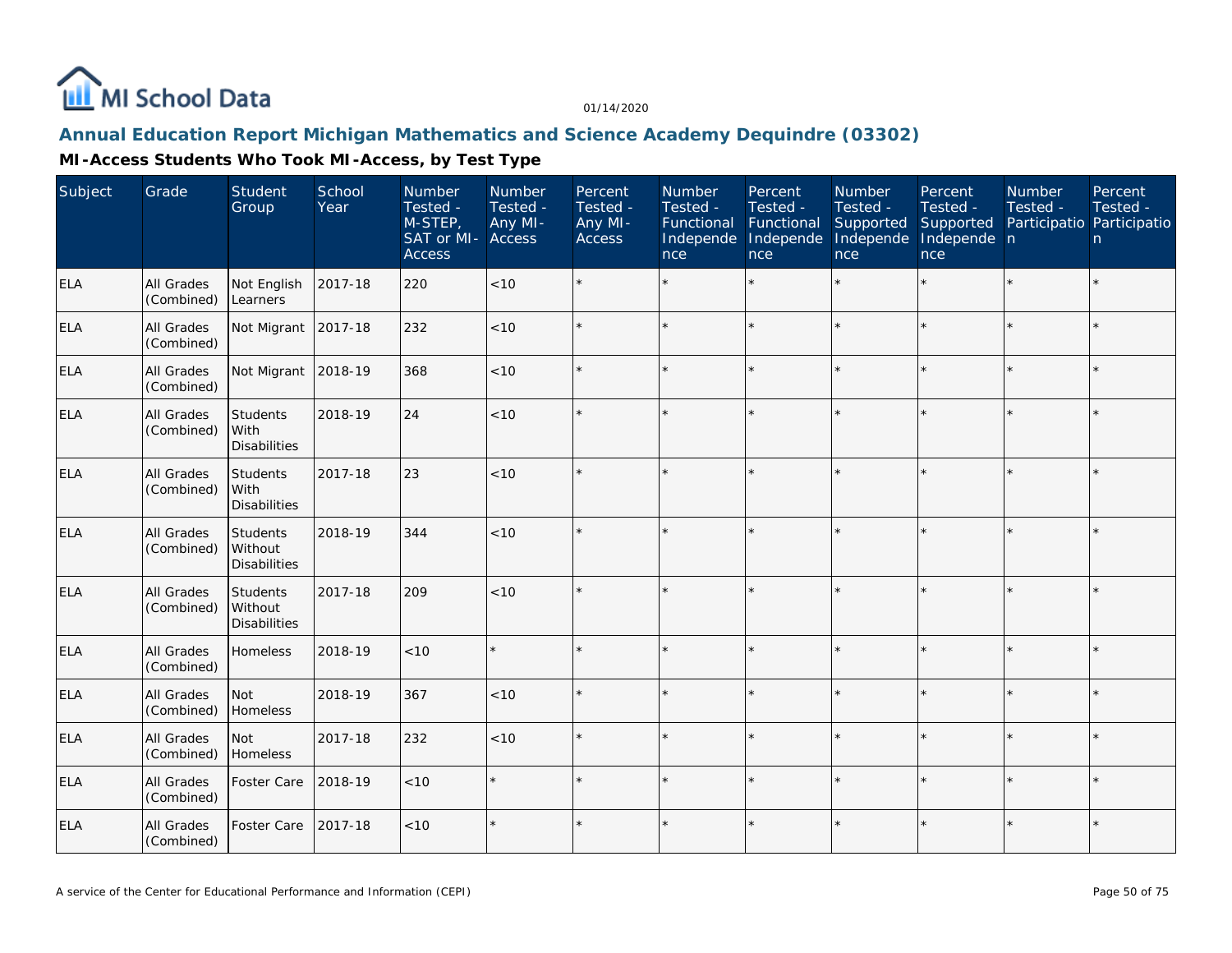

## **Annual Education Report Michigan Mathematics and Science Academy Dequindre (03302)**

| Subject                  | Grade                           | <b>Student</b><br>Group         | School<br>Year | Number<br>Tested -<br>M-STEP,<br>SAT or MI-<br><b>Access</b> | Number<br>Tested -<br>Any MI-<br>Access | Percent<br>Tested -<br>Any MI-<br>Access | Number<br>Tested -<br>Functional<br>Independe<br>nce | Percent<br>Tested -<br>Functional<br>Independe<br>nce | Number<br>Tested -<br>Supported<br>Independe<br>nce | Percent<br>Tested -<br>Supported<br>Independe n<br>nce | Number<br>Tested -<br>Participatio Participatio | Percent<br>Tested -<br>n. |
|--------------------------|---------------------------------|---------------------------------|----------------|--------------------------------------------------------------|-----------------------------------------|------------------------------------------|------------------------------------------------------|-------------------------------------------------------|-----------------------------------------------------|--------------------------------------------------------|-------------------------------------------------|---------------------------|
| <b>ELA</b>               | All Grades<br>(Combined)        | Not Foster<br>Care              | 2018-19        | 365                                                          | < 10                                    |                                          |                                                      |                                                       |                                                     |                                                        |                                                 | $\star$                   |
| <b>ELA</b>               | All Grades<br>(Combined)        | Not Foster<br>Care              | 2017-18        | 231                                                          | < 10                                    |                                          |                                                      | $\star$                                               |                                                     |                                                        |                                                 | $\star$                   |
| <b>ELA</b>               | <b>All Grades</b><br>(Combined) | Not Military<br>Connected       | 2017-18        | 232                                                          | < 10                                    | $\star$                                  |                                                      | $\star$                                               |                                                     |                                                        |                                                 | $\star$                   |
| <b>ELA</b>               | All Grades<br>(Combined)        | Not Military<br>Connected       | 2018-19        | 368                                                          | < 10                                    | $\star$                                  |                                                      | $\star$                                               | ÷                                                   |                                                        | $\star$                                         | $\star$                   |
| Mathematics   All Grades | (Combined)                      | All Students                    | 2017-18        | 232                                                          | < 10                                    | $\star$                                  |                                                      | $\star$                                               | ÷                                                   |                                                        | $\star$                                         | $\star$                   |
| Mathematics All Grades   | (Combined)                      | All Students                    | 2018-19        | 368                                                          | < 10                                    | $\star$                                  |                                                      | $\star$                                               |                                                     |                                                        |                                                 | $\star$                   |
| Mathematics All Grades   | (Combined)                      | Asian                           | 2018-19        | 24                                                           | < 10                                    | $\star$                                  |                                                      |                                                       |                                                     |                                                        |                                                 | $\star$                   |
| Mathematics All Grades   | (Combined)                      | Asian                           | 2017-18        | 15                                                           | < 10                                    | $\star$                                  |                                                      | $\star$                                               |                                                     |                                                        |                                                 | $\star$                   |
| Mathematics All Grades   | (Combined)                      | Black or<br>African<br>American | 2018-19        | 279                                                          | < 10                                    |                                          |                                                      |                                                       |                                                     |                                                        |                                                 | $\star$                   |
| Mathematics All Grades   | (Combined)                      | Black or<br>African<br>American | 2017-18        | 175                                                          | < 10                                    |                                          |                                                      |                                                       |                                                     |                                                        |                                                 | $\star$                   |
| Mathematics All Grades   | (Combined)                      | Hispanic of<br>Any Race         | 2017-18        | < 10                                                         |                                         |                                          |                                                      | $\star$                                               |                                                     |                                                        | $\star$                                         | $\star$                   |
| Mathematics All Grades   | (Combined)                      | Hispanic of<br>Any Race         | 2018-19        | $<10$                                                        |                                         | $\star$                                  |                                                      | $\star$                                               |                                                     |                                                        |                                                 | $\star$                   |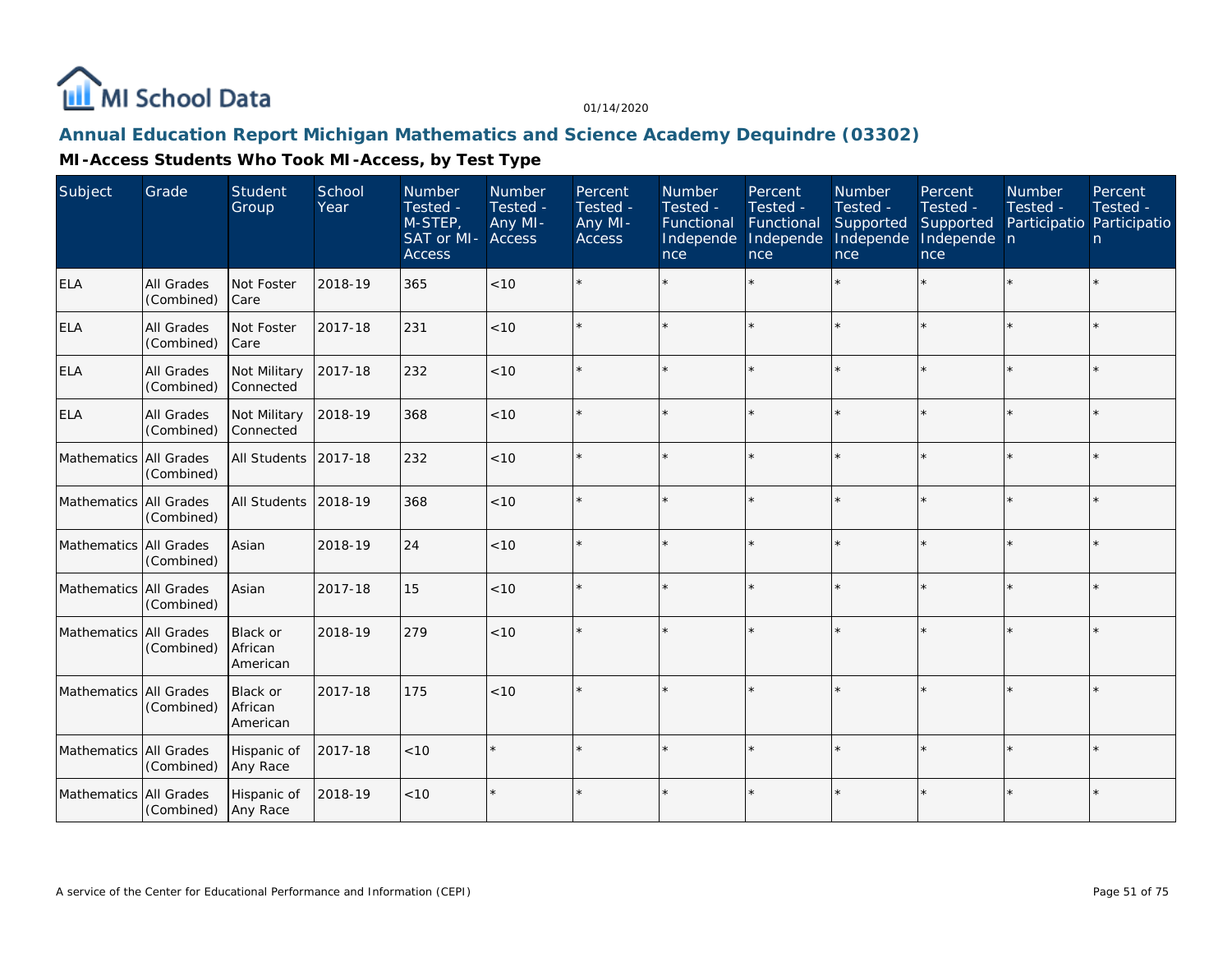

#### **Annual Education Report Michigan Mathematics and Science Academy Dequindre (03302)**

| Subject                | Grade      | Student<br>Group                                   | School<br>Year | Number<br>Tested -<br>M-STEP,<br>SAT or MI-<br><b>Access</b> | Number<br>Tested -<br>Any MI-<br><b>Access</b> | Percent<br>Tested -<br>Any MI-<br><b>Access</b> | <b>Number</b><br>Tested -<br>Functional<br>Independe<br>nce | Percent<br>Tested -<br>Functional<br>Independe<br>nce | <b>Number</b><br>Tested -<br>Supported<br>Independe<br>nce | Percent<br>Tested -<br>Supported<br>Independe n<br>nce | <b>Number</b><br>Tested -<br>Participatio Participatio | Percent<br>Tested -<br>n |
|------------------------|------------|----------------------------------------------------|----------------|--------------------------------------------------------------|------------------------------------------------|-------------------------------------------------|-------------------------------------------------------------|-------------------------------------------------------|------------------------------------------------------------|--------------------------------------------------------|--------------------------------------------------------|--------------------------|
| Mathematics All Grades | (Combined) | Native<br>Hawaiian or<br>Other Pacific<br>Islander | 2018-19        | < 10                                                         | $\star$                                        |                                                 |                                                             |                                                       |                                                            |                                                        |                                                        | $\star$                  |
| Mathematics All Grades | (Combined) | Two or More 2017-18<br>Races                       |                | < 10                                                         | $\star$                                        |                                                 |                                                             | $\star$                                               | ÷                                                          | $\star$                                                | $\star$                                                | $\star$                  |
| Mathematics All Grades | (Combined) | Two or More 2018-19<br>Races                       |                | 19                                                           | $<10$                                          |                                                 |                                                             | $\star$                                               |                                                            | $\star$                                                |                                                        | $\star$                  |
| Mathematics All Grades | (Combined) | White                                              | 2017-18        | 30                                                           | < 10                                           |                                                 |                                                             | $\star$                                               |                                                            | $\star$                                                | $\star$                                                | $\star$                  |
| Mathematics All Grades | (Combined) | White                                              | 2018-19        | 38                                                           | $<10$                                          |                                                 |                                                             | $\star$                                               |                                                            | ×.                                                     |                                                        | $\star$                  |
| Mathematics All Grades | (Combined) | Female                                             | 2017-18        | 106                                                          | < 10                                           |                                                 |                                                             | $\star$                                               |                                                            | ×.                                                     |                                                        | $\star$                  |
| Mathematics All Grades | (Combined) | Female                                             | 2018-19        | 186                                                          | $<10$                                          |                                                 |                                                             | $\star$                                               |                                                            |                                                        |                                                        | $\star$                  |
| Mathematics All Grades | (Combined) | Male                                               | 2018-19        | 182                                                          | < 10                                           |                                                 |                                                             | $\star$                                               |                                                            | ×.                                                     |                                                        | $\star$                  |
| Mathematics All Grades | (Combined) | Male                                               | 2017-18        | 126                                                          | < 10                                           |                                                 |                                                             | $\star$                                               | ÷                                                          | $\star$                                                |                                                        | ÷.                       |
| Mathematics All Grades | (Combined) | Economicall<br>Disadvantag<br>ed                   | 2017-18        | 232                                                          | < 10                                           |                                                 |                                                             | $\star$                                               | ÷                                                          | $\star$                                                |                                                        | $\star$                  |
| Mathematics All Grades | (Combined) | Economicall<br>y<br>Disadvantag<br>ed              | 2018-19        | 365                                                          | < 10                                           |                                                 |                                                             | $\star$                                               |                                                            | $\star$                                                | $\star$                                                | $\star$                  |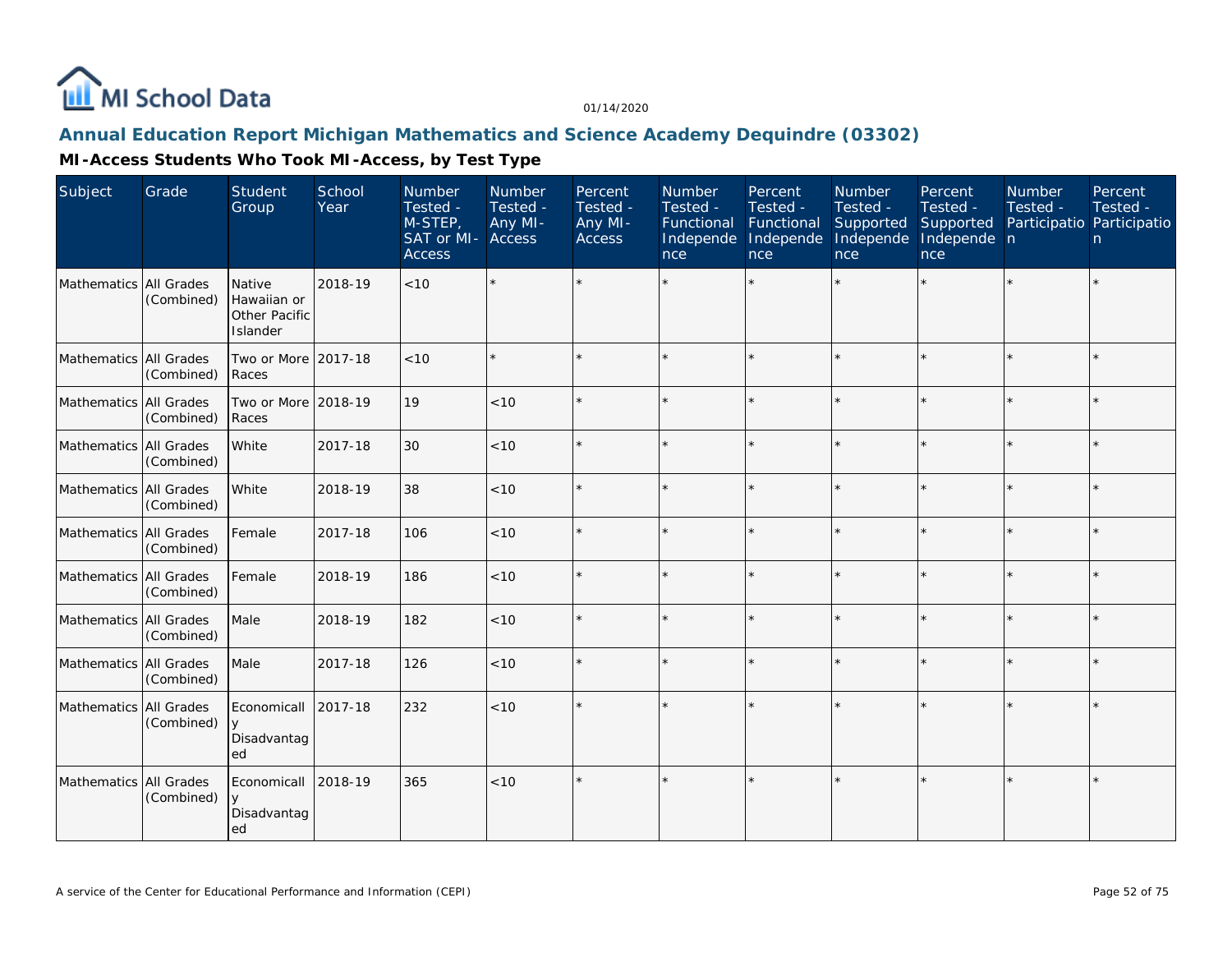

## **Annual Education Report Michigan Mathematics and Science Academy Dequindre (03302)**

| Subject                | Grade      | Student<br>Group                                    | School<br>Year | Number<br>Tested -<br>M-STEP,<br><b>SAT</b> or MI- Access<br><b>Access</b> | Number<br>Tested -<br>Any MI- | Percent<br>Tested -<br>Any MI-<br>Access | Number<br>Tested -<br>Functional<br>Independe<br>nce | Percent<br>Tested -<br>Functional<br>Independe<br>nce | Number<br>Tested -<br>Supported<br>Independe<br>nce | Percent<br>Tested -<br>Supported<br>Independe n<br>nce | Number<br>Tested -<br>Participatio Participatio | Percent<br>Tested -<br>n. |
|------------------------|------------|-----------------------------------------------------|----------------|----------------------------------------------------------------------------|-------------------------------|------------------------------------------|------------------------------------------------------|-------------------------------------------------------|-----------------------------------------------------|--------------------------------------------------------|-------------------------------------------------|---------------------------|
| Mathematics All Grades | (Combined) | <b>Not</b><br>Economicall<br>y<br>Disadvantag<br>ed | 2018-19        | $<10$                                                                      |                               |                                          |                                                      |                                                       |                                                     |                                                        |                                                 | $\star$                   |
| Mathematics All Grades | (Combined) | English<br>Learners                                 | 2018-19        | 24                                                                         | < 10                          |                                          |                                                      |                                                       |                                                     |                                                        |                                                 | $\star$                   |
| Mathematics All Grades | (Combined) | English<br>Learners                                 | 2017-18        | 12                                                                         | < 10                          | $\star$                                  |                                                      | $\star$                                               |                                                     |                                                        |                                                 | $\star$                   |
| Mathematics All Grades | (Combined) | Not English<br>Learners                             | 2017-18        | 220                                                                        | < 10                          |                                          |                                                      |                                                       |                                                     |                                                        |                                                 | $\star$                   |
| Mathematics All Grades | (Combined) | Not English<br>Learners                             | 2018-19        | 344                                                                        | < 10                          | $\star$                                  |                                                      | $\star$                                               |                                                     |                                                        |                                                 | $\star$                   |
| Mathematics All Grades | (Combined) | Not Migrant                                         | 2017-18        | 232                                                                        | < 10                          |                                          |                                                      | $\star$                                               | ý,                                                  |                                                        |                                                 | $\star$                   |
| Mathematics All Grades | (Combined) | Not Migrant                                         | 2018-19        | 368                                                                        | < 10                          |                                          |                                                      | $\star$                                               |                                                     |                                                        |                                                 | $\star$                   |
| Mathematics All Grades | (Combined) | Students<br>With<br><b>Disabilities</b>             | 2018-19        | 24                                                                         | < 10                          |                                          |                                                      |                                                       |                                                     |                                                        |                                                 | $\star$                   |
| Mathematics All Grades | (Combined) | Students<br>With<br><b>Disabilities</b>             | 2017-18        | 23                                                                         | < 10                          |                                          |                                                      |                                                       |                                                     |                                                        |                                                 | $\star$                   |
| Mathematics All Grades | (Combined) | <b>Students</b><br>Without<br><b>Disabilities</b>   | 2017-18        | 209                                                                        | < 10                          |                                          |                                                      |                                                       |                                                     |                                                        |                                                 | k.                        |
| Mathematics All Grades | (Combined) | Students<br>Without<br><b>Disabilities</b>          | 2018-19        | 344                                                                        | < 10                          | $\star$                                  |                                                      | $\star$                                               |                                                     |                                                        |                                                 | $\star$                   |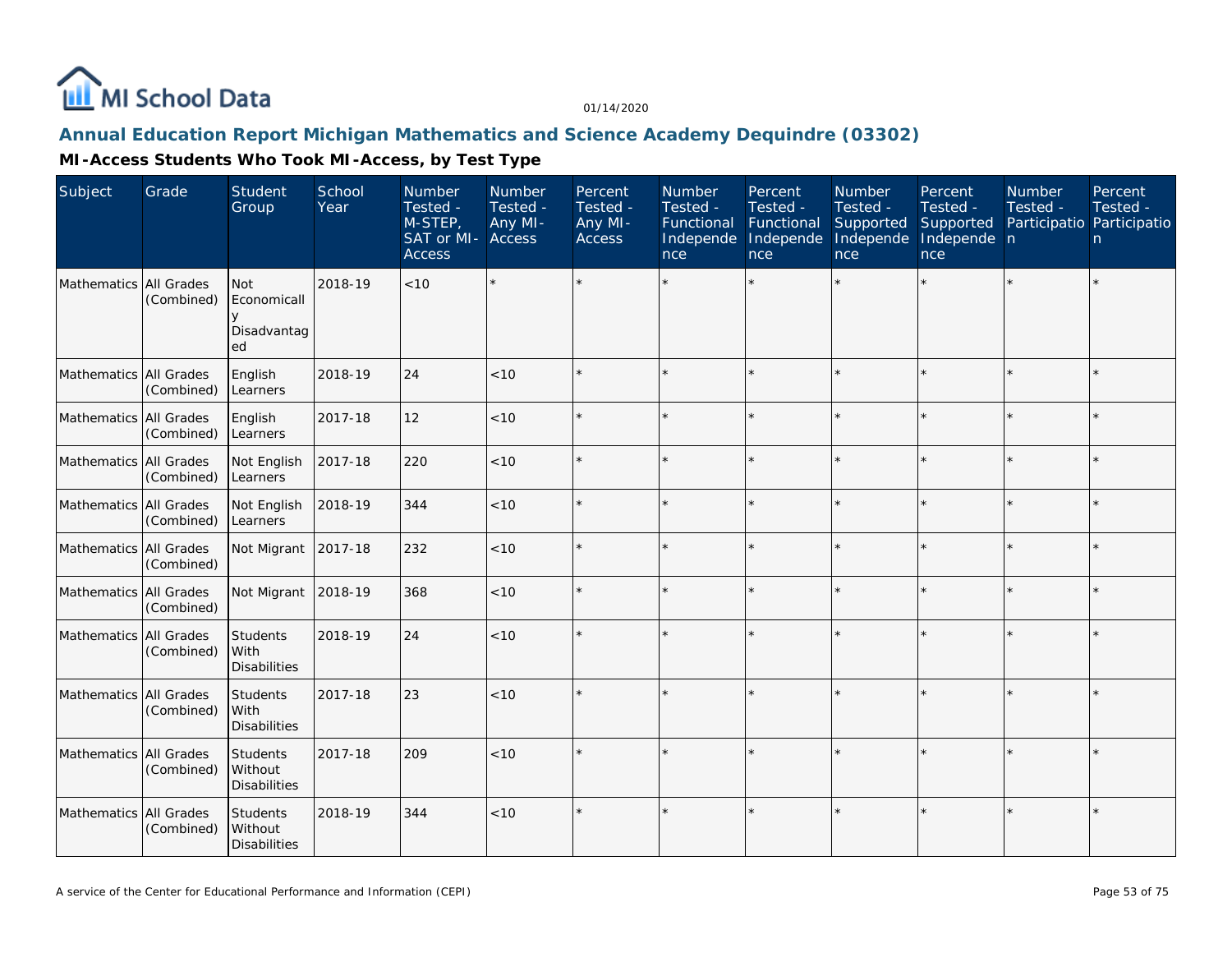

#### **Annual Education Report Michigan Mathematics and Science Academy Dequindre (03302)**

| Subject                | Grade                           | Student<br>Group                | School<br>Year | Number<br>Tested -<br>M-STEP,<br>SAT or MI- Access<br><b>Access</b> | <b>Number</b><br>Tested -<br>Any MI- | Percent<br>Tested -<br>Any MI-<br><b>Access</b> | <b>Number</b><br>Tested -<br>Functional<br>Independe<br>nce | Percent<br>Tested -<br>Functional<br>Independe<br><b>nce</b> | Number<br>Tested -<br>Supported<br>Independe<br>nce | Percent<br>Tested -<br>Supported<br>Independe n<br>nce | <b>Number</b><br>Tested -<br>Participatio Participatio | Percent<br>Tested -<br>n. |
|------------------------|---------------------------------|---------------------------------|----------------|---------------------------------------------------------------------|--------------------------------------|-------------------------------------------------|-------------------------------------------------------------|--------------------------------------------------------------|-----------------------------------------------------|--------------------------------------------------------|--------------------------------------------------------|---------------------------|
| Mathematics All Grades | (Combined)                      | Homeless                        | 2018-19        | < 10                                                                |                                      |                                                 |                                                             |                                                              |                                                     |                                                        |                                                        | $\star$                   |
| Mathematics All Grades | (Combined)                      | <b>Not</b><br>Homeless          | 2018-19        | 367                                                                 | < 10                                 | $\star$                                         |                                                             | $\star$                                                      |                                                     | ×.                                                     |                                                        | $\star$                   |
| Mathematics All Grades | (Combined)                      | Not<br>Homeless                 | 2017-18        | 232                                                                 | < 10                                 |                                                 |                                                             | $\star$                                                      | ý,                                                  |                                                        | $\star$                                                | $\star$                   |
| Mathematics All Grades | (Combined)                      | Foster Care                     | 2018-19        | < 10                                                                |                                      | $\star$                                         |                                                             | $\star$                                                      |                                                     |                                                        |                                                        | $\star$                   |
| Mathematics All Grades | (Combined)                      | Foster Care                     | 2017-18        | $<10$                                                               |                                      |                                                 |                                                             | $\star$                                                      | ÷                                                   |                                                        |                                                        | $\star$                   |
| Mathematics All Grades | (Combined)                      | Not Foster<br>Care              | 2018-19        | 365                                                                 | < 10                                 | $\star$                                         |                                                             | $\star$                                                      |                                                     |                                                        |                                                        | $\star$                   |
| Mathematics All Grades | (Combined)                      | Not Foster<br>Care              | 2017-18        | 231                                                                 | < 10                                 |                                                 |                                                             | $\star$                                                      | ÷                                                   |                                                        |                                                        | $\star$                   |
| Mathematics All Grades | (Combined)                      | Not Military<br>Connected       | 2017-18        | 232                                                                 | < 10                                 |                                                 |                                                             | $\star$                                                      |                                                     |                                                        |                                                        | $\star$                   |
| Mathematics All Grades | (Combined)                      | Not Military<br>Connected       | 2018-19        | 368                                                                 | < 10                                 | $\star$                                         |                                                             | $\star$                                                      |                                                     |                                                        | $\star$                                                | $\star$                   |
| Science                | <b>All Grades</b><br>(Combined) | All Students                    | 2018-19        | $<10$                                                               |                                      |                                                 |                                                             | $\star$                                                      |                                                     |                                                        |                                                        | $\star$                   |
| Science                | <b>All Grades</b><br>(Combined) | Black or<br>African<br>American | 2018-19        | < 10                                                                |                                      |                                                 |                                                             |                                                              |                                                     |                                                        |                                                        | ÷.                        |
| Science                | All Grades<br>(Combined)        | Male                            | 2018-19        | < 10                                                                |                                      |                                                 |                                                             |                                                              |                                                     |                                                        |                                                        | ¥                         |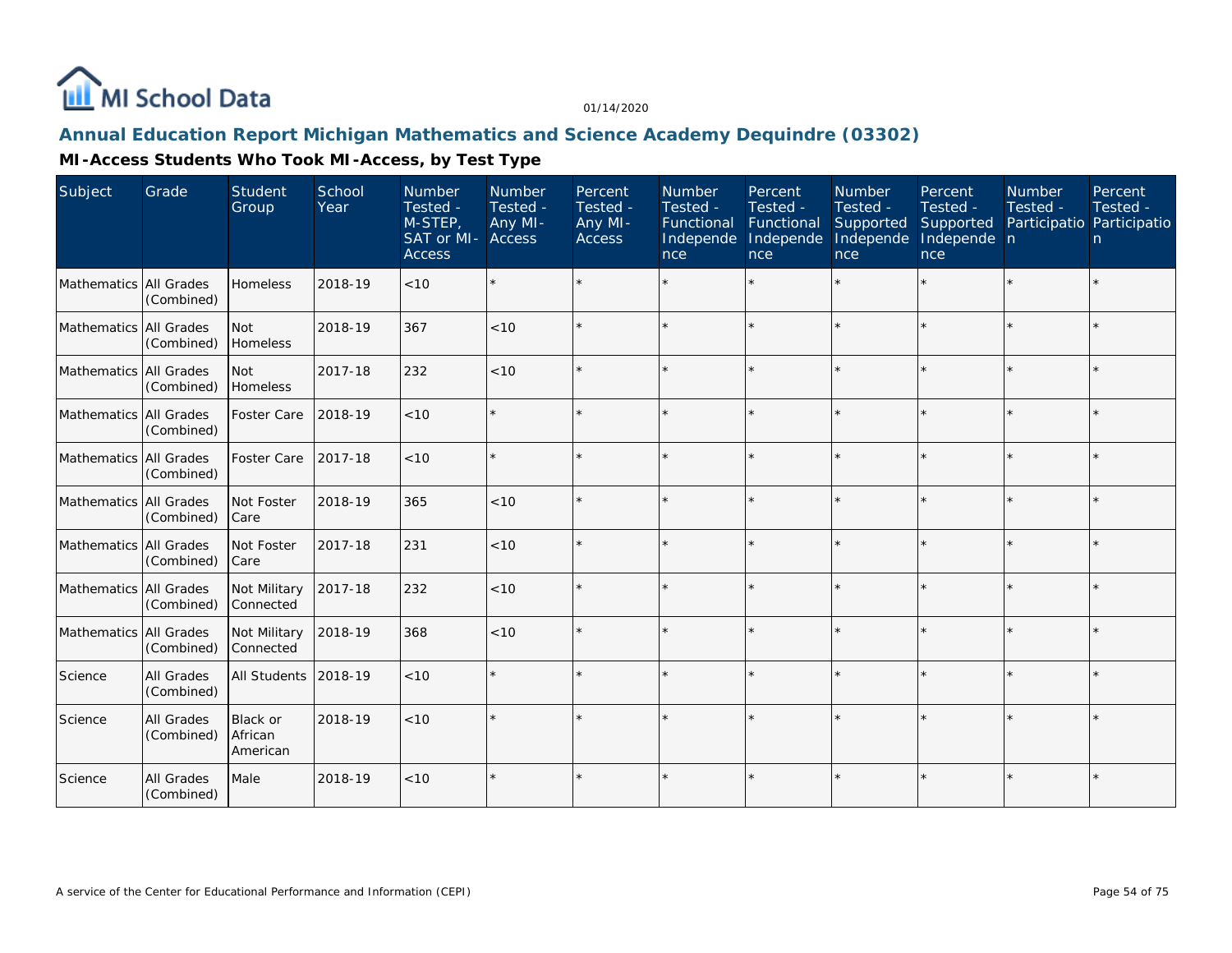

## **Annual Education Report Michigan Mathematics and Science Academy Dequindre (03302)**

| Subject                  | Grade                           | Student<br>Group                        | School<br>Year | Number<br>Tested -<br>M-STEP,<br>SAT or MI-<br><b>Access</b> | Number<br>Tested -<br>Any MI-<br>Access | Percent<br>Tested -<br>Any MI-<br><b>Access</b> | Number<br>Tested -<br>Functional<br>Independe<br>nce | Percent<br>Tested -<br>Functional<br>Independe<br>nce | Number<br>Tested -<br>Supported<br>Independe<br>nce | Percent<br>Tested -<br>Supported<br>Independe n<br>nce | Number<br>Tested - | Percent<br>Tested -<br>Participatio Participatio<br>n. |
|--------------------------|---------------------------------|-----------------------------------------|----------------|--------------------------------------------------------------|-----------------------------------------|-------------------------------------------------|------------------------------------------------------|-------------------------------------------------------|-----------------------------------------------------|--------------------------------------------------------|--------------------|--------------------------------------------------------|
| Science                  | All Grades<br>(Combined)        | Economicall<br>Disadvantag<br>ed        | 2018-19        | < 10                                                         | $\star$                                 |                                                 |                                                      |                                                       |                                                     |                                                        |                    | $\star$                                                |
| Science                  | All Grades<br>(Combined)        | Not English<br>Learners                 | 2018-19        | < 10                                                         | $\star$                                 |                                                 |                                                      | $\star$                                               |                                                     | $\star$                                                |                    | $\star$                                                |
| Science                  | All Grades<br>(Combined)        | Not Migrant                             | 2018-19        | < 10                                                         | $\star$                                 |                                                 |                                                      |                                                       |                                                     | $\star$                                                |                    | $\star$                                                |
| Science                  | All Grades<br>(Combined)        | Students<br>With<br><b>Disabilities</b> | 2018-19        | < 10                                                         | $\star$                                 |                                                 |                                                      |                                                       |                                                     |                                                        |                    | $\star$                                                |
| Science                  | All Grades<br>(Combined)        | <b>Not</b><br>Homeless                  | 2018-19        | < 10                                                         | $\star$                                 |                                                 |                                                      | $\star$                                               |                                                     | $\star$                                                | $\star$            | $\star$                                                |
| Science                  | <b>All Grades</b><br>(Combined) | Not Foster<br>Care                      | 2018-19        | < 10                                                         | $\star$                                 |                                                 |                                                      | $\star$                                               |                                                     | ×.                                                     |                    | $\star$                                                |
| Science                  | All Grades<br>(Combined)        | Not Military<br>Connected               | 2018-19        | < 10                                                         | $\star$                                 |                                                 |                                                      | $\star$                                               |                                                     | $\star$                                                |                    | $\star$                                                |
| Social<br><b>Studies</b> | All Grades<br>(Combined)        | All Students 2017-18                    |                | 98                                                           | < 10                                    |                                                 |                                                      |                                                       |                                                     | $\star$                                                | $\star$            | $\star$                                                |
| Social<br>Studies        | All Grades<br>(Combined)        | All Students 2018-19                    |                | 144                                                          | < 10                                    |                                                 |                                                      | $\star$                                               |                                                     |                                                        |                    | $\star$                                                |
| Social<br><b>Studies</b> | All Grades<br>(Combined)        | Asian                                   | 2017-18        | < 10                                                         | $\star$                                 |                                                 |                                                      | $\star$                                               |                                                     | ×.                                                     | $\star$            | $\star$                                                |
| Social<br><b>Studies</b> | All Grades<br>(Combined)        | Asian                                   | 2018-19        | $<10$                                                        | $\star$                                 |                                                 |                                                      | $\star$                                               |                                                     | ×.                                                     |                    | $\star$                                                |
| Social<br>Studies        | <b>All Grades</b><br>(Combined) | <b>Black or</b><br>African<br>American  | 2017-18        | 77                                                           | < 10                                    |                                                 |                                                      | $\star$                                               |                                                     | $\star$                                                |                    | $\star$                                                |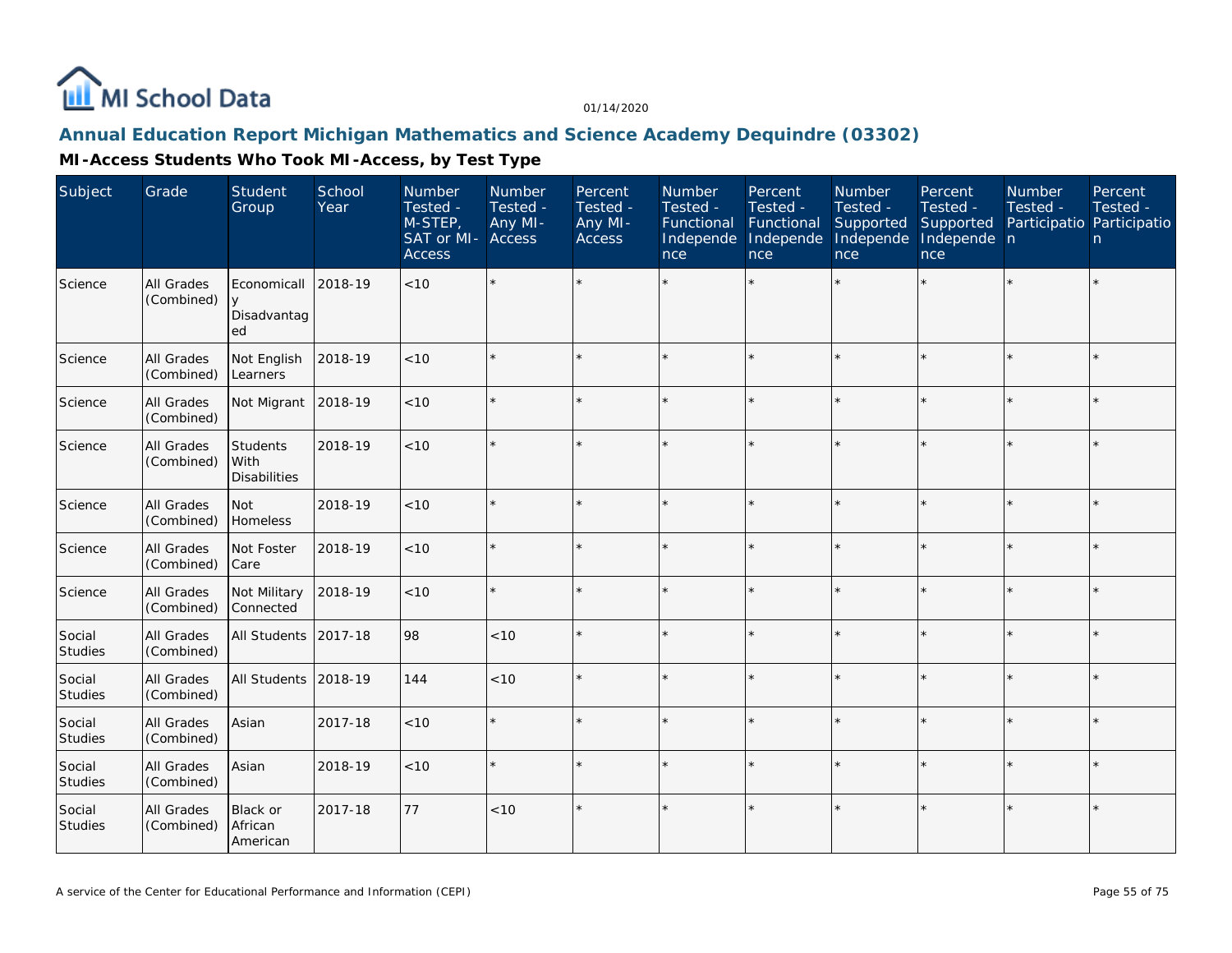

#### **Annual Education Report Michigan Mathematics and Science Academy Dequindre (03302)**

| Subject                  | Grade                           | Student<br>Group                                          | School<br>Year | <b>Number</b><br>Tested -<br>M-STEP,<br>SAT or MI-<br><b>Access</b> | Number<br>Tested -<br>Any MI-<br>Access | Percent<br>Tested -<br>Any MI-<br><b>Access</b> | <b>Number</b><br>Tested -<br>Functional<br>Independe<br>nce | Percent<br>Tested -<br>Functional<br>Independe<br>nce | Number<br>Tested -<br>Supported<br>Independe<br>nce | Percent<br>Tested -<br>Supported<br>Independe n<br>nce | <b>Number</b><br>Tested -<br>Participatio Participatio | Percent<br>Tested -<br>n |
|--------------------------|---------------------------------|-----------------------------------------------------------|----------------|---------------------------------------------------------------------|-----------------------------------------|-------------------------------------------------|-------------------------------------------------------------|-------------------------------------------------------|-----------------------------------------------------|--------------------------------------------------------|--------------------------------------------------------|--------------------------|
| Social<br>Studies        | All Grades<br>(Combined)        | Black or<br>African<br>American                           | 2018-19        | 110                                                                 | < 10                                    |                                                 |                                                             | $\star$                                               |                                                     |                                                        |                                                        | $\star$                  |
| Social<br><b>Studies</b> | All Grades<br>(Combined)        | Hispanic of<br>Any Race                                   | 2017-18        | < 10                                                                |                                         |                                                 |                                                             |                                                       |                                                     |                                                        |                                                        | $\star$                  |
| Social<br>Studies        | All Grades<br>(Combined)        | Hispanic of<br>Any Race                                   | 2018-19        | < 10                                                                |                                         |                                                 |                                                             | $\star$                                               |                                                     |                                                        |                                                        | $\star$                  |
| Social<br>Studies        | All Grades<br>(Combined)        | Native<br>Hawaiian or<br><b>Other Pacific</b><br>Islander | 2018-19        | < 10                                                                |                                         |                                                 |                                                             |                                                       |                                                     |                                                        |                                                        | $\star$                  |
| Social<br>Studies        | <b>All Grades</b><br>(Combined) | Two or More<br>Races                                      | 2017-18        | < 10                                                                |                                         |                                                 |                                                             | $\star$                                               |                                                     |                                                        |                                                        | $\star$                  |
| Social<br>Studies        | All Grades<br>(Combined)        | Two or More<br>Races                                      | 2018-19        | < 10                                                                |                                         | $\star$                                         |                                                             | $\star$                                               |                                                     |                                                        |                                                        | $\star$                  |
| Social<br>Studies        | All Grades<br>(Combined)        | White                                                     | 2017-18        | 12                                                                  | < 10                                    |                                                 |                                                             | $\star$                                               |                                                     |                                                        |                                                        | $\star$                  |
| Social<br>Studies        | All Grades<br>(Combined)        | White                                                     | 2018-19        | 14                                                                  | < 10                                    |                                                 |                                                             | $\star$                                               | ý,                                                  |                                                        |                                                        | $\star$                  |
| Social<br>Studies        | <b>All Grades</b><br>(Combined) | Female                                                    | 2018-19        | 80                                                                  | < 10                                    |                                                 |                                                             | $\star$                                               | ÷                                                   |                                                        |                                                        | $\star$                  |
| Social<br>Studies        | <b>All Grades</b><br>(Combined) | Female                                                    | 2017-18        | 41                                                                  | < 10                                    | $\star$                                         |                                                             | $\star$                                               | $\star$                                             |                                                        |                                                        | $\star$                  |
| Social<br>Studies        | <b>All Grades</b><br>(Combined) | Male                                                      | 2018-19        | 64                                                                  | < 10                                    |                                                 |                                                             |                                                       | ý,                                                  |                                                        |                                                        | $\star$                  |
| Social<br>Studies        | All Grades<br>(Combined)        | Male                                                      | 2017-18        | 57                                                                  | < 10                                    |                                                 |                                                             |                                                       |                                                     |                                                        |                                                        | $\star$                  |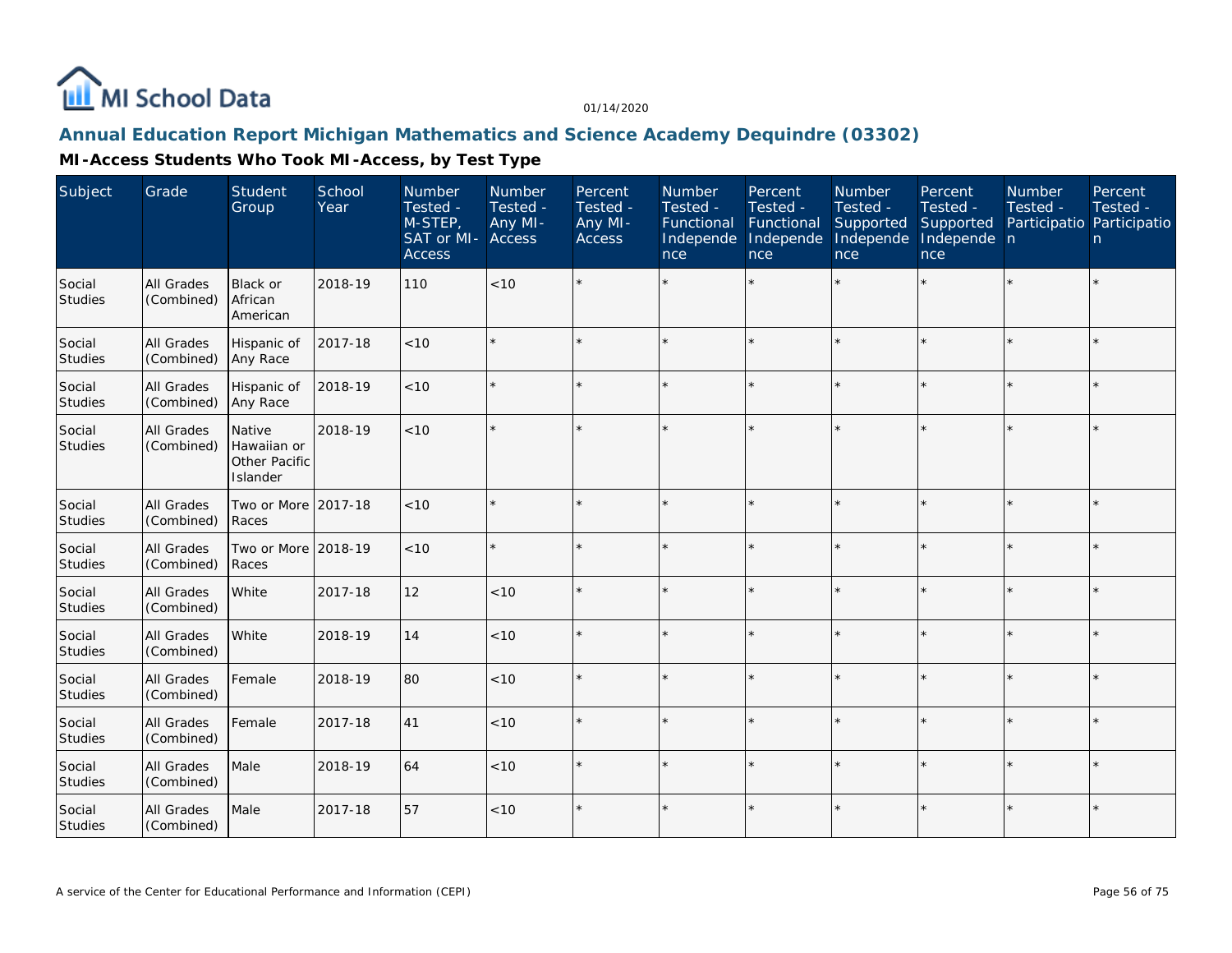

## **Annual Education Report Michigan Mathematics and Science Academy Dequindre (03302)**

| Subject           | Grade                    | <b>Student</b><br>Group                 | School<br>Year | Number<br>Tested -<br>M-STEP,<br>SAT or MI-<br><b>Access</b> | Number<br>Tested -<br>Any MI-<br>Access | Percent<br>Tested -<br>Any MI-<br>Access | Number<br>Tested -<br>Functional<br>Independe<br>nce | Percent<br>Tested -<br>Functional<br>Independe<br>nce | Number<br>Tested -<br>Supported<br>Independe<br>nce <sub>1</sub> | Percent<br>Tested -<br>Supported<br>Independe n<br>nce | Number<br>Tested -<br>Participatio Participatio | Percent<br>Tested -<br>n. |
|-------------------|--------------------------|-----------------------------------------|----------------|--------------------------------------------------------------|-----------------------------------------|------------------------------------------|------------------------------------------------------|-------------------------------------------------------|------------------------------------------------------------------|--------------------------------------------------------|-------------------------------------------------|---------------------------|
| Social<br>Studies | All Grades<br>(Combined) | Economicall<br>y<br>Disadvantag<br>ed   | 2017-18        | 98                                                           | < 10                                    |                                          |                                                      |                                                       |                                                                  |                                                        |                                                 | $\star$                   |
| Social<br>Studies | All Grades<br>(Combined) | Economicall<br>y<br>Disadvantag<br>ed   | 2018-19        | 142                                                          | < 10                                    |                                          |                                                      |                                                       |                                                                  |                                                        |                                                 | $\star$                   |
| Social<br>Studies | All Grades<br>(Combined) | Not<br>Economicall<br>Disadvantag<br>ed | 2018-19        | < 10                                                         |                                         |                                          |                                                      |                                                       |                                                                  |                                                        |                                                 | ÷.                        |
| Social<br>Studies | All Grades<br>(Combined) | English<br>Learners                     | 2017-18        | < 10                                                         |                                         |                                          |                                                      |                                                       |                                                                  |                                                        |                                                 | $\star$                   |
| Social<br>Studies | All Grades<br>(Combined) | English<br>Learners                     | 2018-19        | < 10                                                         |                                         |                                          |                                                      |                                                       |                                                                  |                                                        |                                                 | $\star$                   |
| Social<br>Studies | All Grades<br>(Combined) | Not English<br>Learners                 | 2018-19        | 137                                                          | < 10                                    |                                          |                                                      |                                                       |                                                                  | $\star$                                                |                                                 | $\star$                   |
| Social<br>Studies | All Grades<br>(Combined) | Not English<br>Learners                 | 2017-18        | 95                                                           | < 10                                    |                                          |                                                      |                                                       |                                                                  | $\star$                                                |                                                 | $\star$                   |
| Social<br>Studies | All Grades<br>(Combined) | Not Migrant                             | 2018-19        | 144                                                          | < 10                                    | $\star$                                  |                                                      |                                                       |                                                                  | ×.                                                     |                                                 | $\star$                   |
| Social<br>Studies | All Grades<br>(Combined) | Not Migrant                             | 2017-18        | 98                                                           | $<10$                                   |                                          |                                                      |                                                       |                                                                  |                                                        |                                                 | $\star$                   |
| Social<br>Studies | All Grades<br>(Combined) | Students<br>With<br><b>Disabilities</b> | 2018-19        | 11                                                           | < 10                                    |                                          |                                                      |                                                       |                                                                  |                                                        |                                                 | $\star$                   |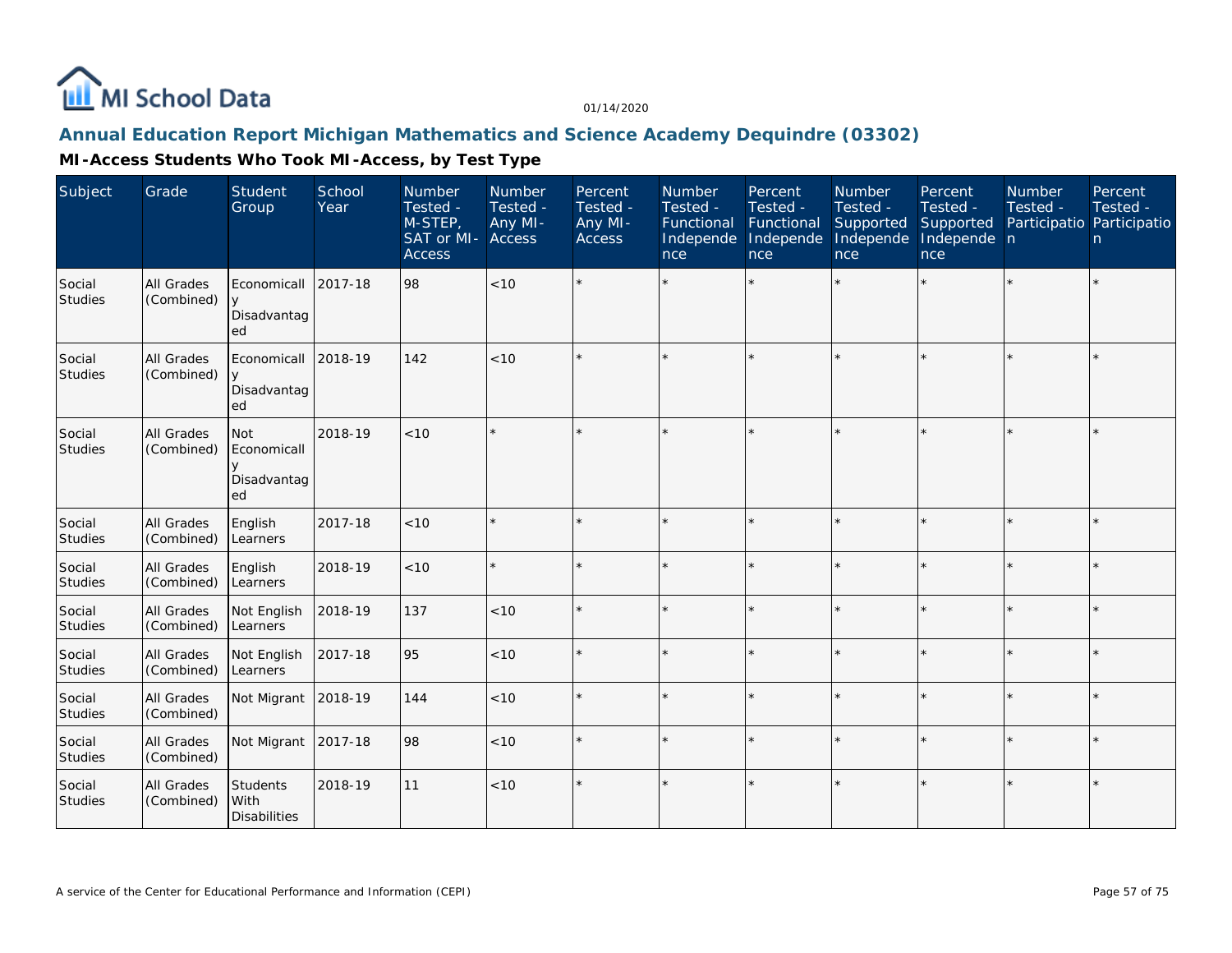

## **Annual Education Report Michigan Mathematics and Science Academy Dequindre (03302)**

| Subject                  | Grade                           | <b>Student</b><br>Group                           | School<br>Year | Number<br>Tested -<br>M-STEP,<br>SAT or MI- Access<br><b>Access</b> | Number<br>Tested -<br>Any MI- | Percent<br>Tested -<br>Any MI-<br><b>Access</b> | Number<br>Tested -<br>Functional<br>Independe<br>nce | Percent<br>Tested -<br>Functional<br>Independe<br>nce | Number<br>Tested -<br>Supported<br>Independe<br>nce | Percent<br>Tested -<br>Supported<br>Independe n<br>nce | Number<br>Tested -<br>Participatio Participatio | Percent<br>Tested -<br>n |
|--------------------------|---------------------------------|---------------------------------------------------|----------------|---------------------------------------------------------------------|-------------------------------|-------------------------------------------------|------------------------------------------------------|-------------------------------------------------------|-----------------------------------------------------|--------------------------------------------------------|-------------------------------------------------|--------------------------|
| Social<br><b>Studies</b> | All Grades<br>(Combined)        | Students<br>With<br><b>Disabilities</b>           | 2017-18        | 10                                                                  | < 10                          |                                                 |                                                      | $\star$                                               |                                                     |                                                        |                                                 | $\star$                  |
| Social<br><b>Studies</b> | All Grades<br>(Combined)        | Students<br>Without<br><b>Disabilities</b>        | 2018-19        | 133                                                                 | < 10                          | ÷                                               |                                                      | $\star$                                               |                                                     |                                                        |                                                 | $\star$                  |
| Social<br><b>Studies</b> | <b>All Grades</b><br>(Combined) | <b>Students</b><br>Without<br><b>Disabilities</b> | 2017-18        | 88                                                                  | < 10                          |                                                 |                                                      | $\star$                                               |                                                     |                                                        |                                                 | ¥.                       |
| Social<br>Studies        | <b>All Grades</b><br>(Combined) | Homeless                                          | 2018-19        | < 10                                                                | $\star$                       | $\star$                                         |                                                      | $\star$                                               |                                                     |                                                        | $\star$                                         | $\star$                  |
| Social<br>Studies        | All Grades<br>(Combined)        | <b>Not</b><br>Homeless                            | 2018-19        | 143                                                                 | < 10                          | $\star$                                         |                                                      | $\star$                                               |                                                     |                                                        |                                                 | $\star$                  |
| Social<br><b>Studies</b> | All Grades<br>(Combined)        | l Not<br>Homeless                                 | 2017-18        | 98                                                                  | < 10                          |                                                 |                                                      | $\star$                                               |                                                     |                                                        |                                                 | ¥.                       |
| Social<br><b>Studies</b> | All Grades<br>(Combined)        | Foster Care                                       | 2018-19        | < 10                                                                | $\star$                       |                                                 |                                                      | $\star$                                               | $\star$                                             |                                                        | $\star$                                         | $\star$                  |
| Social<br>Studies        | All Grades<br>(Combined)        | Not Foster<br>Care                                | 2018-19        | 143                                                                 | < 10                          | $\star$                                         |                                                      | $\star$                                               | ÷.                                                  |                                                        |                                                 | ¥.                       |
| Social<br>Studies        | All Grades<br>(Combined)        | Not Foster<br>Care                                | 2017-18        | 98                                                                  | < 10                          |                                                 |                                                      | $\star$                                               | ×                                                   |                                                        |                                                 | ÷.                       |
| Social<br><b>Studies</b> | All Grades<br>(Combined)        | Not Military<br>Connected                         | 2017-18        | 98                                                                  | < 10                          | $\star$                                         |                                                      | $\star$                                               |                                                     |                                                        |                                                 | $\star$                  |
| Social<br>Studies        | All Grades<br>(Combined)        | Not Military<br><b>Connected</b>                  | 2018-19        | 144                                                                 | < 10                          | $\star$                                         |                                                      | $\star$                                               | $\star$                                             |                                                        | $\star$                                         | $\star$                  |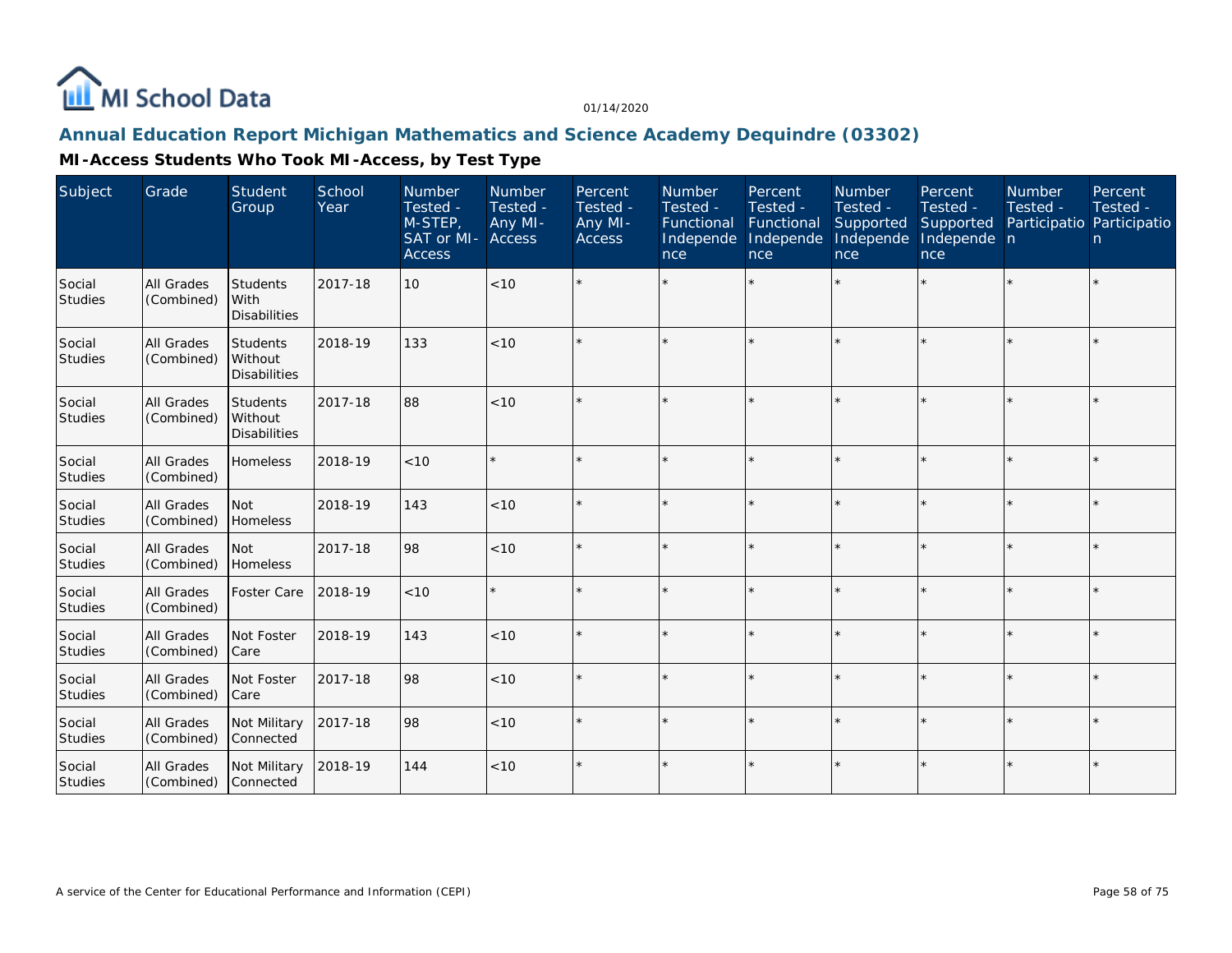# MI School Data

01/14/2020

# **Annual Education Report Michigan Mathematics and Science Academy Dequindre (03302)**

| <b>Testing</b><br>Group                   | Subject                  | <b>State</b><br><b>Tested</b><br>Total | State Not State<br><b>Tested</b><br>Total | Percent<br>Proficient | <b>District</b><br><b>Tested</b><br>Total | <b>District</b><br><b>Not</b><br><b>Tested</b><br>Total | <b>District</b><br>Percent<br>Proficient | School<br>Tested<br>Total | School<br><b>Not</b><br><b>Tested</b><br>Total | School<br>Percent<br>Proficient<br>$\star \star$ |
|-------------------------------------------|--------------------------|----------------------------------------|-------------------------------------------|-----------------------|-------------------------------------------|---------------------------------------------------------|------------------------------------------|---------------------------|------------------------------------------------|--------------------------------------------------|
| All<br>Students                           | <b>ELA</b>               | 98.8%                                  | 1.2%                                      | 49.69%                | 98.7%                                     | 1.3%                                                    | N/A                                      | 98.3%                     | 1.7%                                           | 21.93%                                           |
| All<br>Students                           | Mathemati<br>CS          | 98.9%                                  | 1.1%                                      | 39.95%                | 98.9%                                     | 1.1%                                                    | N/A                                      | 98.9%                     | 1.1%                                           | 16.28%                                           |
| All<br><b>Students</b>                    | Science                  | 98.1%                                  | 1.9%                                      | N/A                   | 100.0%                                    | 0.0%                                                    | N/A                                      | 100.0%                    | 0.0%                                           | N/A                                              |
| All<br><b>Students</b>                    | Social<br><b>Studies</b> | 98.0%                                  | 2.0%                                      | 31.23%                | 100.0%                                    | 0.0%                                                    | N/A                                      | 100.0%                    | 0.0%                                           | 12.41%                                           |
| American<br>Indian or<br>Alaska<br>Native | <b>ELA</b>               | 98.2%                                  | 1.8%                                      | 41.43%                | N/A                                       | N/A                                                     | N/A                                      | N/A                       | N/A                                            | N/A                                              |
| American<br>Indian or<br>Alaska<br>Native | Mathemati<br>CS          | 98.3%                                  | 1.7%                                      | 29.62%                | N/A                                       | N/A                                                     | N/A                                      | N/A                       | N/A                                            | N/A                                              |
| American<br>Indian or<br>Alaska<br>Native | Science                  | 97.4%                                  | 2.6%                                      | N/A                   | N/A                                       | N/A                                                     | N/A                                      | N/A                       | N/A                                            | N/A                                              |
| American<br>Indian or<br>Alaska<br>Native | Social<br><b>Studies</b> | 97.4%                                  | 2.6%                                      | 25.66%                | N/A                                       | N/A                                                     | N/A                                      | N/A                       | N/A                                            | N/A                                              |
| Asian                                     | <b>ELA</b>               | 99.3%                                  | 0.7%                                      | 71.37%                | 100.0%                                    | 0.0%                                                    | N/A                                      | 100.0%                    | $0.0\%$                                        | 52.17%                                           |
| Asian                                     | Mathemati<br>CS          | 99.5%                                  | 0.5%                                      | 70.67%                | 100.0%                                    | 0.0%                                                    | N/A                                      | 100.0%                    | $0.0\%$                                        | 52.17%                                           |
| Asian                                     | Science                  | 99.3%                                  | 0.7%                                      | N/A                   | < 10                                      | $<10$                                                   | < 10                                     | < 10                      | < 10                                           | $<10$                                            |
| Asian                                     | Social<br><b>Studies</b> | 99.3%                                  | 0.7%                                      | 50.38%                | < 10                                      | $<10$                                                   | $<10$                                    | $<10$                     | < 10                                           | $<10$                                            |
| Black or<br>African<br>American           | <b>ELA</b>               | 98.0%                                  | 2.0%                                      | 25.07%                | 98.6%                                     | 1.4%                                                    | N/A                                      | 98.2%                     | 1.8%                                           | 16.47%                                           |
| Black or<br>African<br>American           | Mathemati<br>CS          | 98.0%                                  | 2.0%                                      | 14.94%                | 98.8%                                     | 1.2%                                                    | N/A                                      | 98.9%                     | 1.1%                                           | 11.28%                                           |
| Black or<br>African<br>American           | Science                  | 96.7%                                  | 3.3%                                      | N/A                   | 100.0%                                    | 0.0%                                                    | N/A                                      | 100.0%                    | 0.0%                                           | N/A                                              |
| Black or<br>African<br>American           | Social<br>Studies        | 96.6%                                  | 3.4%                                      | 10.83%                | 100.0%                                    | 0.0%                                                    | N/A                                      | 100.0%                    | 0.0%                                           | 10.48%                                           |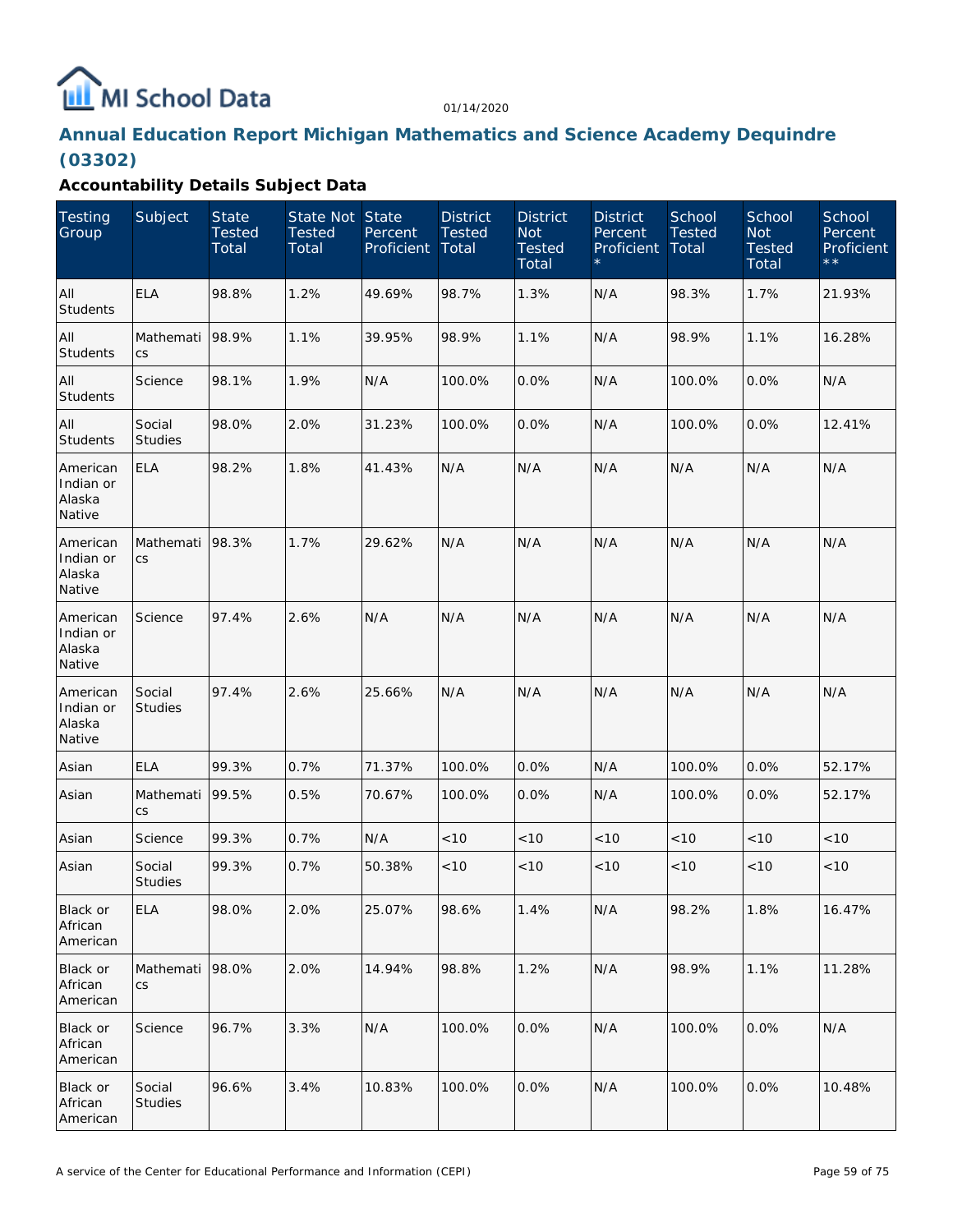

# **Annual Education Report Michigan Mathematics and Science Academy Dequindre (03302)**

| <b>Testing</b><br>Group                               | Subject                           | <b>State</b><br><b>Tested</b><br>Total | State Not State<br><b>Tested</b><br>Total | Percent<br>Proficient | <b>District</b><br><b>Tested</b><br>Total | <b>District</b><br><b>Not</b><br><b>Tested</b><br>Total | <b>District</b><br>Percent<br>Proficient | School<br><b>Tested</b><br>Total | School<br><b>Not</b><br><b>Tested</b><br>Total | School<br>Percent<br>Proficient<br>$\star\,\star$ |
|-------------------------------------------------------|-----------------------------------|----------------------------------------|-------------------------------------------|-----------------------|-------------------------------------------|---------------------------------------------------------|------------------------------------------|----------------------------------|------------------------------------------------|---------------------------------------------------|
| Hispanic of ELA<br>Any Race                           |                                   | 98.7%                                  | 1.3%                                      | 38.01%                | < 10                                      | < 10                                                    | < 10                                     | < 10                             | $<10$                                          | < 10                                              |
| Hispanic of Mathemati<br>Any Race                     | CS                                | 98.8%                                  | 1.2%                                      | 26.94%                | < 10                                      | < 10                                                    | < 10                                     | < 10                             | < 10                                           | < 10                                              |
| Hispanic of Science<br>Any Race                       |                                   | 98.0%                                  | 2.0%                                      | N/A                   | < 10                                      | < 10                                                    | < 10                                     | < 10                             | < 10                                           | < 10                                              |
| Hispanic of Social<br>Any Race                        | <b>Studies</b>                    | 98.0%                                  | 2.0%                                      | 19.37%                | < 10                                      | < 10                                                    | < 10                                     | < 10                             | < 10                                           | < 10                                              |
| Native<br>Hawaiian<br>or Other<br>Pacific<br>Islander | <b>ELA</b>                        | 99.5%                                  | 0.5%                                      | 50.95%                | < 10                                      | < 10                                                    | < 10                                     | < 10                             | < 10                                           | < 10                                              |
| Native<br>Hawaiian<br>or Other<br>Pacific<br>Islander | Mathemati<br>CS                   | 99.5%                                  | 0.5%                                      | 37.78%                | < 10                                      | < 10                                                    | < 10                                     | < 10                             | < 10                                           | < 10                                              |
| Native<br>Hawaiian<br>or Other<br>Pacific<br>Islander | Science                           | 99.2%                                  | 0.8%                                      | N/A                   | < 10                                      | < 10                                                    | < 10                                     | < 10                             | < 10                                           | < 10                                              |
| Native<br>Hawaiian<br>or Other<br>Pacific<br>Islander | Social<br><b>Studies</b>          | 99.2%                                  | 0.8%                                      | 24.67%                | < 10                                      | < 10                                                    | < 10                                     | < 10                             | < 10                                           | < 10                                              |
| Two or<br>More<br>Races                               | <b>ELA</b>                        | 98.7%                                  | 1.3%                                      | 47.09%                | 100.0%                                    | 0.0%                                                    | N/A                                      | 100.0%                           | 0.0%                                           | 36.84%                                            |
| Two or<br>More<br>Races                               | Mathemati<br>CS                   | 98.7%                                  | 1.3%                                      | 35.98%                | 100.0%                                    | 0.0%                                                    | N/A                                      | 100.0%                           | 0.0%                                           | 21.05%                                            |
| Two or<br>More<br>Races                               | Science                           | 97.9%                                  | 2.1%                                      | N/A                   | < 10                                      | < 10                                                    | < 10                                     | < 10                             | $<10$                                          | < 10                                              |
| Two or<br>More<br>Races                               | Social<br><b>Studies</b>          | 97.9%                                  | 2.1%                                      | 27.34%                | < 10                                      | < 10                                                    | < 10                                     | < 10                             | $<10$                                          | < 10                                              |
| White                                                 | <b>ELA</b>                        | 99.0%                                  | 1.0%                                      | 56.44%                | 97.8%                                     | 2.2%                                                    | N/A                                      | 97.4%                            | 2.6%                                           | 32.43%                                            |
| White                                                 | Mathemati<br>$\mathsf{CS}\xspace$ | 99.1%                                  | 0.9%                                      | 46.59%                | 97.8%                                     | 2.2%                                                    | N/A                                      | 97.4%                            | 2.6%                                           | 27.03%                                            |
| White                                                 | Science                           | 98.4%                                  | 1.6%                                      | N/A                   | 100.0%                                    | 0.0%                                                    | N/A                                      | 100.0%                           | 0.0%                                           | N/A                                               |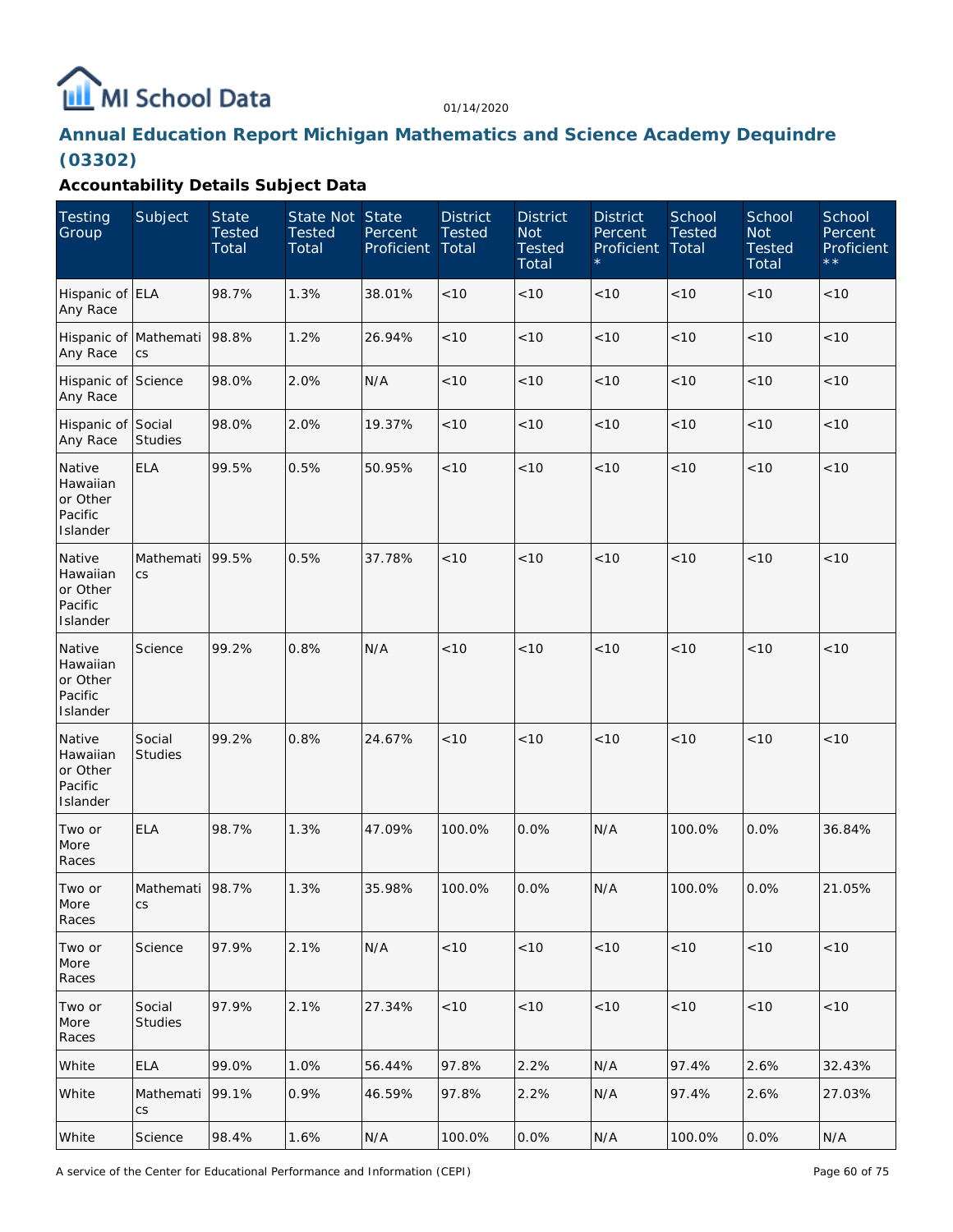# MI School Data

01/14/2020

# **Annual Education Report Michigan Mathematics and Science Academy Dequindre (03302)**

| Testing<br>Group                                | Subject                           | <b>State</b><br><b>Tested</b><br>Total | State Not State<br><b>Tested</b><br>Total | Percent<br>Proficient | <b>District</b><br><b>Tested</b><br>Total | <b>District</b><br><b>Not</b><br><b>Tested</b><br>Total | <b>District</b><br>Percent<br>Proficient | School<br><b>Tested</b><br>Total | School<br><b>Not</b><br><b>Tested</b><br>Total | School<br>Percent<br>Proficient<br>$\star \star$ |
|-------------------------------------------------|-----------------------------------|----------------------------------------|-------------------------------------------|-----------------------|-------------------------------------------|---------------------------------------------------------|------------------------------------------|----------------------------------|------------------------------------------------|--------------------------------------------------|
| White                                           | Social<br><b>Studies</b>          | 98.4%                                  | 1.6%                                      | 36.71%                | 100.0%                                    | 0.0%                                                    | N/A                                      | 100.0%                           | 0.0%                                           | 15.38%                                           |
| Female                                          | <b>ELA</b>                        | 98.9%                                  | 1.1%                                      | 53.92%                | 99.1%                                     | 0.9%                                                    | N/A                                      | 98.9%                            | 1.1%                                           | 27.91%                                           |
| Female                                          | Mathemati<br>CS                   | 99.0%                                  | 1.0%                                      | 38.19%                | 98.7%                                     | 1.3%                                                    | N/A                                      | 98.9%                            | 1.1%                                           | 18.02%                                           |
| Female                                          | Science                           | 98.3%                                  | 1.7%                                      | N/A                   | 100.0%                                    | 0.0%                                                    | N/A                                      | 100.0%                           | 0.0%                                           | N/A                                              |
| Female                                          | Social<br><b>Studies</b>          | 98.2%                                  | 1.8%                                      | 28.84%                | 100.0%                                    | 0.0%                                                    | N/A                                      | 100.0%                           | 0.0%                                           | 10.96%                                           |
| Male                                            | <b>ELA</b>                        | 98.7%                                  | 1.3%                                      | 45.63%                | 98.2%                                     | 1.8%                                                    | N/A                                      | 97.8%                            | 2.2%                                           | 15.88%                                           |
| Male                                            | Mathemati<br>CS                   | 98.7%                                  | 1.3%                                      | 41.64%                | 99.1%                                     | 0.9%                                                    | N/A                                      | 98.9%                            | 1.1%                                           | 14.53%                                           |
| Male                                            | Science                           | 97.9%                                  | 2.1%                                      | N/A                   | 100.0%                                    | 0.0%                                                    | N/A                                      | 100.0%                           | 0.0%                                           | N/A                                              |
| Male                                            | Social<br><b>Studies</b>          | 97.9%                                  | 2.1%                                      | 33.54%                | 100.0%                                    | 0.0%                                                    | N/A                                      | 100.0%                           | 0.0%                                           | 14.06%                                           |
| Economical ELA<br>Iу<br>Disadvanta<br>ged       |                                   | 98.4%                                  | 1.6%                                      | 34.98%                | 98.6%                                     | 1.4%                                                    | N/A                                      | 98.3%                            | 1.7%                                           | 21.93%                                           |
| Economical Mathemati<br>Iу<br>Disadvanta<br>ged | CS                                | 98.5%                                  | 1.5%                                      | 25.03%                | 98.9%                                     | 1.1%                                                    | N/A                                      | 98.9%                            | 1.1%                                           | 16.28%                                           |
| Economical Science<br>Iу<br>Disadvanta<br>ged   |                                   | 97.3%                                  | 2.7%                                      | N/A                   | 100.0%                                    | 0.0%                                                    | N/A                                      | 100.0%                           | 0.0%                                           | N/A                                              |
| Economical Social<br>Iу<br>Disadvanta<br>ged    | <b>Studies</b>                    | 97.2%                                  | 2.8%                                      | 17.58%                | 100.0%                                    | 0.0%                                                    | N/A                                      | 100.0%                           | 0.0%                                           | 12.41%                                           |
| English<br>Learners                             | <b>ELA</b>                        | 98.8%                                  | 1.2%                                      | 23.86%                | 100.0%                                    | 0.0%                                                    | N/A                                      | 100.0%                           | 0.0%                                           | 29.17%                                           |
| English<br>Learners                             | Mathemati<br>CS                   | 99.1%                                  | 0.9%                                      | 22.89%                | 100.0%                                    | 0.0%                                                    | N/A                                      | 100.0%                           | 0.0%                                           | 33.33%                                           |
| English<br>Learners                             | Science                           | 98.2%                                  | 1.8%                                      | N/A                   | <10                                       | $<10$                                                   | <10                                      | < 10                             | < 10                                           | < 10                                             |
| English<br>Learners                             | Social<br>Studies                 | 98.3%                                  | 1.7%                                      | 6.54%                 | < 10                                      | $<10$                                                   | < 10                                     | < 10                             | $<10$                                          | $<10$                                            |
| Migrant                                         | <b>ELA</b>                        | N/A                                    | N/A                                       | 18.89%                | N/A                                       | N/A                                                     | N/A                                      | N/A                              | N/A                                            | N/A                                              |
| Migrant                                         | Mathemati<br>$\mathsf{CS}\xspace$ | N/A                                    | N/A                                       | 13.88%                | N/A                                       | N/A                                                     | N/A                                      | N/A                              | N/A                                            | N/A                                              |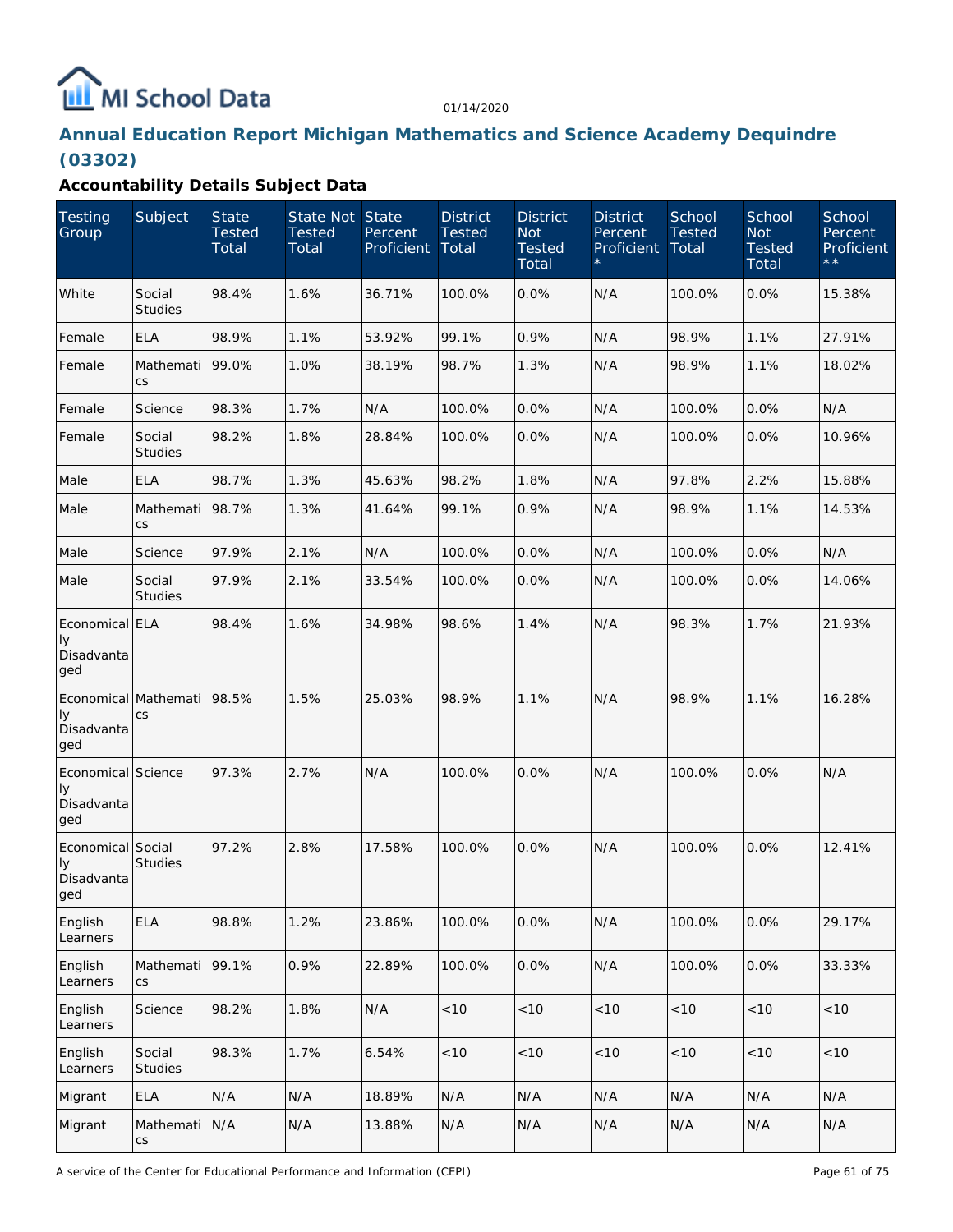

# **Annual Education Report Michigan Mathematics and Science Academy Dequindre (03302)**

| <b>Testing</b><br>Group                        | Subject                  | <b>State</b><br><b>Tested</b><br>Total | State Not State<br><b>Tested</b><br>Total | Percent<br><b>Proficient</b> | <b>District</b><br><b>Tested</b><br>Total | <b>District</b><br><b>Not</b><br><b>Tested</b><br>Total | <b>District</b><br>Percent<br>Proficient | School<br><b>Tested</b><br>Total | School<br><b>Not</b><br><b>Tested</b><br>Total | School<br>Percent<br>Proficient<br>$\star \star$ |
|------------------------------------------------|--------------------------|----------------------------------------|-------------------------------------------|------------------------------|-------------------------------------------|---------------------------------------------------------|------------------------------------------|----------------------------------|------------------------------------------------|--------------------------------------------------|
| Migrant                                        | Social<br><b>Studies</b> | N/A                                    | N/A                                       | 7.33%                        | N/A                                       | N/A                                                     | N/A                                      | N/A                              | N/A                                            | N/A                                              |
| <b>Students</b><br>With<br><b>Disabilities</b> | <b>ELA</b>               | 97.5%                                  | 2.5%                                      | 24.82%                       | 92.6%                                     | 7.4%                                                    | N/A                                      | 91.3%                            | 8.7%                                           | 10.53%                                           |
| <b>Students</b><br>With<br><b>Disabilities</b> | Mathemati<br><b>CS</b>   | 97.9%                                  | 2.1%                                      | 18.51%                       | 96.3%                                     | 3.7%                                                    | N/A                                      | 100.0%                           | 0.0%                                           | 0.00%                                            |
| <b>Students</b><br>With<br><b>Disabilities</b> | Science                  | 95.3%                                  | 4.7%                                      | N/A                          | 100.0%                                    | 0.0%                                                    | N/A                                      | 100.0%                           | 0.0%                                           | N/A                                              |
| Students<br>With<br><b>Disabilities</b>        | Social<br><b>Studies</b> | 95.8%                                  | 4.2%                                      | 11.95%                       | 100.0%                                    | 0.0%                                                    | N/A                                      | 100.0%                           | 0.0%                                           | 18.18%                                           |
| Homeless                                       | <b>ELA</b>               | 96.3%                                  | 3.7%                                      | 28.30%                       | < 10                                      | < 10                                                    | < 10                                     | < 10                             | < 10                                           | < 10                                             |
| Homeless                                       | Mathemati<br><b>CS</b>   | 96.5%                                  | 3.5%                                      | 18.28%                       | < 10                                      | < 10                                                    | < 10                                     | < 10                             | < 10                                           | < 10                                             |
| Homeless                                       | Science                  | 94.1%                                  | 5.9%                                      | N/A                          | < 10                                      | < 10                                                    | < 10                                     | < 10                             | < 10                                           | < 10                                             |
| Homeless                                       | Social<br><b>Studies</b> | 94.1%                                  | 5.9%                                      | 13.17%                       | < 10                                      | < 10                                                    | < 10                                     | < 10                             | < 10                                           | < 10                                             |
| Foster<br>Care                                 | <b>ELA</b>               | N/A                                    | N/A                                       | 27.54%                       | N/A                                       | N/A                                                     | N/A                                      | N/A                              | N/A                                            | 0.00%                                            |
| Foster<br>Care                                 | Mathemati<br>CS          | N/A                                    | N/A                                       | 17.90%                       | N/A                                       | N/A                                                     | N/A                                      | N/A                              | N/A                                            | 0.00%                                            |
| Foster<br>Care                                 | Social<br><b>Studies</b> | N/A                                    | N/A                                       | 11.85%                       | N/A                                       | N/A                                                     | N/A                                      | N/A                              | N/A                                            | 0.00%                                            |
| Military<br>Connected                          | <b>ELA</b>               | N/A                                    | N/A                                       | 54.39%                       | N/A                                       | N/A                                                     | N/A                                      | N/A                              | N/A                                            | N/A                                              |
| Military<br>Connected                          | Mathemati<br>CS          | N/A                                    | N/A                                       | 41.32%                       | N/A                                       | N/A                                                     | N/A                                      | N/A                              | N/A                                            | N/A                                              |
| Military<br>Connected                          | Social<br><b>Studies</b> | N/A                                    | N/A                                       | 30.54%                       | N/A                                       | N/A                                                     | N/A                                      | N/A                              | N/A                                            | N/A                                              |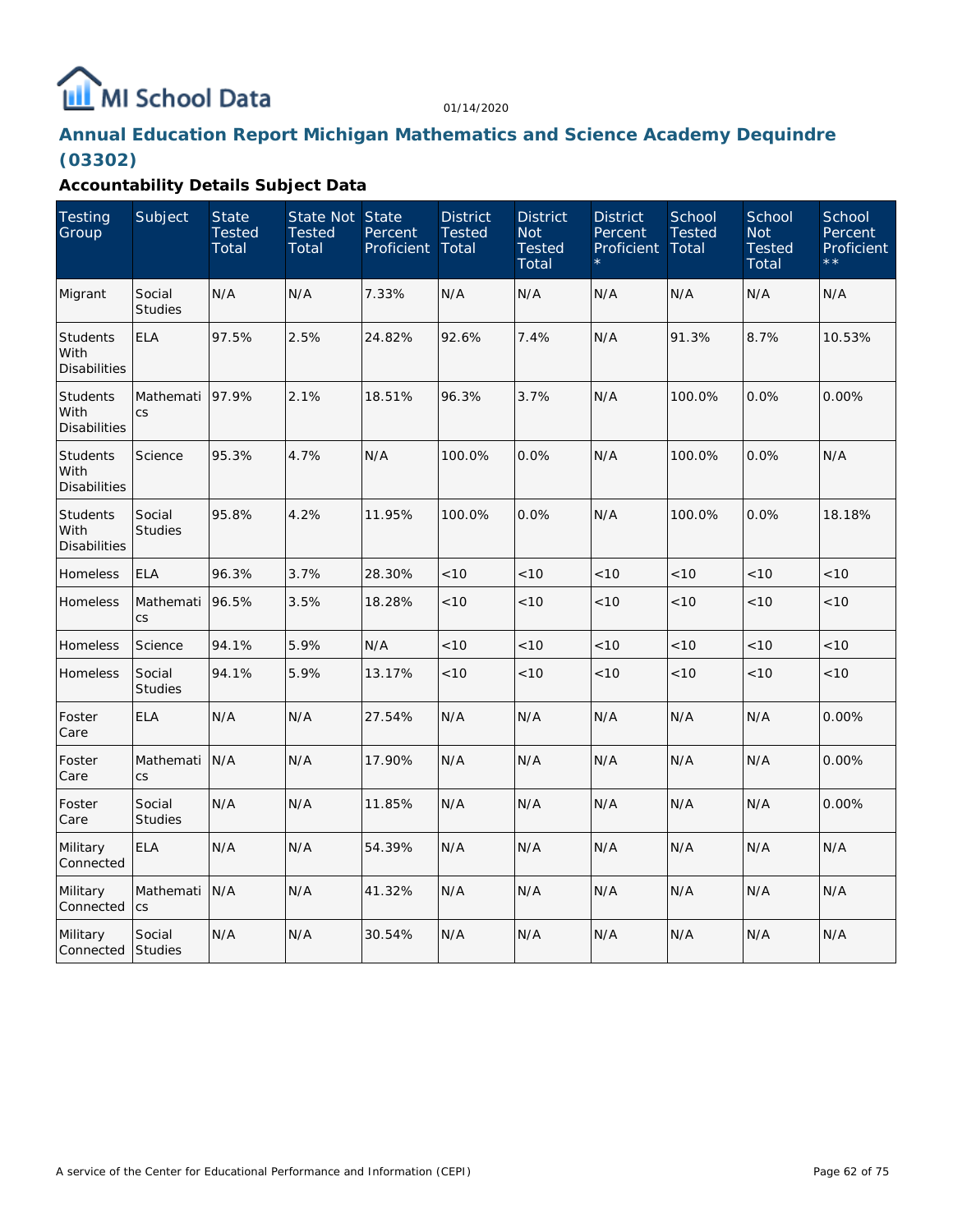# **ILL** MI School Data

01/14/2020

# **Annual Education Report Michigan Mathematics and Science Academy Dequindre (03302)**

**High School Graduation: Four-Year Adjusted Cohort Rate**

| Student Group                        | Baseline Data<br>(2016) | <b>Most Recent</b><br><b>Results (2018)</b> | Interim Objective<br>(2020) | Interim Objective<br>(2022) | Long-Term Target<br>(2025) |
|--------------------------------------|-------------------------|---------------------------------------------|-----------------------------|-----------------------------|----------------------------|
| All Students                         | 79.79%                  | 94.44%                                      | 86.30%                      | 89.56%                      | 94.44%                     |
| Asian                                | 90.77%                  | < 10                                        | 92.40%                      | 93.22%                      | 94.44%                     |
| Black or African<br>American         | 67.31%                  | 92.31%                                      | 79.37%                      | 85.40%                      | 94.44%                     |
| White                                | 83.48%                  | < 10                                        | 88.35%                      | 90.79%                      | 94.44%                     |
| Economically<br>Disadvantaged        | 67.48%                  | 94.44%                                      | 79.46%                      | 85.46%                      | 94.44%                     |
| <b>Students With</b><br>Disabilities | 57.12%                  | <10                                         | 73.71%                      | 82.00%                      | 94.44%                     |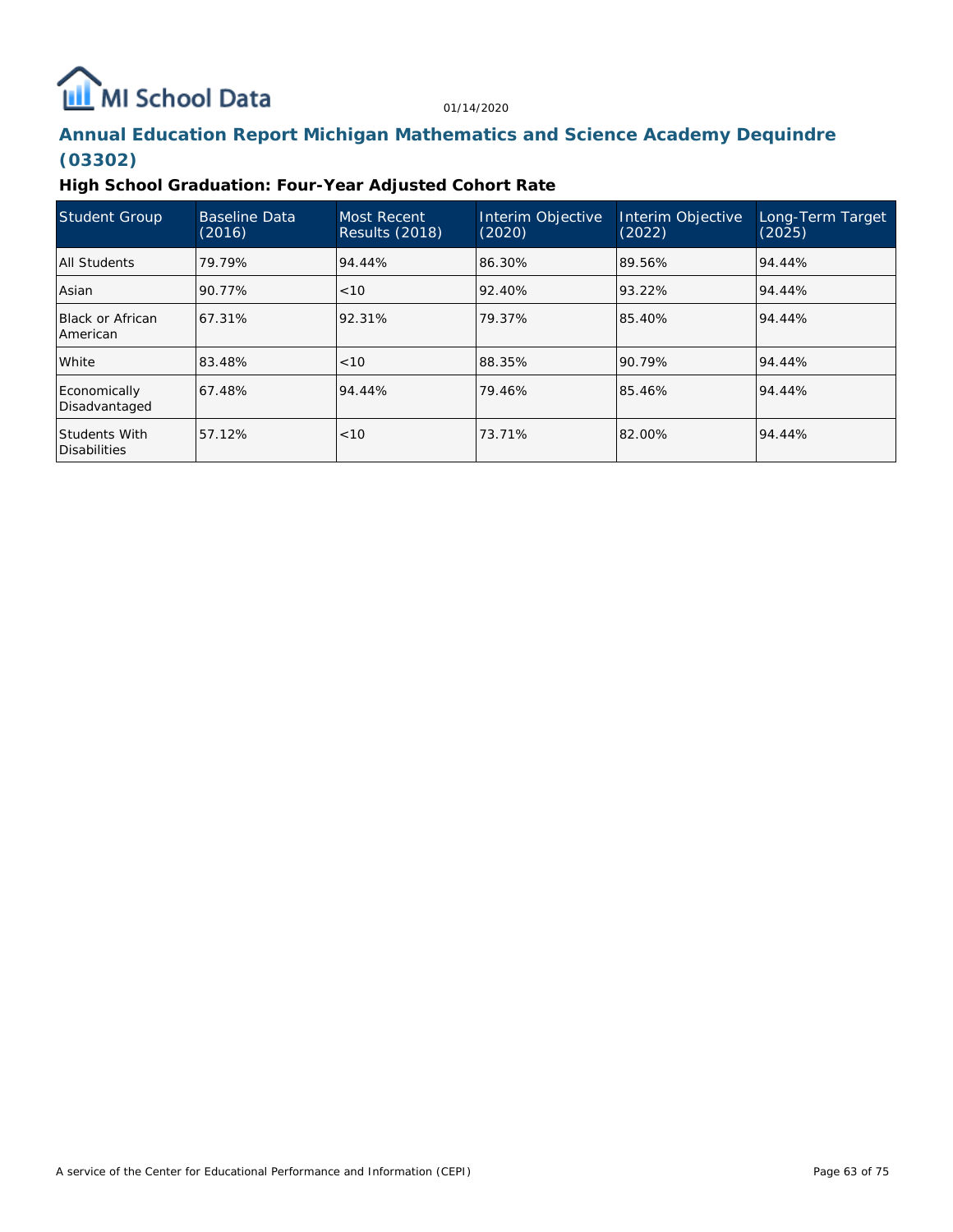# MI School Data

01/14/2020

# **Annual Education Report Michigan Mathematics and Science Academy Dequindre (03302)**

**Percentage of English Learners Making Progress in Achieving English Language Proficiency**

| <b>Student Group</b>    | <b>Baseline Data</b><br>(2016) | Most Recent<br>Results (2019) | Interim Objective Interim Objective<br>(2020) | (2022) | Long-Term Target<br>(2025) |
|-------------------------|--------------------------------|-------------------------------|-----------------------------------------------|--------|----------------------------|
| <b>English Learners</b> | 46.41%                         | 66.30%                        | 52.12%                                        | 54.98% | 59.26%                     |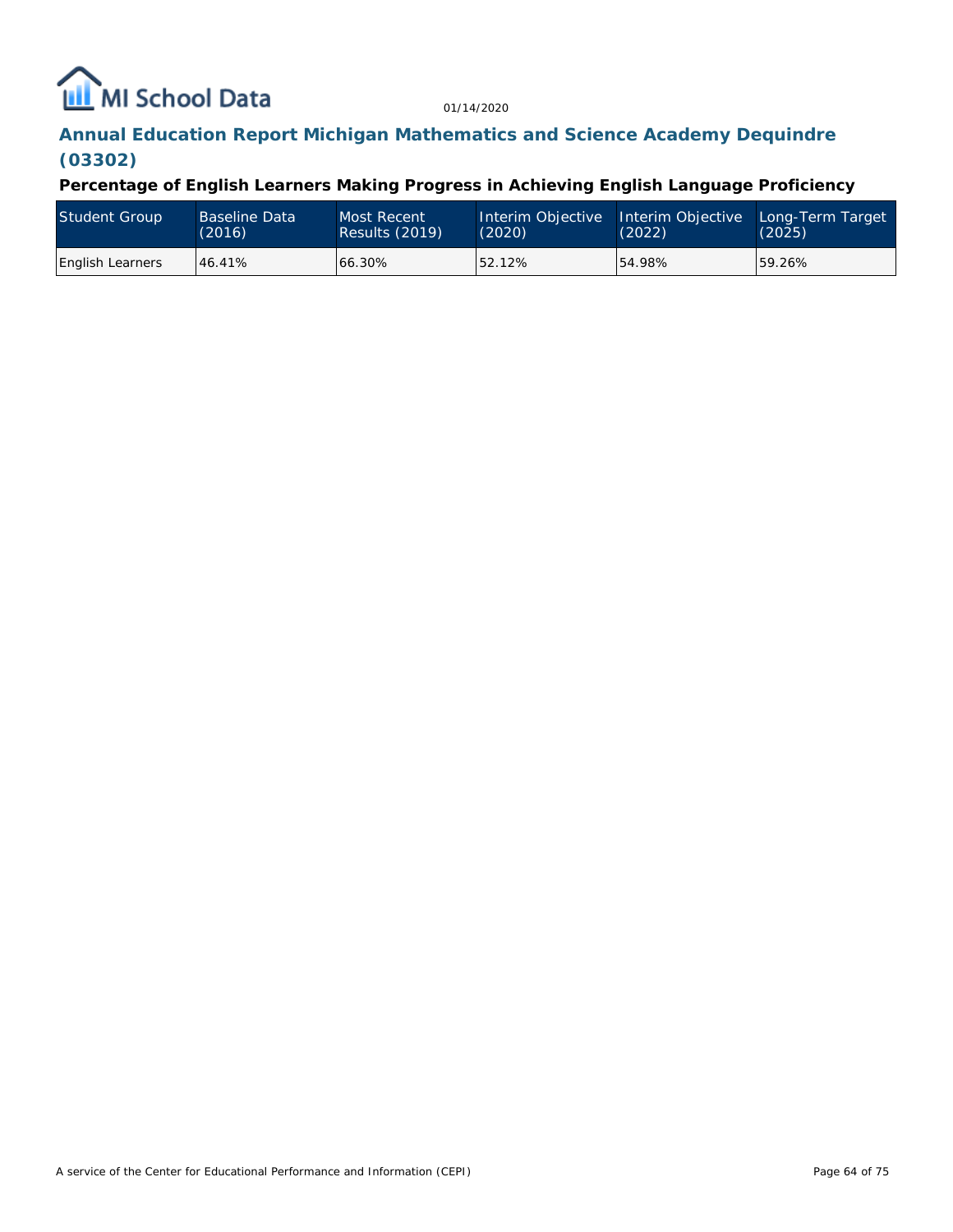

# **Annual Education Report Michigan Mathematics and Science Academy Dequindre (03302)**

## **Accountability Details Attendance Data**

| <b>Student Group</b> | Statewide <sup>1</sup> | <b>District</b> | School |
|----------------------|------------------------|-----------------|--------|
| All Students         | 80.30%                 | N/A             | 60.29% |

*\* All data based on students enrolled for a full academic year.*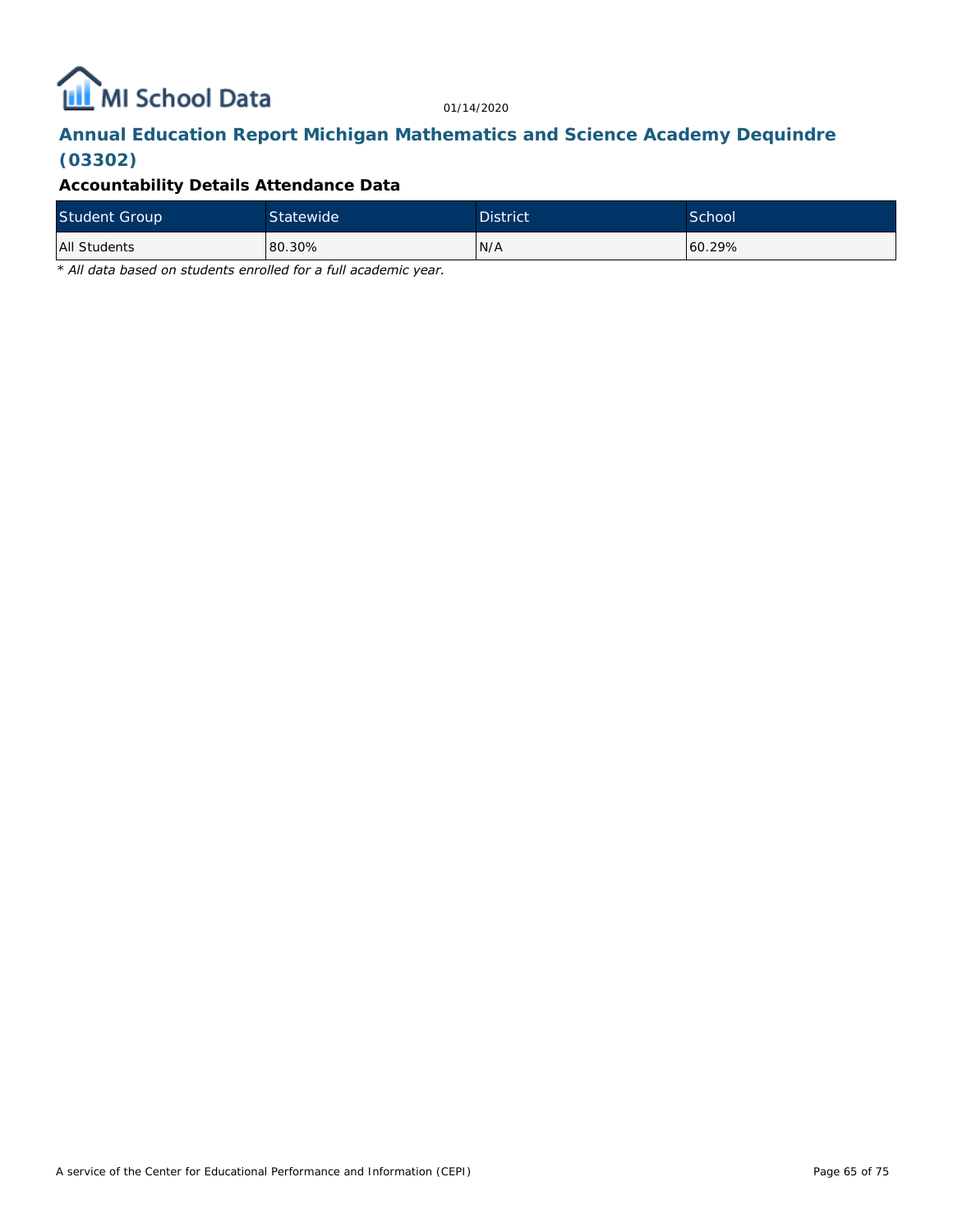

## **Annual Education Report Michigan Mathematics and Science Academy Dequindre (03302)**

## **Academic Proficiency**

| Student Group                                | <b>Student Group</b> | Baseline Data (2016) Most Recent Results | (2019) | Interim Objective<br>(2020) | Interim Objective<br>(2022) | Long-Term Target<br>(2025) |
|----------------------------------------------|----------------------|------------------------------------------|--------|-----------------------------|-----------------------------|----------------------------|
| All Students                                 | <b>ELA</b>           | 49.14%                                   | 21.93% | 53.97%                      | 56.38%                      | 60.00%                     |
| Economically<br>Disadvantaged                | ELA                  | 32.83%                                   | 21.93% | 44.90%                      | 50.94%                      | 60.00%                     |
| English Learners                             | <b>ELA</b>           | 22.25%                                   | 29.17% | 39.03%                      | 47.42%                      | 60.00%                     |
| Students With<br><b>Disabilities</b>         | <b>ELA</b>           | 18.87%                                   | 10.53% | 37.15%                      | 46.29%                      | 60.00%                     |
| <b>Black or African</b><br>American          | ELA                  | 23.26%                                   | 16.47% | 39.59%                      | 47.75%                      | 60.00%                     |
| Asian                                        | <b>ELA</b>           | 70.34%                                   | 52.17% | 70.34%                      | 70.34%                      | 60.00%                     |
| Native Hawaiian or<br>Other Pacific Islander | ELA                  | 53.54%                                   | < 10   | 56.41%                      | 57.85%                      | 60.00%                     |
| Hispanic of Any Race                         | <b>ELA</b>           | 36.15%                                   | < 10   | 46.75%                      | 52.05%                      | 60.00%                     |
| Two or More Races                            | <b>ELA</b>           | 46.76%                                   | 36.84% | 52.64%                      | 55.59%                      | 60.00%                     |
| White                                        | <b>ELA</b>           | 56.05%                                   | 32.43% | 57.81%                      | 58.68%                      | 60.00%                     |
| <b>All Students</b>                          | <b>Mathematics</b>   | 37.55%                                   | 16.28% | 41.99%                      | 44.22%                      | 47.55%                     |
| Economically<br>Disadvantaged                | Mathematics          | 21.92%                                   | 16.28% | 33.31%                      | 39.01%                      | 47.55%                     |
| English Learners                             | <b>Mathematics</b>   | 21.04%                                   | 33.33% | 32.82%                      | 38.71%                      | 47.55%                     |
| Students With<br><b>Disabilities</b>         | <b>Mathematics</b>   | 15.57%                                   | 0.00%  | 29.78%                      | 36.89%                      | 47.55%                     |
| Black or African<br>American                 | Mathematics          | 12.43%                                   | 11.28% | 28.04%                      | 35.85%                      | 47.55%                     |
| Asian                                        | Mathematics          | 68.19%                                   | 52.17% | 68.19%                      | 68.19%                      | 47.55%                     |
| Native Hawaiian or<br>Other Pacific Islander | Mathematics          | 41.85%                                   | < 10   | 44.38%                      | 45.65%                      | 47.55%                     |
| Hispanic of Any Race                         | Mathematics          | 23.63%                                   | < 10   | 34.26%                      | 39.58%                      | 47.55%                     |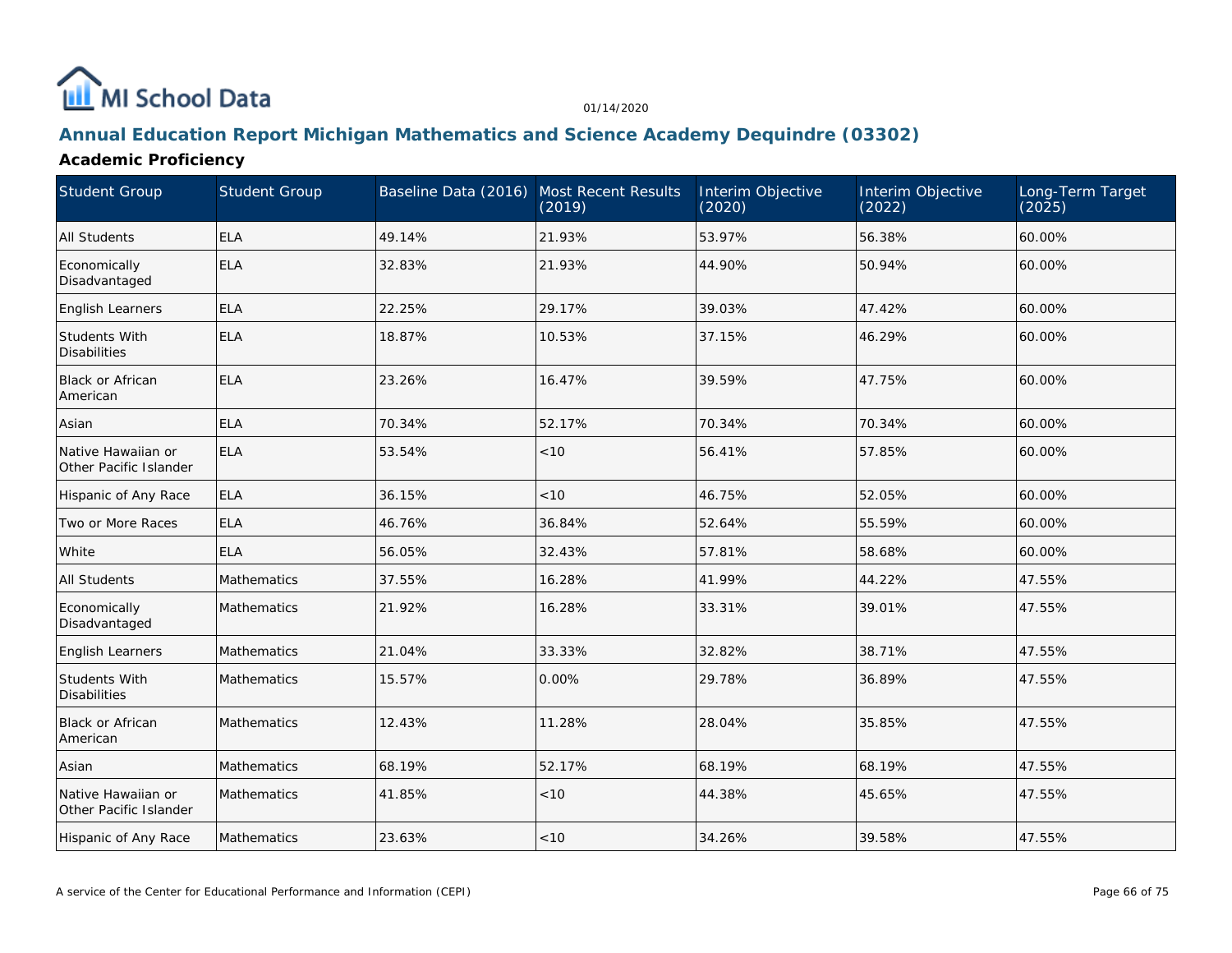

## **Annual Education Report Michigan Mathematics and Science Academy Dequindre (03302)**

**Academic Proficiency**

| Student Group     | Student Group       | Baseline Data (2016) Most Recent Results | (2019) | Interim Objective<br>(2020) | Interim Objective<br>(2022) | Long-Term Target<br>(2025) |
|-------------------|---------------------|------------------------------------------|--------|-----------------------------|-----------------------------|----------------------------|
| Two or More Races | <b>IMathematics</b> | 34.42%                                   | 21.05% | 40.26%                      | 43.17%                      | 47.55%                     |
| White             | <b>Mathematics</b>  | 43.95%                                   | 27.03% | 45.55%                      | 46.35%                      | 47.55%                     |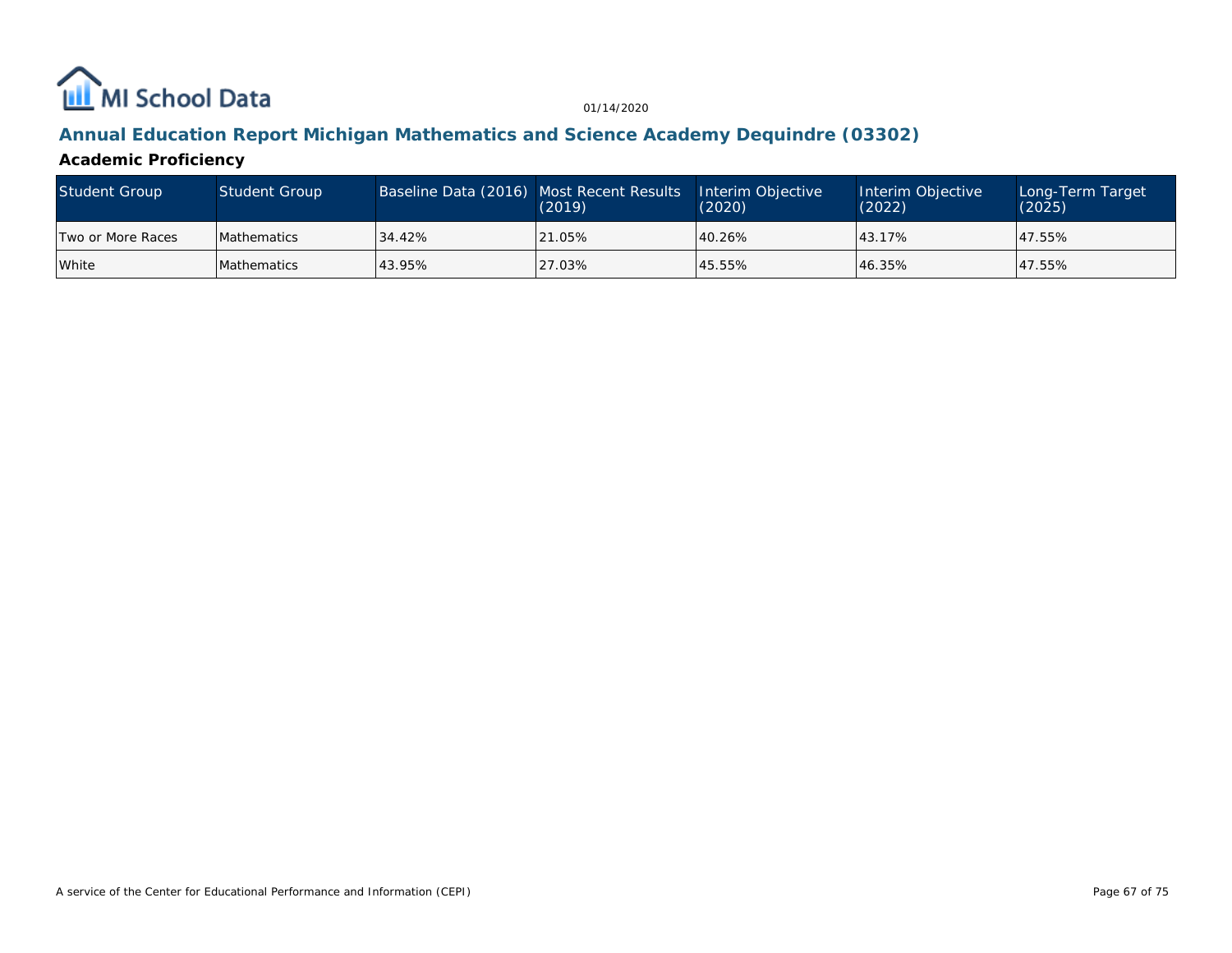

## **Annual Education Report Michigan Mathematics and Science Academy Dequindre (03302)**

## **Accountability Index Data**

| School Name Proficiency                                        | Index Value | Growth<br>Index Value | Graduation<br>Rate Index<br>Value | <b>EL Progress</b><br>Index Value | School<br>Quality/Stud Participation<br>ent Success<br>Index Value | General<br>Index Value | HL<br>Participation<br><b>Index Value</b> | <b>Value</b> | Overall Index Accountabilit<br>y Status | Reason for<br><b>Identification</b> |
|----------------------------------------------------------------|-------------|-----------------------|-----------------------------------|-----------------------------------|--------------------------------------------------------------------|------------------------|-------------------------------------------|--------------|-----------------------------------------|-------------------------------------|
| Michigan<br>Mathematics<br>and Science<br>Academy<br>Dequindre | 37.96       | 36.74                 | 100.00                            | 0.00                              | 163.13                                                             | 100.00                 | 100.00                                    | 150.37       | N/A                                     | IN/A                                |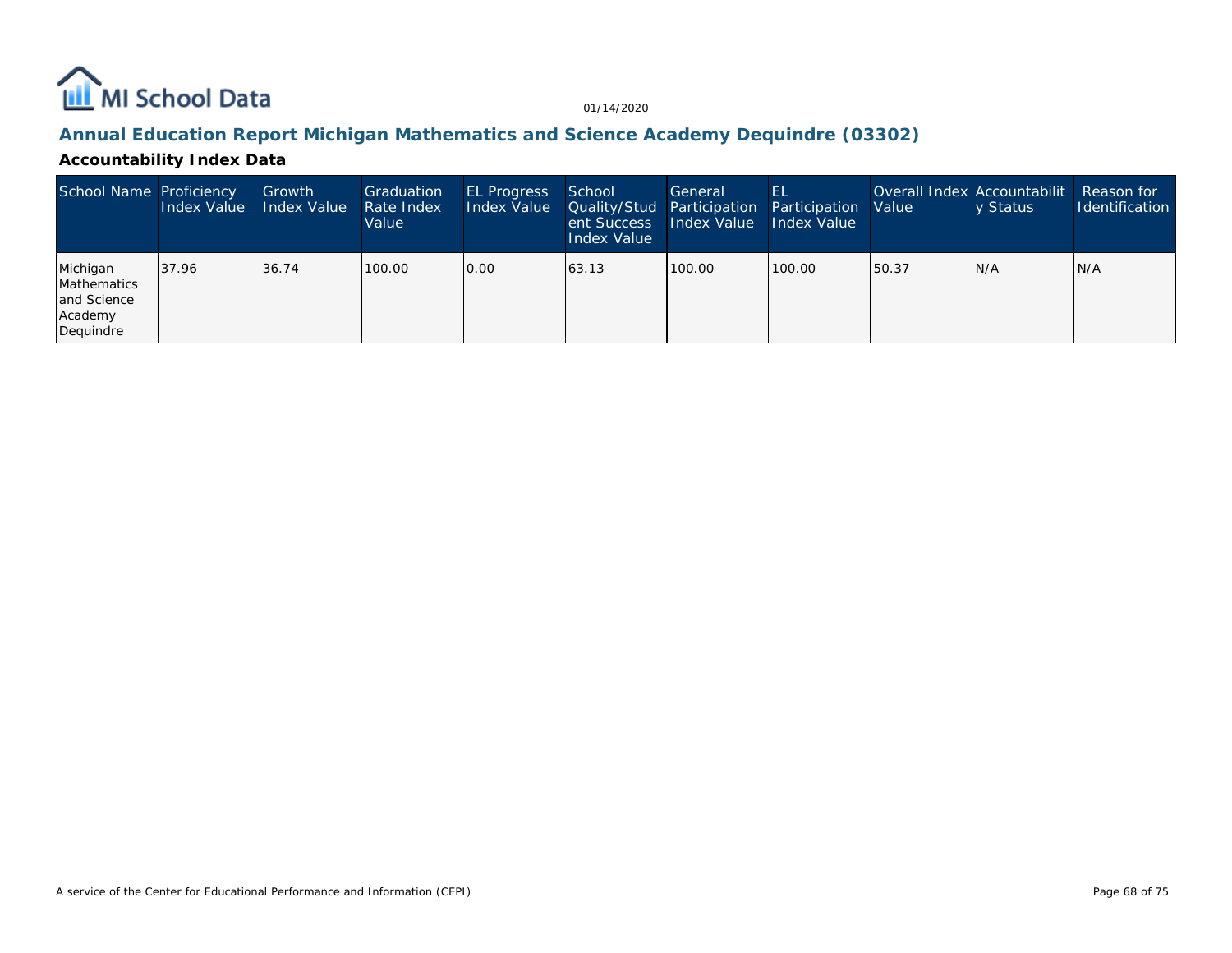# **III** MI School Data

01/14/2020

# **Annual Education Report Michigan Mathematics and Science Academy Dequindre (03302)**

## **Professional Qualifications of All Public Elementary and Secondary School Teachers**

|                                                                  | Other | B.A. | MA. | $\mathsf{P.H.D.}$ |
|------------------------------------------------------------------|-------|------|-----|-------------------|
| Michigan Mathematics<br>and Science Academy<br>Dequindre (03302) | IО    | 38   |     |                   |

*Professional Qualifications are defined by the State and may include information such as the degrees of public school teachers (e.g., percentage of teachers with Bachelors Degrees or Masters Degrees) or the percentage of fully certified teachers*

## **Inexperienced Teachers**

|                                                                           | <b>Total Number Number</b><br>of Staffing<br>Group | Inexperience | Percent<br>Inexperience | Count High-<br>Poverty<br><b>Schools</b> | Percent High-<br>Poverty<br><b>Schools</b> | Count Low-<br>Poverty<br><b>Schools</b> | Percent Low-<br>Poverty<br><b>Schools</b> |
|---------------------------------------------------------------------------|----------------------------------------------------|--------------|-------------------------|------------------------------------------|--------------------------------------------|-----------------------------------------|-------------------------------------------|
| Michigan<br>Mathematics<br>and Science<br>Academy<br>Dequindre<br>(03302) | 43.15                                              | 27.15        | 62.9%                   | 27.15                                    | 62.9%                                      | N/A                                     | N/A                                       |

## **Inexperienced Principals and Other School Leaders**

|                                                                                  | <b>Total Number Number</b><br>of Staffing<br>Group | Inexperience<br>ld. | Percent<br><b>Inexperience</b> | Count High-<br>Poverty<br><b>Schools</b> | Percent High- Count Low-<br>Poverty<br><b>Schools</b> | Poverty<br>Schools | Percent Low-<br>Poverty<br><b>Schools</b> |
|----------------------------------------------------------------------------------|----------------------------------------------------|---------------------|--------------------------------|------------------------------------------|-------------------------------------------------------|--------------------|-------------------------------------------|
| Michigan<br><b>Mathematics</b><br>and Science<br>Academy<br>Dequindre<br>(03302) | 10.00                                              | 9.00                | 90.0%                          | 9.00                                     | 90.0%                                                 | N/A                | N/A                                       |

#### **Teacher Emergency or Provisional Credentials**

|                                                                           | of Teachers | Total Number Number with Percent with<br>Emergency or Emergency or Poverty<br>Provisional<br><b>Credentials</b> | Provisional<br><b>Credentials</b> | Count High-<br>Schools | Percent High-<br>Poverty<br><b>Schools</b> | Count Low-<br>Poverty<br><b>Schools</b> | Percent Low-<br>Poverty<br><b>Schools</b> |
|---------------------------------------------------------------------------|-------------|-----------------------------------------------------------------------------------------------------------------|-----------------------------------|------------------------|--------------------------------------------|-----------------------------------------|-------------------------------------------|
| Michigan<br>Mathematics<br>and Science<br>Academy<br>Dequindre<br>(03302) | 43.15       | 5.00                                                                                                            | 11.6%                             | 5.00                   | 11.6%                                      | N/A                                     | N/A                                       |

#### **Out-of-Field Teachers**

|                                                                           | Total Number Number of<br>of Teachers | Out-of-Field<br><b>Teachers</b> | Percent of<br>Out-of-Field<br>Teachers | Count High-<br>Poverty<br><b>Schools</b> | Percent High-<br><b>Poverty</b><br><b>Schools</b> | Count Low-<br>Poverty<br>Schools | Percent Low-<br>Poverty<br><b>Schools</b> |
|---------------------------------------------------------------------------|---------------------------------------|---------------------------------|----------------------------------------|------------------------------------------|---------------------------------------------------|----------------------------------|-------------------------------------------|
| Michigan<br>Mathematics<br>and Science<br>Academy<br>Dequindre<br>(03302) | 43.15                                 | 7.14                            | 16.6%                                  | 7.14                                     | 16.6%                                             | N/A                              | N/A                                       |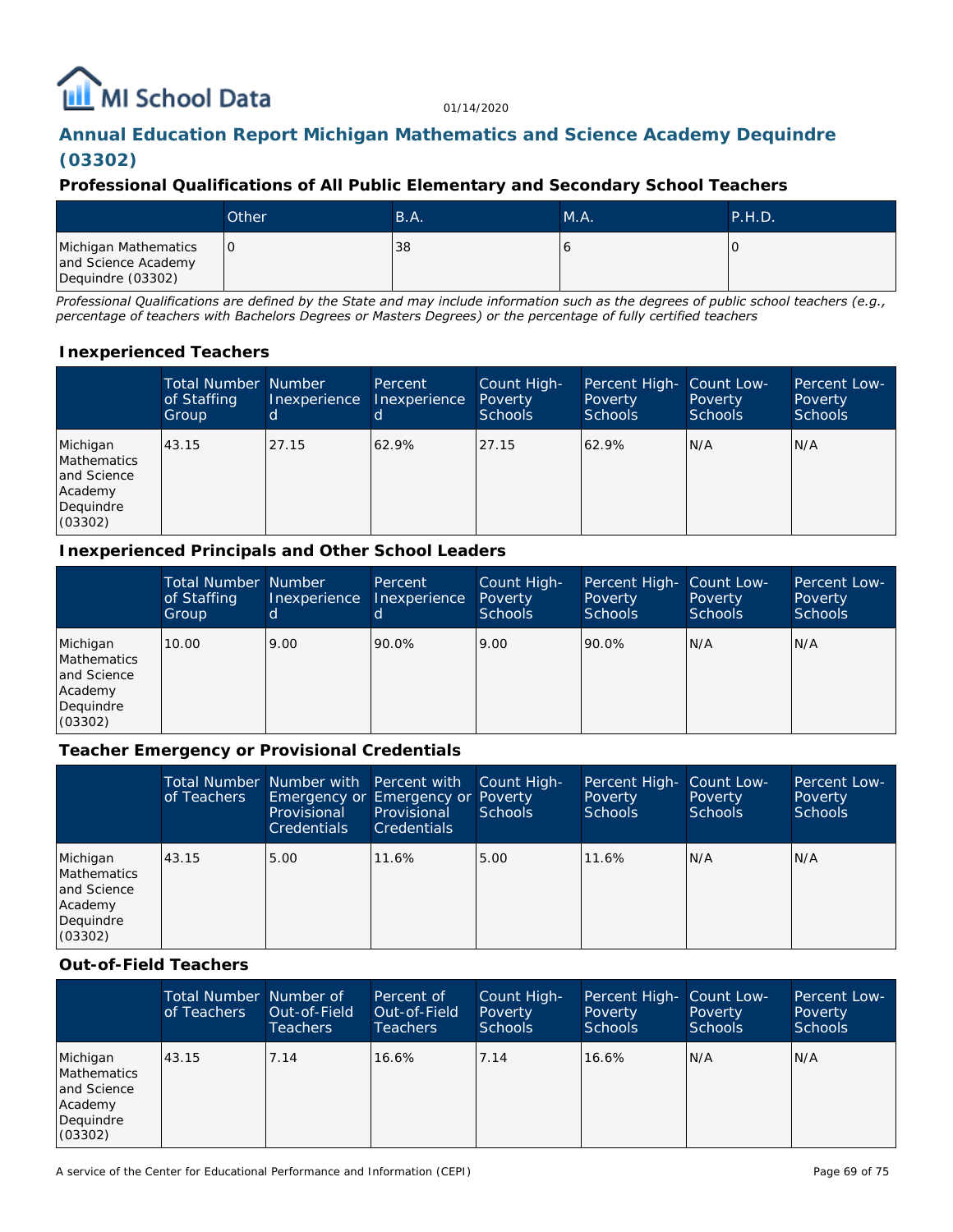

# **Annual Education Report Michigan Mathematics and Science Academy Dequindre (03302)**

## **LEA School Improvement Fund Recipients**

| District Name | School Name | Type of School | <b>Funds Received</b> | Strategies<br>Implemented |
|---------------|-------------|----------------|-----------------------|---------------------------|
| .             |             |                |                       |                           |

No Data to Display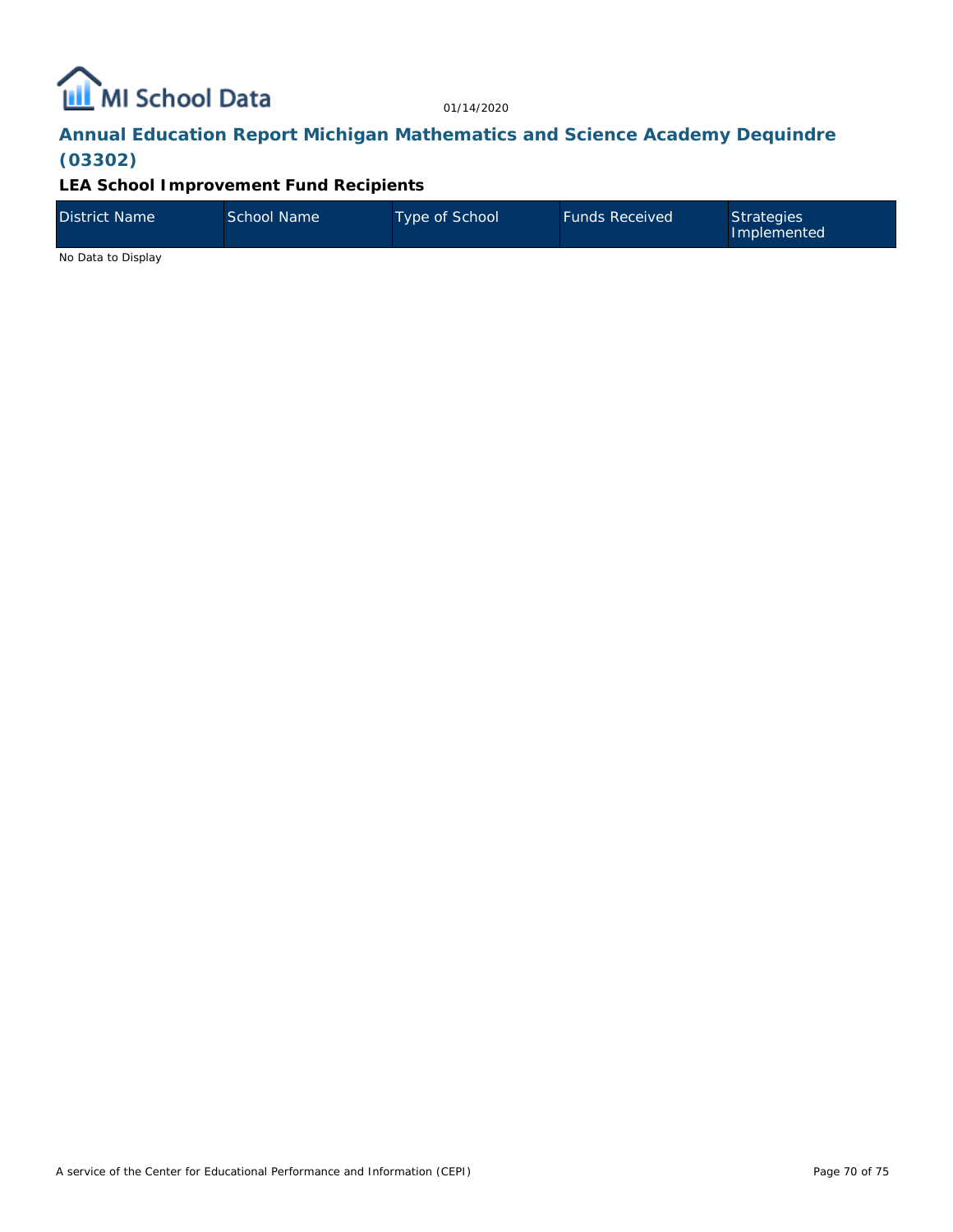

# **Annual Education Report Michigan Mathematics and Science Academy Dequindre (03302)**

#### **NAEP Grade 4 Math**

|                                                                                                                                                                                                    | Percent of<br><b>Students</b>              | Percent below<br><b>Basic</b>                         | Percent Basic                                          | Percent Proficient                           | Percent Advanced                                           |
|----------------------------------------------------------------------------------------------------------------------------------------------------------------------------------------------------|--------------------------------------------|-------------------------------------------------------|--------------------------------------------------------|----------------------------------------------|------------------------------------------------------------|
| <b>All Students</b>                                                                                                                                                                                | 100                                        | 24                                                    | 41                                                     | 29                                           | $\overline{7}$                                             |
| Male<br>Female                                                                                                                                                                                     | 51<br>49                                   | 22<br>25                                              | 40<br>42                                               | 30<br>28                                     | 8<br>5                                                     |
| National Lunch<br>Program Eligibility<br>Eligible<br>Not Eligible<br>Info not available                                                                                                            | 51<br>49<br>$\ddagger$                     | 36<br>12<br>$\ddagger$                                | 44<br>37<br>$\ddagger$                                 | 18<br>40<br>$\ddagger$                       | $\overline{2}$<br>11<br>$\ddagger$                         |
| Race/Ethnicity<br>White<br><b>Black or African</b><br>American<br>Hispanic<br>Asian<br>American Indian or<br>Alaska Native<br>Native Hawaiian or<br>Other Pacific<br>Islander<br>Two or More Races | 65<br>17<br>9<br>3<br>‡<br>$\ddagger$<br>5 | 15<br>51<br>34<br>9<br>$\ddagger$<br>$\ddagger$<br>29 | 41<br>39<br>45<br>32<br>$\ddagger$<br>$\ddagger$<br>42 | 36<br>9<br>17<br>37<br>ŧ<br>$\ddagger$<br>22 | 8<br>4<br>22<br>$\ddagger$<br>$\ddagger$<br>$\overline{7}$ |
| Student classified as<br>having a disability<br><b>SD</b><br>Not SD                                                                                                                                | 11<br>89                                   | 60<br>19                                              | 29<br>42                                               | 10<br>31                                     | 7                                                          |
| Student is an English<br>Language Learner<br><b>ELL</b><br>Not ELL                                                                                                                                 | 10<br>90                                   | 37<br>22                                              | 46<br>40                                               | 14<br>31                                     | $\overline{2}$<br>$\overline{7}$                           |

*‡ Reporting Standards not met. Note: Observed differences are not necessarily statistically significant. Detail may not sum to total because of rounding. SOURCE: U.S. Department of Education. Institute for Education Sciences. National Center for Education Statistics. National Assessment of Educational Progress (NAEP) 2019 Mathematics Achievement.*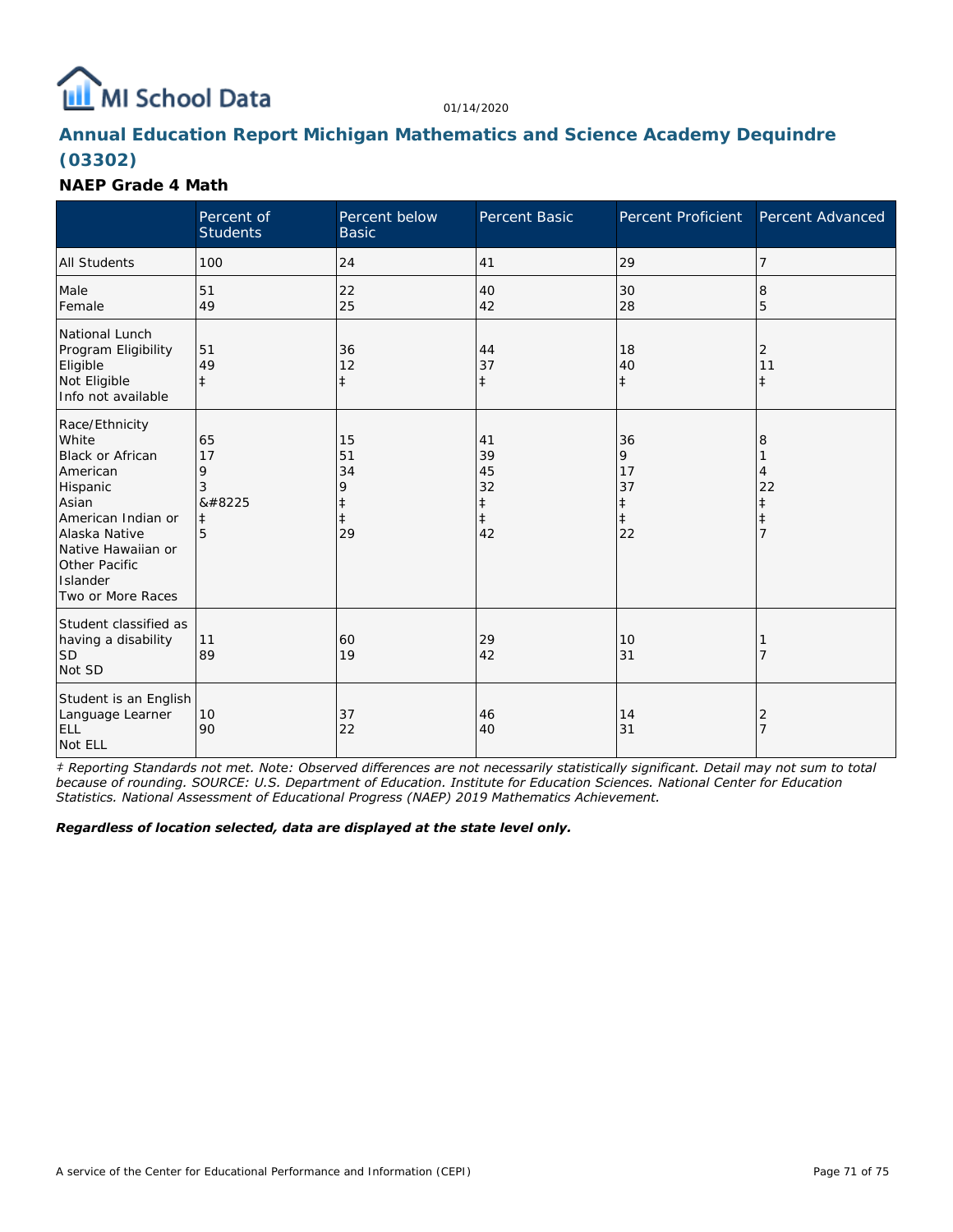

# **Annual Education Report Michigan Mathematics and Science Academy Dequindre (03302)**

## **NAEP Grade 8 Math**

|                                                                                                                                                                                                    | Percent of<br><b>Students</b>         | Percent below<br><b>Basic</b>            | Percent Basic                                          | Percent Proficient Percent Advanced                   |                                                                  |
|----------------------------------------------------------------------------------------------------------------------------------------------------------------------------------------------------|---------------------------------------|------------------------------------------|--------------------------------------------------------|-------------------------------------------------------|------------------------------------------------------------------|
| <b>All Students</b>                                                                                                                                                                                | 32                                    | 68                                       | 31                                                     | 9                                                     |                                                                  |
| Male<br>Female                                                                                                                                                                                     | 51<br>49                              | 33<br>31                                 | 67<br>69                                               | 31<br>31                                              | 10<br>$\overline{7}$                                             |
| National Lunch<br>Program Eligibility<br>Eligible<br>Not Eligible<br>Info not available                                                                                                            | 4<br>55<br>$\ddagger$                 | 48<br>19<br>$\ddagger$                   | 52<br>81<br>$\ddagger$                                 | 16<br>43<br>$\ddagger$                                | 3<br>13<br>$\ddagger$                                            |
| Race/Ethnicity<br>White<br><b>Black or African</b><br>American<br>Hispanic<br>Asian<br>American Indian or<br>Alaska Native<br>Native Hawaiian or<br>Other Pacific<br>Islander<br>Two or More Races | 70<br>15<br>8<br>3<br>$\ddagger$<br>4 | 25<br>64<br>41<br>14<br>$\ddagger$<br>39 | 75<br>36<br>59<br>86<br>$\ddagger$<br>$\ddagger$<br>61 | 37<br>9<br>16<br>52<br>$\ddagger$<br>$\ddagger$<br>24 | 11<br>1<br>$\overline{2}$<br>21<br>$\ddagger$<br>$\ddagger$<br>4 |
| Student classified as<br>having a disability<br><b>SD</b><br>Not SD                                                                                                                                | 10<br>90                              | 75<br>27                                 | 25<br>73                                               | 5<br>34                                               | 0<br>9                                                           |
| Student is an English<br>Language Learner<br><b>ELL</b><br>Not ELL                                                                                                                                 | 6<br>94                               | 60<br>30                                 | 40<br>70                                               | 8<br>32                                               | 9                                                                |

*‡ Reporting Standards not met. NOTE: Observed differences are not necessarily statistically significant. Detail may not sum to total because of rounding. SOURCE: U.S. Department of Education. Institute for Education Sciences. National Center for Education Statistics. National Assessment of Educational Progress (NAEP) 2019 Mathematics Achievement.*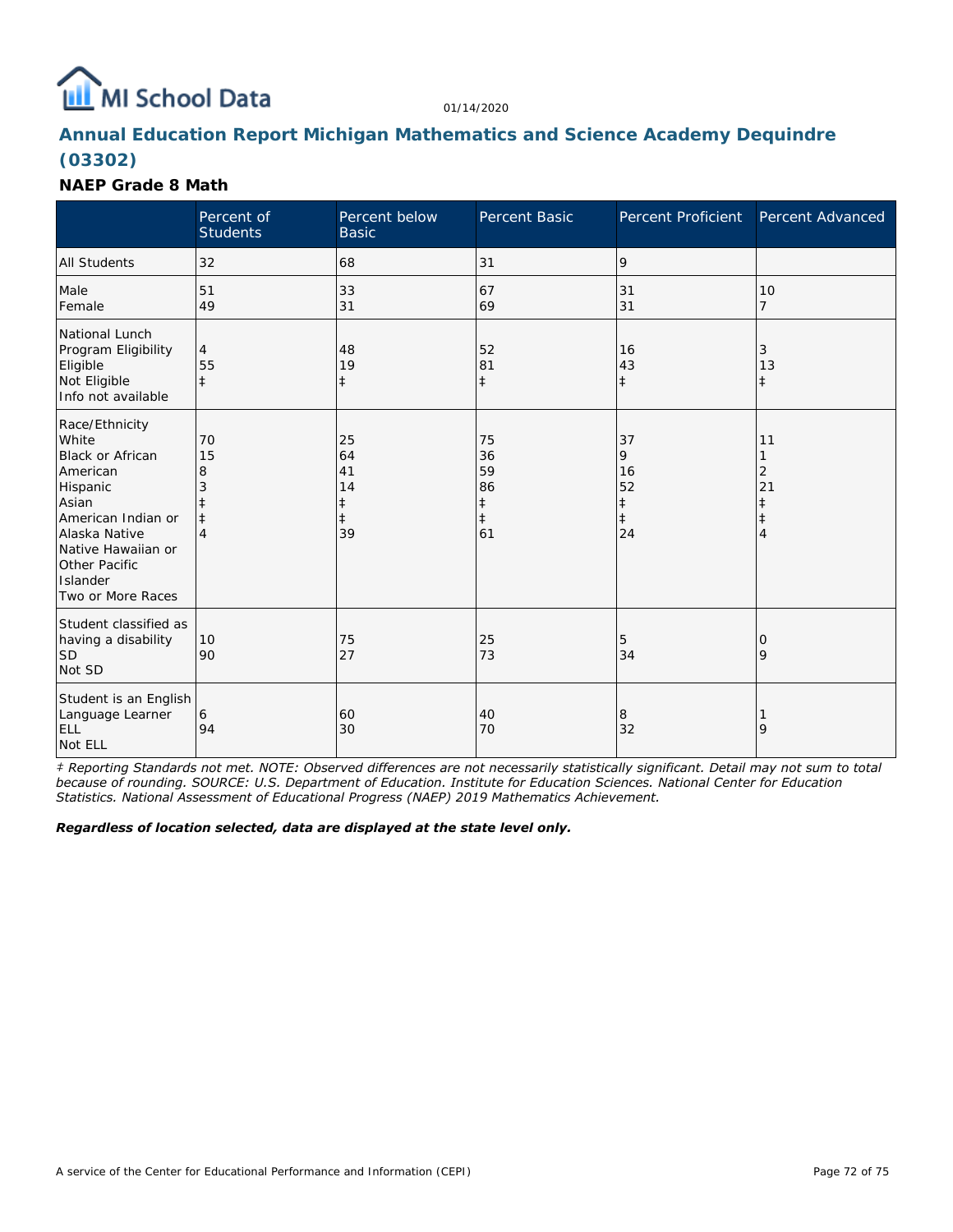

# **Annual Education Report Michigan Mathematics and Science Academy Dequindre (03302)**

## **NAEP Grade 4 Reading**

|                                                                                                                                                                                                           | Percent of<br><b>Students</b>         | Percent below<br><b>Basic</b>                          | Percent Basic                                          | Percent Proficient                                     | Percent Advanced                                                                      |
|-----------------------------------------------------------------------------------------------------------------------------------------------------------------------------------------------------------|---------------------------------------|--------------------------------------------------------|--------------------------------------------------------|--------------------------------------------------------|---------------------------------------------------------------------------------------|
| <b>All Students</b>                                                                                                                                                                                       | 100                                   | 36                                                     | 64                                                     | 32                                                     | 7                                                                                     |
| Male<br>Female                                                                                                                                                                                            | 51<br>49                              | 40<br>32                                               | 60<br>68                                               | 28<br>36                                               | 6<br>9                                                                                |
| National Lunch<br>Program Eligibility<br>Eligible<br>Not Eligible<br>Info not available                                                                                                                   | 53<br>47<br>$\ddagger$                | 49<br>21<br>$\ddagger$                                 | 51<br>79<br>$\ddagger$                                 | 20<br>45<br>$\ddagger$                                 | $\sqrt{3}$<br>13<br>$\ddagger$                                                        |
| Race/Ethnicity<br>White<br><b>Black or African</b><br>American<br>Hispanic<br>Asian<br>American Indian or<br>Alaska Native<br>Native Hawaiian or<br><b>Other Pacific</b><br>Islander<br>Two or More Races | 65<br>18<br>9<br>3<br>$\ddagger$<br>5 | 29<br>58<br>50<br>18<br>$\ddagger$<br>$\ddagger$<br>33 | 71<br>42<br>50<br>82<br>$\ddagger$<br>$\ddagger$<br>67 | 37<br>15<br>18<br>44<br>$\ddagger$<br>$\ddagger$<br>35 | 9<br>$\overline{\mathbf{c}}$<br>$\overline{c}$<br>15<br>$\ddagger$<br>$\ddagger$<br>8 |
| Student classified as<br>having a disability<br><b>SD</b><br>Not SD                                                                                                                                       | 10<br>90                              | 74<br>31                                               | 26<br>69                                               | 10<br>34                                               | 8                                                                                     |
| Student is an English<br>Language Learner<br><b>ELL</b><br>Not ELL                                                                                                                                        | 11<br>89                              | 57<br>33                                               | 43<br>67                                               | 14<br>34                                               | 3<br>8                                                                                |

*# Rounds to zero*

*‡ Reporting Standards not met. NOTE: Observed differences are not necessarily statistically significant. Detail may not sum to total because of rounding. SOURCE: U.S. Department of Education, Institute of Education Sciences, National Center for Education Statistics, National Assessment of Educational Progress (NAEP), 2019 Reading Assessment.*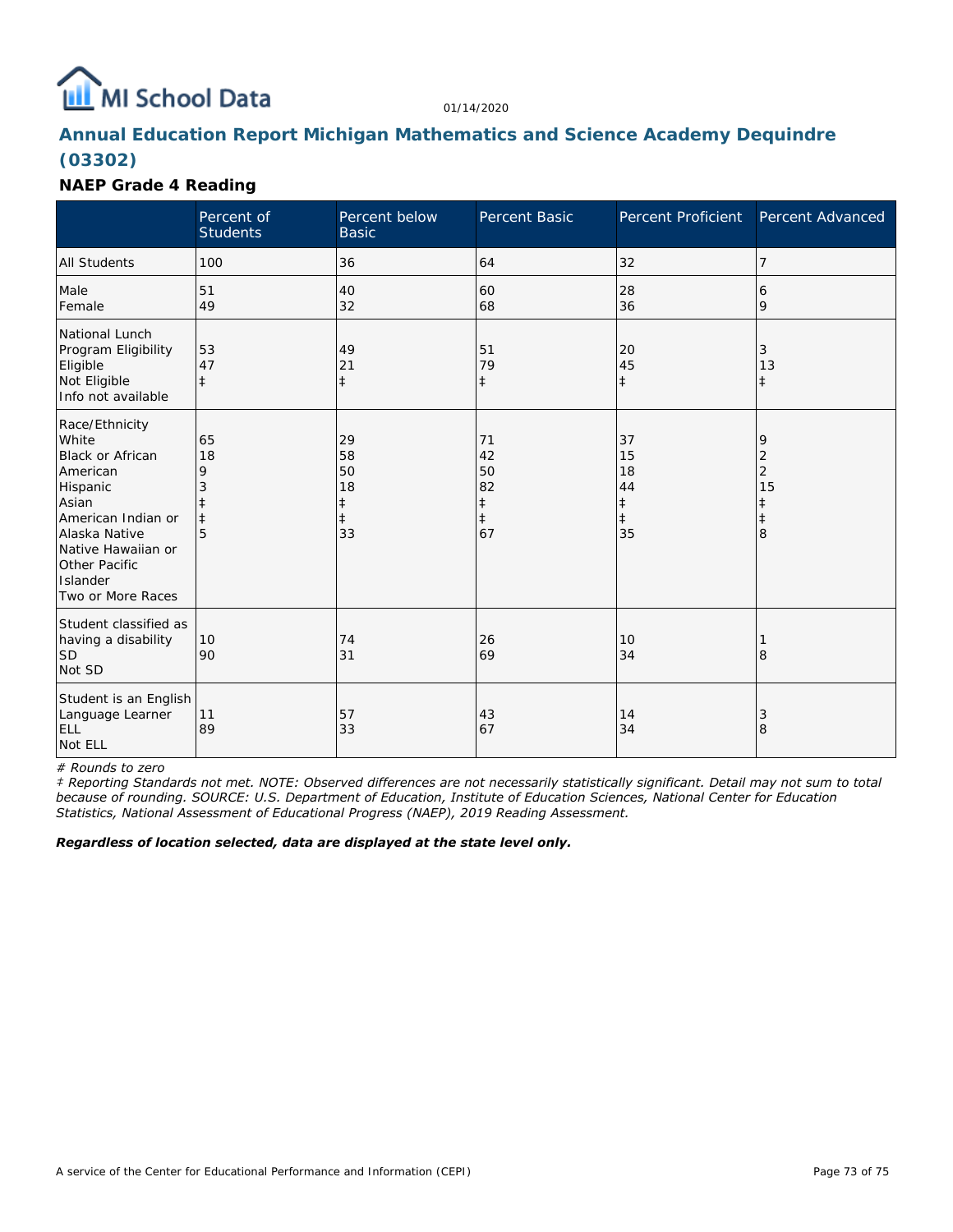

# **Annual Education Report Michigan Mathematics and Science Academy Dequindre (03302)**

#### **NAEP Grade 8 Reading**

|                                                                                                                                                                                          | Percent of<br><b>Students</b>         | Percent below<br><b>Basic</b>            | <b>Percent Basic</b>                                   | Percent Proficient                                     | Percent Advanced |
|------------------------------------------------------------------------------------------------------------------------------------------------------------------------------------------|---------------------------------------|------------------------------------------|--------------------------------------------------------|--------------------------------------------------------|------------------|
| <b>All Students</b>                                                                                                                                                                      | 100                                   | 27                                       | 73                                                     | 31                                                     | 3                |
| Male<br>Female                                                                                                                                                                           | 51<br>49                              | 32<br>21                                 | 68<br>79                                               | 26<br>37                                               | 2<br>3           |
| National Lunch<br>Program Eligibility<br>Eligible<br>Not Eligible<br>Info not available                                                                                                  | 47<br>52<br>$\ddagger$                | 39<br>15<br>$\ddagger$                   | 61<br>85<br>$\ddagger$                                 | 19<br>43<br>$\ddagger$                                 | $\ddagger$       |
| Race/Ethnicity<br>White<br><b>Black or Afican</b><br>American<br>Hispanic<br>Asian/Native<br>Hawaiian or Pacific<br>Islander<br>American Indian or<br>Alaska Native<br>Two or More Races | 70<br>15<br>8<br>3<br>$\ddagger$<br>4 | 22<br>48<br>36<br>14<br>$\ddagger$<br>23 | 78<br>52<br>64<br>86<br>$\ddagger$<br>$\ddagger$<br>77 | 35<br>12<br>22<br>56<br>$\ddagger$<br>$\ddagger$<br>40 | 3<br>0<br>6<br>5 |
| Student classified as<br>having a disability<br><b>SD</b><br>Not SD                                                                                                                      | 11<br>89                              | 71<br>21                                 | 29<br>79                                               | 5<br>35                                                | 10<br>3          |
| Student is an English<br>Language Learner<br><b>ELL</b><br>Not ELL                                                                                                                       | 6<br>94                               | 57<br>25                                 | 43<br>75                                               | 6<br>33                                                | 10<br>3          |

*# Rounds to zero*

*‡ Reporting Standards not met. NOTE: Observed differences are not necessarily statistically significant. Detail may not sum to total because of rounding. SOURCE: U.S. Department of Education, Institute of Education Sciences, National Center for Education Statistics, National Assessment of Educational Progress (NAEP), 2019 Reading Assessment.*